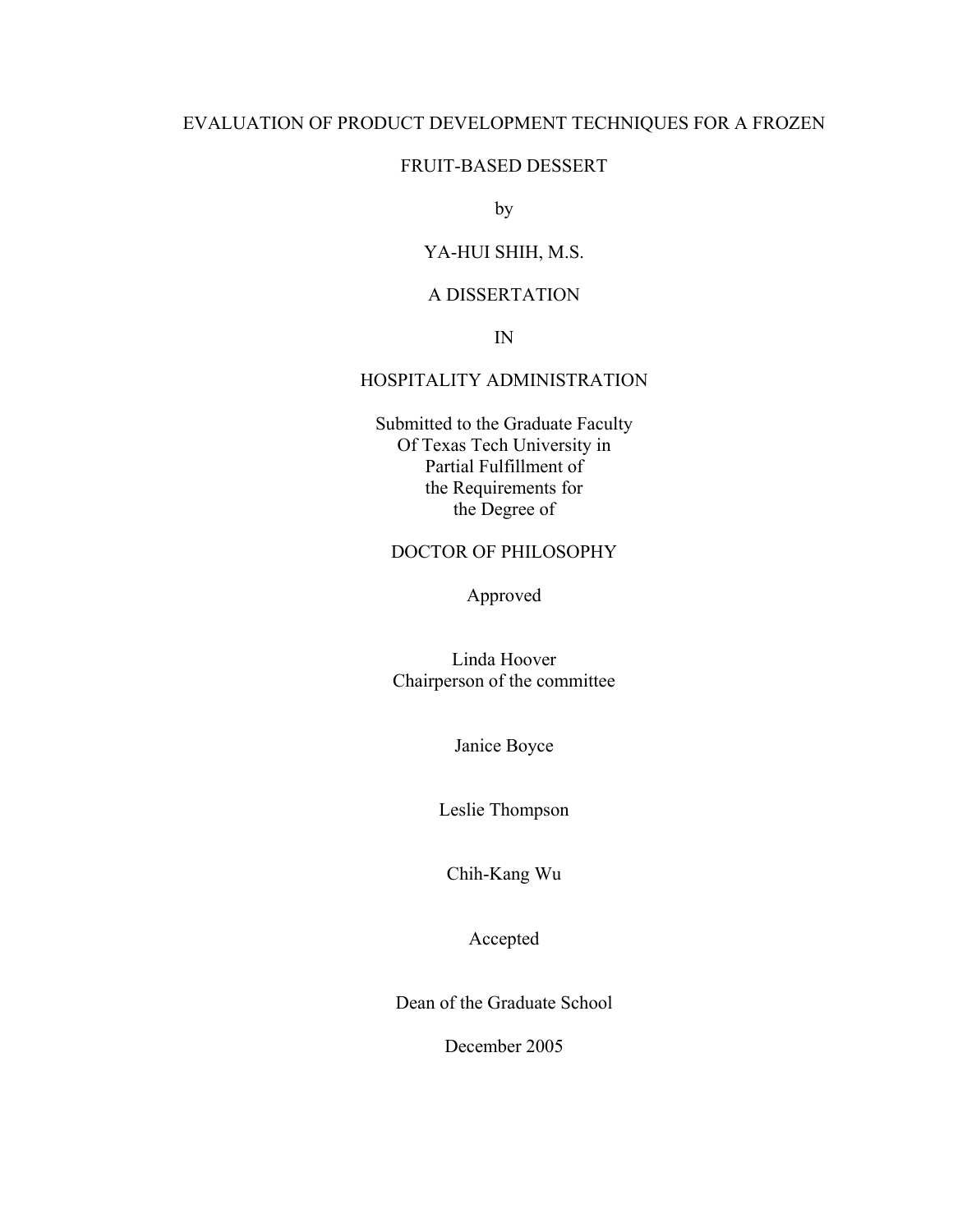Copyright 2005, Ya-Hui Shih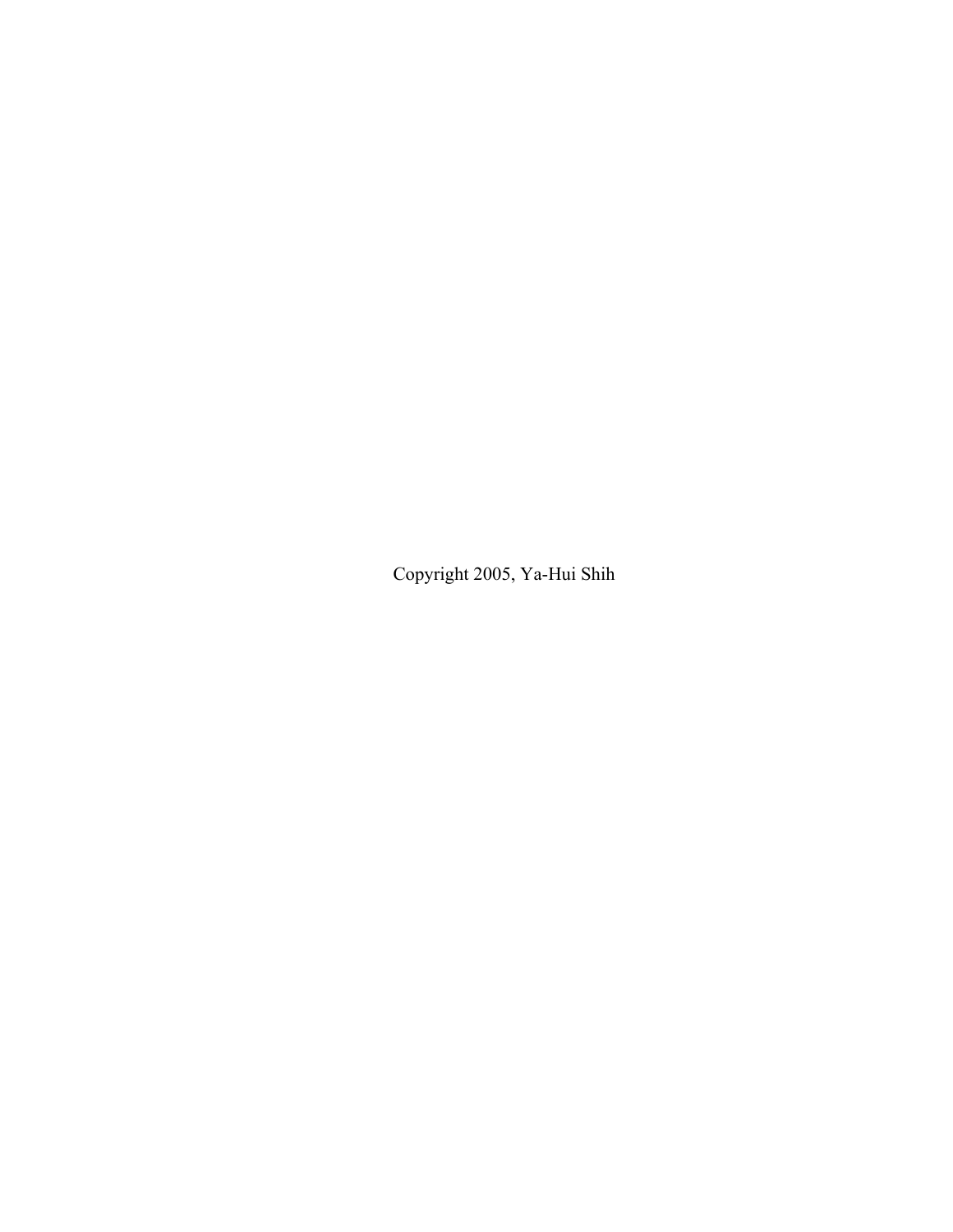#### ACKNOWLEDGEMENTS

This dissertation would have not been finished without support. At this special moment, I would like to express my sincere appreciation to my major professor, Dr. Linda Hoover for her advice, encouragement, and especially for giving me the opportunity to think independently. Thanks also to my committee members, Drs. Leslie Thompson, Janice Boyce, and Chih-Kang (Kenny) Wu for their valuable advice, support, and guidance over the years. Thanks to everyone who helped make this project successful.

I would like to extend my appreciation to the faculty members and staff in the college of Human Sciences, and my friends in Lubbock and Taiwan for their friendship, love, and assistance. I have been fortunate to have them throughout my study years; they will be precious memories for me.

Finally, my deepest gratitude goes to my parents and my brother. Their unquestionable support and faith in me has been the motivation to keep me going though the many difficult times. As I look back over these past years, it is hard to believe that I have finally made it. Without them, it would not be possible for me to complete my degree.

ii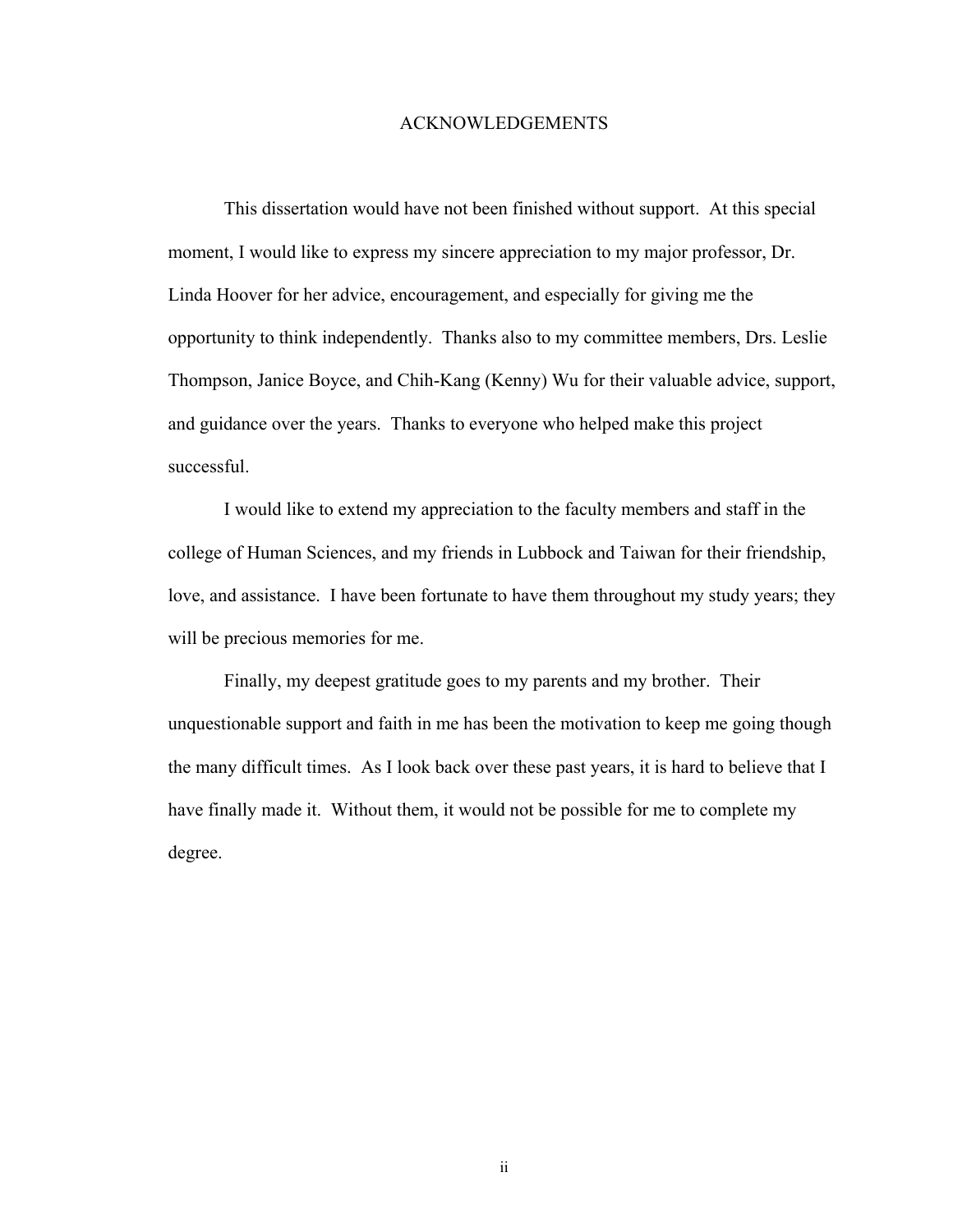# TABLE OF CONTENTS

| <b>ACKNOWLEDGEMENTS</b>                                                   | $\overline{\mathbf{ii}}$       |
|---------------------------------------------------------------------------|--------------------------------|
| <b>ABSTRACT</b>                                                           | vi                             |
| <b>LIST OF TABLES</b>                                                     | V111                           |
| <b>LIST OF FIGURES</b>                                                    | X                              |
| <b>CHAPTER</b>                                                            |                                |
| I.<br>PROBLEM STATEMENT AND LITERATURE REVIEW<br><b>Problem Statement</b> | 1<br>1                         |
| Introduction                                                              | 1                              |
| Propose and Objectives of the Study                                       | 4                              |
| <b>Literature Review</b>                                                  |                                |
| Cantaloupe Melon                                                          | $\frac{5}{5}$<br>$\frac{5}{7}$ |
| Introduction                                                              |                                |
| Previous Studies of Cantaloupe                                            |                                |
| <b>Nutrition Compositions</b>                                             | 8                              |
| Sorbet                                                                    | 9                              |
| Introduction                                                              | 9                              |
| <b>Frozen Dessert in Restaurants</b>                                      | 11                             |
| Nutritional Information                                                   | 12                             |
| <b>Basic Components of Sorbet</b>                                         | 13                             |
| <b>Sensory Evaluation</b>                                                 | 14                             |
| Introduction                                                              | 14                             |
| Types of Sensory Evaluation                                               | 15                             |
| Hedonic Scale                                                             | 16                             |
| <b>Food Action Rating Scale</b>                                           | 16                             |
| Sensory Evaluation and Food Quality                                       | 17                             |
| Value Analysis                                                            | 18                             |
| Introduction                                                              | 18                             |
| Value                                                                     | 19                             |
| Value Analysis                                                            | 20                             |
| <b>Implementation of Value Analysis</b>                                   | 22                             |
| Summary and Application of Value Analysis                                 | 23                             |
| References                                                                | 25                             |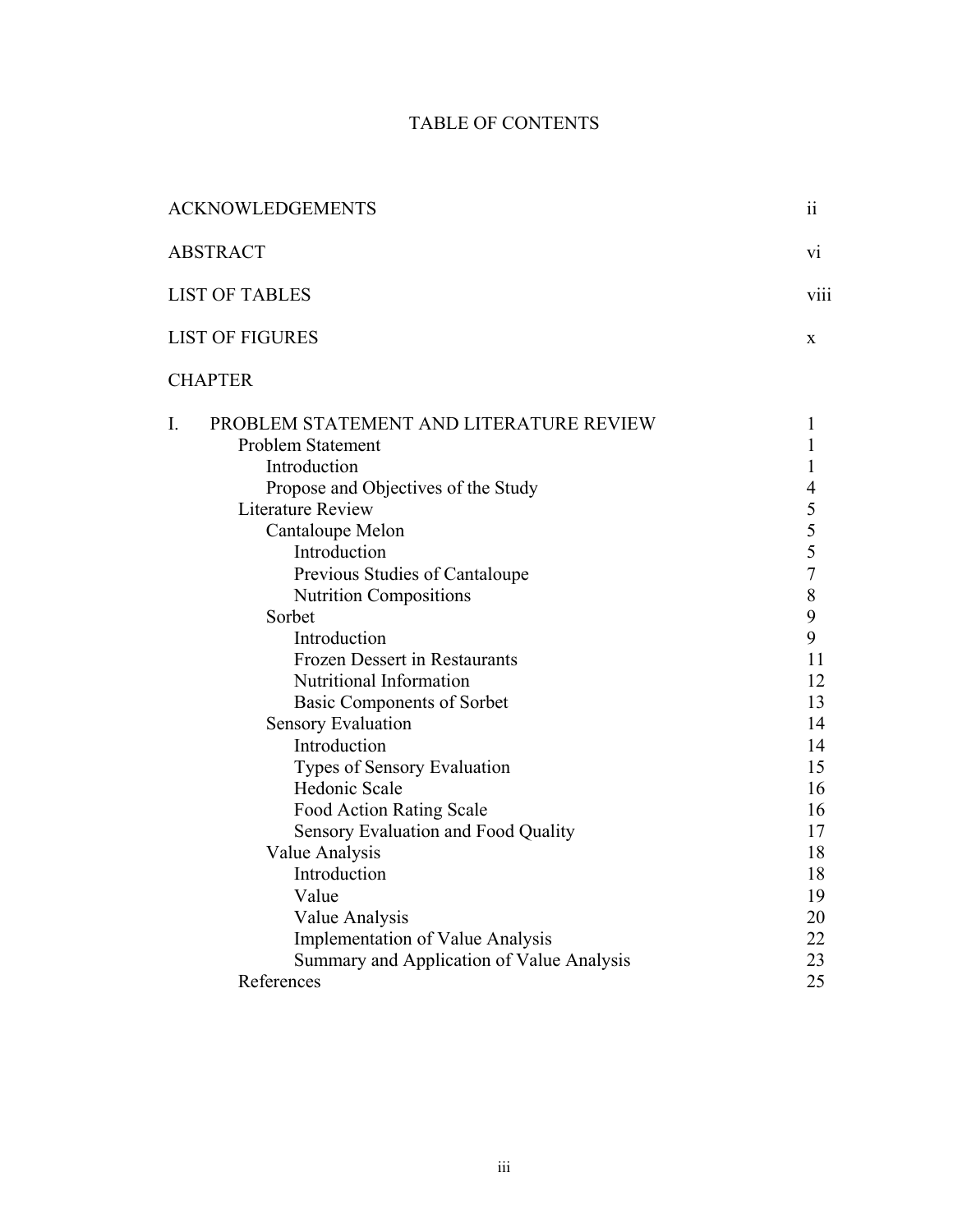| II.  | SENSORY EVALUATION OF CANTALOUPE SORBET -     |    |
|------|-----------------------------------------------|----|
|      | DETERMINING THE APPROPRIATE THICKENING AGENT  | 32 |
|      | Abstract                                      | 32 |
|      | Introduction                                  | 32 |
|      | <b>Literature Review</b>                      | 33 |
|      | Methodology                                   | 35 |
|      | Products and Processing                       | 35 |
|      | <b>Trained Sensory Panel</b>                  | 37 |
|      | <b>Instrumental Evaluation</b>                | 38 |
|      | <b>Statistical Analysis</b>                   | 38 |
|      | <b>Results and Discussion</b>                 | 39 |
|      | <b>Panelist Evaluation</b>                    | 39 |
|      | <b>Instrument Evaluation</b>                  | 40 |
|      | Correlation between Instruments and Panelists | 43 |
|      | References                                    | 45 |
| III. | SENSORY EVALUATION AND VALUE ANALYSIS         |    |
|      | OF CANTALOUPE SORBET                          | 47 |
|      | Abstract                                      | 47 |
|      | Introduction                                  | 48 |
|      | <b>Literature Review</b>                      | 50 |
|      | Sorbet                                        | 50 |
|      | Cantaloupe                                    | 51 |
|      | Value Analysis                                | 52 |
|      | Methodology                                   | 53 |
|      | Products and Processing                       | 53 |
|      | <b>Trained Sensory Panel</b>                  | 54 |
|      | <b>Instrumental Evaluation</b>                | 56 |
|      | <b>Consumer Panel</b>                         | 57 |
|      | Value Analysis                                | 58 |
|      | <b>Statistical Analysis</b>                   | 58 |
|      | <b>Results and Discussion</b>                 | 60 |
|      | <b>Trained Panelist Evaluation</b>            | 60 |
|      | <b>Instrument Evaluation</b>                  | 64 |
|      | Correlation between Instruments and Panelists | 66 |
|      | <b>Consumer Panelist Evaluation</b>           | 66 |
|      | Value Analysis Evaluation                     | 73 |
|      | References                                    | 80 |
| VI.  | THE SHELF LIFE OF CANTALOUPE PUREE AND THE    |    |
|      | CONVENIENCE METHOD OF PRODUCING CANTALOUPE    |    |
|      | SORBET IN A RESTAURANT                        | 83 |
|      | Abstract                                      | 83 |
|      | Introduction                                  | 84 |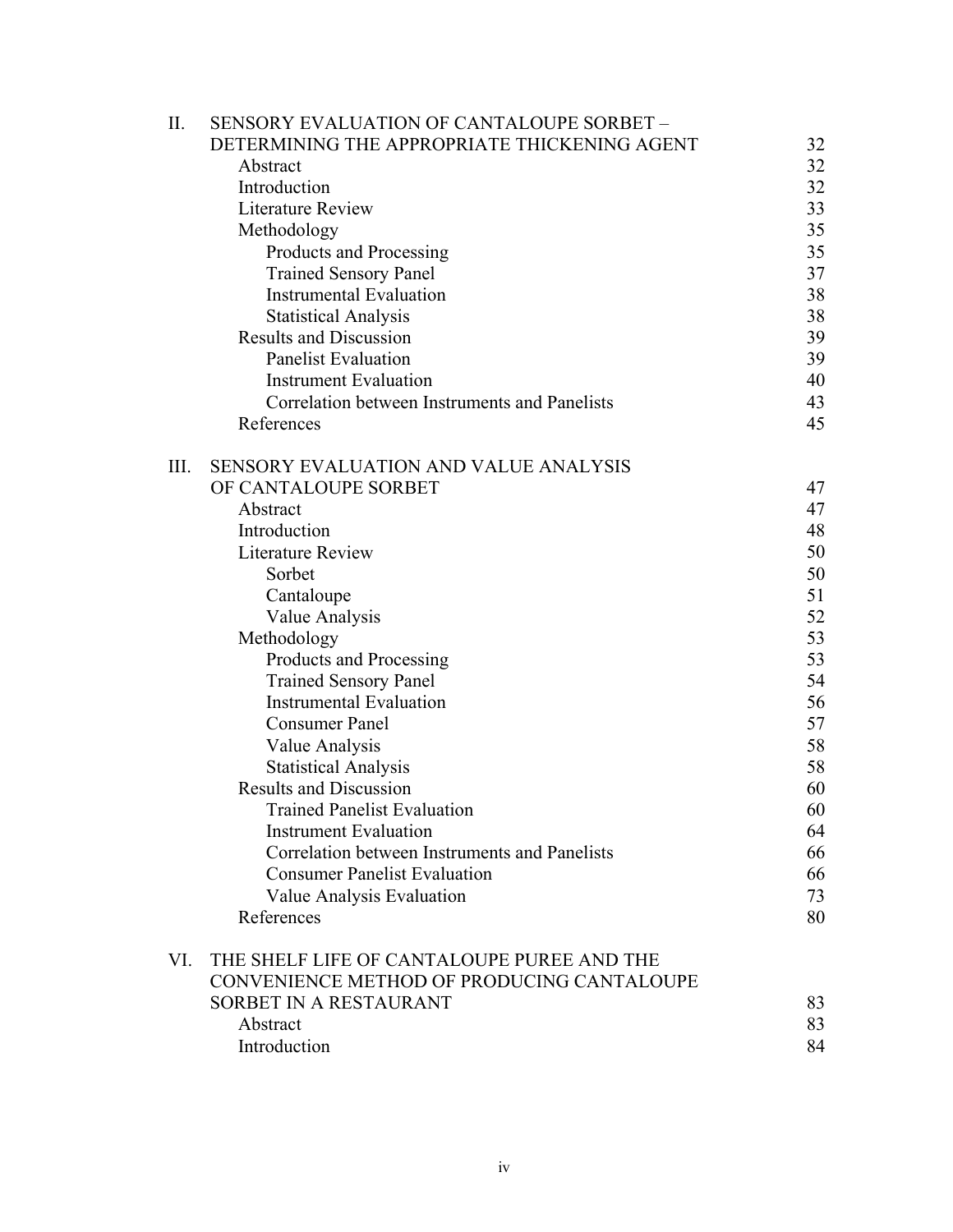| Literature Review                                    | 85  |
|------------------------------------------------------|-----|
| Cantaloupe                                           | 85  |
| Methodology                                          | 87  |
| Products and Processing                              | 87  |
| <b>Trained Sensory Panel</b>                         | 88  |
| <b>Instrumental Evaluation</b>                       | 90  |
| <b>Statistical Analysis</b>                          | 91  |
| <b>Results and Discussion</b>                        | 91  |
| <b>Panelist Evaluation</b>                           | 91  |
| <b>Instrument Evaluation</b>                         | 97  |
| Correlation between Instruments and Panelists        | 103 |
| References                                           | 104 |
| CONCLUSIONS, IMPLICATIONS, AND RECOMMENDATIONS<br>V. | 107 |
| Conclusions                                          | 107 |
| Findings of the Study                                | 107 |
| Implications                                         | 110 |
| Recommendations                                      | 111 |
| References                                           | 113 |
| <b>APPENDIX</b>                                      |     |
| A. CANTALOUPE SORBET - TRAINED PANEL                 |     |
| EVALUATION SHEET FOR THE THICKENING AGENT            | 114 |
| <b>B. CANTALOUPE SORBET - TRAINED PANEL</b>          |     |
| EVALUATION SHEET FOR THE FOUR MARKET                 |     |
| FORMS AND SHELF LIFE STUDY                           | 117 |
| C. CANTALOUPE SORBET - CONSUMER PANEL                |     |
| <b>EVALUATION SHEET</b>                              | 120 |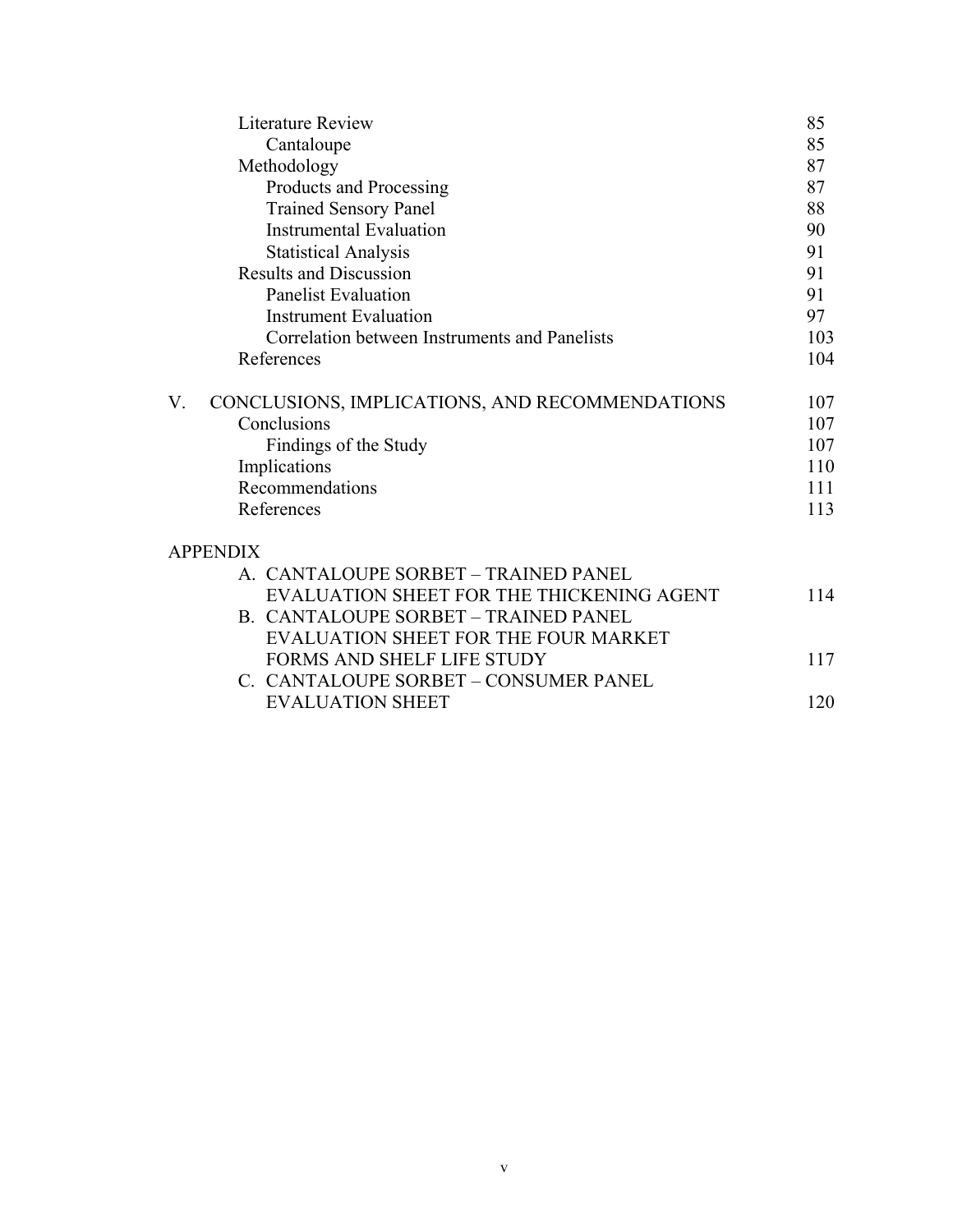#### ABSTRACT

Satisfying customers' demands for good food at the lowest possible cost has always been the major challenge faced by the foodservice industry. In efforts to cope with this challenge, the industry has utilized the latest techniques of product development, including ingredient formats, sensory evaluation, and cost control. This has been especially true in the effort to meet customers' demands for a dessert using such fruits as cantaloupe. Individual Americans consume an average of 11 pounds of cantaloupe each year, mainly as fresh fruit during the five-month growing period, June to November. Transforming cantaloupe into sorbet would enable consumers to enjoy the freshness and flavor of cantaloupe at any time. To meet this goal, the following objectives were defined: 1) to determine an appropriate thickening agent for the sorbet; 2) to establish a cost reduction method for a restaurant offering cantaloupe sorbet as a dessert or a palate cleanser and apply value analysis techniques to the product; and 3) to determine convenient methods for producing cantaloupe sorbet in a restaurant and the shelf life of cantaloupe puree. If cantaloupe were transformed into a flavorful, relatively cheap sorbet, consumers would be able to enjoy a desirable dessert year round.

In the first experiment performed by trained panelists, sorbets containing 0.05% of xanthan gum received a higher overall quality rating then substances used in other cantaloupe sorbets. The second experiment revealed that both trained and consumer panelists agreed that sorbet made from frozen cantaloupe puree was considered as desirable as that produced from fresh cantaloupe. In addition, consumer panelists

vi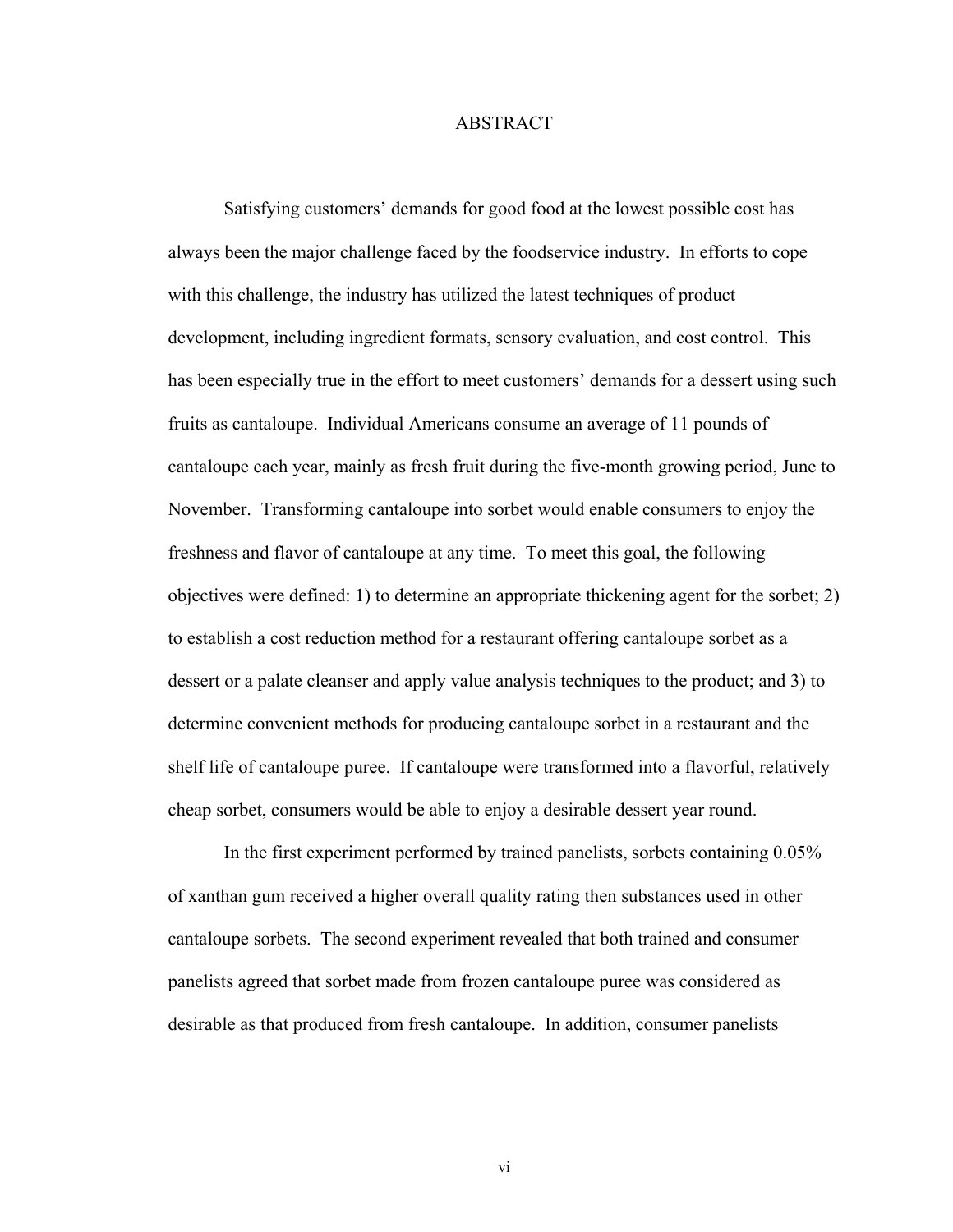indicated that 42.3% of customers would be willing to spend \$2.00 to \$2.99 in a restaurant to order cantaloupe sorbet as a dessert item. Value analysis results indicated, moreover, that frozen cantaloupe puree was an excellent choice for use in producing sorbet, with the added incentives of reducing working time, labor cost, and waste. The third experiment revealed that no difference was discernible between cantaloupe purees with and without sugar syrup, but the color intensity was affected by length of the storage period. Therefore, it was apparent that cantaloupe puree with sugar syrup was the better ingredient for producing cantaloupe sorbet in the restaurant during the off-season.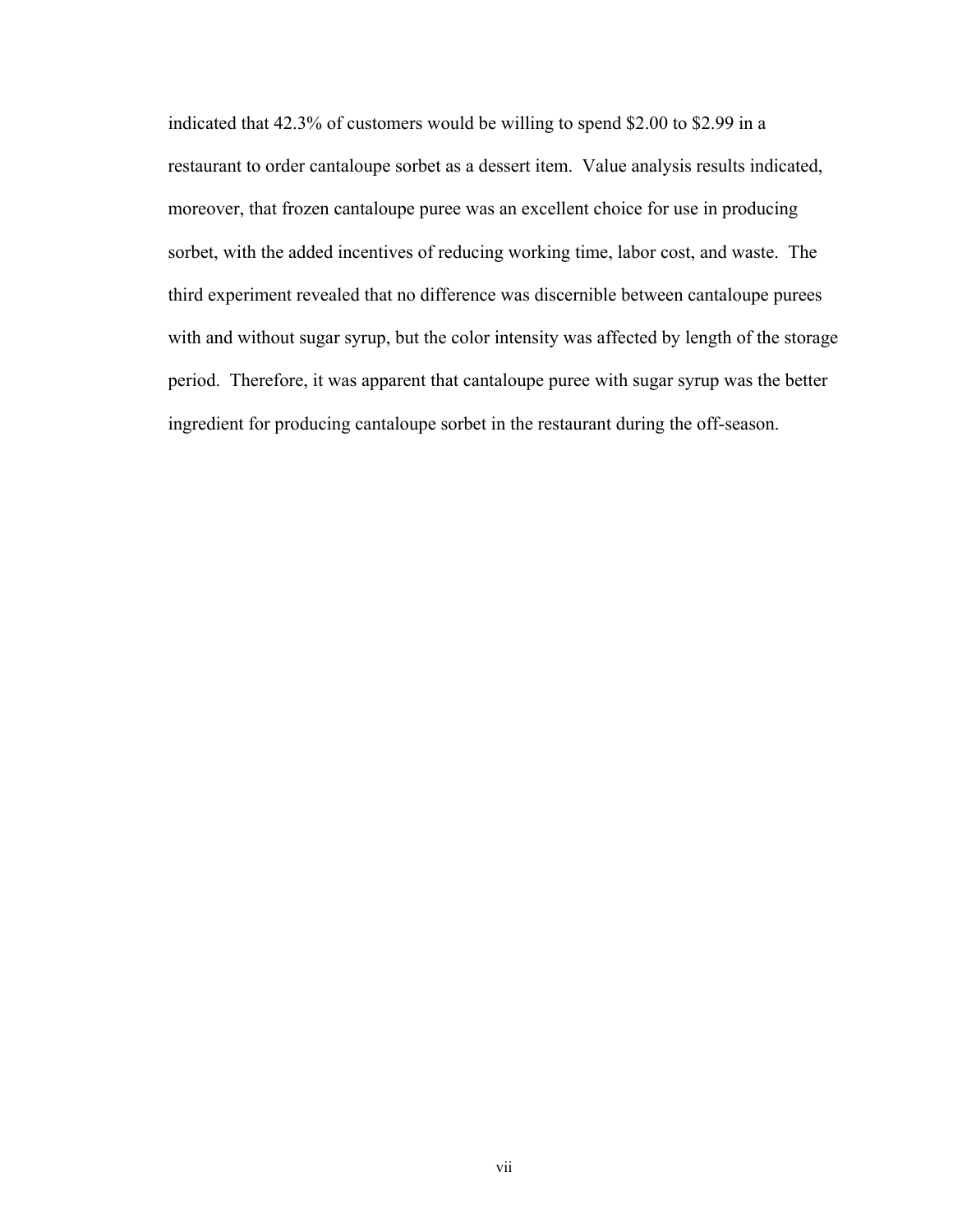# LIST OF TABLES

| 2.1  | Means and standard deviations for trained panelist ratings<br>of cantaloupe sorbet using different thickening agents | 41 |
|------|----------------------------------------------------------------------------------------------------------------------|----|
| 2.2  | Correlations of characteristics of cantaloupe sorbet for trained<br>panel                                            | 42 |
| 2.3  | Means and standard deviations for instrument evaluation<br>of cantaloupe sorbet using different thickening agents    | 44 |
| 3.1  | Standard procedure to make cantaloupe sorbet from fresh<br>cantaloupe                                                | 59 |
| 3.2  | Means and standard deviations for trained sensory panelist<br>ratings of cantaloupe sorbet from different sources    | 61 |
| 3.3  | Correlations of characteristics of cantaloupe sorbet                                                                 | 63 |
| 3.4  | Means and standard deviations for instrument evaluation<br>of cantaloupe sorbet from different market forms          | 65 |
| 3.5  | Demographic information of consumer panel participants<br>evaluating different cantaloupe sorbets                    | 67 |
| 3.6  | Means and standard deviations for consumer sensory panelist<br>ratings of cantaloupe sorbets from different sources  | 69 |
| 3.7  | The frequency of price of consumer panel                                                                             | 70 |
| 3.8  | The frequency of likely action of consumer panel                                                                     | 71 |
| 3.9  | The relationship among characteristics of cantaloupe sorbet<br>and price and likely action from customer             | 75 |
| 3.10 | The results of value analysis of cantaloupe sorbet – from fresh<br>cantaloupe                                        | 76 |
| 3.11 | The results of value analysis of cantaloupe sorbet – from chilled<br>cantaloupe                                      | 77 |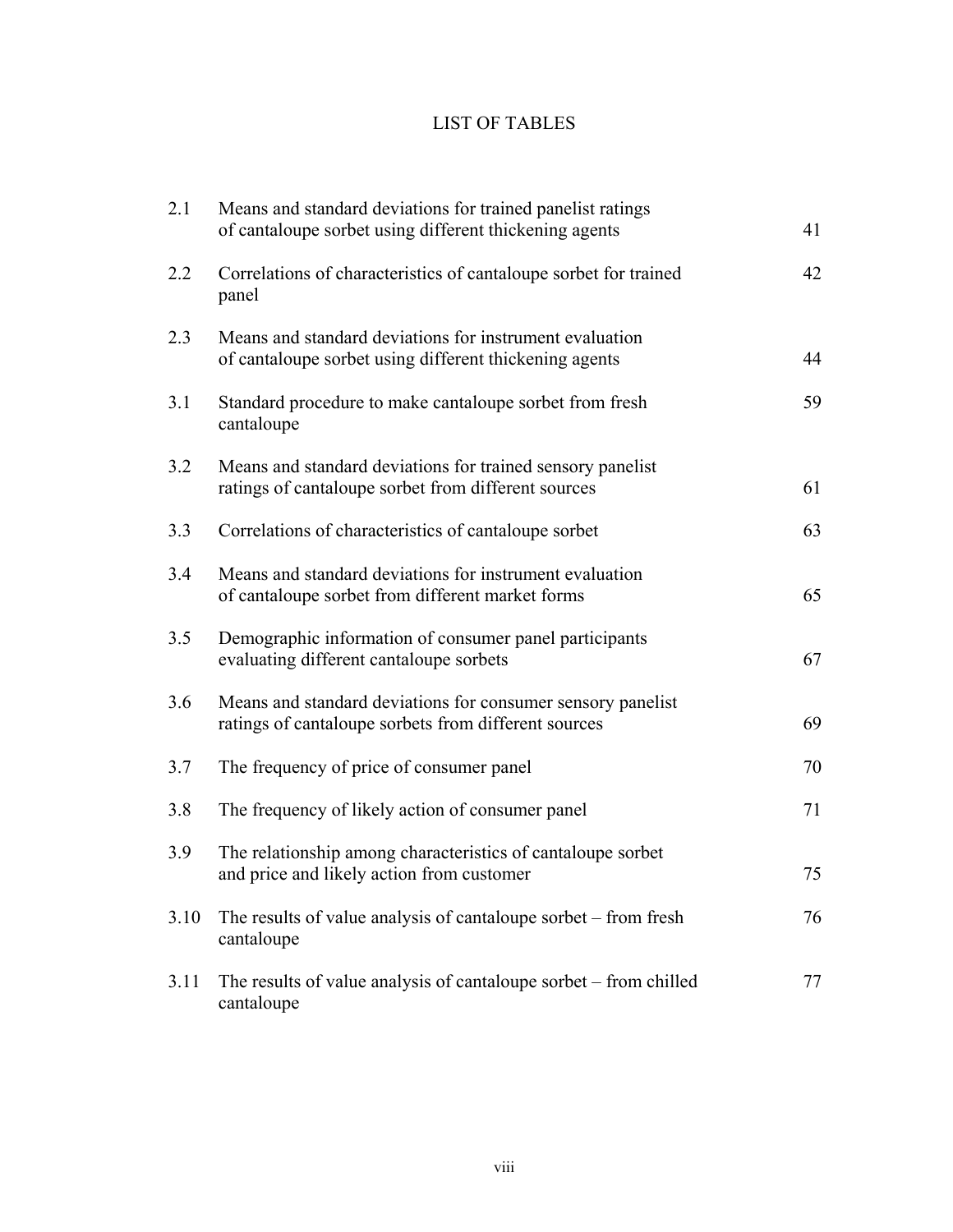|      | 3.12 The results of value analysis of cantaloupe sorbet – from frozen<br>chunks of cantaloupe                           | 78 |
|------|-------------------------------------------------------------------------------------------------------------------------|----|
| 3.13 | The results of value analysis of cantaloupe sorbet – from frozen<br>puree of cantaloupe                                 | 79 |
| 4.1  | Means and standard deviations for trained sensory panelist<br>ratings of two different cantaloupe sorbets in six months | 92 |
| 4.2  | Correlations of the characteristics of cantaloupe sorbet                                                                | 96 |
| 4.3  | Means and standard deviations for the instrument evaluation<br>of two different cantaloupe sorbets in six months        | 98 |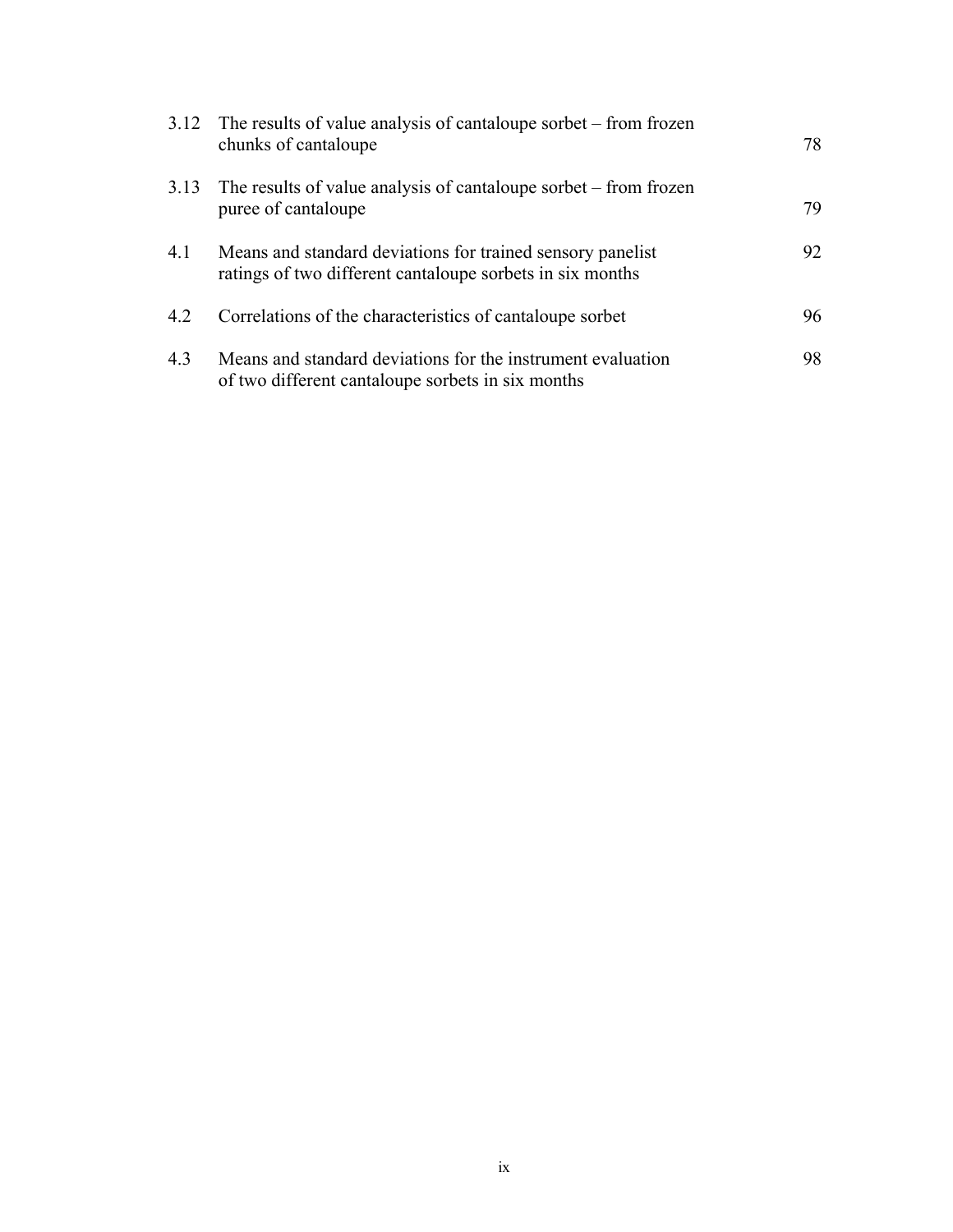# LIST OF FIGURES

| 2.1 Unit operations used to prepare cantaloupe sorbet samples                                              | 36  |
|------------------------------------------------------------------------------------------------------------|-----|
| 3.1 Procedure for preparing cantaloupe sorbet samples                                                      | 55  |
| 4.1 Procedure for preparing cantaloupe sorbet samples                                                      | 89  |
| 4.2 Relationship of storage time and panelist evaluated results of<br>color intensity of cantaloupe sorbet | 94  |
| 4.3 Relationship of storage time and panelist evaluated results of<br>overall quality of cantaloupe sorbet | 95  |
| 4.4 Relationship of storage time and instrumental results of the<br>$L^*$ value of cantaloupe sorbet       | 100 |
| 4.5 Relationship of storage time and instrumental results of the<br>hue angle of cantaloupe sorbet         | 101 |
| 4.6 Relationship of storage time and instrumental results of the<br>chroma of cantaloupe sorbet            | 102 |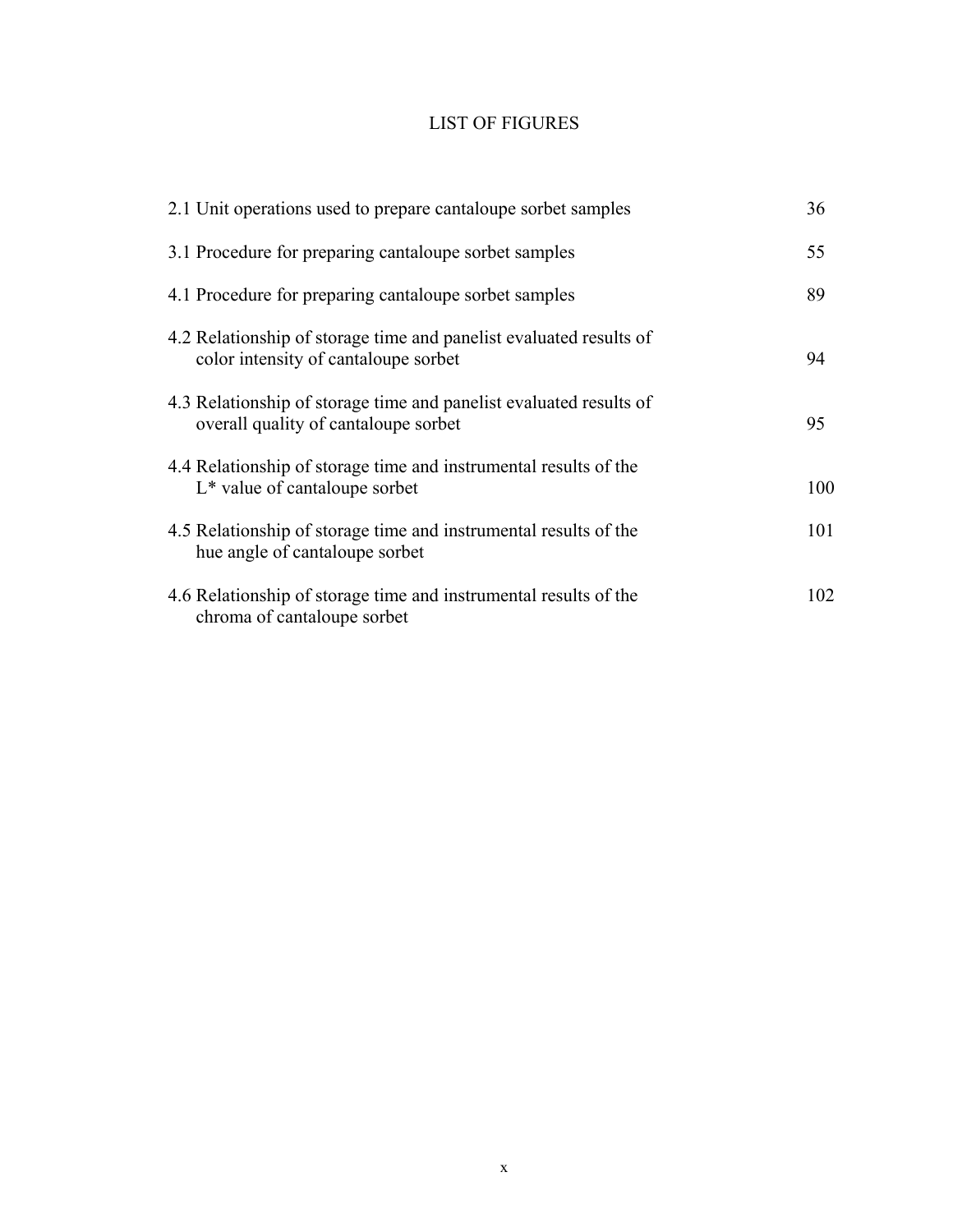#### CHAPTER I

## PROBLEM STATEMENT AND LITERATURE REVIEW

#### Problem Statement

#### Introduction

Sorbet is a frozen dessert consisting of sugar syrup and fruit puree, with natural thickening agents occasionally included to increase smoothness and prevent separation. Sorbet provides a rich, smooth, creamy product without fat or dairy ingredients (Hong & Nip, 1990). Fruit sorbets are considered supreme ingredients of any elegant dinner table, served between courses as a palate cleanser or as a dessert. Sorbets may be used in a wide variety of settings, including in ice cream shops and restaurants, and are frequently being billed as "the chef's signature dessert" to attract customers (Stogo, 1990).

The demand for sorbet is understandable. Consumers have discovered something unique in the flavor, taste, body texture, and high water content. Sorbets being made primarily of fresh fruit with no added dairy products are cholesterol and fat free, with an average of 110 calories per 113 g serving. Attributes of sorbets include: 1) they use only fruit puree and fruit pieces, 2) they are relatively expensive to produce because fresh, frozen, or pureed fruit is used, 3) they can be made from a wide array of fruits, and 4) they are perceived by consumers as an upscale product (Stogo, 1998).

Cantaloupe is one common fruit used to make sorbet because it provides unique refreshment. Cantaloupe is readily available for such use, since it is grown in many countries around the world. The United States (U.S.) is considered third in worldwide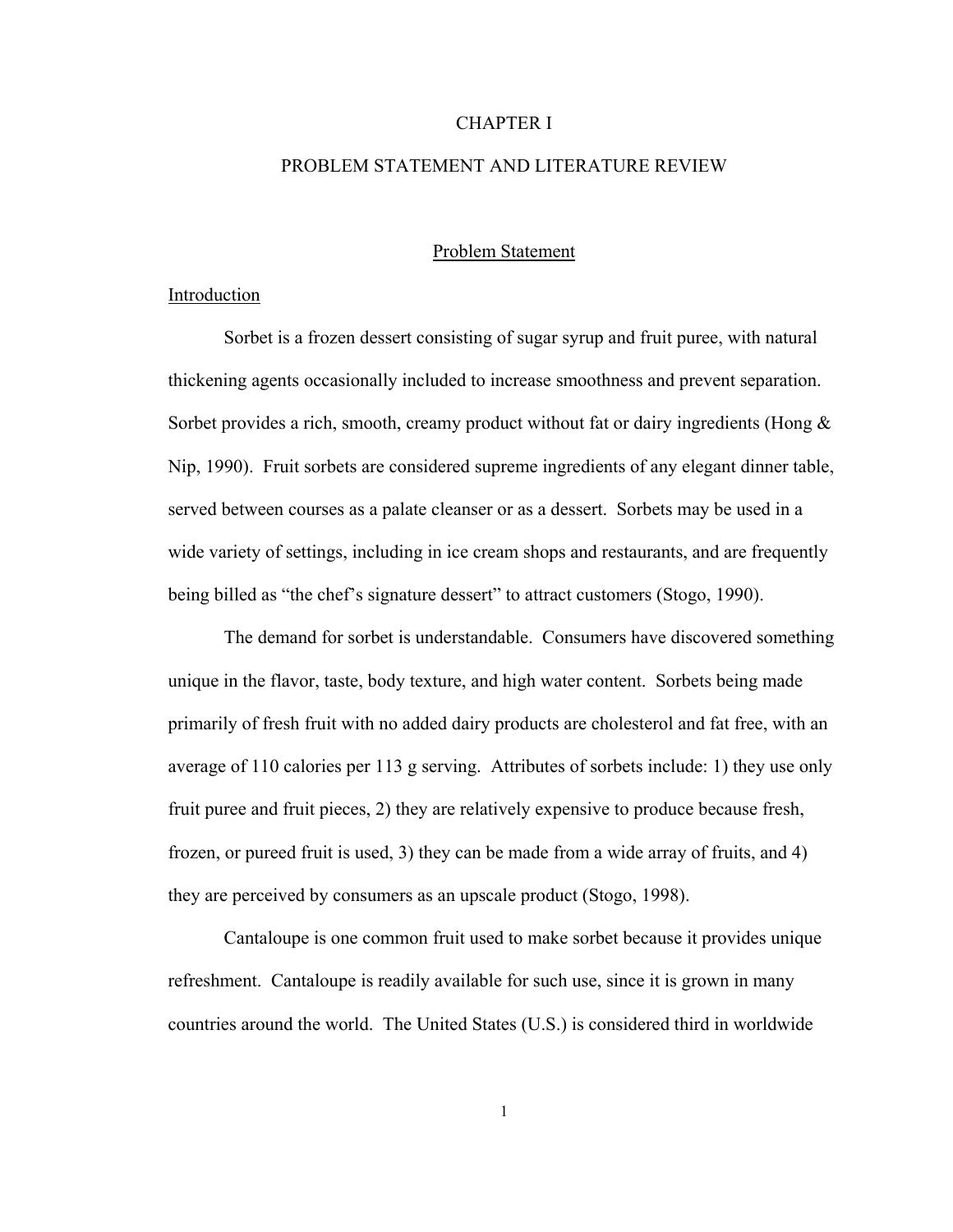production of cantaloupe and miscellaneous melons, behind only China and Turkey (Economic Research Service, USDA [ERS, USDA], 2003). Economically and practically, cantaloupe is an important crop in the U.S. The U.S. farm value of cantaloupe average \$401 million during 2000-2002, and in 2003, the total U.S. cantaloupe crop yielded of 2,335 million pounds (ERS, USDA, 2003). California, Arizona, and Texas provide the majority of the U.S. cantaloupe crop; 79% of U.S. cantaloupe production is from these three states. Cantaloupe in season is one of the finest and most popular fruits on the American table because of its attractive color, unique flavor, and pleasant taste. U.S. cantaloupe consumption has increased modestly in recent years, rising from about 8 - 9 pounds per person during the early 1990's to 11 pounds per person in 2004 (Texas Department of Agriculture, 2004). This rise is attributed partly to the increased availability of imported cantaloupes from Mexico during the winter and spring months, which are considered to be the "U.S. off-season".

Most cantaloupe is marketed fresh during the primary season of June to November. Due to the unique flavor and attractive color, cantaloupe is mainly consumed as fresh fruit during the peak season. Cantaloupe can be cut into pieces and added to fruit salads or served with smoked meats or cheese. Fruit-cut produce fruit is the fastest growing food category in the U.S. (Beaulieu, Ingram, Lea, & Bett-Garber, 2004), and especially for melon, which are rapidly gaining a large share of the produce market (Bareuther, 2000). Cantaloupe is also used in making fruit soups, fruit salads, fruit pies, and fruit punches. Frozen cantaloupe melon balls are usually sold in supermarkets. Freezing maintains the nutrient content of food better than other methods. This provides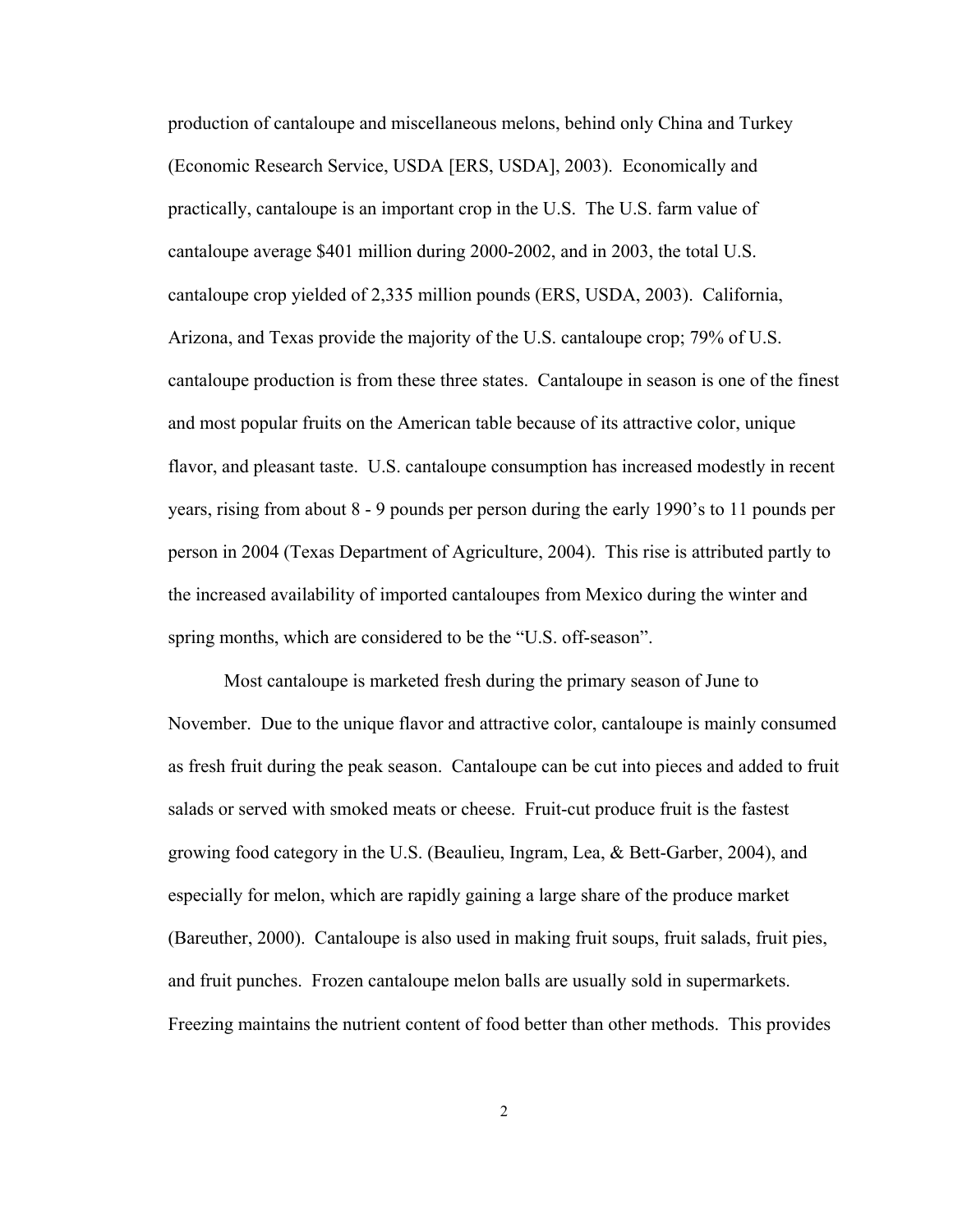consumers with a better nutritional perception of the frozen product (Beck, 1993). Cantaloupe ice cream and sorbet provide additional means to increase utilization of cantaloupe during the peak season. The frozen desserts are delicious and can be served all year long. A cantaloupe sorbet is an inspired concept. In addition to unique aroma and tasty flavor, they provide excellent nutrition. Cantaloupe is a very good source of vitamins A and C, potassium, and dietary fiber, and cantaloupe sorbet provides nutritional value and refreshing taste to customers as a fat-free, low-calorie frozen dessert (Galeb, Wrolstad, & McDaniel, 2002).

Production costs are an important issue in the restaurant when fresh cantaloupe sorbet is prepared. Due mainly to labor costs, the expenses may be high if the restaurant provides fresh sorbet daily. Methods for increasing product value and reducing cost are important. Customers should be able to receive top quality foods when dining out, and the restaurant must find a way to provide high quality food without excessive cost. Therefore, the concept of value analysis becomes useful. Value analysis was developed by Lawrence D. Miles at General Electric around 1947 as a cost reduction method (Mehra & Bretz, 1981; Kermode, Sivaloganathan, & Shahin, 2000). Miles defined value analysis as a "problem-solving system implemented by the use of a specific set of techniques, a body of knowledge, and a group of learned skills" (Lawrence D. Miles Value Engineering Reference Center, 2004).

Value analysis was initially developed and used in purchasing and then adapted for product design. After its introduction, value analysis was modified and successfully applied to a variety of fields, such as manufacturing, government, construction, and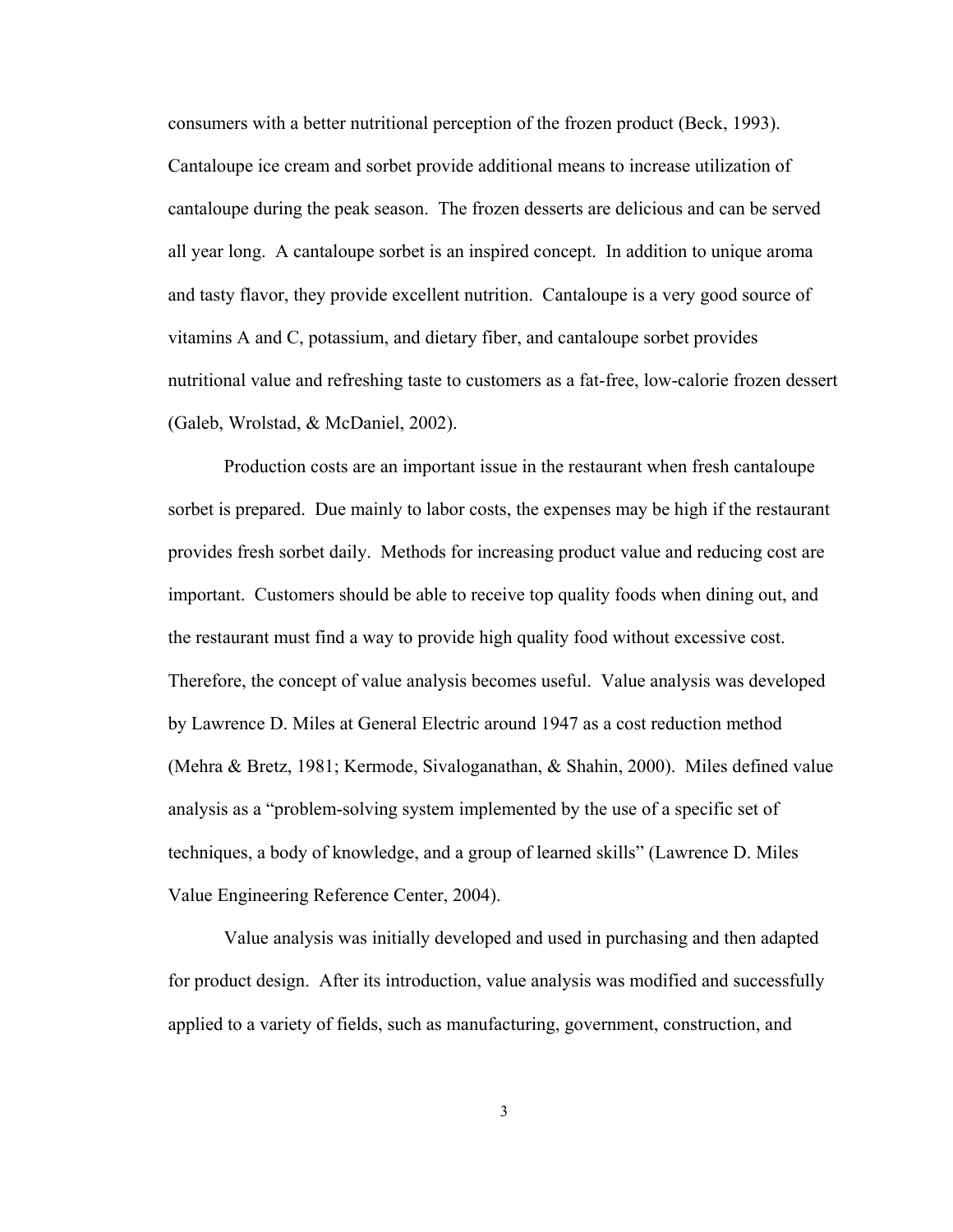service (Kermode, Sivaloganathan, & Shahin, 2000; Lawrence D. Miles Value Engineering Reference Center, 2004). When applied appropriately, value analysis should fulfill the goal of freeing the manager from viewing the task from a narrowly defined perspective, thus forcing the manager to identify the other subsystems in the organization (Mehra & Bretz, 1981).

### Purpose and Objectives of the Study

The purpose of this study was to develop a frozen dessert item for restaurants by using a high-speed immersion freezing method and to apply a value analysis to reduce the cost of the product.

Three objectives of this study were to:

- 1. Determine an appropriate thickening agent for cantaloupe sorbet.
- 2. Determine a cost reduction method (for a restaurant) offering cantaloupe sorbet as a dessert and apply value analysis techniques to the product from four market forms.
- 3. Determine the quality of sorbet prepared from two frozen cantaloupe puree products – puree with sugar syrup or puree without sugar syrup, and examine the frozen shelf-life of the two pureed products by determine the quality of sorbets prepared from the products after storage intervals up to 180 days.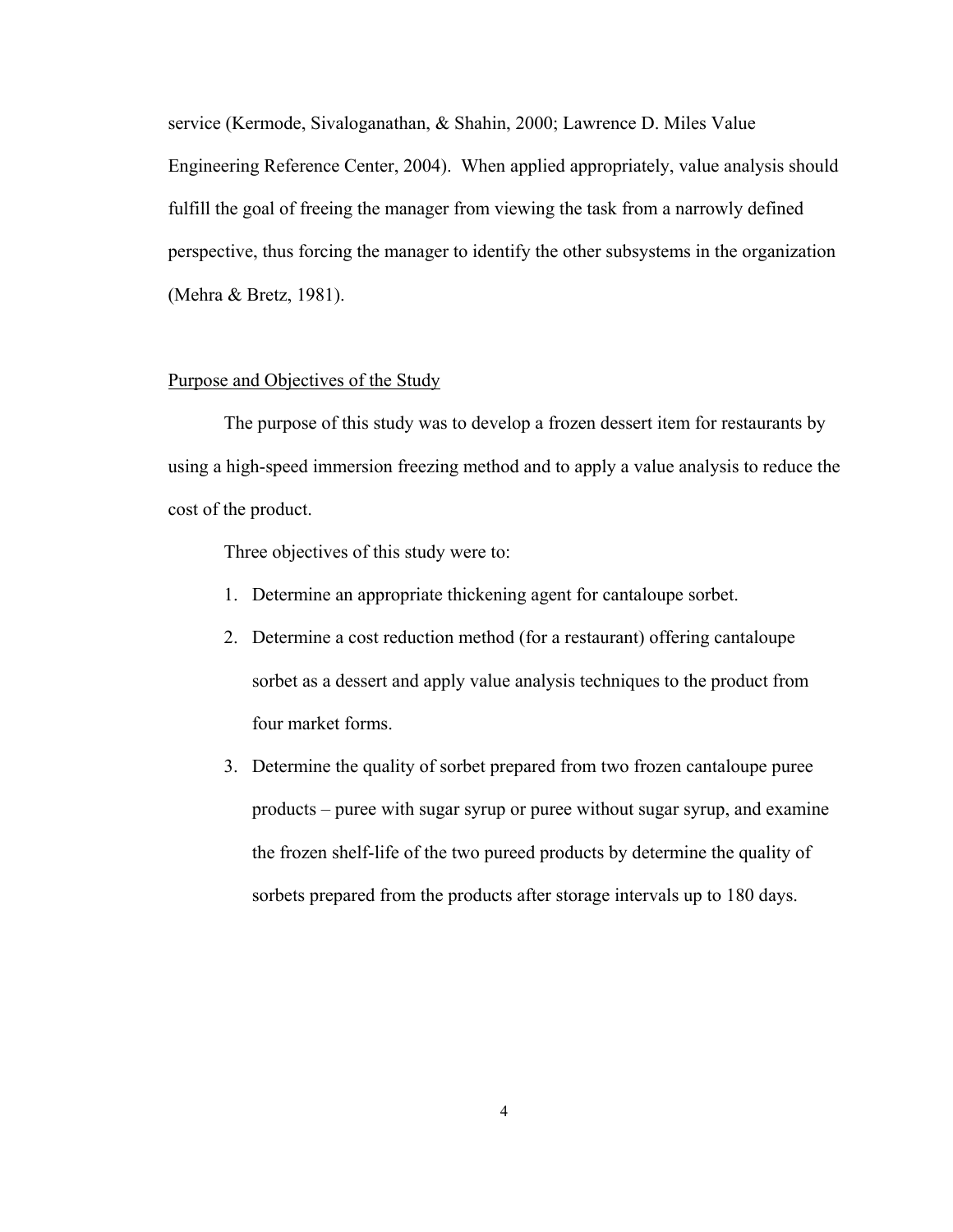#### Literature Review

#### Cantaloupe Melon

#### **Introduction**

Existence of cantaloupe melons was unknown to ancient people. They grew similar fruits, but these seem to have been more reminiscent of the cucumber. In the first century AD, Pliny referred to fruit dropping off the stalk when ripe, which is typical of melons. However, the melon was not considered very tasty. In the third century, melons had become sweeter and aromatic enough to be eaten with spices; by the sixth century, they were distinguished separately from cucumbers. The first reference of very flavorful and tasty melons comes in the fifteenth and sixteenth centuries probably because of hybridization among many different strains (Flowerdew, 1996).

The first written record of muskmelons in the New World was in 1494; when Christopher Columbus found them on Isabella Island. In 1516 and 1535, muskmelons were found by Europeans in Central America and in Montreal, respectively. In 1540, the Spaniards found the Indians of New Mexico growing muskmelons. Based on this information, the muskmelon apparently was widespread in the New World thousands of years ago. The muskmelon is characterized by a sweet, juicy, aromatic flavor. Muskmelons were only grown in gardens for home use and were seldom seen in markets before the Civil War (Ryan, 1938).

The cantaloupe is part of the family *Cucurbitaceae* and genus *Cucumis*, which includes cucumbers, muskmelons, watermelons, pumpkins, and squash (Galeb, 1994). The cantaloupe was named for a place near Rome called Cantaloupo, where it was first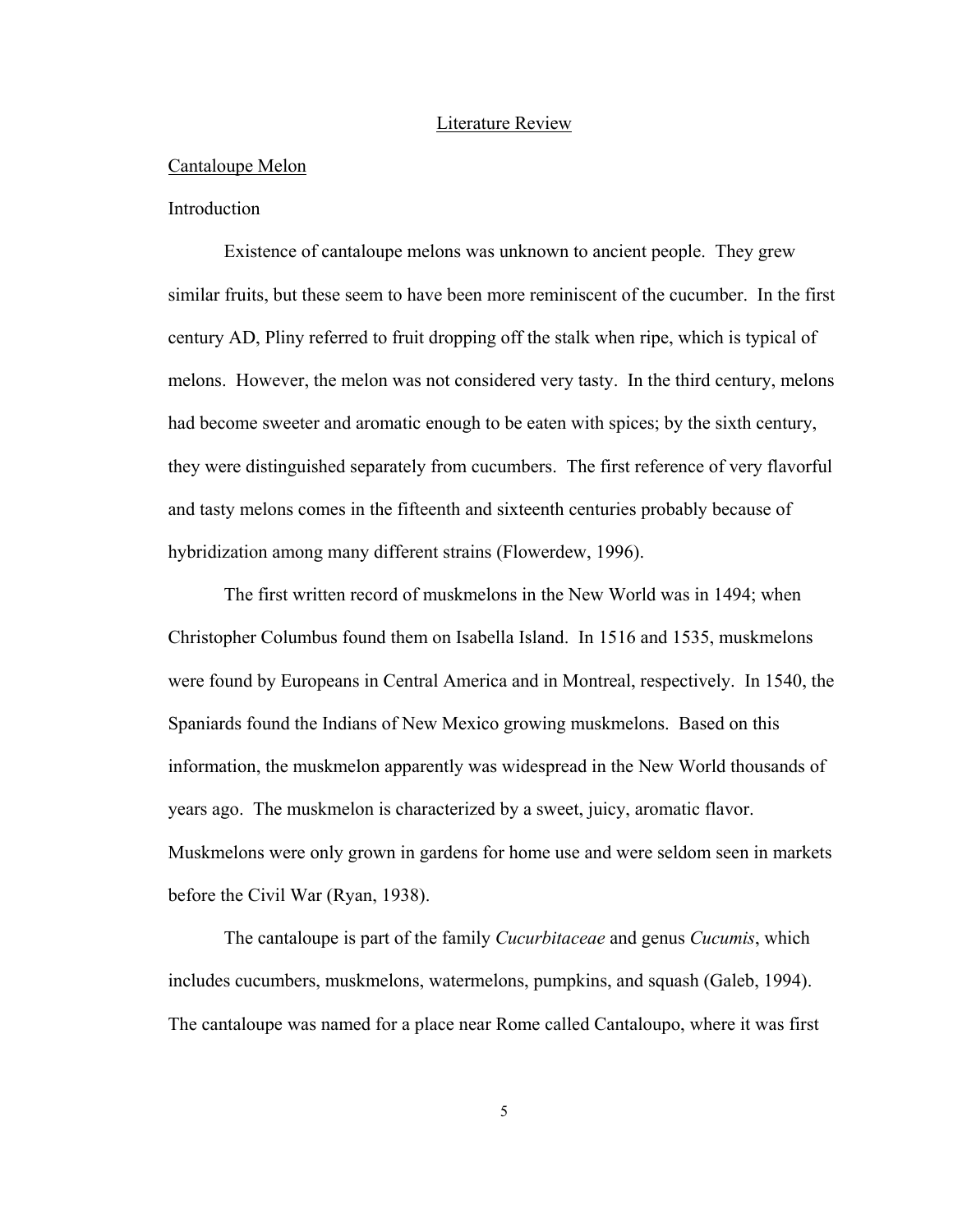grown in Europe, and this name became universal (Ryan, 1938). *Cucumis melo* variety *cantaloupensis* is the true cantaloupe, characterized by a hard, rough, deeply grooved rind that is not netted with orange-red, sweet flesh (Bailey, 1939). *Cantaloupensis* is native to Europe, but in reality, this melon is not commonly found in the U.S. The melon known as "cantaloupe" in the U.S. is *Cucumis melo* variety *reticulates* (Mattern, 1990; Galeb, 1994) and is characterized by a relatively soft almost smooth rind covered with a corklike netting, orange, greenish-orange, green or greenish-white flesh and with musky odor (Bailey, 1939). This melon is commonly but incorrectly called "cantaloupe" in the U.S. Because this usage has resulted in adoption of the name cantaloupe for this kind of melon, it is now considered its correct name (Munger & Robinson, 1991). Due to numerous similarities between groups and naming confusion between the cantaloupe and muskmelon, *reticulates* (netted) and *cantalupensis* (smooth) were combined into one group, *Cantalupensis* (Munger & Robinson, 1991).

Cantaloupe belongs to a very wide family of tender, trailing annual vines, similar to cucumbers in habit. It has large leaves, tender prickly stems, and small, yellow flowers. Cantaloupe matures in 35 to 55 days from full bloom. The sugar content is the principal measure of maturity and an important aspect of fresh cantaloupes' quality (Galeb, 1994; Wagner, Dainello, & Parson, 2001; United States Department of Agriculture [USDA], 2003). Cantaloupe need at least 9% soluble solids (sugar) for U. S. No. 1 (good internal quality) (Suslow, Cantwell, & Mitchell, 2002). Commercially, cantaloupe are picked between the "3/4 to full slip" stage. Sugar content does not increase once the melon has been removed from the vine (Hubbard, Huber, & Pharr,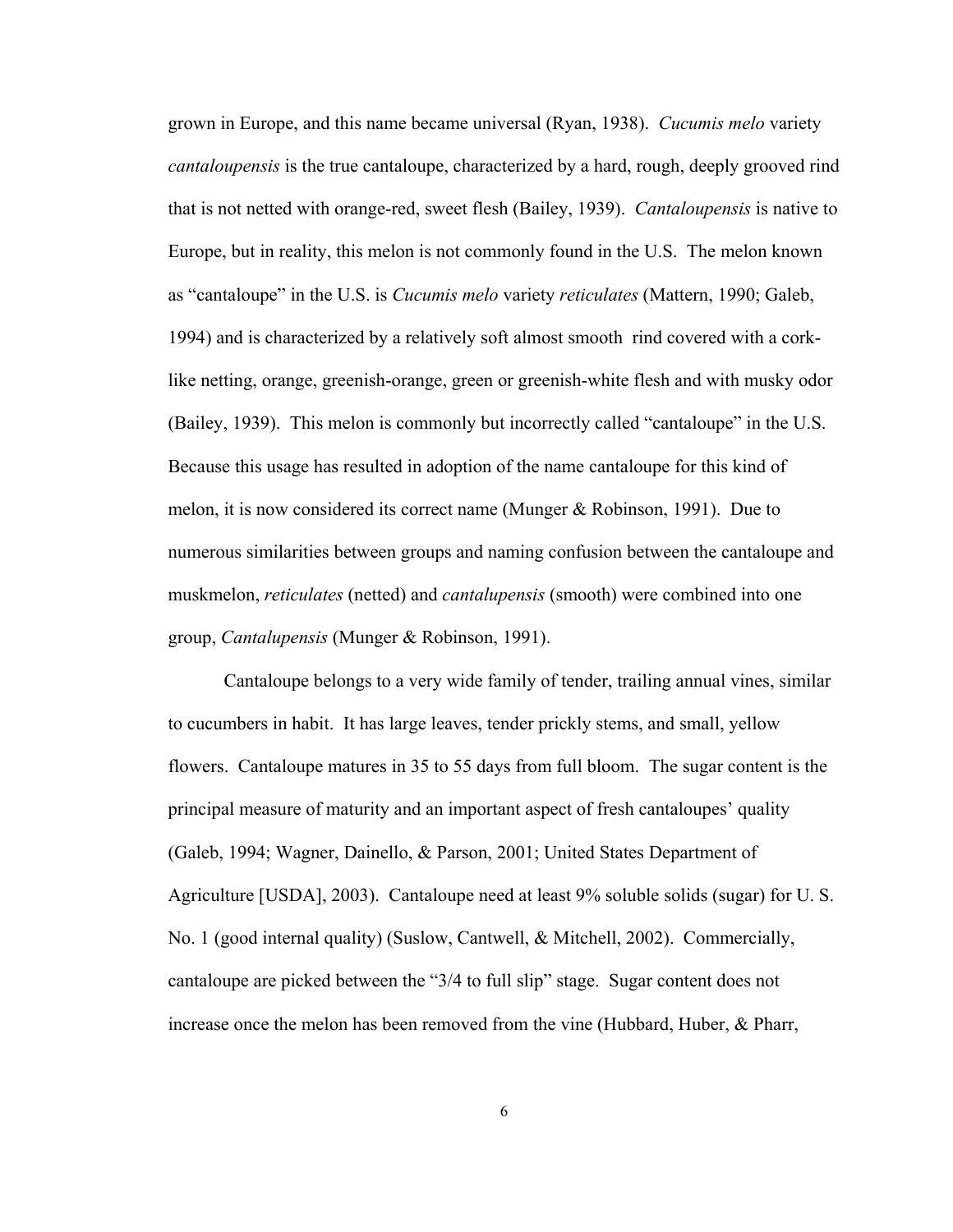1990; Wagner, Dainello, & Parson, 2001; Suslow, Cantwell, & Mitchell, 2002; USDA, 2003). Cantaloupe can be any size, round or oval. The melon are characterized by a thick, inedible rind covering juicy flesh, which encloses a central cavity containing numerous flat, whitish seeds (Flowerdew, 1996). Optimum temperature for storage of cantaloupes is  $2.2^{\circ}\text{C}$  - 5°C, and the storage life is up to 21 days at  $2.2^{\circ}\text{C}$  although sensory quality may be reduced. Typically, the shelf life of cantaloupe ranges from  $12 - 15$  days (Wagner, Dainello, & Parson, 2001; Suslow, Cantwell, & Mitchell, 2002; Peet, 2002).

#### Previous Studies of Cantaloupe

Due to consumer demand for convenient food products, fresh-cut cantaloupe and other fruits have become rapidly growing segments of the food service and supermarket industries (Anonymous, 1998). According to Vance Research Services and Market Facts Incorporated (1990), 21% to 36% customers reported purchase of fresh-cut melons. Pursuant to this development, several researchers (O'Connor-Shaw, Roberts, Ford, & Nottingham, 1994; Ayhan & Chism, 1998; Portela & Cantwell, 2001; Bett-Garber, Beaulieu, & Ingram, 2002) investigated the shelf life of fresh–cut melons. Additionally, processed melons are commonly frozen to extend their shelf life so that they may be served during the off season. Frozen melons are subject to froze and thaw damage which leads to a decrease in eating quality. Therefore, sensory qualities, such as color, texture, and flavor, have been studied to enhance customer satisfaction of frozen products (Simandjuntak, Barrett, & Wrolstad, 1996; Rosenfeld & Nes, 2000). Furthermore, cantaloupes imported from Mexico have been associated with *Salmonella* outbreaks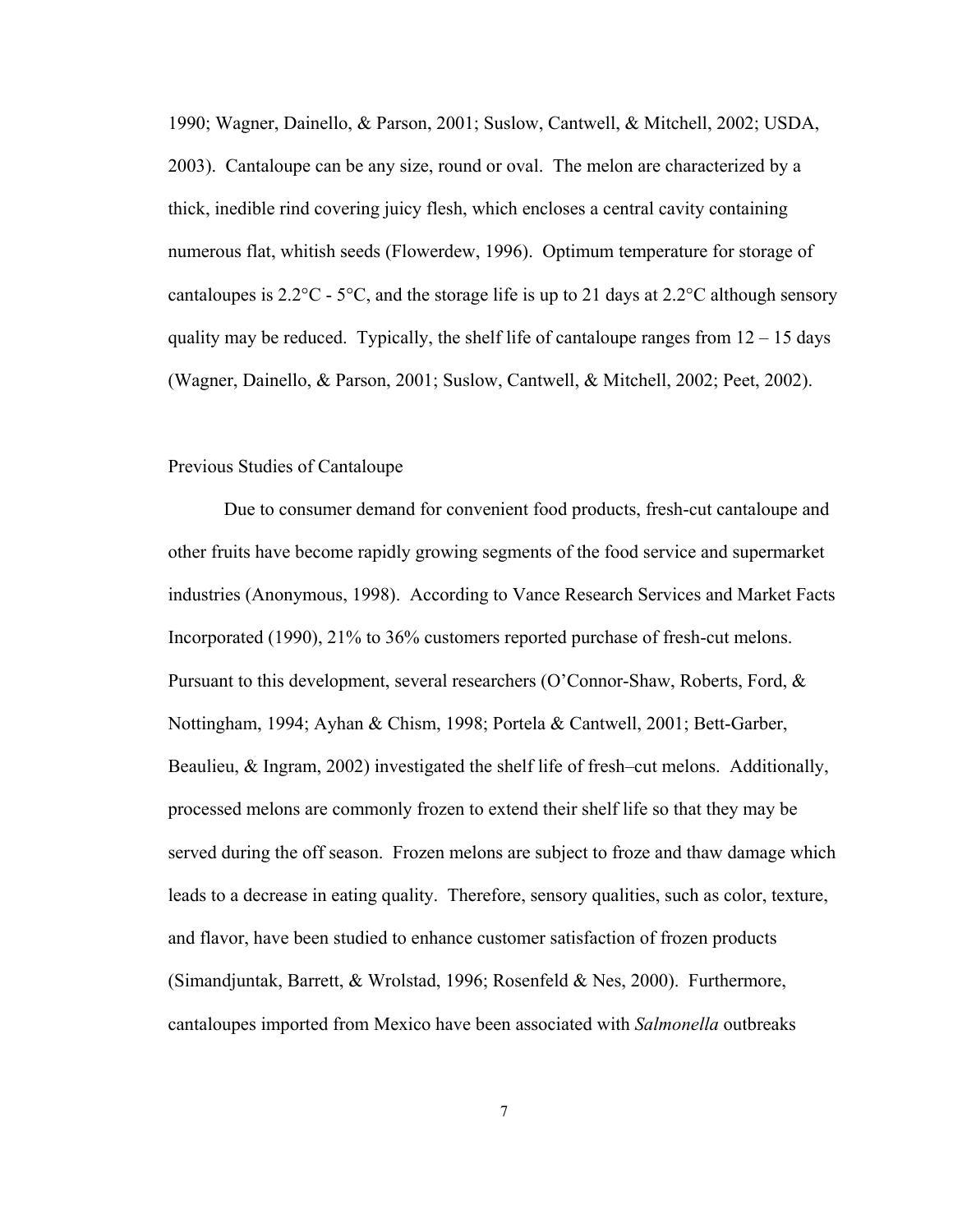(Mohle-Boetani et al., 1999). Mexican cantaloupe was associated with a *Salmonella* outbreak in 2000 which affected 47 people. Several states reported up to 30 cases of foodborne Salmonellosis due to contaminated cantaloupes purchased from retail stores and restaurants (Anonymous, 2001; Calvin, 2003).

Galeb, Wrolstad, and McDaniel (2002) studied the quality of cantaloupe juice concentrate and compared cantaloupe juices obtained from flesh and rind to juices made from flesh only. Their findings suggested that juice concentration stored at 25°C for 120 days showed extremely high rates of browning, sensory evaluation results demonstrated that rind aroma and flavor were removed during the concentration process, and clarified cantaloupe juice concentrate potentially be used as alternate sweetener and blended juice base. Beaulieu, Ingram, Lea, & Bett-Garber (2004) studied the effect of harvest maturity on the sensory characteristics of fresh-cut cantaloupe, and found that  $\frac{1}{4}$ -slip cantaloupe were not mature enough to optimize sensory attributes, such as sweetness, flavor, texture, and moisture.

#### Nutrient Compositions

Fruit is an important component in the trend toward a light, fresh, and healthy diet. Since cantaloupe is a tasty, flavorful, and low calorie fruit, it fits perfectly in this healthy trend. Cantaloupe is an excellent source of beta-carotene and potassium, and contributes a full and balanced range of very important nutrients, such as niacin, riboflavin, thiamin, and ascorbic acid (Galeb, Wrolstad, & McDaniel, 2002), with very few carbohydrates (Ballister, 2002). Cantaloupe is high in moisture content and low in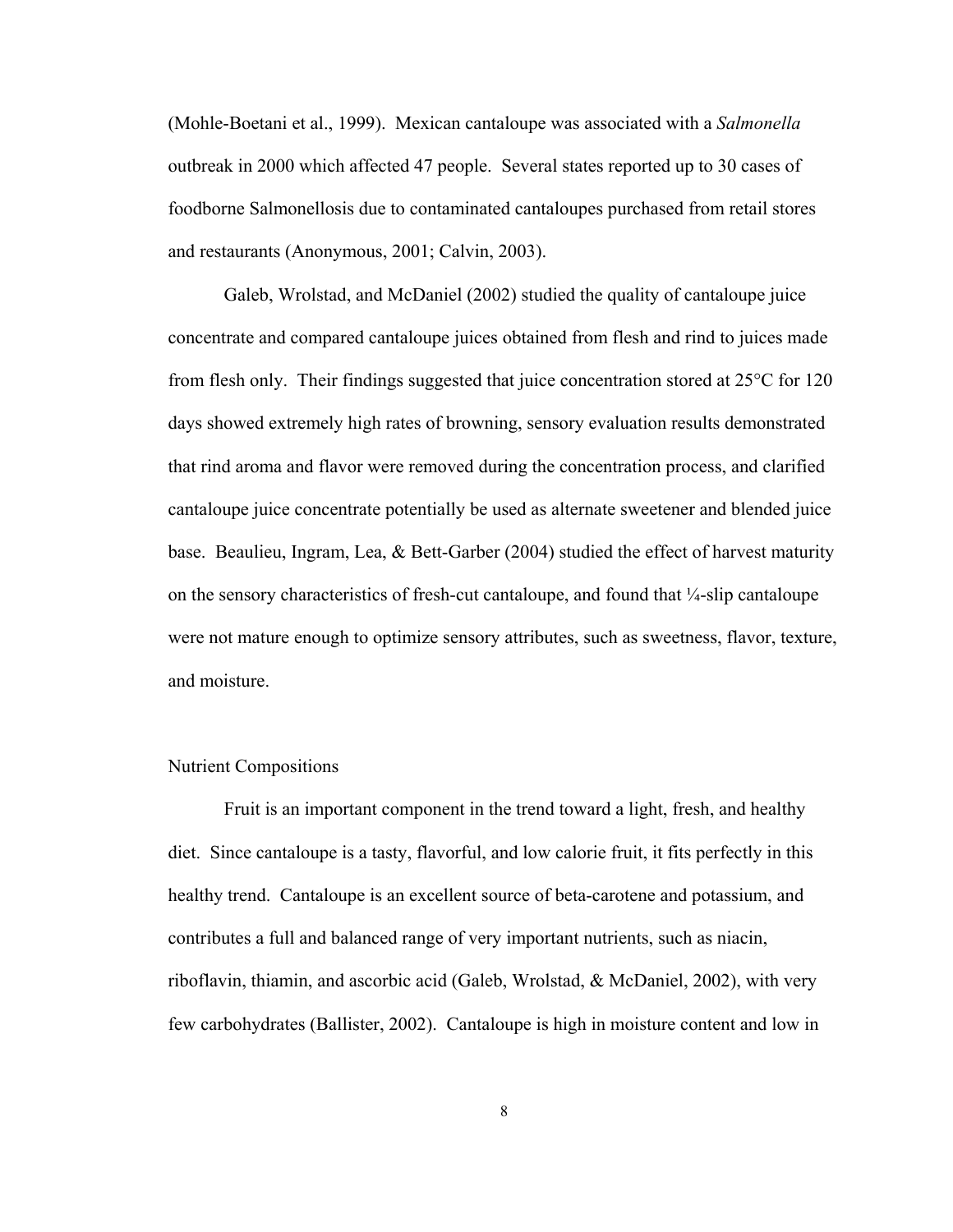protein and fat. Mineral content exhibits wide variation. Anderson, Young, and Long (2005) also mentioned that cantaloupe is low in calories, low in sodium, and high in potassium. Other studies show that cantaloupe is a good source of vitamin C (Taper, McNeill, & Ritchey, 1985; Galeb, 1994) and rich in beta-carotene, a vitamin A precursor (Taper, McNeill, & Ritchey, 1985; Philip & Chen, 1988; Anderson, Young, & Long, 2005).

#### Sorbet

### Introduction

Frozen desserts are popular worldwide. Total U.S. production of ice cream and related frozen desserts in 2003 amounted to about 1.4 billion gallons, which translates to about 20 quarts per capita (Cleary & Koppenhoefer, 2004). In 2002, the total U.S. ice cream and frozen desserts sales reached \$20.5 billion. More than half of these sales (\$12.5 billion) were spent on "away from home" frozen dessert purchases, such as in scoop shops, foodservice, and other retailers (Cleary & Koppenhoefer, 2004). Frozen desserts are among the most popular comfort foods sought by people during stressful times. Several forms are sold around the world, including ice cream, ice cream soda, sherbet, sorbet, and frozen bars.

Flavored ice is considered the first frozen dessert, predating ice cream and other dairy frozen desserts (Stogo, 1990). In the fourth century B.C., Alexander the Great enjoyed iced fruit nectar, and slaves were sent to the Apennines for ice and snow. Four hundred years later, Emperor Nero in Rome had runners along the Appian Way pass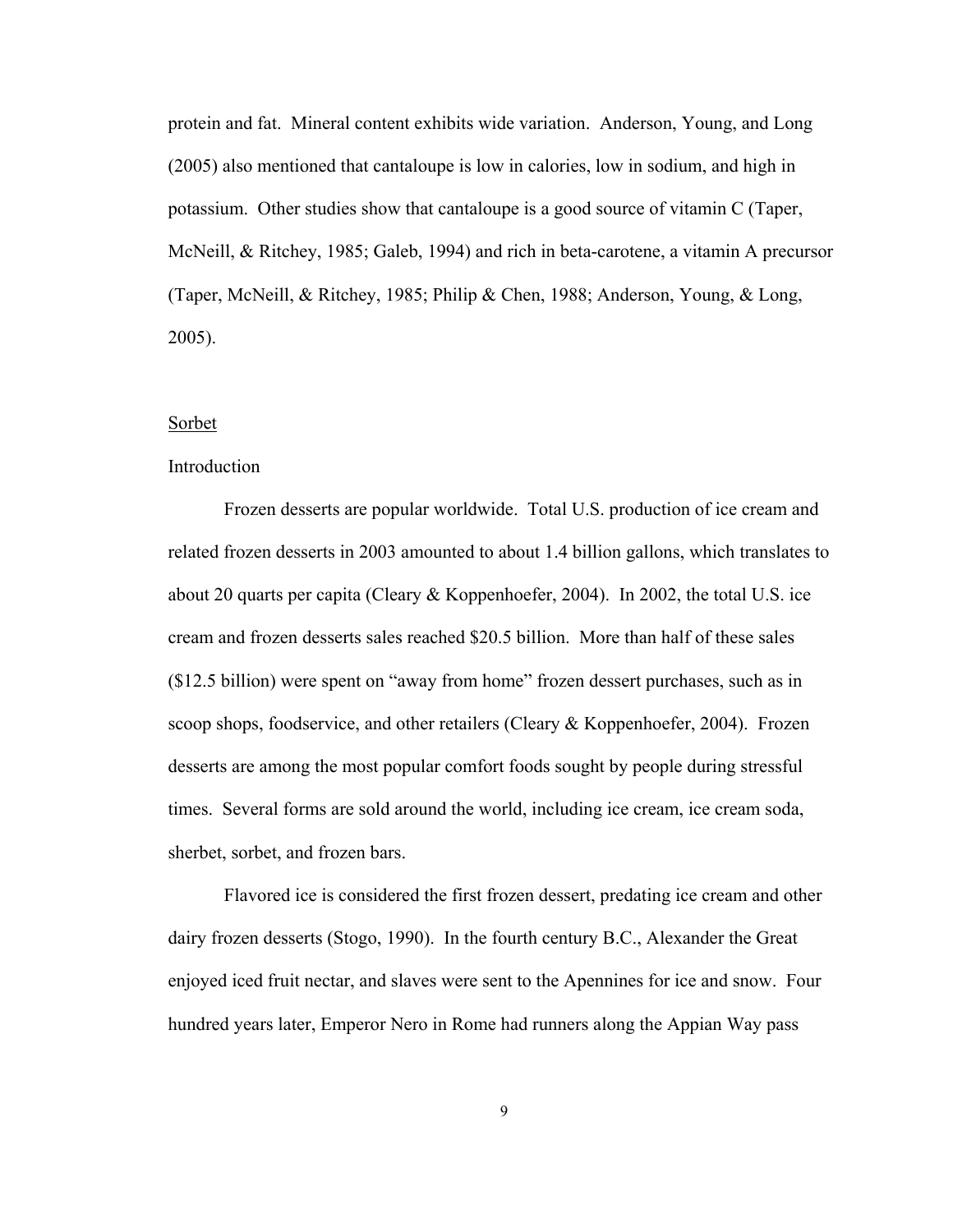buckets of snow hand over hand from the mountains to his dinner hall where it was then mixed with honey, fruit, and wine (Stogo, 1990; SunCream Dairies Mouth Watering, 2004). The Asian culture also has a place in the history of the first frozen desserts. At the end of the thirteenth century, Marco Polo returned from the Far East with recipes of concoctions made from snow, juice, and fruit pulp (White, 2000).

Frozen desserts are believed to have been brought to France in 1533 by Catherine de Medici when she left Italy to marry the Duke of Orleans, who later became Henry II. By the end of the 17th century, sorbet was popular in Paris and spread to England and the rest of Europe where the sorbet was enjoyed by commoners and courtiers alike. In addition, the French are responsible for the culinary tradition of using sorbet as a palate cleanser between courses of a meal (SunCream Dairies Mouth Watering, 2004).

In the middle 1990s, a new attitude swept through the U.S. in general, and the frozen dessert industry in particular, when the American public began being more healthconscious. American began to look for products low in cholesterol, fat, and calories. Since they were aware of health and weight issues, sorbet became an after-meal dessert instead of a palate refresher (Herrmann, Sterngold, & Warland, 1990). After sorbets spread rapidly to the U.S. from 1994 to 1996, the sale of sorbets increased 208% (International Ice Cream Association, 1998). Currently, Haagen-Dazs, Ben & Jerry's, and Blue Bell offered sorbet product in the market with different flavors, such as lemon, mango, chocolate, and orange.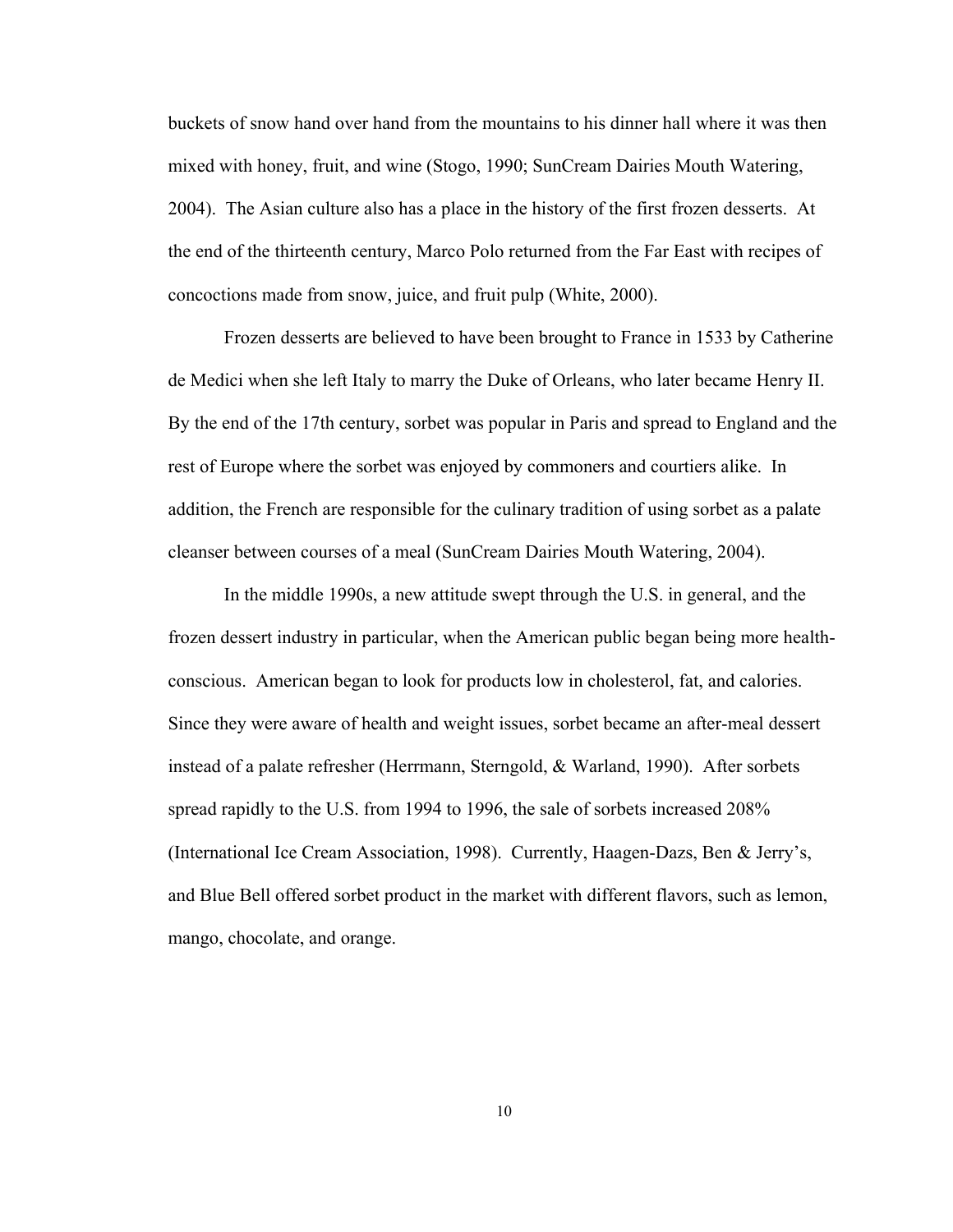Frozen Desserts in Restaurants

In restaurants, the highest profit food items are typically desserts. Desserts are considered add-on sales because they increase the amount of customers' average check. In addition, desserts are the last chances that the chef has to impress customers with his/her skills. The chef is thus induced to develop a high quality dessert item as his/her signature items. The resulting sales and profits of the restaurant are boosted (Eaton, 1982). On the other hand, restaurant consumers may like to have something sweet to finish up the whole dining experience. Some customers may intentionally "save room" for the desserts. Sloan (2002) suggested that joyful experiences commonly have been the reasons that motivate Americans to dine out. Dessert reveals a sweet but complete ending to any meal. On the other hand, most items on the dessert menu of any restaurant are high in fat and calories. Customers are increasingly concerned about health and weight issues (American Dietetic Association, 2003). In addition, Steward and Tinsley (1995) suggested that American consumers consider health, price, taste, appearance, and brand as influential factors of their food choice. Eighty-one percent of customers (or 180 million) use low-calorie, reduced-sugar, and sugar-free foods and beverages (Hubrich, 2005), which compels restaurants to capitalize on these customer preferences.

## Nutritional Information

Due to its nutritional value and refreshing taste, sorbet has become a common dessert choice of people interested in health, athletics, and weight control. In this respect, fruit sorbet has become a delicious alternative to ice cream. This product contains both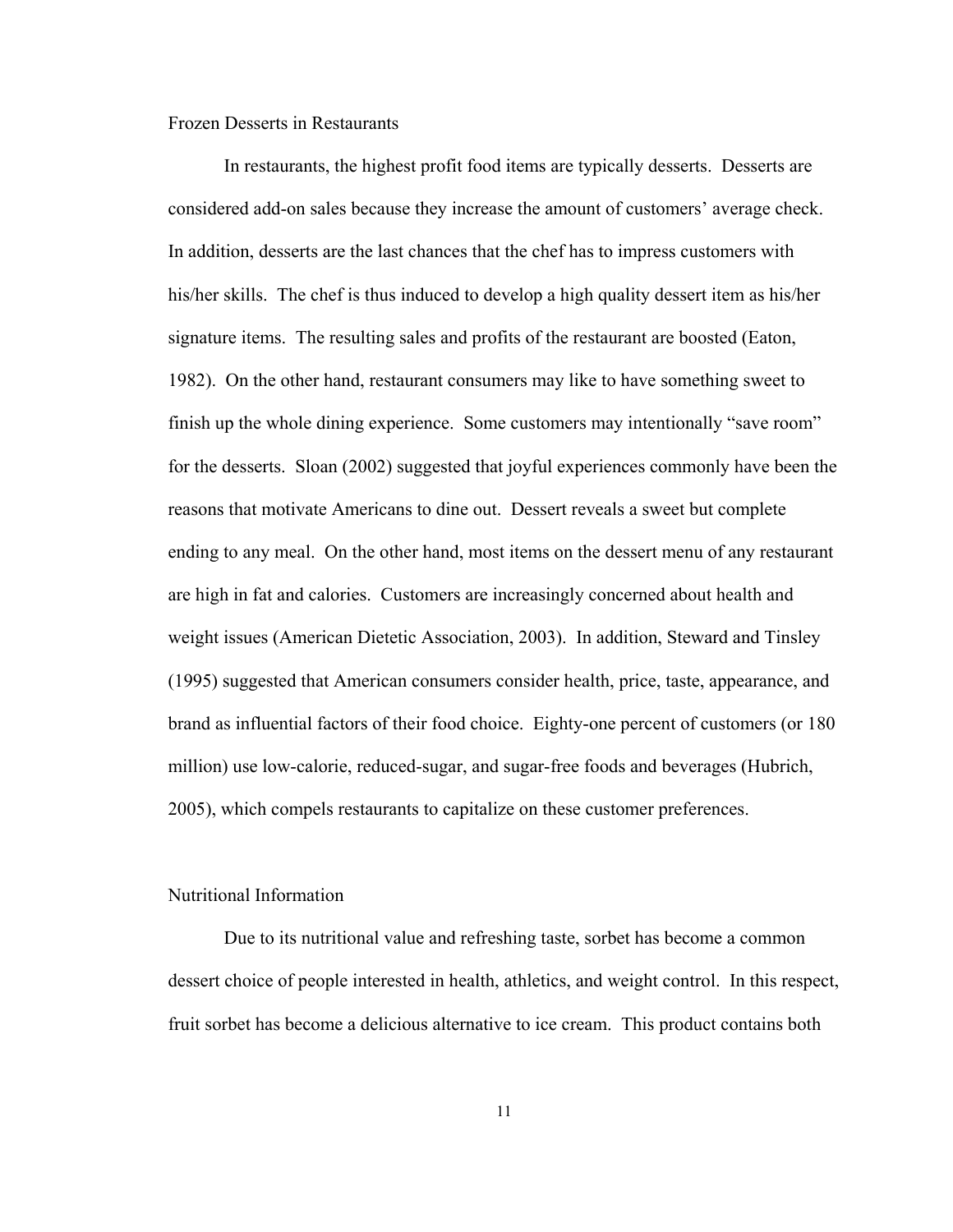the nutritional value of fruit and the refreshing taste of frozen dessert (Guven  $\&$  Karaca, 2002). Consumers have discovered something unique in sorbets: flavor, taste, and excellent texture. Made without dairy products, sorbet passes the nutrition test of being cholesterol and fat free, with an average of 110 calories per 113 g serving (Stogo, 1998).

#### Basic Components of Sorbet

Several ingredients are needed to make a sorbet; they include water, sugar, fruit and/or fruit extracts, citrus juice, and a stabilizer. Water is an important ingredient of sorbet. Water freezes into hard ice by itself, but when it is stirred and frozen with the other ingredients, such as sugar, it results in a frozen slush. Sugar is used to add sweetness, enhance flavor, promote smoothness, build body, and influence the freezing point. Sugar is necessary for desirable body, flavor, and texture. Too much sugar will result in a soft and sticky product, but too little will result in hard and crumbly sorbet. In addition, if too much sugar is used, the freezing time increases (Stogo, 1998). Instead of adding water and sugar separately, sugar syrup is commonly used in making sorbet. Syrup binds the final product together and aids in promoting a snow-like texture in sorbet. The main function of syrup is to aid in the freezing process, not to sweeten the sorbet. Sugar syrup is made from granulated sugar mixed with boiling water until the sugar is dissolved creating a clear syrup. With a higher sugar-to-water ratio, heavy syrup is prepared. The heavier the syrup, the longer it takes to freeze the sorbet, and in most cases, the smoother the product. The syrup will lower the freezing temperature of the sorbet and prevent it from turning into a solid ice block (Stogo, 1990).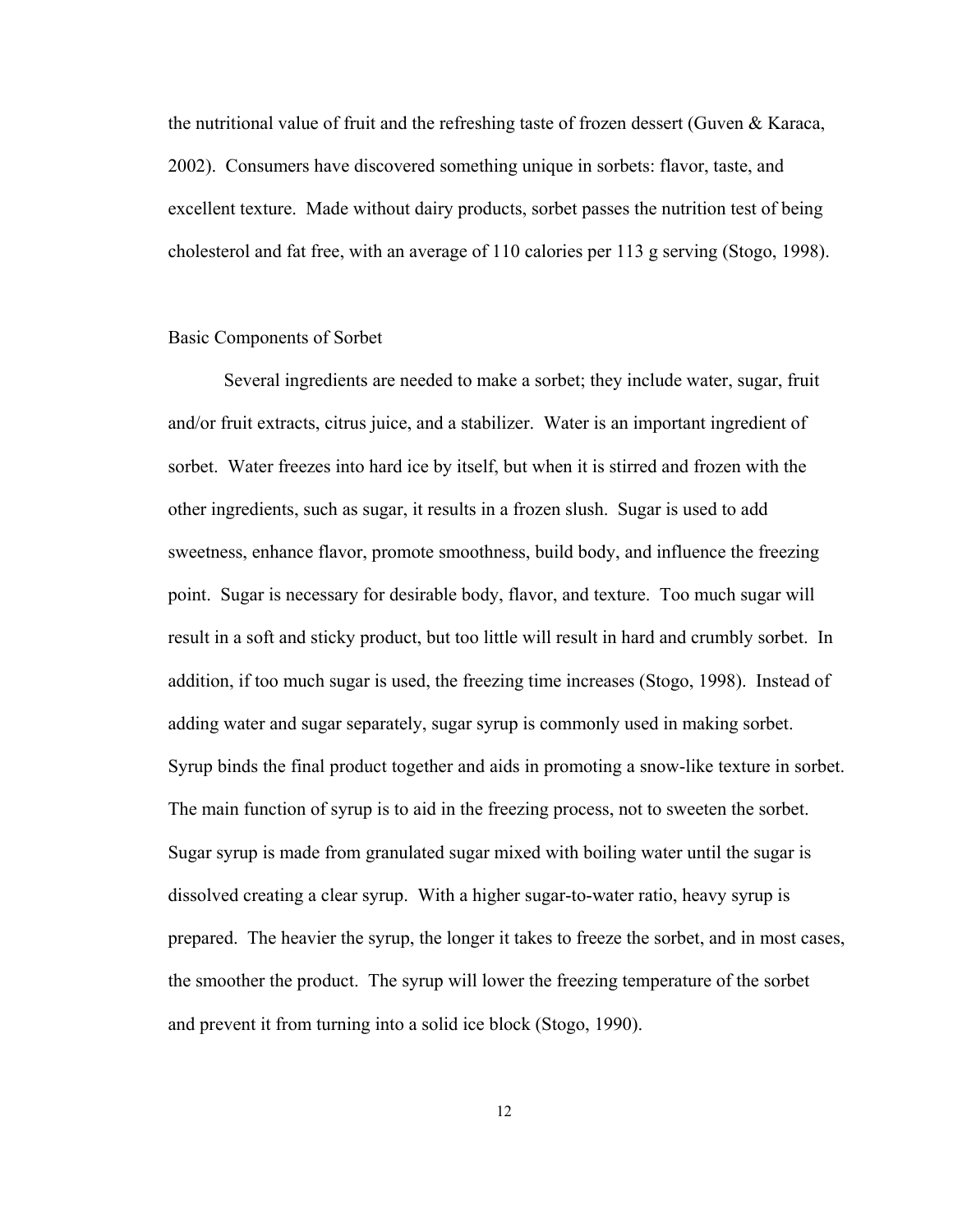Fresh fruit is used to create a sorbet product in order to create a taste as close to the fruit as possible. In this regard, frozen fresh fruit is ideal for sorbet production. Generally, a frozen fruit product is expected to have a consistent taste all year long because the fruit is packed and frozen during the growing season. This consistency provides a significant advantage over fresh fruit which tastes differently depending on the time of the year. In addition, a good sorbet should have a balance of flavors. In order to neutralize the sweetness of the syrup and to enhance the fruit flavor, fresh citrus juices, such as lemon, lime, or orange are added (Stogo, 1998).

Thickening agents (stabilizers) form a group of compounds, usually polysaccharide gums, which are responsible for adding viscosity to the mix and the unfrozen phase of the sorbet. The primary purpose of thickening agents in this product is to produce smoothness in body and texture, reduce ice crystal growth during storage, extend shelf life, provide uniformity of the product, and provide resistance to melting (University of Guelph, 2005). Fruit consisting mostly of fiber or pulp content requires less stabilization than citrus fruit such as orange, grapefruit, and lime, which are primarily water based. Pulp gives body to the product, the more body there is, the less thickening agent is needed. Examples of thickening agents are locust bean gum, guar gum, and xanthan gum (Stogo, 1998).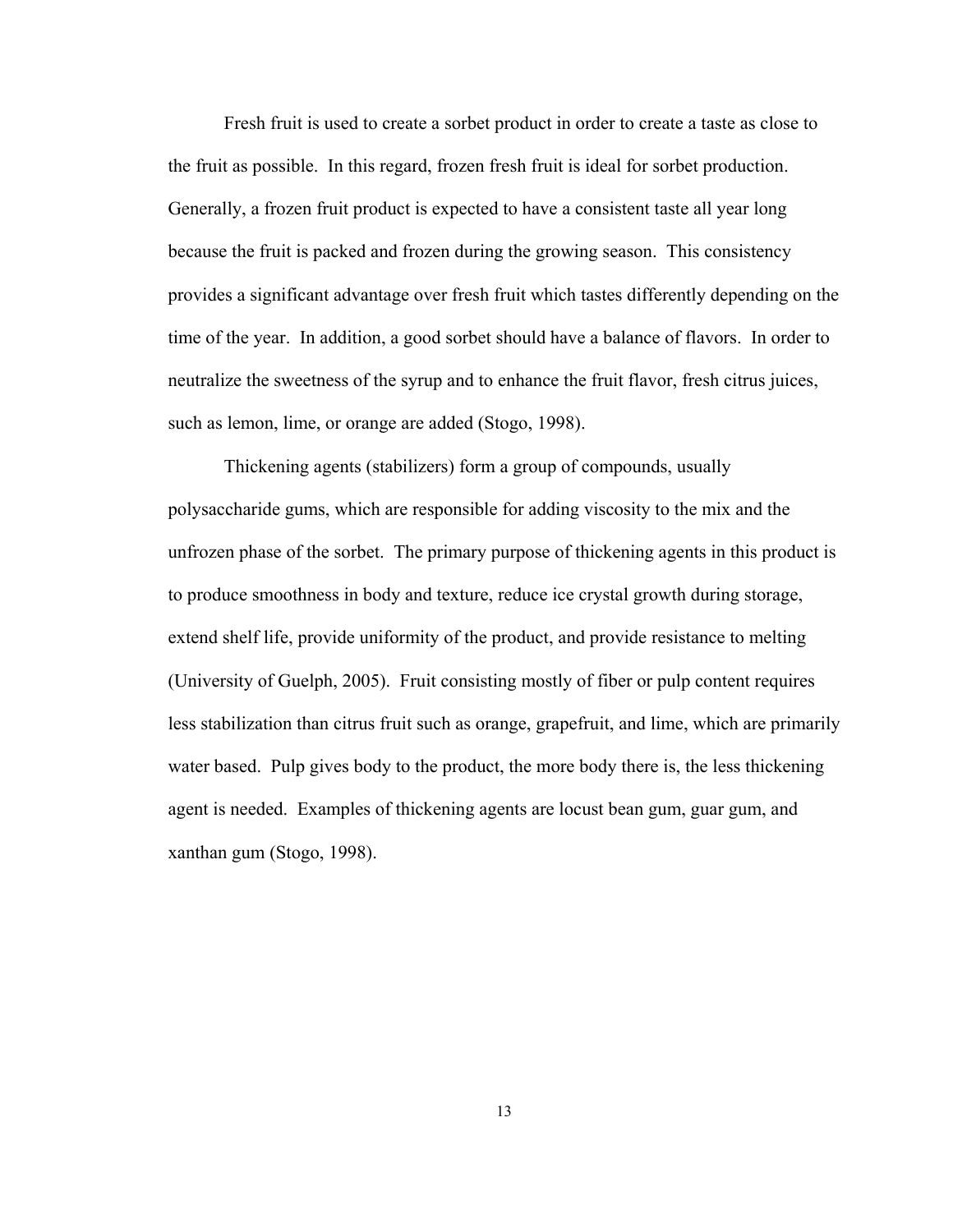### Sensory Evaluation

### Introduction

In 1981, the committee on sensory evaluation of the Institute of Food Technologists defined sensory evaluation as "a scientific discipline used to evoke, measure, analyze, and interpret reactions to those characteristics of foods and materials as they are perceived by the senses of sight, smell, taste, touch and hearing." (Institute of Food Technologists, 1981). Sensory evaluation is also a way to determine ways to use human senses and perceptions as measuring instruments. In 1990, Peryam stated that psychology, physiology, sociology, and statistics are the primary sources of sensory evaluation. The human mind and body play an integral part in the processes of sensory analysis. When people analyze food products, they may use all five senses – sight, smell, taste, hearing, and touch. The physiological basis of each of these senses has an impact on methods to be used in sensory analysis and provide insight into presence of others which are likely to occur when using analytical methods depending on physiological limits and individual variation (Carpenter, Lyon, & Hasdell, 2000). Sensory evaluation, therefore, plays an important role in measuring characteristics and acceptability of food products.

The earliest development of sound sensory and statistical procedures is due to investigators such as Sylvia Cover of the Texas Agricultural Experiment Station. Several of Cover's publications on the sensory attributes of beef, as related to selected histological, chemical, and physical data, spanned from approximately 1936 to 1962 (Pangborn, 1989).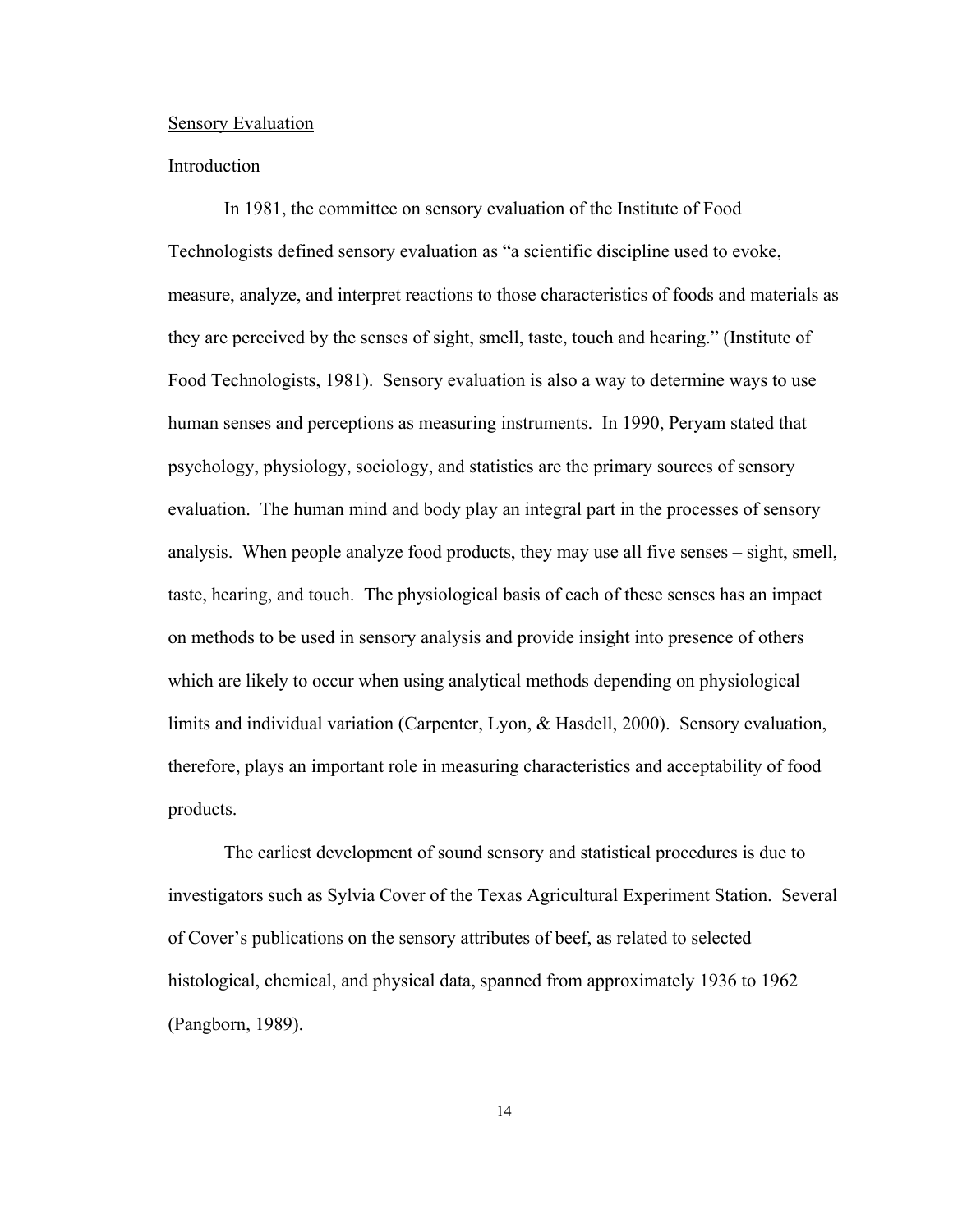Types of Sensory Tests

The Sensory Evaluation Division of the Institute of Food Technologists (1981) classified two major types of sensory tests - analytical and affective. Analytical tests are used for laboratory evaluation of products in terms of differences or similarities and for identification and quantification of sensory characteristics. Discriminative and descriptive data are included in analytical tests. Discriminative tests include two areas of study - difference and sensitivity. Difference tests were the first recognized method of determining whether samples can be differentiated at certain significant levels of statistical probability. Difference tests consisted of paired comparison, duo-trio, rating scales, and triangle tests, and are used to determine whether or not two products are different (McIlveen & Armstrong, 1996; Meilgaard, Civille, & Carr, 1999). Sensitivity tests measure the ability of individuals to detect sensory characteristics, these involved threshold and dilution techniques. Descriptive analysis may be applied in the areas of new product development, quality control, storage stability, and correlation of sensory evaluation with chemical and physical tests (The Sensory Evaluation Division of the Institute of Food Technologists, 1981; Meilgaard, Civille, & Carr, 1999). Since the attributes of a food product are identified, described, and quantified, trained panelists are required in this technique. Panelists are screened for selected personal traits, interests, and ability to discriminate differences among test samples.

Affective tests are used to evaluate preference and the acceptance of products. Commonly, a large number of consumers are required in order to determine preference for given samples. Pilgrim (1957) defined food preferences in sensory evaluation as the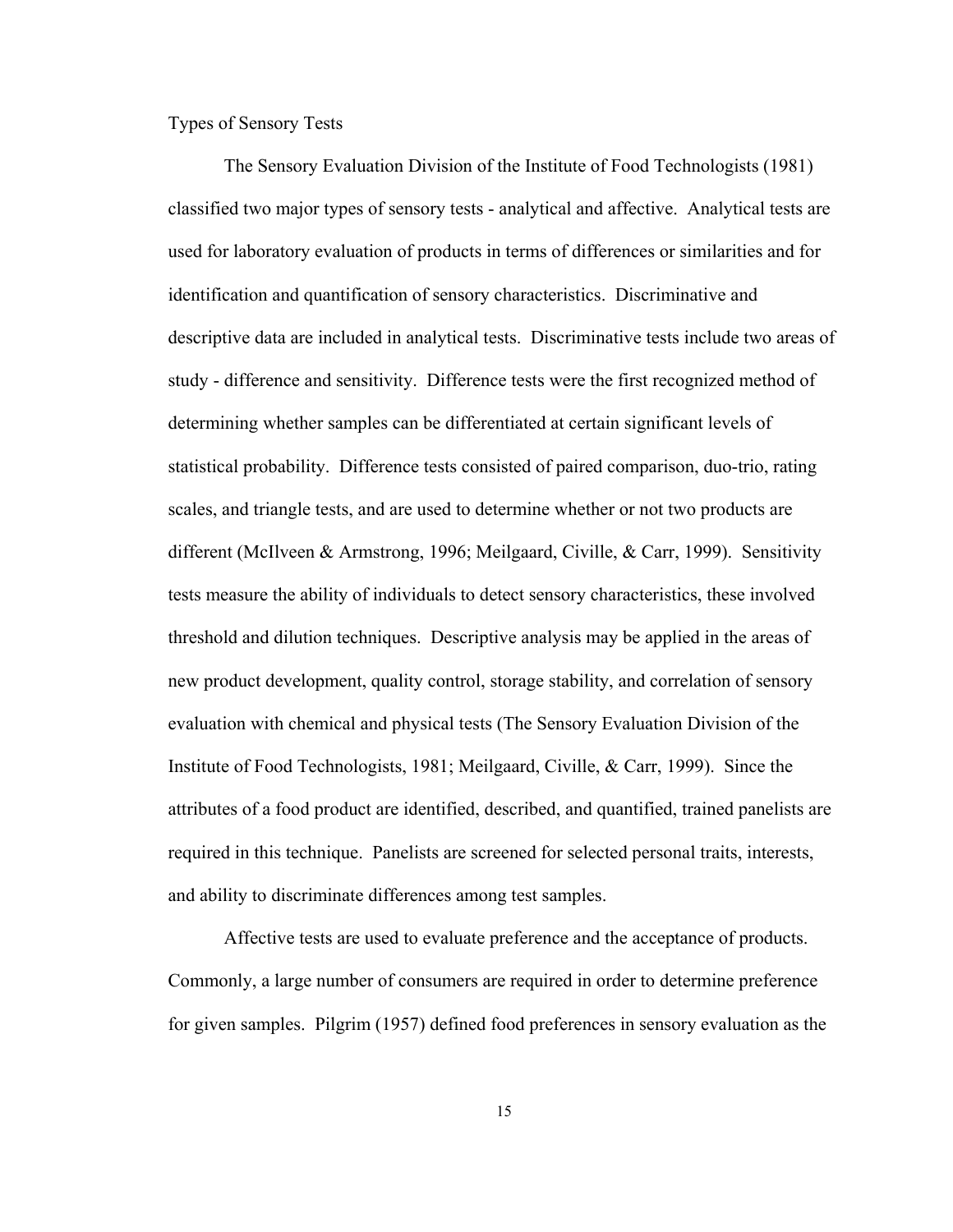degree of like or dislike for food. Cardello and Schutz (2000) described preference to be a behavioral measure, which is the choice of one sample over another. Preference tests can only be used to determine a customers' favorite sample from the number of testing samples, but not differences per se; discriminative tests should be used for this purpose. The testing methods employ untrained customers and larger sample sizes than required in analytical test methods; test participants may be composed of 100 – 300 consumers.

## Hedonic Scale

The 9-point hedonic test is a rating scale to measure the degree of likeness of food products, and has been used for many years for sensory evaluation in the food industry to determine acceptance of the food product. A hedonic rating test can yield both absolute and relative information about the test samples. Absolute information is derived from the degree of likeness indicated for each sample, and relative information is derived from the direction and degree of difference between or among the sample scores (The Sensory Evaluation Division of the Institute of Food Technologists, 1981). The usage of the hedonic test has been validated in the scientific literature (Stone & Sidel, 1993). Reliability and validity of the 9-point hedonic scale in the assessment of several hundred food items have been confirmed (Resurreccion, 1998).

#### Food Action Rating Scale

Measurement of food preferences as a predictor of consumer acceptance is an important component of new food product development. The Food Action Rating Scale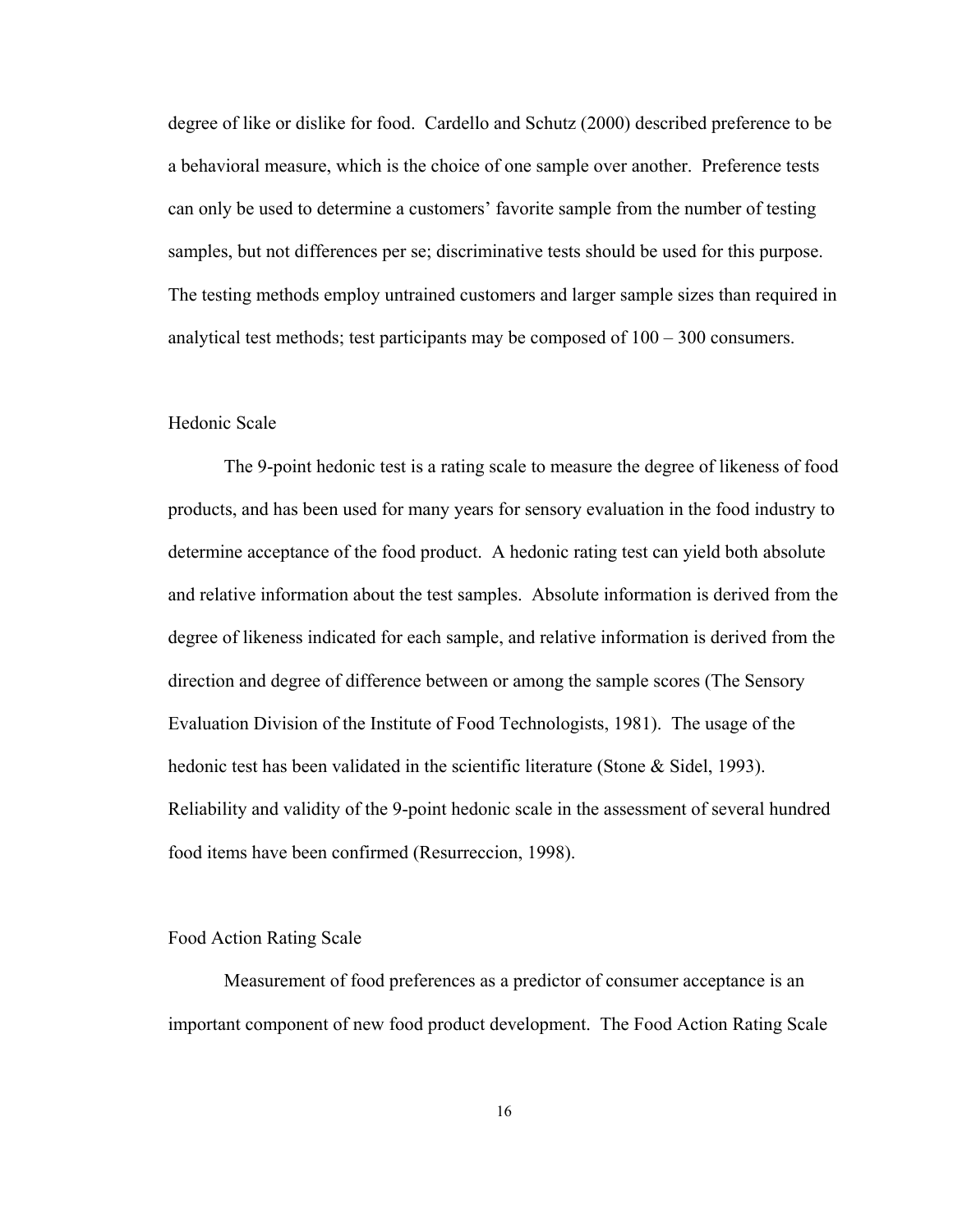is the most popular. This scale was devised by Schultz (1965) to measure acceptance of a product by a population. The scale was tested and yielded highly reliable results with different groups of people (Schultz, 1965). This scale is not applicable for rating specific characteristics; rather it is a measure of general attitude toward food products. This includes action and affective-type statements. Nine levels are represented in the scale. One or more samples may be tested. Samples are presented sequentially in order, and consumers are asked to decide which of the statements on the scale best represents their attitude (Resurreccion, 1998).

## Sensory Evaluation and Food Quality

Emphasis on quality management rather than maximizing profits, has paved the way to minimizing costs. Providing a consistently high quality of product, the profits can be maximized because the customer is more inclined to come back to the restaurant to enjoy high quality foods. Sensory evaluation can have a great influence on improving the organoleptic attributes of a product, including appearance, flavor, and texture. Additionally, it can also provide the development technologist with useful information in order to help achieve and control quality, at a level which is particularly acceptable to the consumers (McIlveen & Armstrong, 1996). Finally, sensory evaluation can also contribute directly or indirectly to other activities such as cost reduction, product reformulation, determination of consumers' reactions, and quality maintenance and evaluation (Bovell-Benjamin & Guinard, 2003).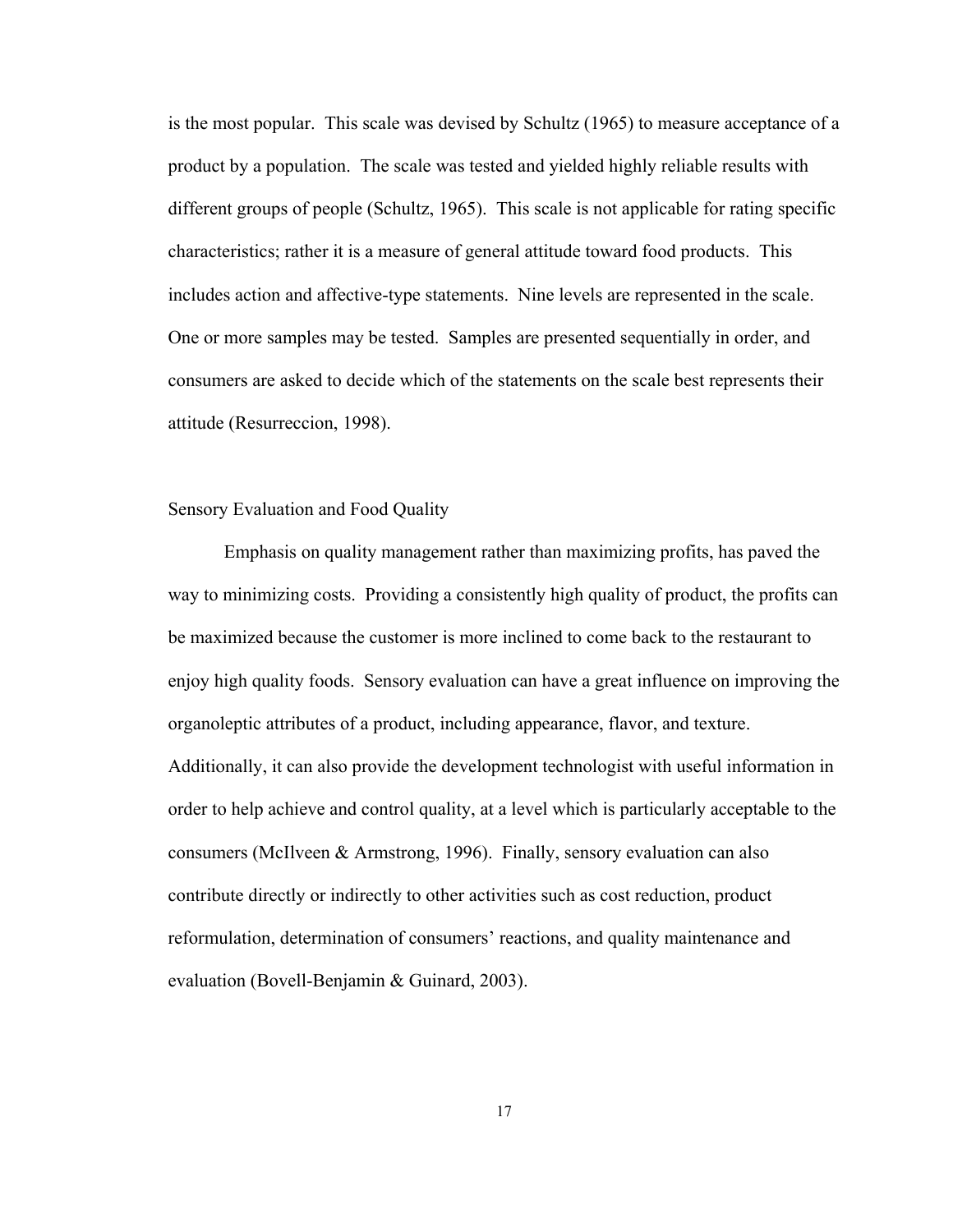This sensory evaluation approach is designed to assist the food industry in establishing links between production of a food product and its consumption. Customers will always evaluate foods to ensure the quality before consumption. Therefore, it is necessary for the food industry to apply sensory techniques to interpret consumer responses (McIlveen & Armstrong, 1996).

### Evaluation Scale

Overall quality of the sorbet was measured by the characteristics of the sorbet which are color intensity, sweetness, cantaloupe flavor intensity, mouth feel, and crystallization. Pervious study of chilled cantaloupe (Shih, Thompson, Hoover, Wu, & Park, 2002) and the literature overview of cantaloupe (Yamaguchi, Hughes, Yabumoto, & Jennings, 1977; Mutton, Cullis, & Blakeney, 1981; Bett-Garber, Beaulieu, & Ingram, 2002; Beaulieu, Ingram, Lea, & Bett-Garber, 2004) investigated that color, sweetness, and cantaloupe flavor were strongly correlated with the overall quality of cantaloupe fruit. Additionally, mouth feel and crystallization had been widely used as a basis for determining the quality of frozen desserts (Moskowitz, 2001; Guven & Karaca, 2002; Minhas, Sidhu, Mudahar, & Singh, 2002).

#### Value Analysis

#### Introduction

The use of value analysis in the U.S. has grown considerably in the last decade (Sperling, 2001). It is a management tool which can be applied to making products and/or providing services, and for improving returns on investment, in addition to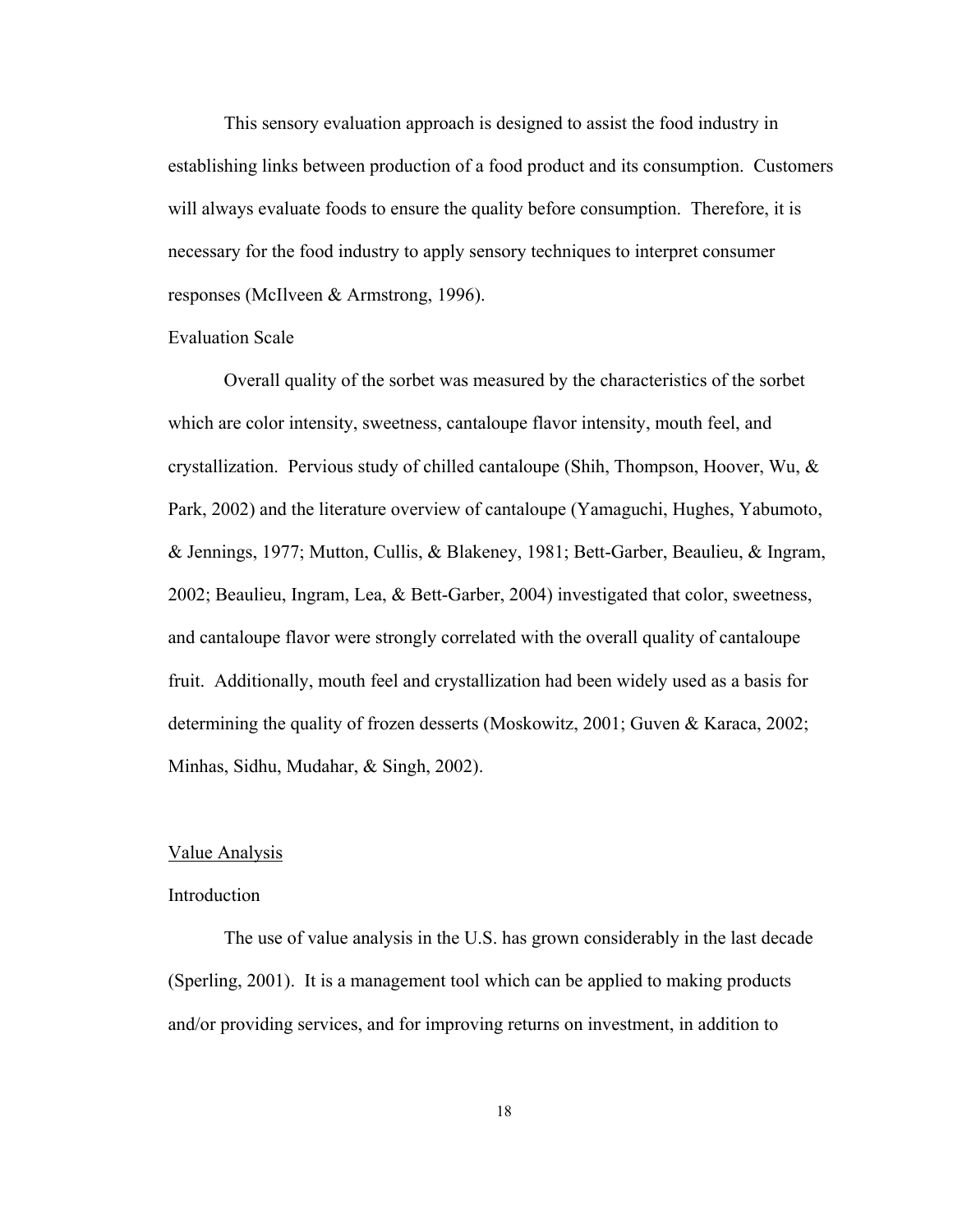providing an analytical approach for examining the relationships between the performance or service, and the cost of making the necessary performance or satisfaction. When value analysis is correctly applied, customers receive the best value of the product while keeping the product profitable. This technique has been known by many names, including value analysis, value engineering, value control, value assurance, and value improvement (Farm, 1980).

Value analysis was developed during World War II in the U.S. by Lawrence D. Miles. When an original material became scarce due to the war, it became necessary to look for alternative materials, but these alternative materials also became unavailable. Instead of searching for other alternative materials, an "alternative method" to produce the product was developed. This "functional analysis" process produced low-cost products without reducing quality; after the war, this system was maintained resulting in both eliminating unnecessary costs and improving product design (Palmer, Kelly, & Male, 1996).

## Value

Value is a very broad term. According to Kermode, Sivaloganathan, and Shahin (2000), value is defined as follows:

### Value = (function cost / actual cost)

*Function cost* is equal to "the lowest possible cost for reliably providing the required function at the desired time and place and with the essential quality," which is the same as the performance of the product. *Actual cost* is equal to "the cost of providing the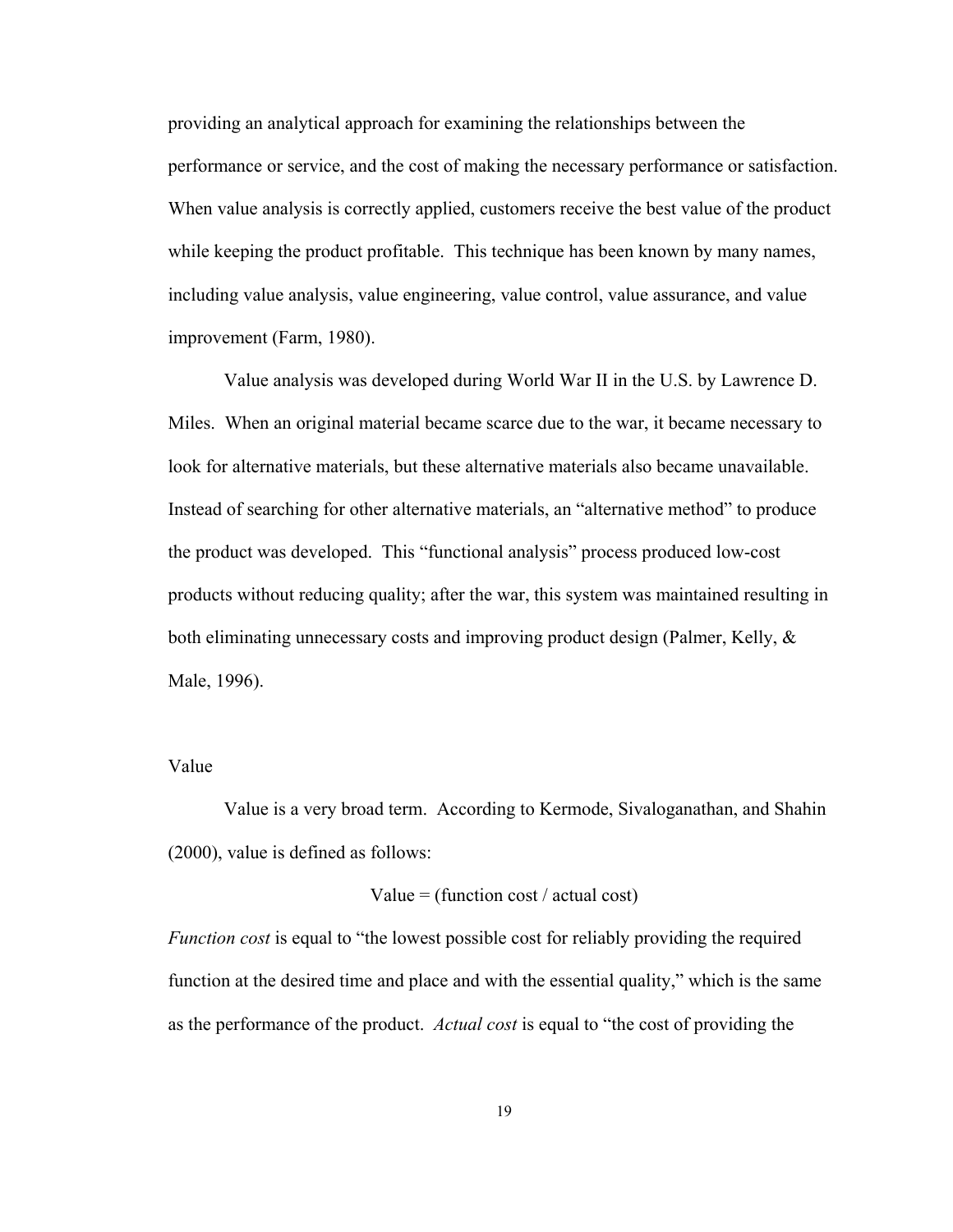function in the existing design," and *value* is equal to efficiency of the design, such as "how well the product provides the function." A product or service is generally considered to have good value if that product or service has appropriate performance and cost. Thus, value can be increased by either increasing the performance or decreasing the cost (Miles, 1972). However, used in the concept of value analysis, it is a measure of the relationship between efficiency and cost. As a result, the value of a product is determined by two factors: performance and cost. A product is considered to have good value if it has appropriate measures of performance and cost (Mehra & Bretz, 1981).

### Value Analysis

Miles (1972) defined value analysis as "a problem-solving system implemented by the use of a specific set of techniques, a body of knowledge, and a group of learned skills. It was an organized creative approach which was aimed at efficient identification of unnecessary cost, i.e., cost which provided neither quality nor use nor life nor appearance nor customer features." (Lawrence D. Miles Value Engineering Reference Center, 2004). Value analysis is typically applied in the product/service during predesign stages in order to identify and remove unnecessary cost.

When value analysis was applied to products, this assisted in the orderly use of better approaches, alternative materials, newer processes, and abilities of particular suppliers. It focused on engineering, manufacturing, and purchasing attention for one purpose – the same product performance with lower cost. Value of the product should not be reduced. In general, 15 to 25% of manufacturing costs were determined to be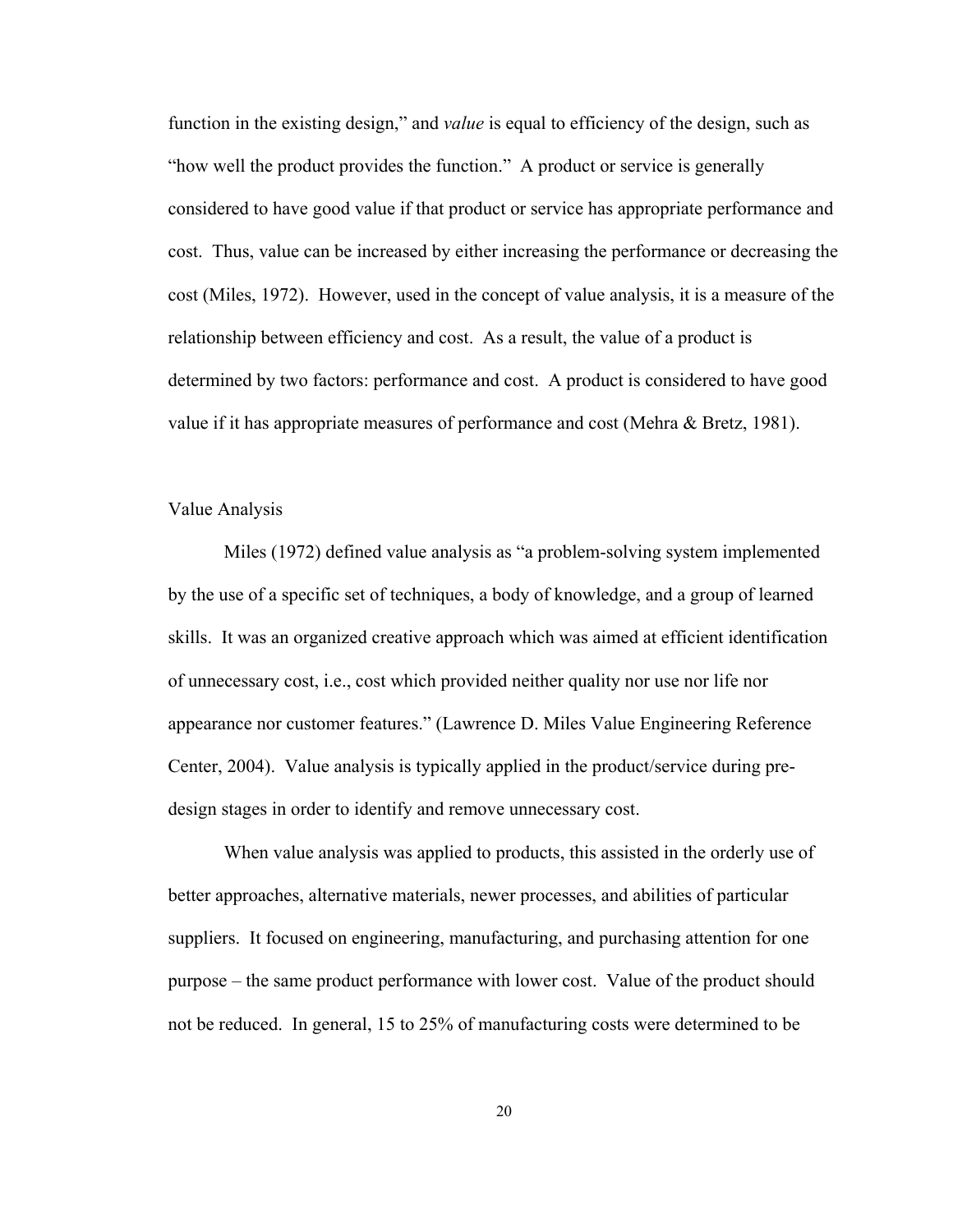unnecessary without any reduction in customer values by the use of this problem-solving system in the significant decision area (Lawrence D. Miles Value Engineering Reference Center, 2004). As for the procedure of applying value analysis to a product, the first step was to identify the function of the product under careful consideration. Next, the quality of the product was identified. An examination of alternative methods of achieving this function followed. Finally, the method producing had the lowest cost was chosen (Pawar, Forrester, & Glazzard, 1993).

Miles (1972) proposed five basic steps for the implementation of value analysis technique. A brief description of the steps is listed as follows:

- 1. Information this step includes the information required to understand the product and its function. The information is gathered, but no interpretation is given at this point.
- 2. Analysis understanding of this information is vital to this step. Necessary function analysis should be performed.
- 3. Creativity also called the speculation step. In order to be effective, the new knowledge should be added in this step.
- 4. Judgment also called the decision step. The newly generated idea should be evaluated, the cost reevaluated, and the final decision made.
- 5. Development this step requires convincing the final decision-maker of the validity of the new approach and includes the action steps which must follow acceptance of the proposed method (Mehra & Bretz, 1981).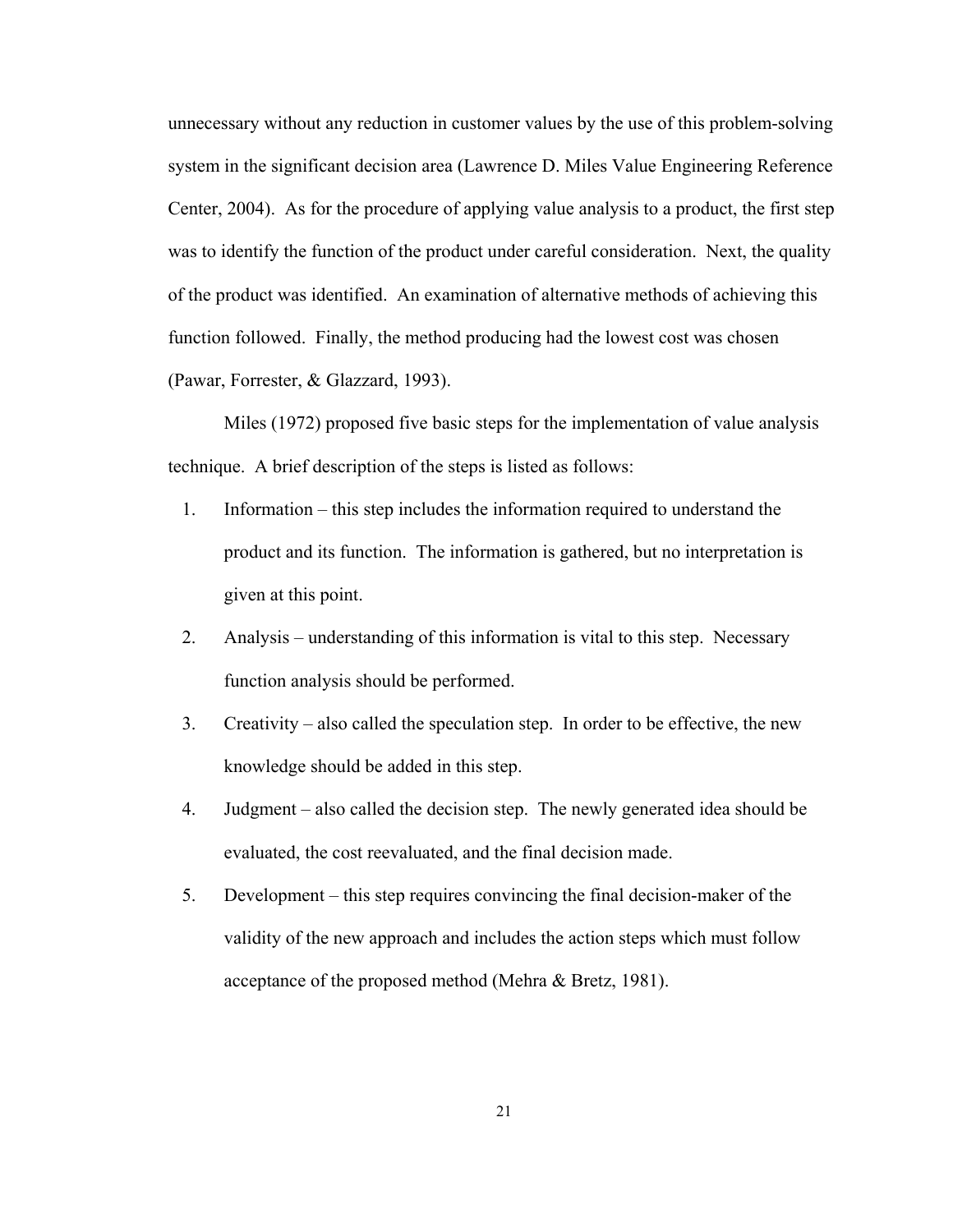Implementation of Value Analysis

Acharya, Pfrommer, and Zirbel (1995) suggested that when implementing value analysis, the multidisciplinary approach should be used to create alternatives for the client's consideration. This process involves seven steps as follows:

- 1. Team selection people who are familiar with the value analysis process and the product should be included in the team.
- 2. Information technical and cost-related information is gathered in this step.
- 3. Brainstorming includes discussion of cost-saving alternatives accumulated in gathered information.
- 4. Evaluation alternatives selected alternatives, which can provide cost savings and be implemented in the product, are to be analyzed.
- 5. Developing alternatives each selected alternative should be well studied to determine if its appropriateness for product.
- 6. Making recommendations all alternatives should be presented to the team and the best one or two selected for the product.
- 7. Implementing the cost-saving method should be applied to the product.

Kermode, Sivaloganathan, and Shahin (2000) extended value analysis to eight steps in order to make the underlying approach explicit.

1. Pre-study – plan and prepare for the value analysis function; all resources are needed. Groups and people involved with the product must be gathered.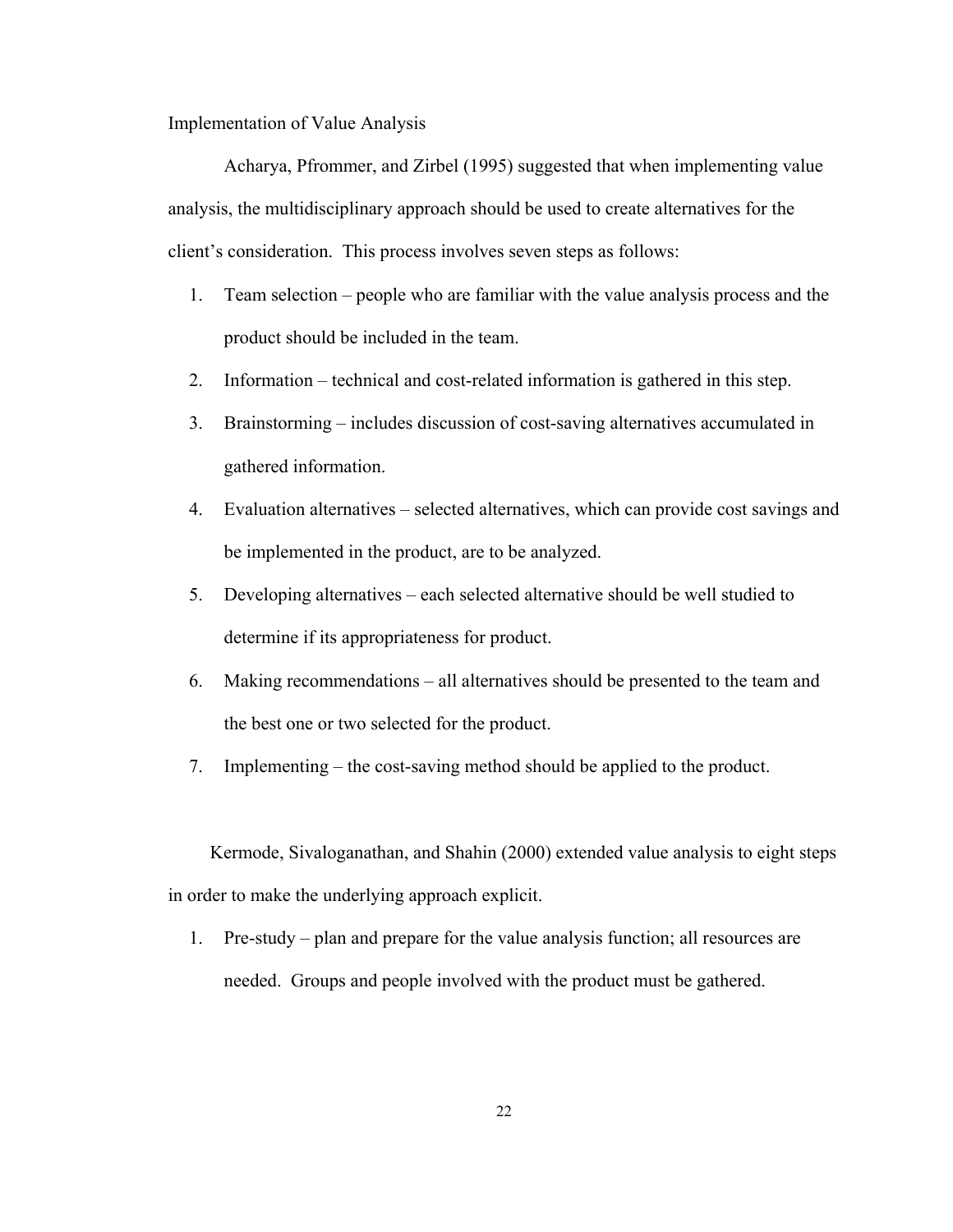- 2. Information gathering complete, accurate information about the product; materials and labor are needed. Market research should be done by this point.
- 3. Analysis the goal here is complete understanding of the product functions and their analysis. Function and cost analysis should be conducted.
- 4. Creation to generate solutions for the problem; creative methods should be obtained.
- 5. Evaluation selection of the best plan for further development with use of decision analysis.
- 6. Development goal is to present the proposal for improvement and definition of the cost; changes from the proposal should be evaluated and justified.
- 7. Presentation aim here is to gain the acceptance of senior management for the proposed changes; the accepted or rejected ideas for future research should be listed.
- 8. Implementation effectuate changes accepted during the presentation step; the problem situation should be improved.

## Summary and Application of Value Analysis

A number of changes have taken place since value analysis techniques were developed, but the basic idea of the value of a product has not changed. In today's competitive environment, if a product does not have sound values, chances of its continued existence in the marketplace will rapidly decrease. Furthermore, good value means an increase in performance effectiveness and profit margin. Value analysis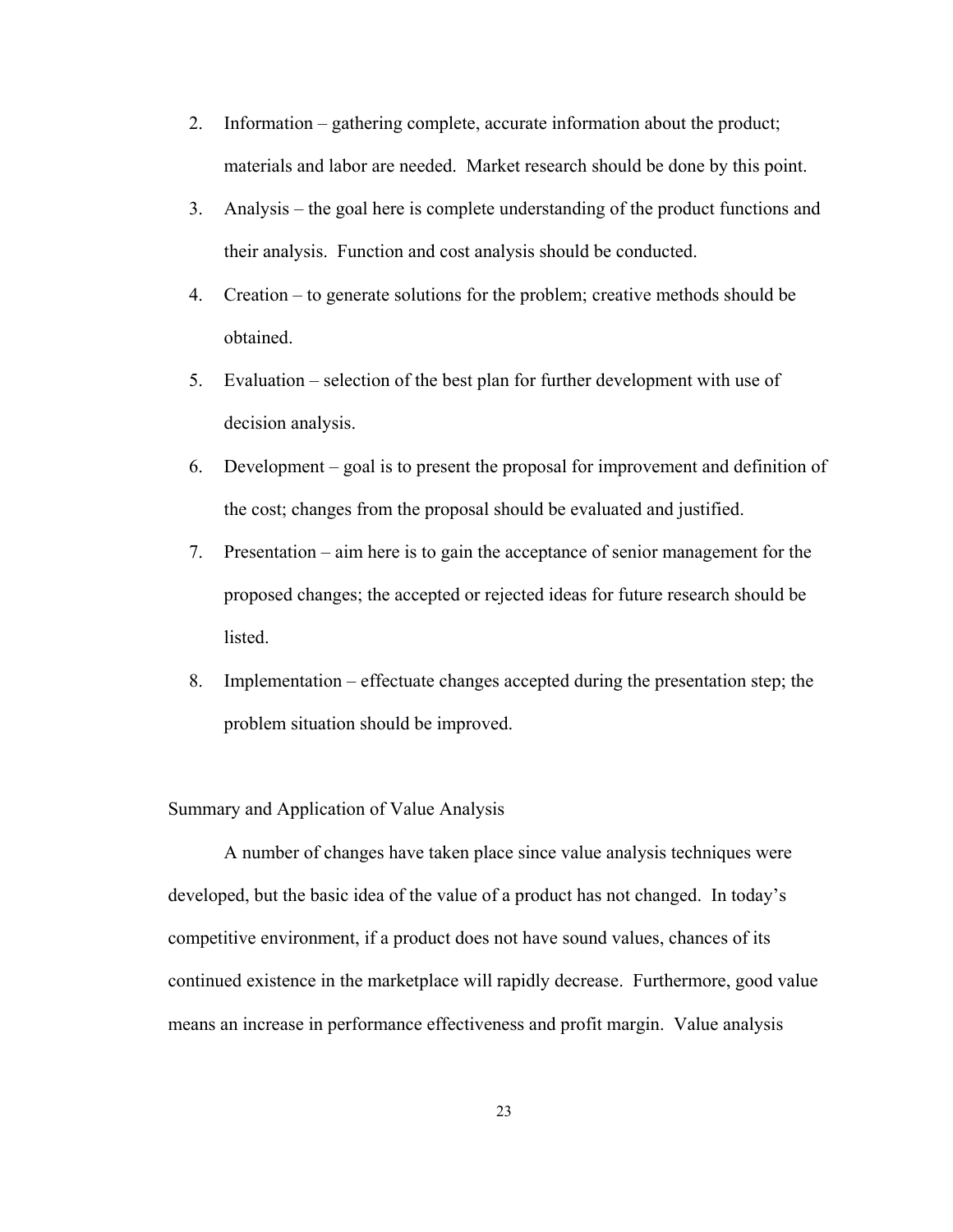techniques, therefore, can significantly benefit an organization (Mehra & Bretz, 1981). Value analysis enjoys a half-century of history as a successful technique for improving the value of projects, products, and processes. Manufacturing was the first industry to apply value analysis, followed by engineering, education, management, construction, transportation, and service industries (Lawrence D. Miles Value Engineering Reference Center, 2004).

Although value analysis is related primarily to industry, it possesses broad implication for foodservice as well. For example, value analysis of a menu item in the restaurant may suggest that without decreasing from final product quality, some features may be eliminated (Spears, 2000). In foodservice industry, value analysis is used more frequently in evaluating existing product and thus is readily applicable in the industry. Value analysis of a main course in the foodservice organization may determine cost deduction methods, such as purchasing semi-finished materials to reduce labor cost (Spears, 2000).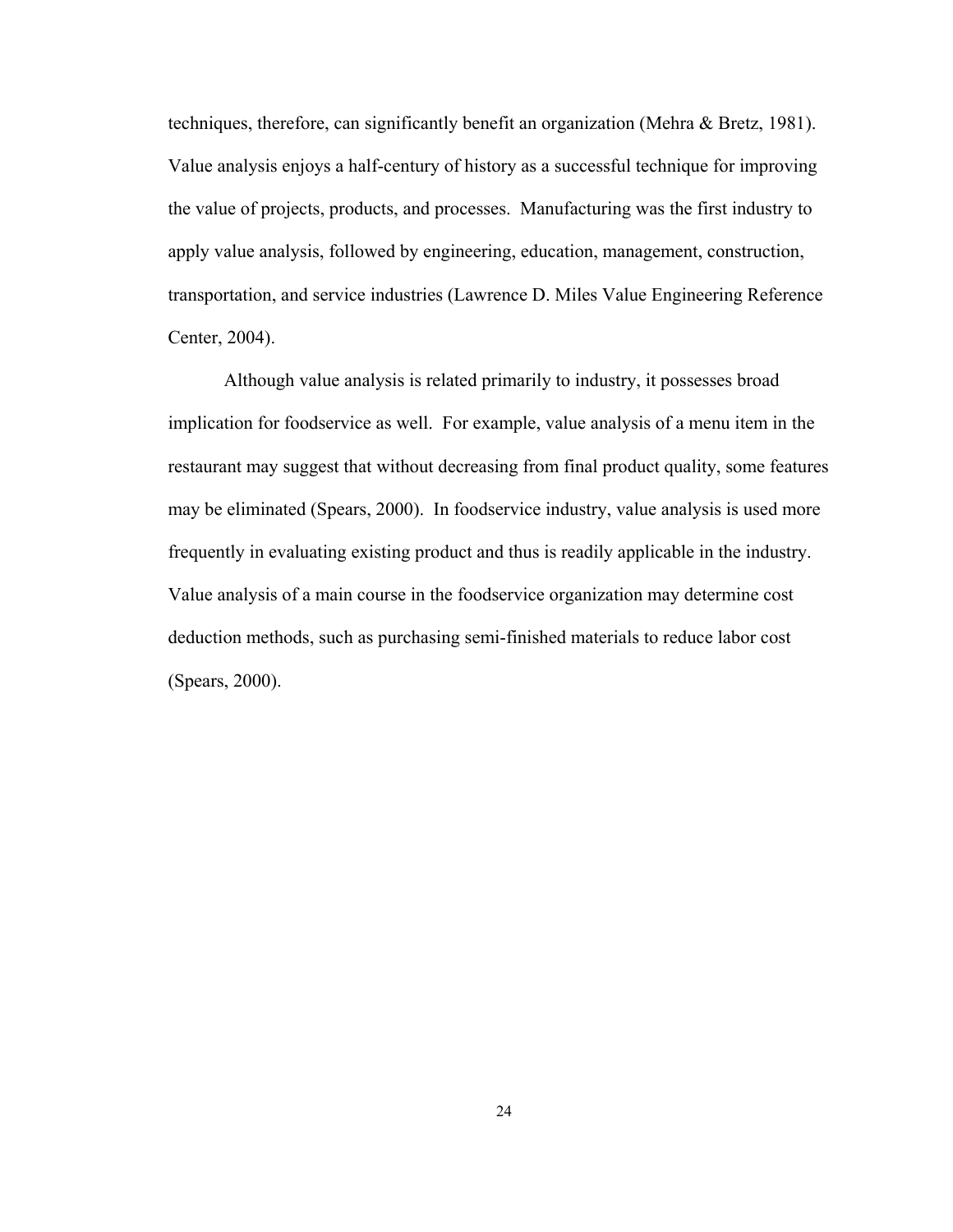#### References

- Acharya, P., Pfrommer, C., & Zirbel, C. (1995). Think value engineering. *Journal of Management in Engineering,* (*11/12*), 13-17.
- American Dietetic Association (2003). Position of the American Dietetic Association and Dietitians of Canada: Vegetarian diets. *Journal of the American Dietetic Association, 103,* 748-765.
- Anderson, L., Young, L., & Long, E. (2005). Diet and hypertension. Retrieved June 1, 2005, from Colorado State University Cooperative Extension Web Site: http://www.ext.colostate.edu/pubs/foodnut/09318.html
- Anonymous (1998). Researchers forecast healthy future for retail fresh-cut sales. *Fresh-cut, 6,* 14-15.
- Anonymous (2001). State health director advises consumers to scrub cantaloupe before eating. Office of Public Affairs. Retrieved August 14, 2004, from www.dhs.ca.gov
- Ayhan, Z. & Chism, G. W. (1998). The shelf-life of minimally processed fresh cut melons. *Journal of Food Quality*, *21*, 29-40.
- Bailey, L. H. (1939). The standard cyclopedia of horticulture. New York: The Macmillan Co.
- Ballister, B. (2002). The fruit and vegetable stand. In *The complete guide to the selection, preparation and nutrition of fresh produce* (Rev. ed., pp. 314-315). New York: Peter Mayer Publishers, Inc.
- Bareuther, C. M. (2000). Magnifying melon sales, *Produce Bus*, May, 60-68.
- Beaulieu, J. C., Ingram, D. A., Lea, J. M., & Bett-Garber, K. L. (2004). Effect of harvest maturity on the sensory characteristics of fresh-cut cantaloupe. *Journal of Food Science, 69*, S250-S258.
- Beck, S. (1993). Event, happiness, news and photos of the frozen food industry. *Frozen Food Digest,* April/May, 73-93.
- Bett-Garber, K. L., Beaulieu, J. C., & Ingram, D. A. (2002). Effect of storage on sensory properties of fresh-cut cantaloupe varieties. *Journal of Food Quality*, *26,* 323- 335.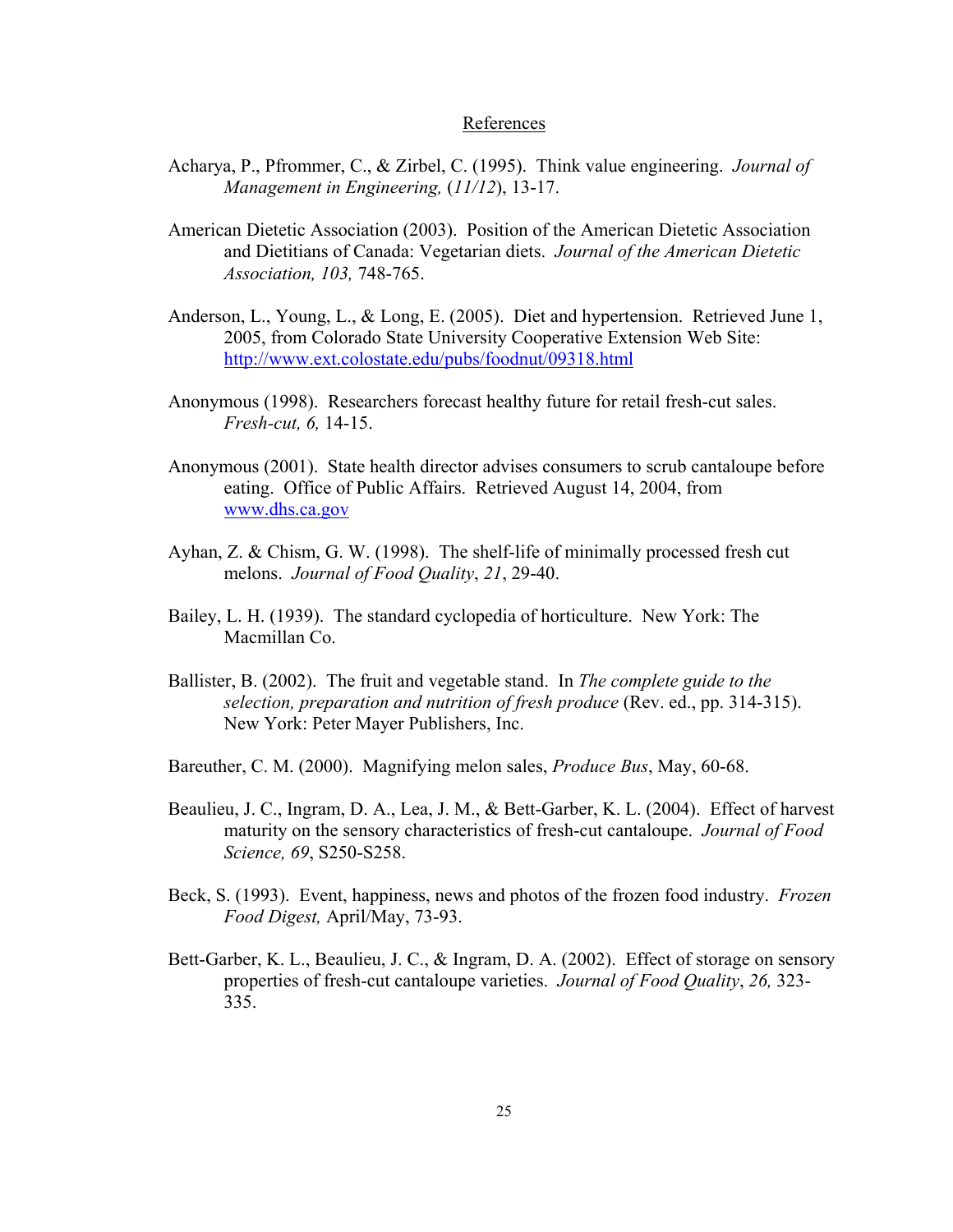- Bovell-Benjamin, A. C. & Guinard, J. X. (2003). Novel approaches and application of contemporary sensory evaluation practices in iron fortification programs. *Critical Reviews in Food Science and Nutrition*, *43*(3), 379-400.
- Calvin, L. (2003). International trend and food safety. Economic Research Service. United States Department of Agriculture. Retrieved December 11, 2004, from USDA web site: www.ers.usda.gov
- Cardello, A. V., & Schutz, H. (2000). Prediction of food acceptance, consumption, and satisfaction in specific eating situations. *Food Quality Preferences*, *11*, 201-216.
- Carpenter, R. P., Lyon, D. H., & Hasdell, T. A. (2000). *Guidelines for sensory analysis in food product development and quality control* (2<sup>nd</sup> ed.). Maryland: Aspen Publishers, Inc,
- Cleary, M., & Koppenhoefer, K. (2004). Just the facts: Ice cream sales and trends. Retrieved September 22, 2004, from IDFA website: http: www.idfa.org/facts/icmonth/page2.cfm.
- Eaton, W. (1982). Profitable chilled desserts are easy to make and serve. *Foodservice Marketing*, *10,* 62-63, 67.
- Economic Research Service, USDA (2003). Commodity highlight: Cantaloupe. Retrieved June 1, 2005, from Vegetables and Melon Outlook, USDA web site: http://www.ers.usda.gov/Briefing/Vegetables/vegpdf/cantaloupHigh.pdf
- Farm, D. (1980). *Value analysis: A way to better products and profits, an AMA management briefing.* New York: AMACOM.
- Flowerdew, B. (1996). *The complete book of fruit A practical guide to growing and using fruits and nuts.* New York: Penguin Group.
- Galeb, A. D. S. (1994). *Use of ion-exchange and direct osmotic concentration technologies for processing cantaloupe juice* (Doctoral dissertation, Oregon State University, 1994). *Dissertation Abstracts International*, 54, 09B.
- Galeb, A. D. S., Wrolstad, R. E., & McDaniel, R. (2002). Composition and quality of clarified cantaloupe juice concentration. *Journal of Food Processing Preservation, 26*, 39-56.
- Guven, M., & Karaca O. B. (2002). The effects of varying sugar content and fruit concentration on the physical properties of vanilla and fruit ice-cream-type frozen yogurts. *International Journal of Dairy Technology*, *55*(1), 27-31.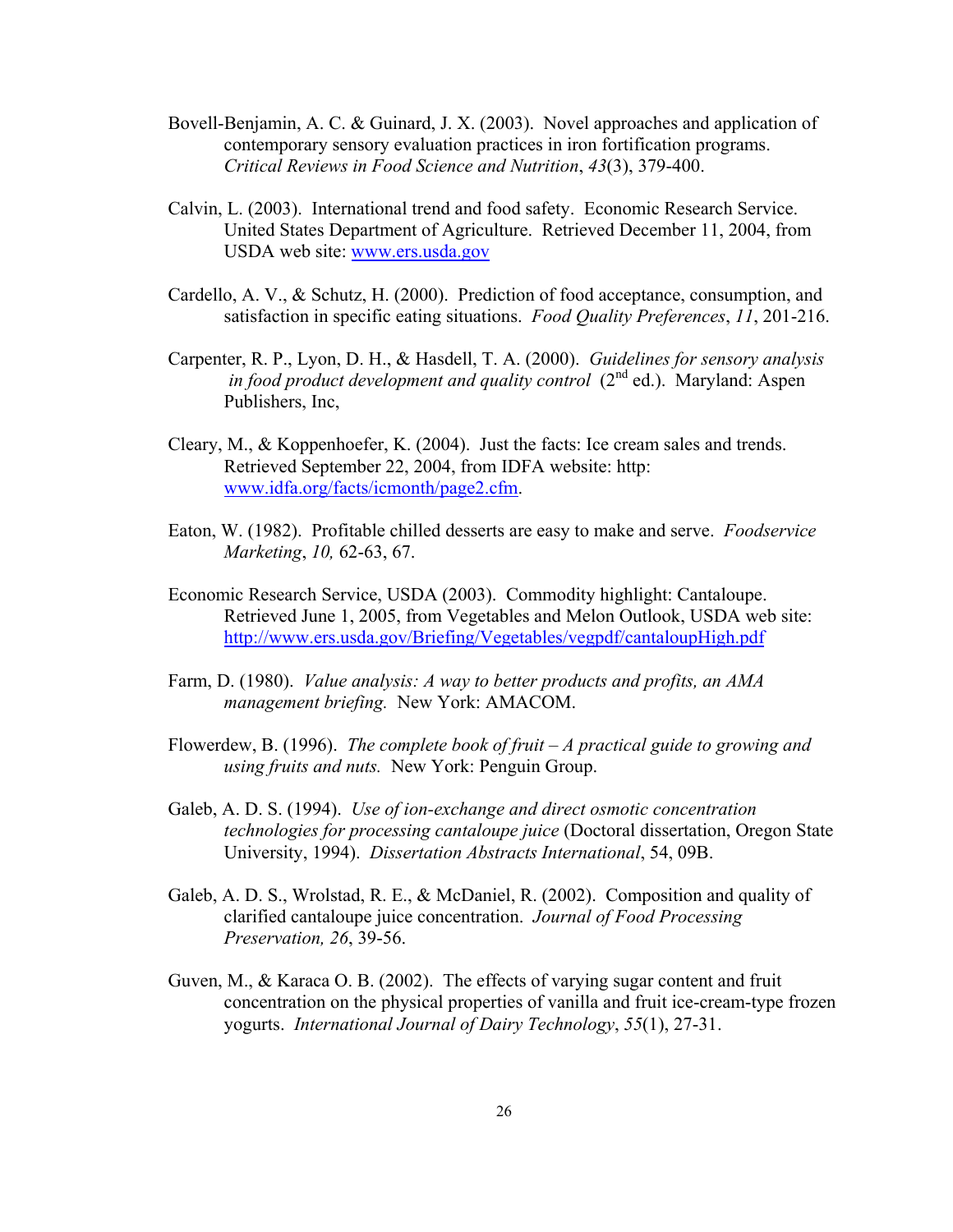- Herrmann, R. O., Sterngold, A. H., & Warland, R. H. (1990). *Consumers' shift toward lower fat dairy products* (Marketing Research Report No 10). The Pennsylvania State University, Department of Agricultural Economics and Rural Sociology.
- Hong, G. P., & Nip, W. K., (1990). Functional properties of precooked Taro flour in sorbet. *Food Chemistry*, *36,* 261-270.
- Hubbard, N. L., Huber, S. C., & Pharr, D. M. (1990). Sucrose metabolism in ripening muskmelon fruit as affected by leaf area. *Journal of the American Society for Horticultural Science, 115,* 798-902.
- Hubrich, B. (2005). National survey reveals major increase in number of people dieting. Retrieved April 05, 2005, from Calorie Control Council Web site: http://www.caloriecontrol.org/pr03-02-05.html
- Institute of Food Technologists (1981). Sensory evaluation guides for testing food and beverage products. *Food Technology, 35*(11), 232-233.
- International Ice Cream Association (1998). *The latest scoop*. Washington, DC: International Ice Cream Association.
- Kermode, G. R., Sivaloganathan, S. & Shahin, T. M. (2000). Value analysis the technique: state of the art and future directions. *Journal of Engineering Manufacture, 214*(B4): 301-312part B.
- Lawrence D. Miles Value Engineering Reference Center. What is value engineering? Retrieved April 10, 2004, from Lawrence D. Miles Value Engineering Reference Center web site: http://www.wisc.edu/wendt/miles
- Mattern, V. (1990). East meets west. *Rodale's Organic Gardening, 37*(5), 39-43.
- McIlveen, H., & Armstrong, G. (1996). Sensory analysis and the food industry: can computers improve credibility? *Nutrition & Food Science*, *1*(1/2) 36-40.
- Mehra, S., & Bretz, R. W. (1981). Value analysis: A technique for implementing systems thinking in the organization. *The Institute of Management Sciences*, *11*(2), 48-52.
- Meilgaard, M., Civille, G. V., & Carr, B. T. (1999). *Sensory evaluation techniques* (3rd ed.). New York: CRC Press.
- Miles, L. D. (1972). *Techniques of value analysis and engineering.* (2<sup>nd</sup> ed.). New York: McGraw-will, Inc.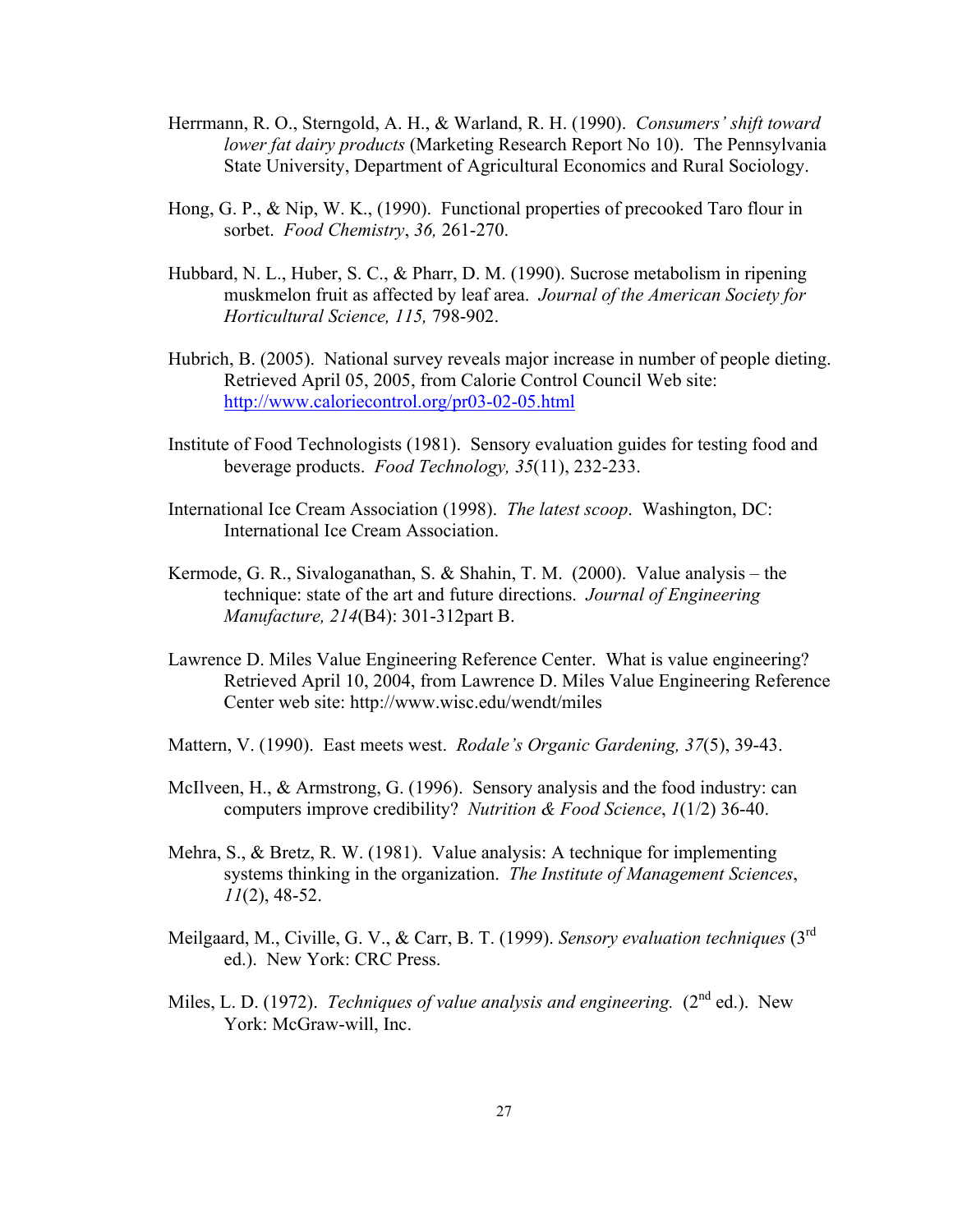- Minhas, K. S., Sidhu, J. S., Mudahar, G. S., & Singh, A. K. (2002). Flow behavior characteristics of ice cream mix made with buffalo milk and various stabilizers. *Plant Foods for Human Nutrition, 57*(1), 25-40.
- Mohle-Boetani, J. C., Reporter, R., Werner, S. B., Abbott, S., Farrar, J., Waterman, S. H., & Vugia, D. J. (1999). An outbeak of *Salmonella* serogroup Saphra due to cantaloupes from Mexico. *Journal of Infectious Diseases*, *180*, 1361-1364.
- Moskowitz, H. (2001). Learning from the competition through category appraisal: One practitioner's keys to faster and more efficient product development. *Food Service Technology*, *1*, 103-118.
- Munger, H. M., & Robinson, R. W. (1991). *Nomenclature of Cucumis melo L.* (Report No 14). Cucurbit Genetics Cooperative.
- Mutton, L. L., Cullis, B. R., & Blakeney, A. B. (1981). The objective definition of eating quality in Rockmelons (*Cucumis melo*). *Journal of Science Food Agriculture*, *32*, 285-291.
- O'Connor-Shaw, R. E., Roberts, R., Ford, A. L., & Nottingham, S. M. (1994). Shelf life of minimally processed honeydew, kiwifruit, papaya, pineapple, and cantaloupe. *Journal of Food Science*, 59, 1202-1206, 1215.
- Palmer, A., Kelly, J., & Male, S. (1996). Holistic appraisal of value engineering in construction in United States. *Journal of Construction Engineering and Management*, *12*, 324-328.
- Pangborn, R. M. (1989). The evaluation of sensory science and its interaction with IFT. *Food Technology*, *9*, 248-256.
- Pawar, K., Forrester, P., & Glazzard, J. (1993). Integrated manufacturing systems. *Bradford*, *4*(3), 14-22.
- Peet, M. (2002). Muskmelon harvest and Post-harvest. Retrieved June 14, 2002, from Crop Profiles – Muskmelon web site: www.cals.ncsu.edu/sustainable/peet/profiles/muskharv.htnl
- Peryam, D. R. (1990). Sensory evaluation The Early Days. *Food Technology*, *44*(1), 86-91.
- Philip, T., & Chen, T. (1988). Development of a method for the quantitative estimation of provitamin A carotenoids in some fruit. *Journal of Food Science, 53*, 1703- 1705.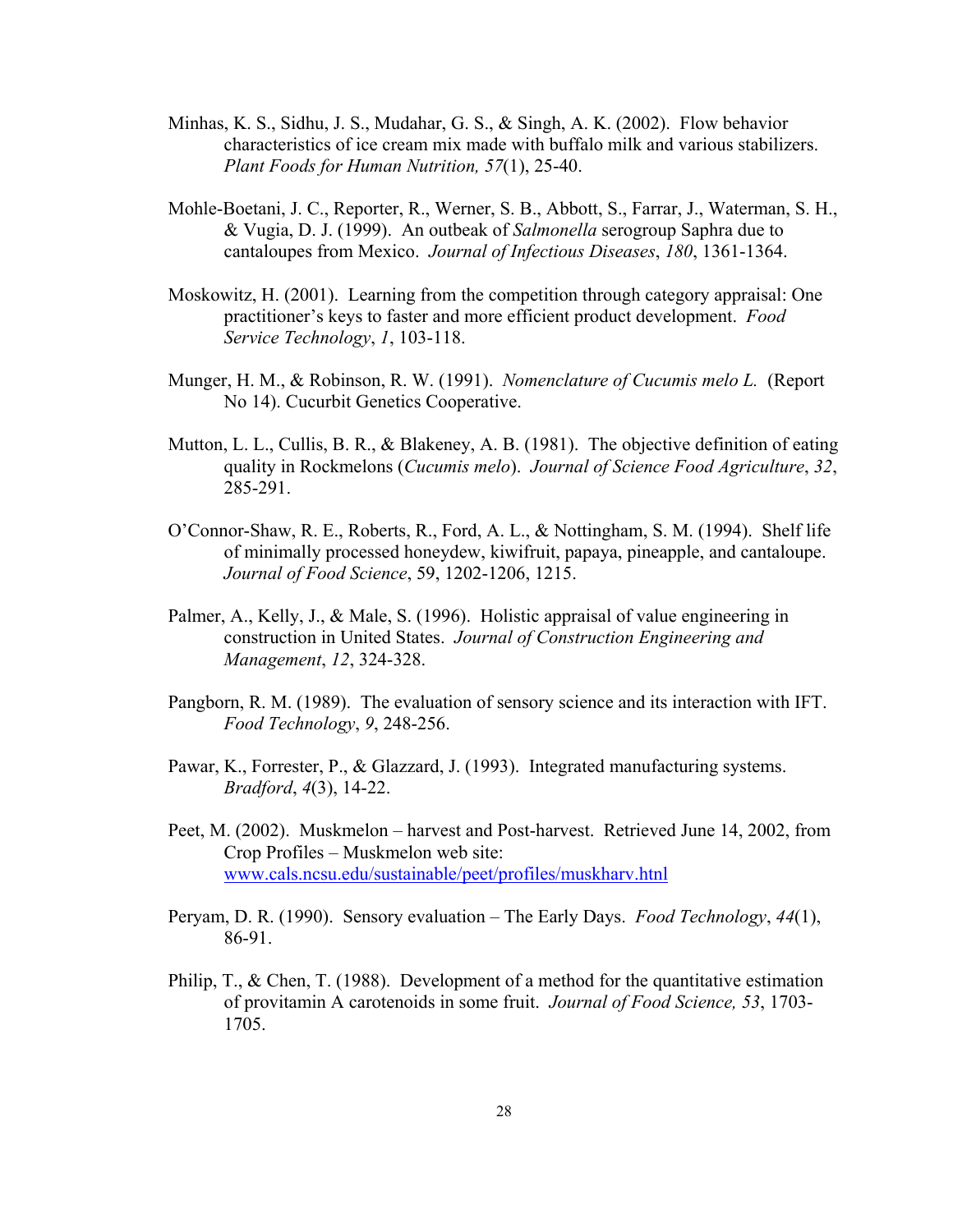- Pilgrim, F. T. (1957). The components of food acceptance and their measurement. *American Journal of Clinical Nutrition*, *5*, 171-173.
- Portela S. I., & Cantwell, M. I. (2001). Cutting bland sharpness affects appearance and other quality attributes of fresh-cut cantaloupe melon. *Journal of Food Science*, *66*, 1265-1270.
- Resurreccion, A. V. A. (1998). *Consumer sensory testing for product development*. Maryland: Aspen Publishers, Inc.
- Rosenfeld, H., & Nes, A. (2000). Prediction of sensory quality of strawberry jam by means of sensory quality attributes of fresh fruit. *Journal of the Science of Food and Agriculture, 80*, 1895-1902.
- Ryan, M. E. (1938). *The cantaloupe: Its history and cultural methods*. Colorado: The Rocky Ford Cantaloupe Seed Breeders Association.
- Schultz, H. (1965). A food action scale for measuring food acceptance. *Journal of Food Science*. *30*, 365-374.
- Shih, Y., Thompson, L. D., Hoover, L. C., Wu, C., & Park, O. (2002). The impact of initial chilling of cantaloupe on shelf life: A back of the house issue. Proceedings of the  $8<sup>th</sup>$  Graduate Education & Graduate Student Research Conference in Hospitality and Tourism, 608-610.
- Simandjuntak, V., Barrett, D. M., & Wrolstad, R. E. (1996). Cultivar and frozen storage effects on muskmelon (*Cucumis melo*) colour, texture and cell wall polysaccharide composition. *Journal of the Science of Food and Agriculture, 71*(3), 291-296.
- Sloan, A. E. (2002). Fast and casual: Today's foodservice trends. *Food Technology*, *56*(9), 34-35.
- Sperling, R. B. (2001). It's much more than a set of cost-cutting measures. *IIE Solutions*, August,45-52.
- Spears, M. C. (2000). *Foodservice organization: A managerial and systems approach*   $(4<sup>th</sup>$  ed.). Upper Saddle River, New Jersey: Prentice-Hall, Inc.
- Steward, B., & Tinsley, A. (1995). From qualitative to quantitative: Development of an instrument to assess food choice influences of young adults. *Ecology Food Nutrition, 34*, 171-181.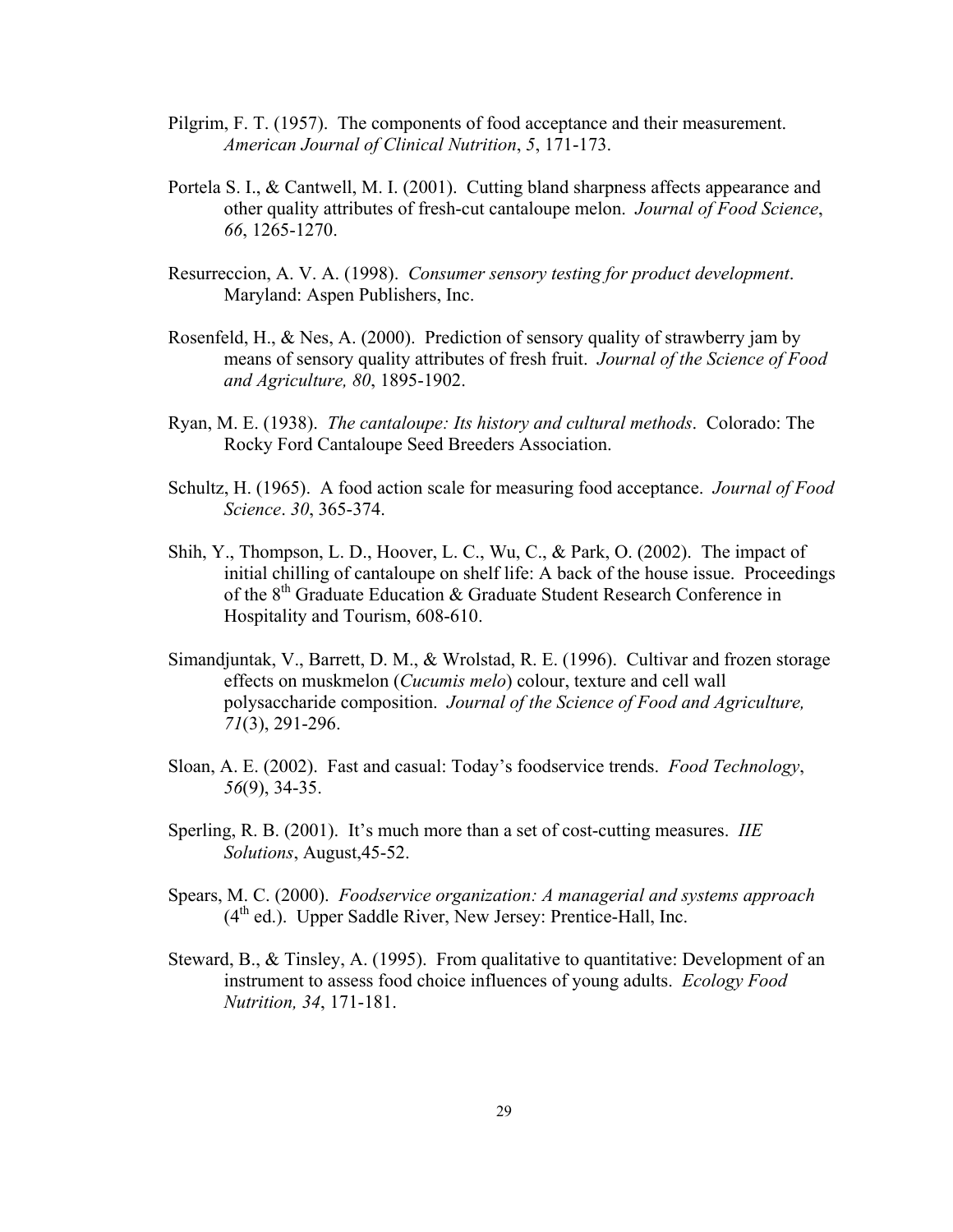- Stone, H., & Sidel, J. L. (1993). *Sensory evaluation practices* (2<sup>nd</sup> ed.). San Diego: Academic Press.
- Stogo, M. (1990). *Frozen desserts A complete retailer's guide*. New York: Van Nostrand Reinhold.
- Stogo, M. (1998). *Ice cream and frozen desserts A commercial guide to production and marketing.* New York: John Wiley & Sons, Inc.
- SunCream Dairies Mouth Watering (2004). Sorbet. Retrieved May 1, 2005, from SunCream Dairies Mouth Watering web site: http://www.suncreamdairies.com
- Suslow, T. V., Cantwell, M., & Mitchell, J. (2002). Cantaloupe Recommendations for maintaining postharvest quality. Retrieved June 16, 2002, from Cantaloupe Produce Facts web site: http://postharvest.ucdavis.edu/Produce/ProduceFacts/Fruit/cantaloupe.html
- Taper, L. J., McNeill, D. A., & Ritchey, S. J. (1985). Yields and nutrient of selected fresh fruits. *Journal of American Dietetic Association, 85*(6), 718-720.
- Texas Department of Agriculture (2004). Cantaloupe season. Retrieved October 15, 2004, from Texas Department of Agriculture Web site: http://www.agr.state.tx.us/education/tips/com\_cantaloupe.htm.
- The Sensory Evaluation Division of the Instituted of Food Technologists, (1981). Sensory evaluation guides for testing food and beverage products, *Food Technology, 35*(11), 50-57.
- United States Department of Agriculture (2003). An economic assessment of cantaloupe executive summary. Retrieved October 14, 2003, from USDA web site: www.rma.usda.gov/pilots/feasible/txt/cantaloupe.txt
- University of Guelph, (2005). Ingredients. Retrieved March 30, 2005, from University of Guelph Web site: www.foodsci.uoguelph.ca/dairyedu/icingr.html.
- Vance Research Service and Market Facts, Inc. (1990). *Fresh trends 90': A profile of the fresh produce consumer*. Reports 1,4.
- Wagner, A. B., Dainello, F. J., & Parson, J. M. (2001). Harvesting and handling. Retrieved June 14, 2002, from Texas A&M University, extension, veghandbook web site: http://aggiehorticulture.tamu.edu/extension/veghandbook/chapter10/chapter10.html.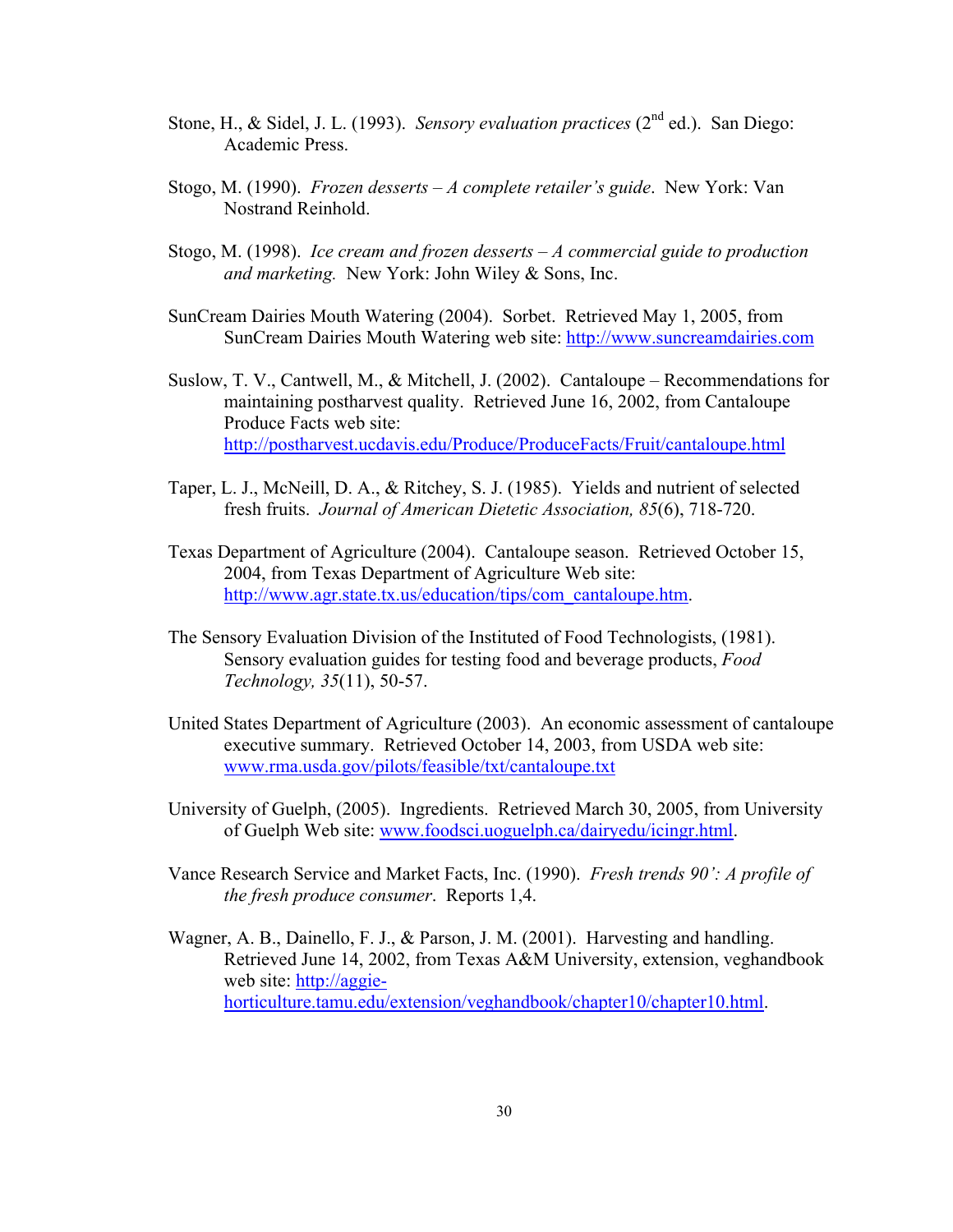White, P. (2000). The flavors of ice – A cool cornucopia of cold creations. *School Foodservice & Nutrition,* May, 64-68.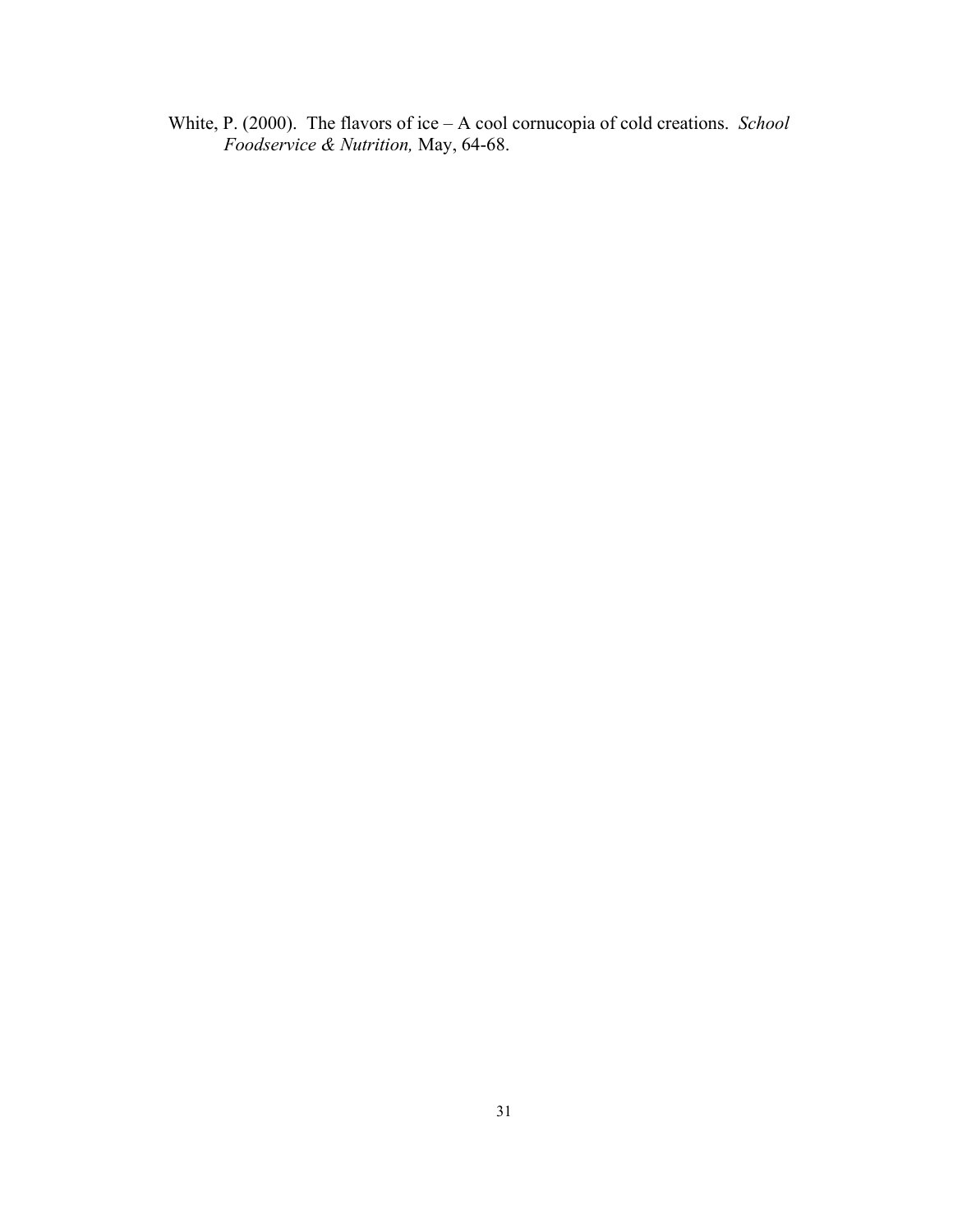#### CHAPTER II

# SENSORY EVALUATION OF CANTALOUPE SORBET – DETERMINING THE APPROPRIATE THICKENING AGENT

Prepared for Journal of Food Science

Y. Shih, L. D. Thompson, and L. C. Hoover

# Abstract

Sorbet is a flavored ice made of sugar syrup and fruit puree only, and sometimes an additional natural thickening agent will be used to improve the smoothness and prevent separation. Most studies are focused on ice cream, and sorbet is poorly understood. The purpose of this study was to investigate by sensory and instrument evaluation an appropriate thickening agent for the cantaloupe sorbet product. A variety of thickening agents were tested in the study including guar gum, xanthan gum, and a combination of both gums. The amount of thickening agents were 0.05% (based on the total weight of the ingredients). The cantaloupe sorbets containing 0.05% of xanthan gum received a higher overall quality then other cantaloupe sorbets.

Key words: Cantaloupe, sorbet, thickening agent, sensory evaluation, gum.

#### Introduction

Frozen desserts are very popular dessert in American society. Typically Americans consume 20 quarts of ice cream and related frozen desserts per year. Most studies have focused on ice cream, and sorbet is poorly understood. Sorbet is a flavored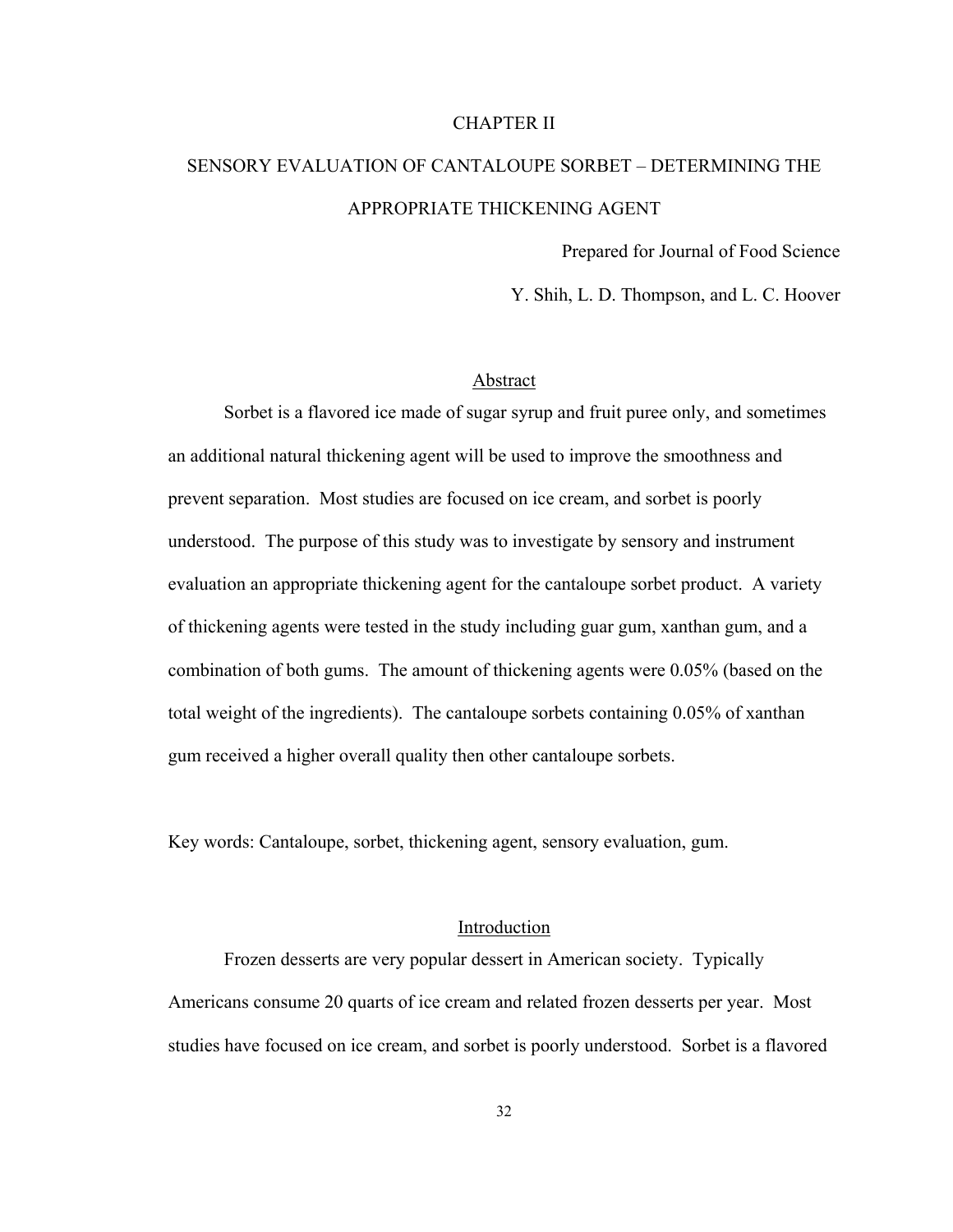ice made primarily of sugar syrup and fruit puree. Sometimes an additional natural thickening agent is used in order to improve smoothness and prevent separation. Sorbet is a rich, smooth and creamy product without the use of fat or dairy ingredients (Hong  $\&$ Nip, 1990). Fresh-fruit sorbets are usually served as a palate cleanser between courses. Since Americans have become more aware of health and weight issues in recent years, sorbet has became an after-meal dessert rather than a palate refresher (Herrmann, Sterngold, & Warland, 1990) because it is low in cholesterol, fat, and calories. In the American market, sorbet sales increased 208% in 1996 over 1994 (International Ice Cream Association, 1998).

Sorbet can suffer a quality defeat in which it is easy to break apart or crumbles. This defect can be remedied by using a thickening agent. Consequently, the purpose of this study was to identify an appropriate thickening agent for the sorbet as determined by sensory and instrument evaluation.

#### Literature Review

The quality of sorbet depends mainly upon ingredients used in the mix, which include water, sugar, fruit, citrus juice and a thickening agent (Stogo, 1998). When well made, the ingredients interact with each other and create a delightful taste. The thickening agent is an important factor in enhancing sorbet quality. Ice crystal size and distribution play an important role in the sorbet's final quality. The thickening agent can reduce the number of crystals or the size of crystals or both during the production period (Minhas, Sidhu, Mudahar, & Singh, 2002) and also retard melting at the consumption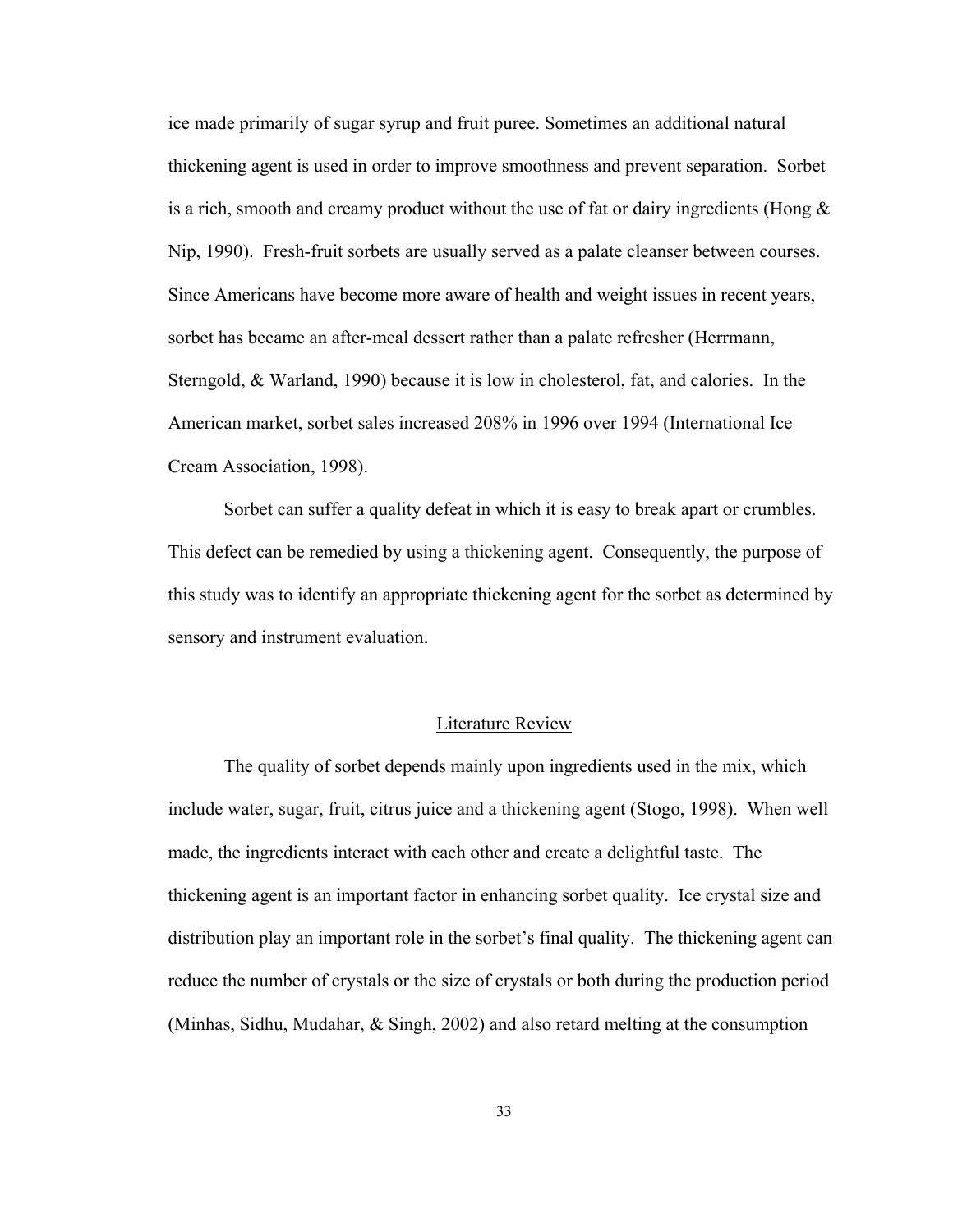stage (Guven, Karaca, & Kacar, 2003). Thickening agents play an important role in sorbet. Their primary purpose is to produce smoothness in body and texture, reduce ice crystal growth during storage, extend shelf life, and provide uniformity of product and resistance to melting (University of Guelph, 2005). Thickening agents commonly used in sorbet have included guar gum, locust bean gum, and xanthan gum.

According to Whistler and Daniel (1990), a gum is any water-soluble polysaccharide which is extractable from land or marine plants or from microorganisms, that possesses the ability to contribute viscosity or gelling ability to its dispersions. Polysaccharide gums are used widely as thickening agents in food. Guar gum is the endosperm of polysaccharide of the seed of *Gyamopsis tetragonolobus*, family Leguminosae. It dissolves rapidly in cold water producing a highly viscous solution. Because guar gum can produce high viscosity solutions, it is often used in concentrations of 1% or less in foods. Salt and large amounts of sucrose will reduce viscosity of the solution. It is commonly used in cheeses, ice cream, and meat products such as sausage.

Xanthan gum is an extracellular polysaccharide elaborated by several *Xanthomonas* species. It is readily soluble in hot or cold water and produces highly viscous solutions at low concentration. Xanthan gum is compatible with most food salts and acids, and functions with guar gum to increase viscosity. It is usually used in beverages, canned foods, and frozen foods (Whistler & Daniel, 1990).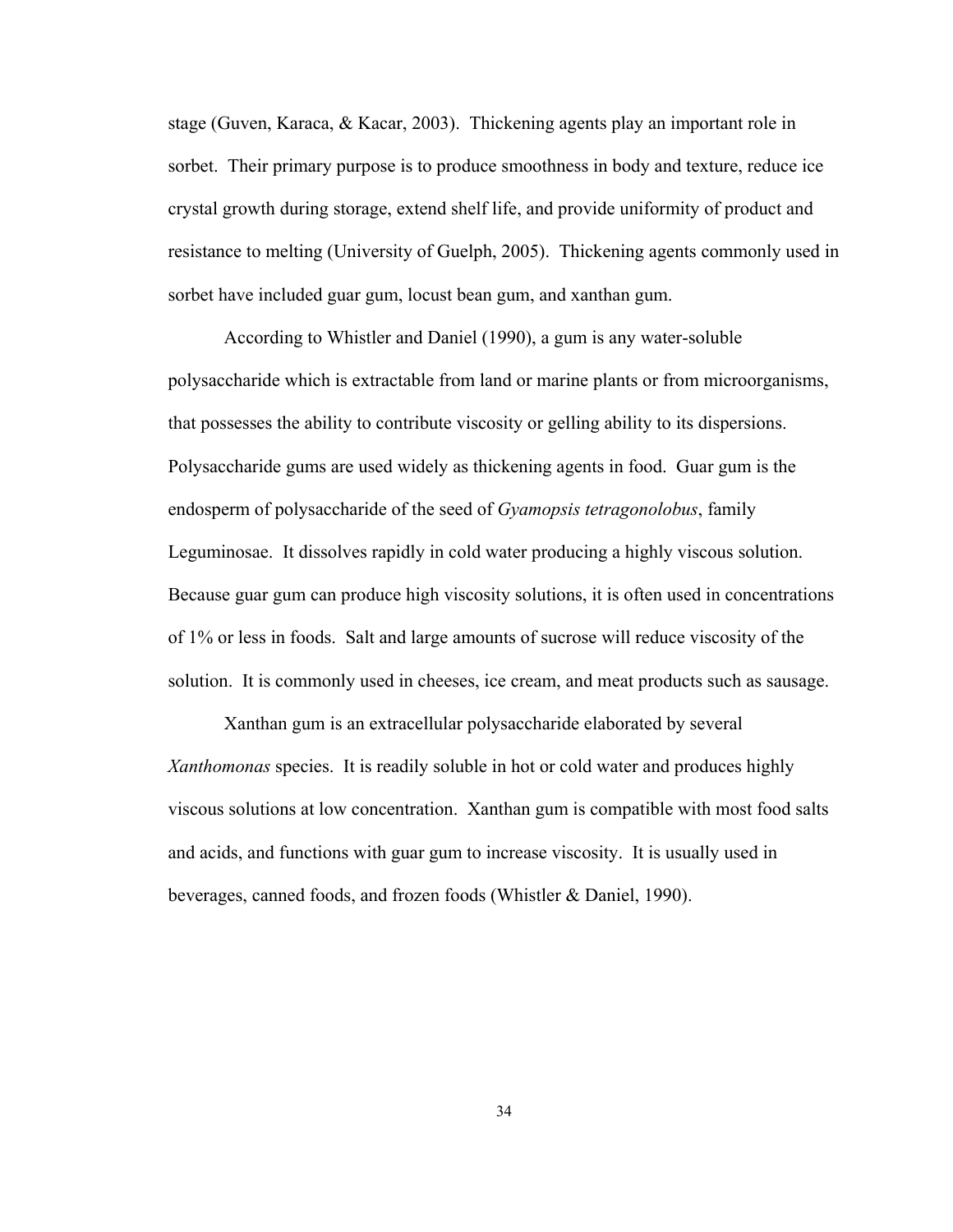#### Methodology

#### Products and Processing

Twelve kilogram of cantaloupe (variety: *Mission*), free of visual defects, are obtained from a local food distributor in Lubbock, Texas. The cantaloupe was stored at 4°C for at least 24 hours before processing. These experiments were conducted during the summer of 2004.

Four portions of sugar syrup were prepared; each made from 142 g of sugar and 59 ml of water. Three treatments were added to these three sugar syrups. The first one contained 0.05% Rhodigel 80 xanthan gum (based on the total weight of the total ingredients), and the second contained 0.05% of Jaguar 4500 guar gum (based on the total weight). The third contained 0.025% each of xanthan gum and guar gum (based on the total weight). The last was the control, which had no thickening agent. After the syrup reached the boiling point, it was boiled for two additional minutes, and then cooled to room temperature.

The cantaloupes were washed, peeled, seeded, and cut into pieces. Four portions of 0.68kg of cantaloupe each were pureed by blender for 2 minutes and then packaged in Ziploc®. Next, the cantaloupe puree and syrup were poured into an ice cream maker, and 7.4ml of lemon juice were added to enhance flavor. Then, the ice cream maker was activated, and when the mixture started to firm and looked frothy, the ice cream maker was turned off. The approximate time spent was 25 minutes. The finished product was extruded (transferred) into a storage box and transferred into a  $-18^{\circ}$ C freezer. The procedure of preparing cantaloupe sorbet is shown in Figure 2.1.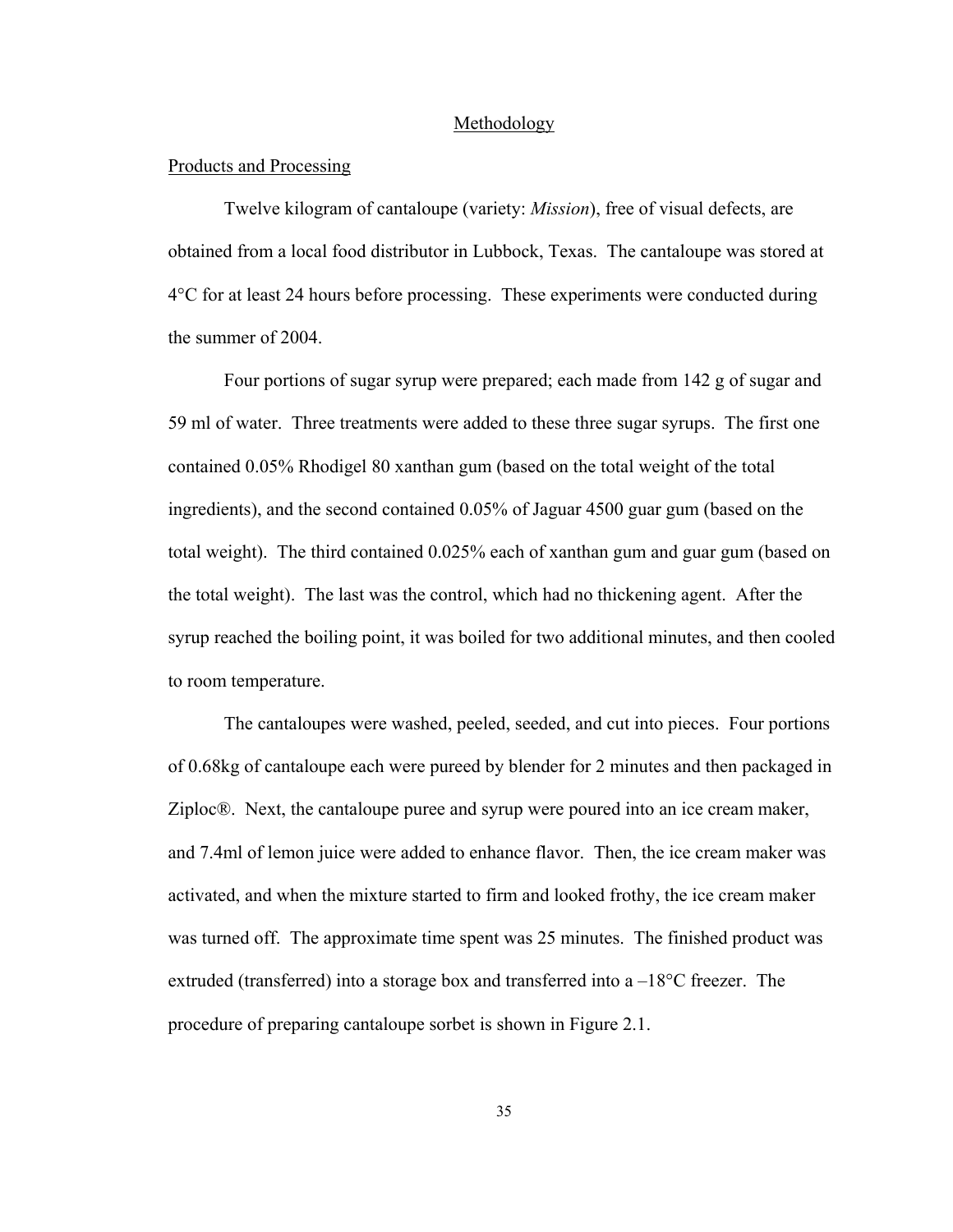

Figure 2.1 Unit operations used to prepare cantaloupe sorbet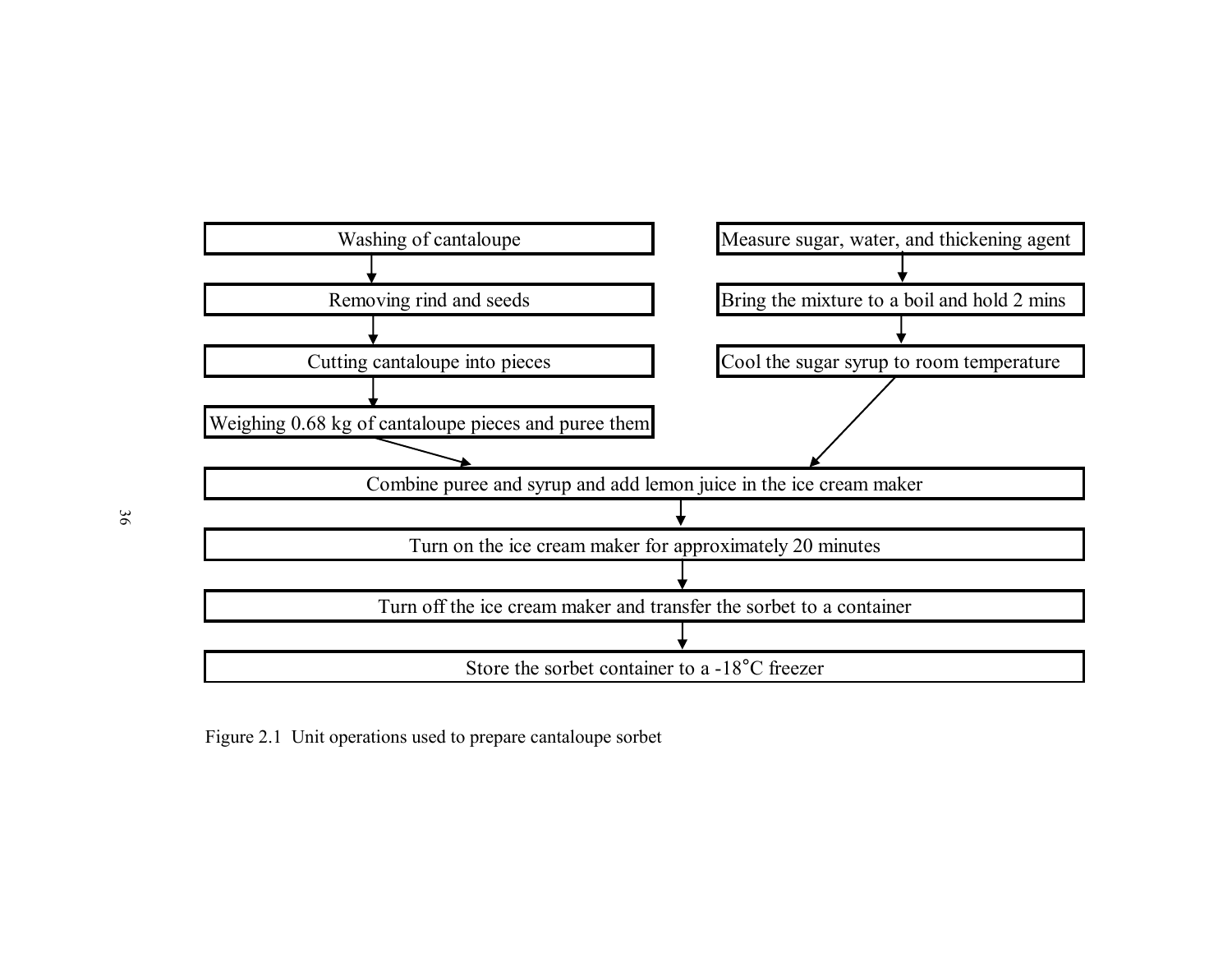## Trained Sensory Panel

An eight-member panel was recruited to evaluate the samples. Panelists were graduate students, faculty, or staff in the College of Human Sciences with varying degrees of sensory evaluation experience. They were trained for at least three hours within a three-day period to evaluate characteristics of the cantaloupe sorbet such as color intensity, sweetness, cantaloupe flavor intensity, mouth feel, crystallization, viscosity, and overall quality (Yamaguchi, Hughes, Yabumoto, & Jennings, 1977; Mutton, Cullis, & Blakeney, 1981; Rosenfeld & Nes, 2000; Moskowitz, 2001, Bett-Garber, Beaulieu, & Ingram, 2002, Guven & Karaca, 2002; Beaulieu, Ingram, Lea, & Bett-Garber, 2004). To achieve consistent results, the panelists and panel trainer discussed their results after tasting each individual sample. When panelists had consistent results for evaluating samples, the sensory evaluation session was conducted. Panelists received a small gift as an incentive.

All panel sessions were conducted in a sensory lab with partitioned booths. Samples were presented separately in 57 ml plastic cups with a lid and served in random order to the panelists. A three-digit random code was assigned to each sample to be evaluated by panelists. Bottled water and unsalted crackers were provided for rinsing between samples. The panelists were served one sample of sorbet at a time and were instructed to evaluate the sample individually.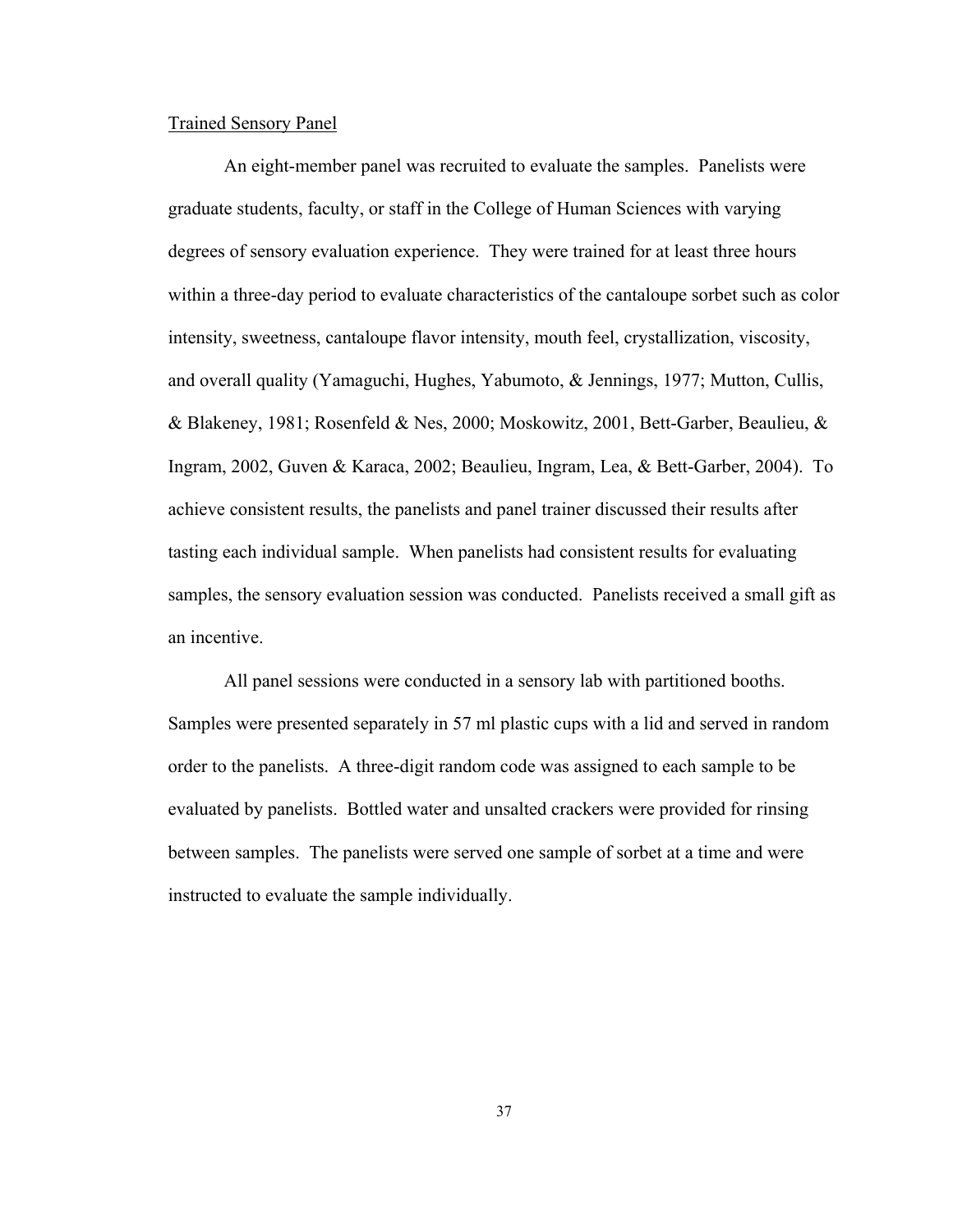## Instrumental Evaluation

Three instrumental evaluations were conducted. Separate samples were prepared for instrument evaluation. Total soluble solids (°Brix) was determined by using a refractometer (model number BRIX 35HP from Leica Microsystems Inc). The pH value of the sample was determined by using a pH meter (model number IQ 150 from Scientific Instruments, Inc). A colorimeter (model number Chroma Meter CR-400 from Konica Minolta Photo Imaging U.S.A., Inc.) was used to determined the Hunter L\* (brightness),  $a^*$  (red - green component), and  $b^*$  (yellow – blue component) value of the samples, and the chromatic attributes: Chroma  $(C^* = (a^* + b^*)^{1/2})$  and hue angle  $(H^* =$  $\tan^{-1} (b^*/a^*))$ .

# Statistical Analysis

A completely randomized design (Meilgaard, Civille, & Carr, 1999) with three replications was used in this experiment. The Statistical Package for the Social Sciences program was used to perform the statistical analysis. The significance of differences among means was calculated by an analysis of variance, Least Significant Difference (LSD) and Tukey's multiple range tests at  $p < .05$ . Additionally, correlation and regression analyses were employed to determine the relationship between characteristics of cantaloupe sorbet.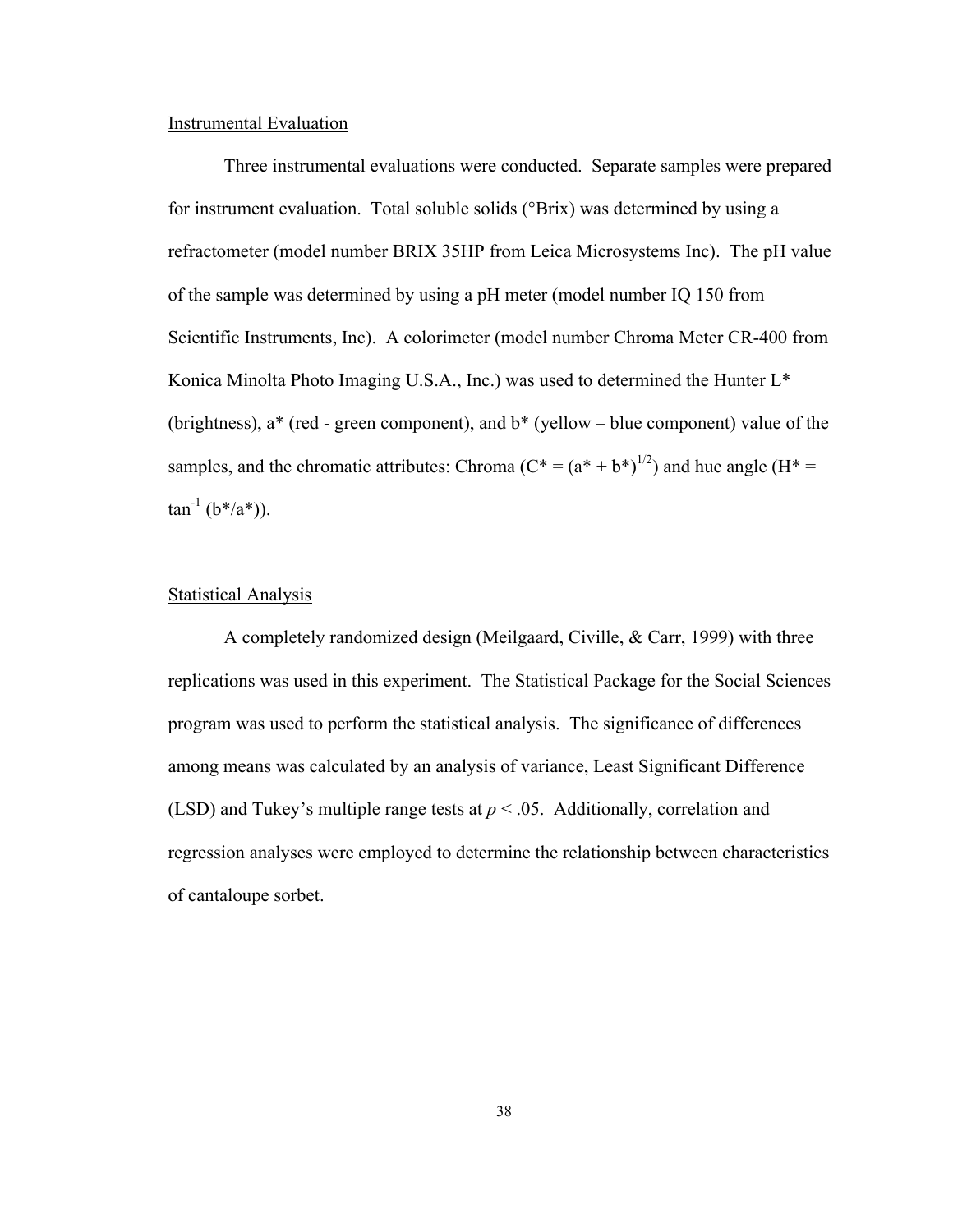#### Results and Discussion

# Panelist Evaluation

Panelists detected the differences among treatments in the characteristics of color, sweetness, and overall quality (Table 2.1). Sorbet without any thickening agent had brighter color than the sorbets with thickening agents ( $p < .05$ ). This indicated that thickening agents have a certain degree of interaction with components of cantaloupe sorbet, which interaction will lead to visual differences between the sorbet with and without thickening agents. Sorbets containing the different thickening agents were similar in color intensity. As for sweetness, the sorbet without any thickening agent tended to be sweeter than the rest ( $p < .05$ ) which suggested that thickening agents might interact with the components of water and sugar in the sorbet. Therefore, panelists determined that sorbet without thickening agents was significantly sweeter than sorbet with thickening agents. Additionally, no difference was found in sorbets containing the different thickening agents.

In overall quality, sorbets with xanthan gum and the mix of xanthan gum and guar gum received significantly higher scores than the sorbet without thickening agents ( $p <$ .05) which suggested that panelists believe that the quality of sorbets without thickening agents was not as pleasing as the sorbet containing xanthan gum and the mixed gums. As for overall quality of the sorbet with guar gum, it was intermediate to sorbet without thickening agent and sorbets with xanthan gum and the mixed gums. As for the other characteristics of cantaloupe sorbet, which were melon flavor intensity, mouth feel,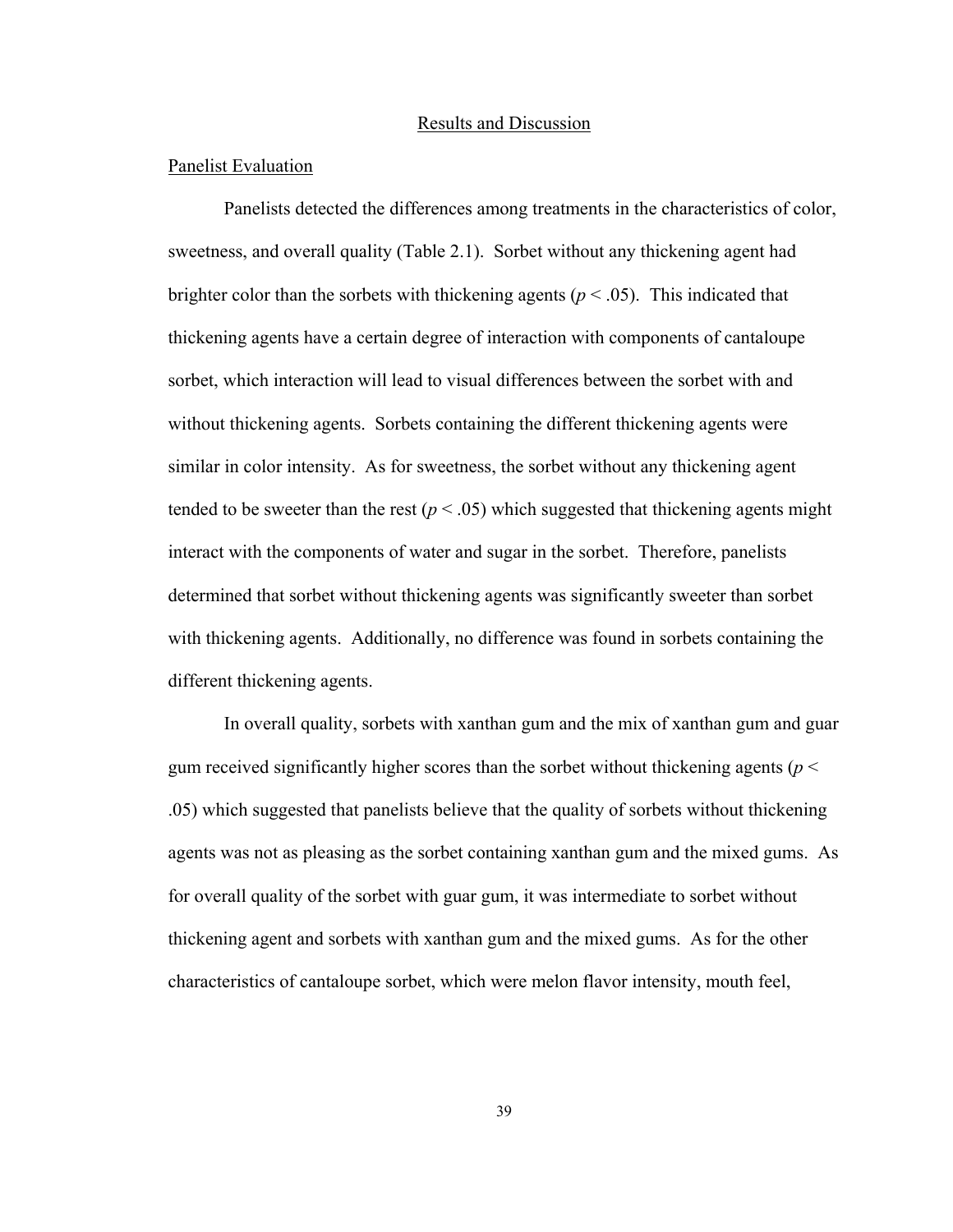crystallization, and viscosity, the panelists could not detect any differences among the treatments.

Correlations among sensory attributes of cantaloupe sorbet are shown in Table 2.2. Correlation analysis revealed that there was a slightly positive correlation between sweetness and melon flavor ( $r = .17$ ,  $p < .01$ ), sweetness and mouth feel (( $r = .20$ ,  $p <$ .01), and sweetness and overall quality ( $r = .11$ ,  $p < .01$ ). These results indicated that when the score of sweetness increased, the scores of melon flavor intensiry, mouth feel, and overall quality also increased. In addition, correlation analysis results also suggested that overall quality was positively correlated with melon flavor ( $r = .54$ ,  $p < .01$ ) and mouth feel  $(r = .32, p < .01)$ . These results indicated that if the scores of melon flavor and mouth feel increased, the score of overall quality increased as well.

# Instrument Evaluation

Table 2.3 illustrates results of the instrument evaluation. The significant difference among treatments in the pH value, total soluble solids, and  $L^*$  value were determined. The sorbet without any thickening agent had the lowest pH value of the four treatments. The pH value for sorbet without thickening agents was, however, significantly different from the sorbet containing xanthan gum ( $p < .05$ ), but the same as the sorbets containing Guar gum and mixed gums. Galeb (1994) reported that the pH value of cantaloupe juice was almost neutral (6.5). The average pH value of cantaloupe sorbets was 6.19, which was lower than that of the juice in Galeb's report. During the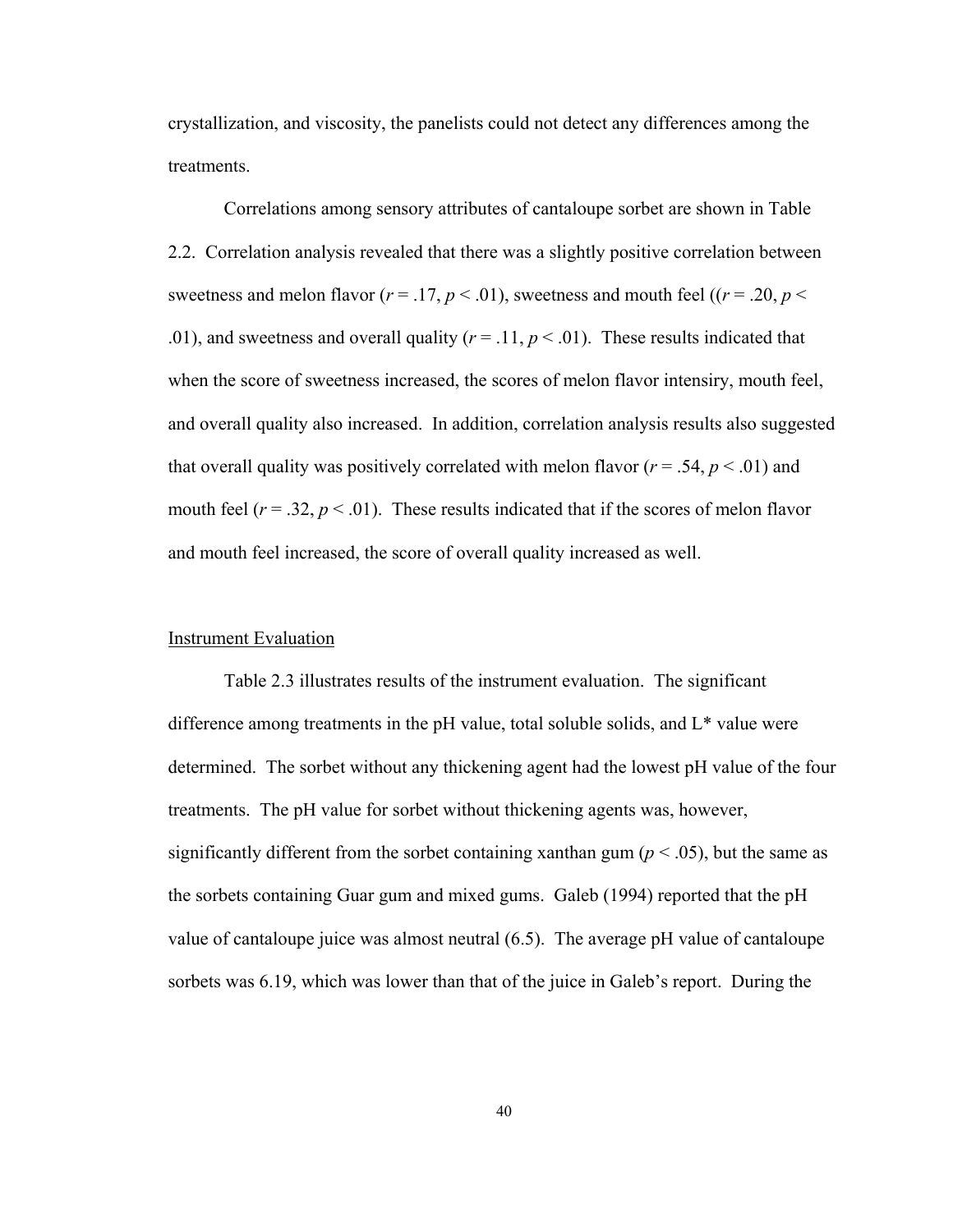Table 2.1 Means and standard deviations for trained panelist ratings of cantaloupe sorbet using different thickening agents (control = no thickener; guar=  $0.05\%$  guar gum; xanthan =  $0.05\%$  xanthan gum; mix =  $.025\%$  guar gum +  $.025\%$  Xanthan gum.)

| Treatment | Color <sup>1</sup>  | Sweetness <sup>1</sup> | Melon               | Mouth $feel1$ | Crystallization <sup>1</sup> | Viscosity <sup>1</sup> | Overall               |
|-----------|---------------------|------------------------|---------------------|---------------|------------------------------|------------------------|-----------------------|
|           |                     |                        | flavor <sup>1</sup> |               |                              |                        | quality <sup>1</sup>  |
| Control   | $7.06^{\circ}$ +.83 | $7.44^a+.79$           | $6.60 + 1.16$       | $6.04+1.41$   | $4.60 + 1.38$                | $3.78 + 1.16$          | $6.22^{a}+1.24$       |
| Guar      | $6.28^{b}+.81$      | $7.14^b+.77$           | $6.57 + 1.11$       | $6.15 + 1.43$ | $4.20 + 1.42$                | $3.95 + 1.47$          | $6.62^{ab} + 1.12$    |
| Xanthan   | $6.44^b+.69$        | $7.14^b+.75$           | $6.77 + .98$        | $6.19 + 1.42$ | $4.20 + 1.33$                | $3.88 + 1.13$          | $6.86^{b} + 1.09$     |
| Mix       | $6.28^{b}+.91$      | $7.17^b+.77$           | $6.60 + .98$        | $6.43 + 1.40$ | $4.21 + 1.40$                | $3.83 + 1.22$          | $6.80^{\rm b} + 1.05$ |

 $19$  = extremely bright, sweet, strong melon flavor, smooth, much crystallization, hard to separate, and good;  $1$  = extremely pale, cannot detect sweetness, no melon flavor, extremely grainy, no crystallization, extremely easy to separate, and extremely poor.

<sup>a, b</sup> Means within a column with different superscripts were different ( $p < .05$ )

 $N =$  number of samples  $= 288$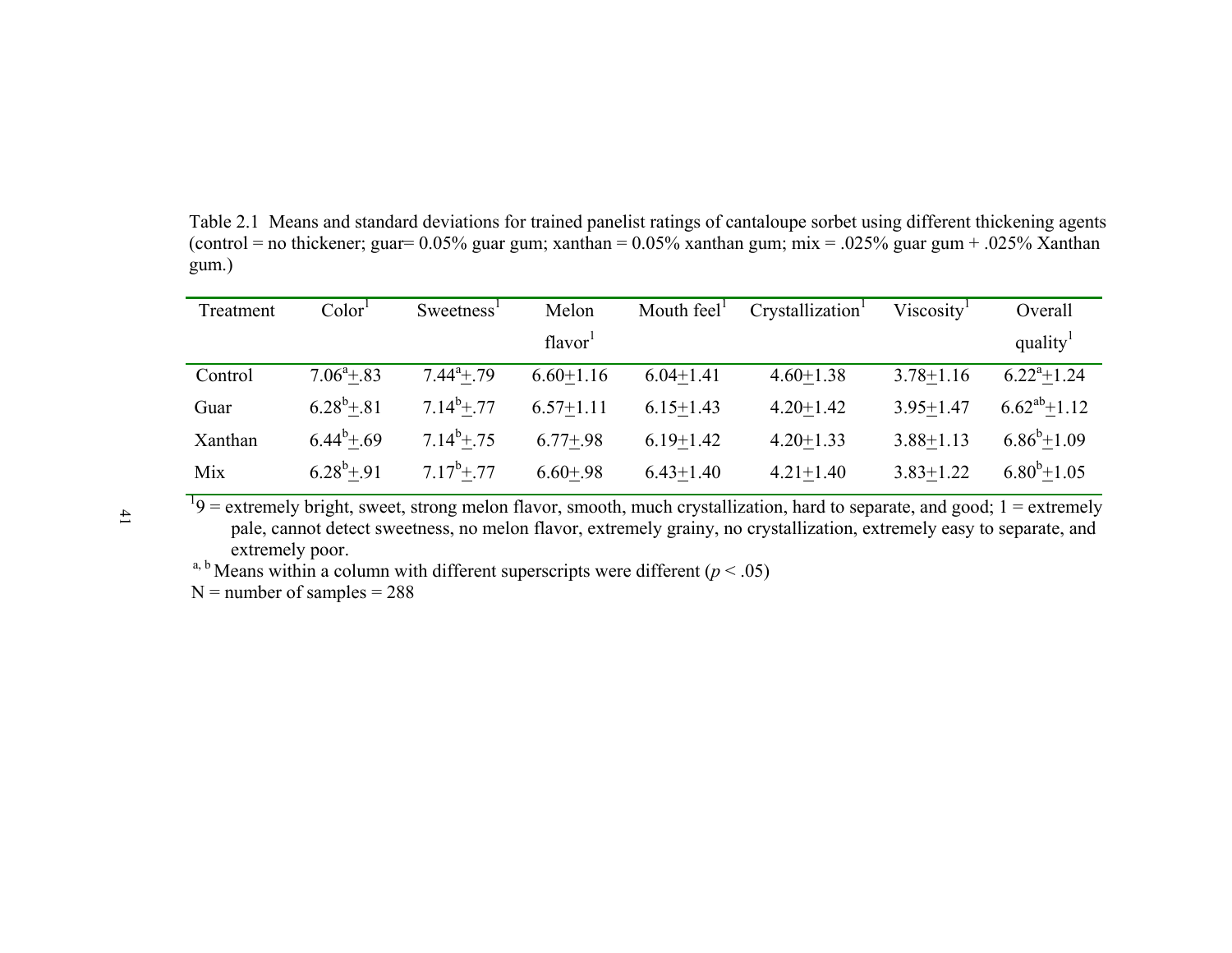| Characteristic  | Color | Sweetness | Melon    | Mouth   | Crystallization | Viscosity | Overall  |
|-----------------|-------|-----------|----------|---------|-----------------|-----------|----------|
|                 |       |           | flavor   | feel    |                 |           | quality  |
|                 |       |           |          |         |                 |           |          |
| Color           | $---$ | $.131*$   | $.118*$  | .023    | .059            | .068      | .025     |
| Sweetness       |       | $---$     | $.170**$ | .198**  | .026            | .023      | $.113*$  |
| Melon flavor    |       |           | $---$    | $.142*$ | $-.047$         | .059      | $.537**$ |
| Mouth feel      |       |           |          | $---$   | $-118*$         | $-.084$   | $.321**$ |
| Crystallization |       |           |          |         | ---             | .011      | $-.054$  |
| Viscosity       |       |           |          |         |                 | $---$     | .049     |
| Overall quality |       |           |          |         |                 |           | $---$    |

Table 2.2 Correlations of sensory characteristics of cantaloupe sorbet from trained panel

\* Correlation was significant at the 0.05 level (2-tailed).

\*\* Correlation was significant at the 0.01 level (2-tailed).

 $N =$  number of samples  $= 288$ 

 $42\,$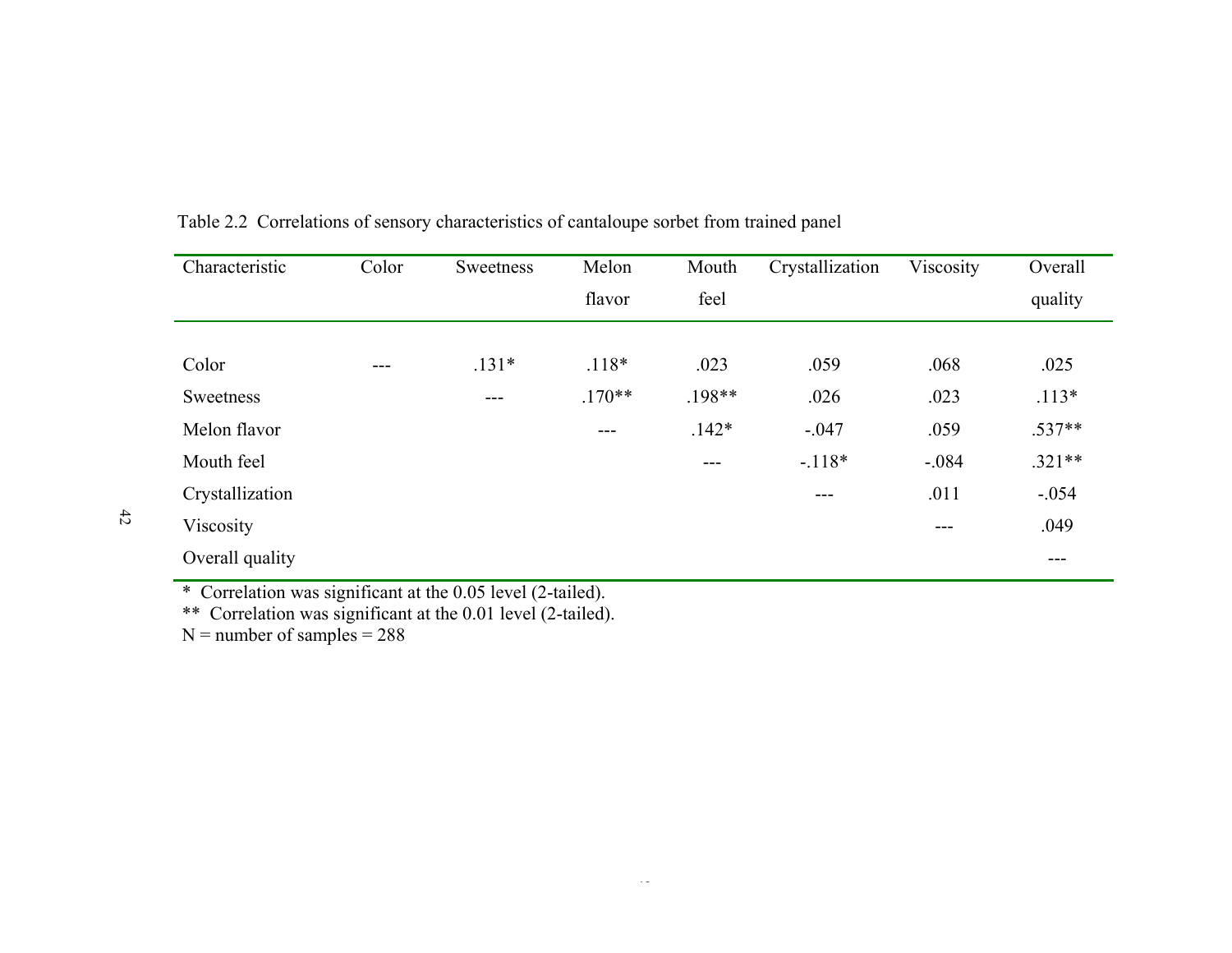sorbet-making processing, lemon juice was added to enhance the flavor, resulting in drop of the pH level in the cantaloupe sorbet.

Based on the results of the total soluble solids (°Brix), the sorbet containing xanthan gum had less total soluble solids than the others ( $p < .05$ ). Gum and sugar compete for available water molecules (Whistler & Daniel, 1990), and this suggests that xanthan gum interacted with water and sugar in the cantaloupe sorbet and resulted in significant difference among the treatments. As for the colorimeter evaluation, in the L\* value, the results suggested that sorbet containing guar gum was significantly lighter than the sorbet without thickenings agents ( $p < .05$ ). The L<sup>\*</sup> values of the sorbet without thickening agents and the sorbets containing Xanthan gum and mixed gums were similar. There was no significant differences among hue angle, but significant difference was found in chroma ( $p < .05$ ). This result indicated that the hue angle of the sorbets was similar, but the intensity of the color was greater in the sorbets containing the gums than the control.

# Correlation between Instruments and Panelists

In order to determine the relationship between instrument and panelist evaluation, correlation analysis was performed (Data not shown). The results suggested that chroma value negatively correlated with color score from the panelists ( $r = -0.36$ ,  $p < 0.05$ ). A review of the data showed that as the chroma value increases, the color score from the panelists decreased. There was no other significant correlation between the instrument results and the panelist results.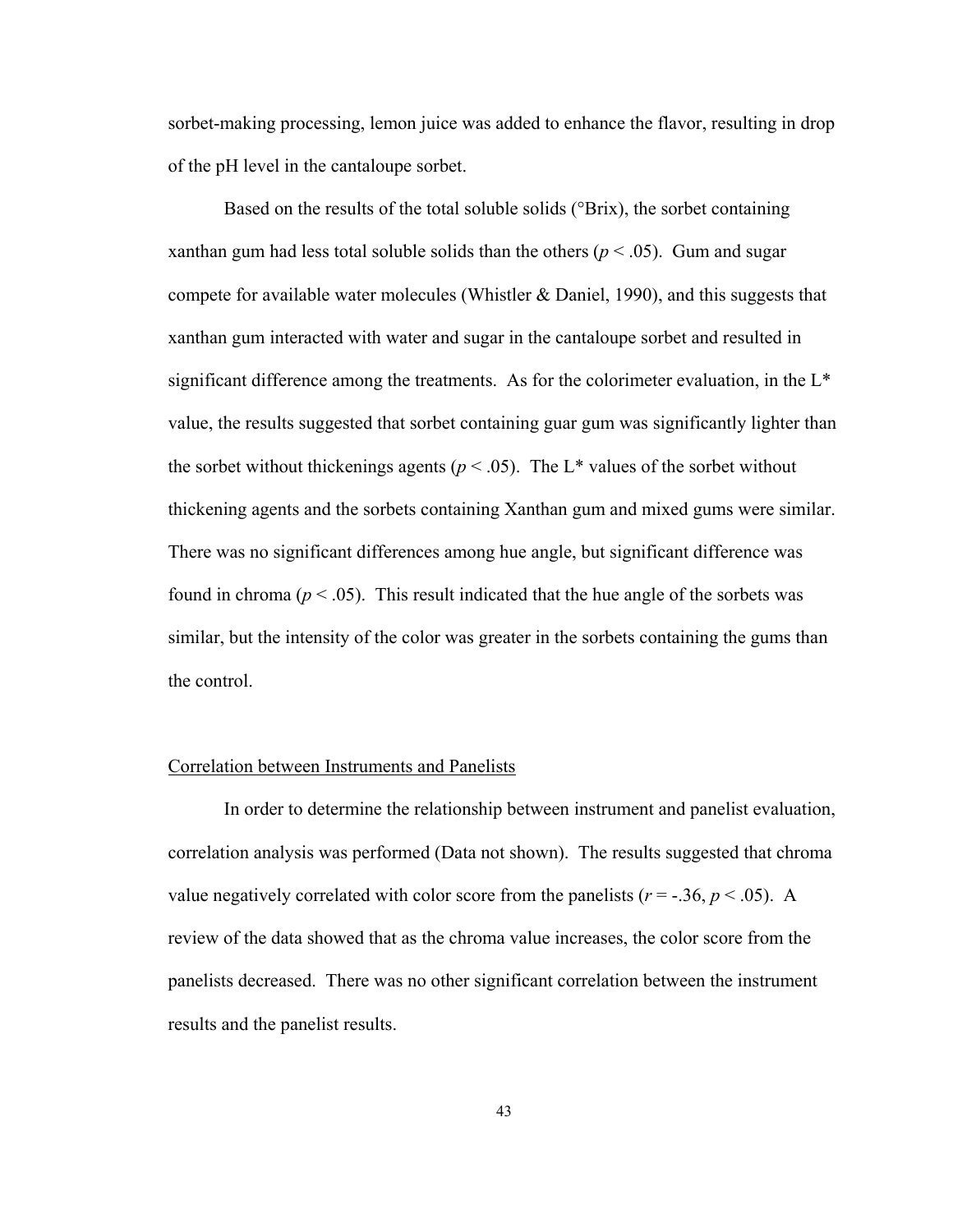| Treatment | pH value                 | $\mathrm{Prix}$        | $\mathbb{L}^*$          | Hue angle     | Chroma           |
|-----------|--------------------------|------------------------|-------------------------|---------------|------------------|
| Control   | $6.02^{\mathrm{a}} + 10$ | $25.21^{\degree}$ +.34 | $61.18^{a} + 2.87$      | $75.63 + .85$ | $28.97^{a}+1.32$ |
| Guar      | $6.15^{ab} + .15$        | $25.17^{\circ}+0.59$   | $67.75^{\rm b} + .3.56$ | $76.15 + .50$ | $30.48^b + 1.11$ |
| Xanthan   | $6.21^{b}$ +.12          | $24.51^{b}+.42$        | $64.21^{ab} + 5.10$     | $76.04 + .44$ | $31.05^b + 1.44$ |
| Mix       | $6.19^{ab}+.15$          | $25.07^{ab}+.57$       | $64.84^{ab} + 3.17$     | $76.10 + 47$  | $30.97^b + 1.58$ |

Table 2.3 Means and standard deviations for instrument evaluation of cantaloupe sorbet using different thickening agents

a, b Means within a column with different superscripts were different  $(p < .05)$ 

 $N =$  number of samples = 72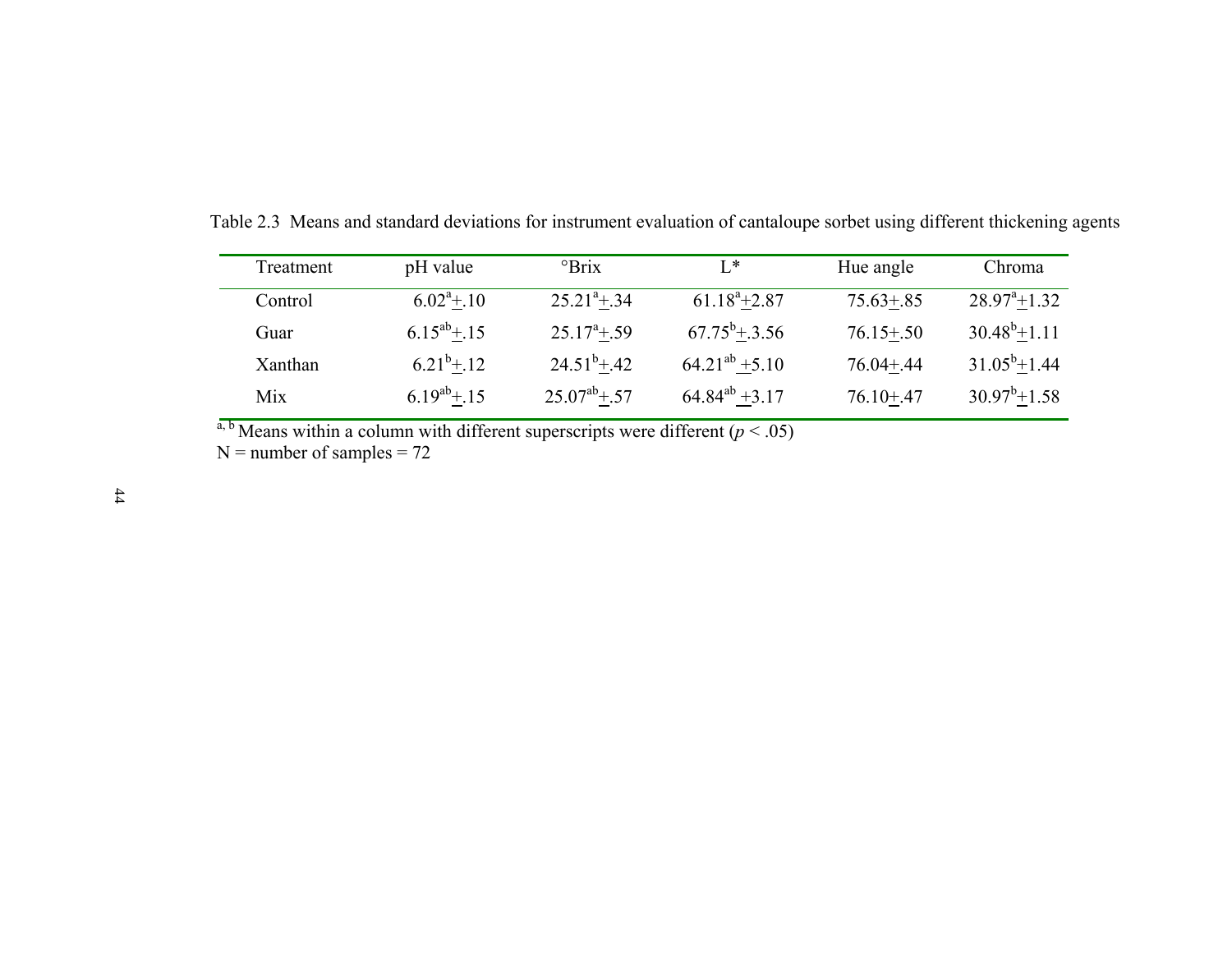#### References

- Beaulieu, J. C., Ingram, D. A., Lea, J. M., & Bett-Garber, K. L. (2004). Effect of harvest maturity on the sensory characteristics of fresh-cut cantaloupe. *Journal of Food Science*, *69*, S250-S258.
- Bett-Garber, K. L., Beaulieu, J. C., & Ingram, D. A. (2002). Effect of storage on sensory properties of fresh-cut cantaloupe varieties. *Journal of Food Quality*, *26*, 323- 335.
- Galeb, A. D. S. (1994). *Use of ion-exchange and direct osmotic concentration technologies for processing cantaloupe juice* (Doctoral dissertation, Oregon State University, 1994). *Dissertation Abstracts International*, 54, 09B.
- Guven, M., & Karaca, O. B. (2002). The effects of varying sugar content and fruit concentration on the physical properties of vanilla and fruit ice-cream-type frozen yogurts. *International Journal of Dairy Technology*, *55*(1), 27-31.
- Guven, M., Karaca, O. B., & Kacar, A. (2003). The effects of the combined use of stabilizers containing locust bean gum and of the storage time on Kahramanmaras-type ice creams. *Society of Dairy Technology*, *56,* 223-228.
- Herrmann, R. O., Sterngold, A. H., & Warland, R. H. (1990). *Consumers' shift toward lower fat dairy products* (Marketing Research Report No 10). The Pennsylvania State University, Department of Agricultural Economics and Rural Sociology.
- Hong, G. P., & Nip, W. K. (1990). Functional properties of precooked Taro flour in sorbet. *Food Chemistry*, *36*, 261-270.
- International Ice Cream Association (1998). The latest scoop. Washington, DC: International Ice Cream Association.
- Meilgaard, M., Civille, G. V., & Carr, B. T. (1999). *Sensory evaluation techniques* (3rd ed.). New York: CRC Press.
- Minhas, K. S., Sidhu, J. S., Mudahar, G. S., & Singh, A. K. (2002). Flow behavior characteristics of ice cream mix made with buffalo milk and various stabilizers. *Plant Foods for Human Nutrition, 57*(1), 25-40.
- Moskowitz, H. (2001). Learning from the competition through category appraisal: One practitioner's keys to faster and more efficient product development. *Food Service Technology*, *1*, 103-118.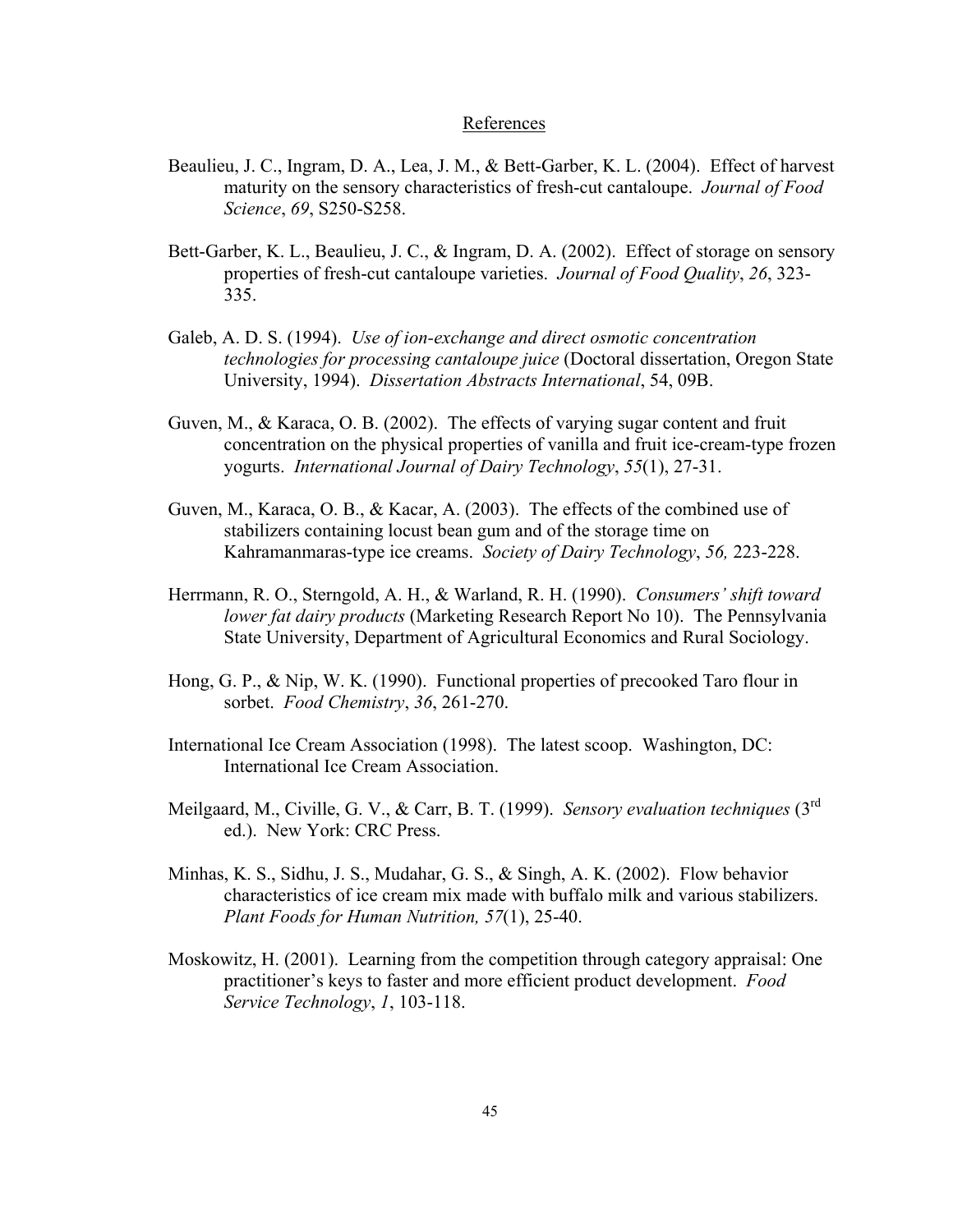- Mutton, L. L., Cullis, B. R., & Blakeney, A. B. (1981). The objective definition of eating quality in Rockmelons (*Cucumis melo*). *Journal of Science Food Agriculture*, *32*, 285-291.
- Rosenfeld, H. J., & Nes, A. (2000). Prediction of sensory quality of strawberry jam by means of sensory quality attributes of fresh fruits. *Journal of Science Food Agriculture, 80*, 1895-1902.
- Stogo, M. (1998). *Ice cream and frozen desserts A commercial guide to production and marketing.* New York: John Wiley & Sons, Inc.
- University of Guelph (2005). Ingredients. Retrieved March, 30, 2005, from University of Guelph Web site: www.foodsci.uoguelph.ca/dairyedu/icingr.html.
- Whistler, R., & Daniel, J. R. (1990). Functions of polysaccharides in foods. In L. A. Branen, M. P. Davidson, & S. Salminen (Ed.), *Food Additives* (pp. 395-423). New York: M. Dekker, Inc.
- Yamaguchi, M., Hughes, D. L., Yabumoto, K., & Jennings, W. G. (1977). Quality of cantaloupe muskmelons: Variability and attributes. *Scientia Horticulturae, 6,* 59-70.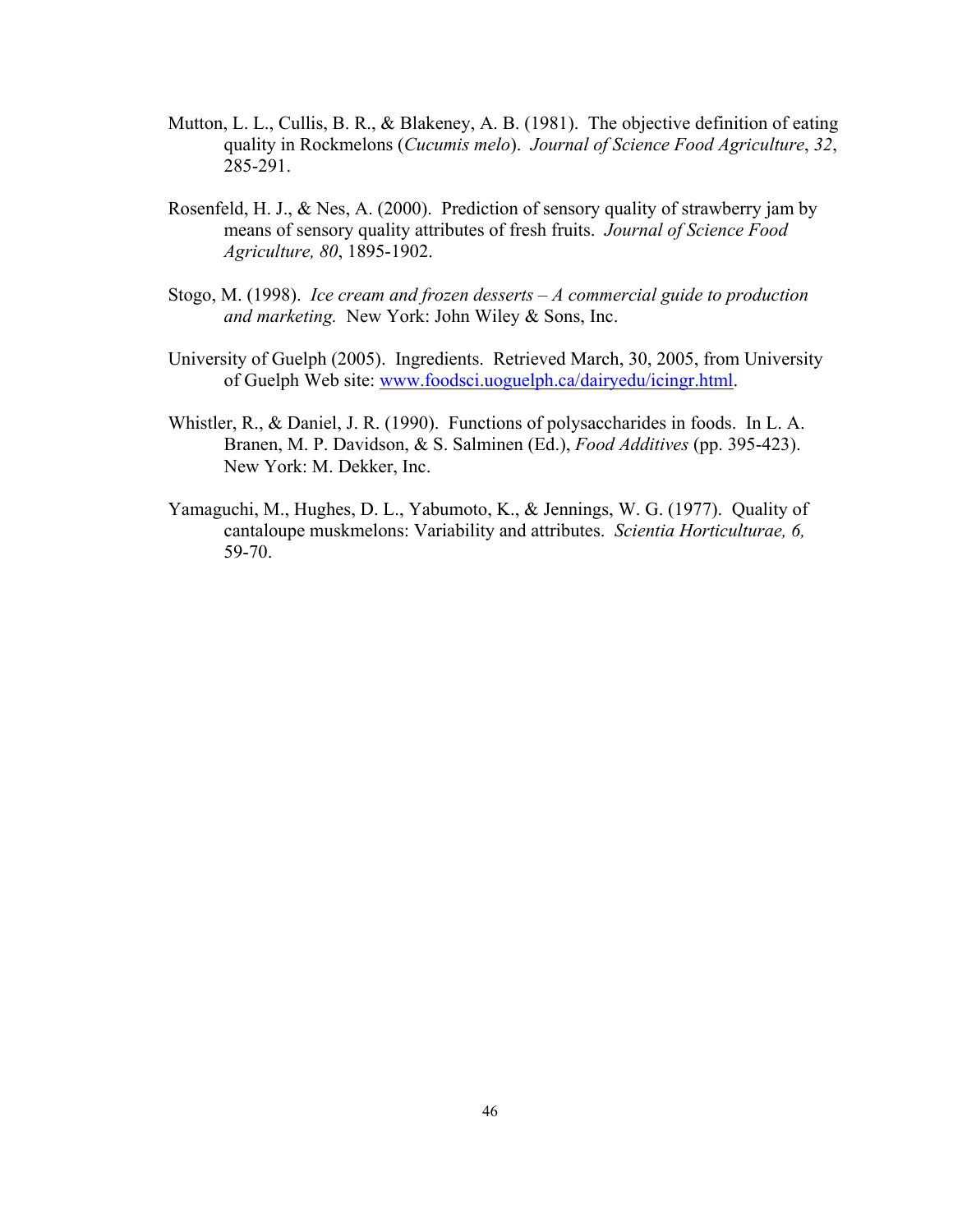#### CHAPTER III

# SENSORY EVALUATION AND VALUE ANALYSIS OF CANTALOUPE SORBET

Prepared for Journal of Food Science

Y. Shih, L. C. Hoover, L. D. Thompson, and J. B. Boyce

#### Abstract

Each year, individual Americans consume an average of 5 kg of cantaloupe. Cantaloupe is mainly consumed as fresh fruit during the five-month growing period, June to November. From December to May fresh cantaloupe availability is limited. There is an answer to this shortage. If cantaloupe were transformed into sorbet, consumers would be able to enjoy the freshness and flavor of cantaloupe year-round. Sorbets are primarily made of fruit puree without any dairy product. They are cholesterol and fat free with few calories, which presents wide appeal for those following current trends of "light, fresh, and healthy." Purpose of this study is to 1) determine desired characteristics of cantaloupe sorbet, 2) evaluate customer acceptance of cantaloupe sorbet, and 3) analyze time, labor cost, and amount of waste developed in producing sorbet from four market forms – fresh, chilled, frozen chunks, and frozen puree. Trained panelists found that sorbet made from cantaloupe puree was considered as desirable as that made from fresh cantaloupe. Consumer panelists agreed that sorbet made from frozen cantaloupe puree was perceived as having the same overall quality as that made from fresh cantaloupe. They indicated that 42.3% of customers would be willing to spend \$2.00 to \$2.99 in a restaurant to order cantaloupe sorbet as a dessert item. As for value analysis, results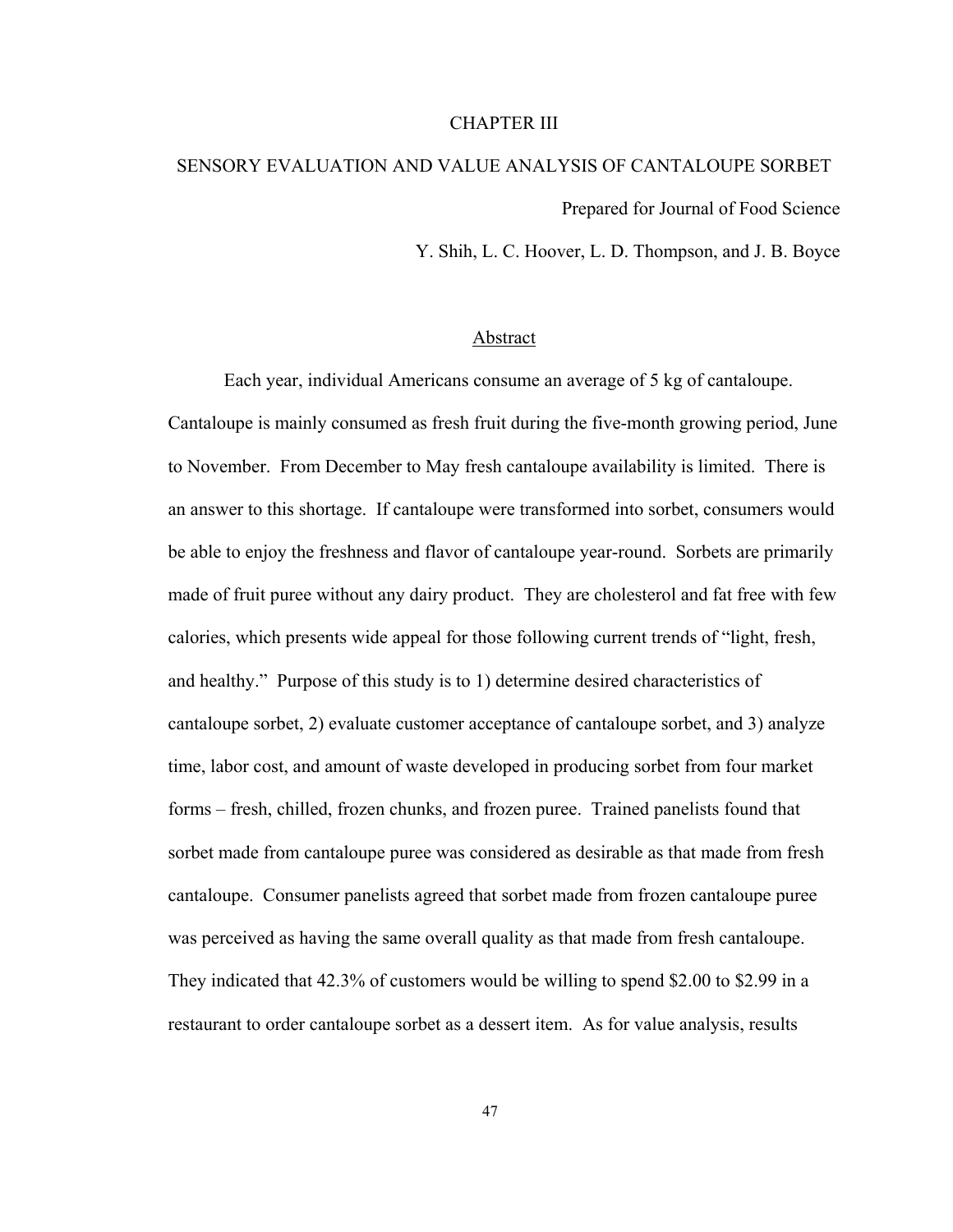suggested that cantaloupe frozen puree was a good choice for use in producing sorbet, with the added incentives of reducing working time, labor cost, and waste.

Key Words: cantaloupe, sorbet, sensory evaluation, consumer, value analysis, dessert.

## Introduction

Sorbet is a frozen dessert consisting of sugar syrup and fruit puree, with natural thickening agents occasionally included to increase smoothness and prevent separation. It provides a rich, smooth, creamy product without objectionable fat or dairy ingredients (Hong  $\&$  Nip, 1990). Fruit sorbets can be the highlight of any elegant dinner table, served as a palate cleanser or as a dessert. Sorbets are made primarily of fresh fruit with no added dairy products. Consumers have discovered something unique in the flavor, taste, body texture, and high water content. In addition, sorbets are cholesterol and fat free, with an average of 110 Calories per 113 g serving. Attributes of sorbets include: 1) use of only fruit puree and fruit pieces, 2) relatively expensive to producte because fresh, frozen, or pureed fruit is used, 3) possibility of production from a wide array of fruits, and 4) their perception by consumers as an upscale product (Stogo, 1998). According to Cleary and Koppenhoefer (2004), in 2002, the total sales of U.S. ice cream and frozen desserts reached \$20.5 billion. More than half of these sales (\$12.5 billion) were spent on "away from home" frozen dessert purchases, such as in ice cream stores or foodservice facilities.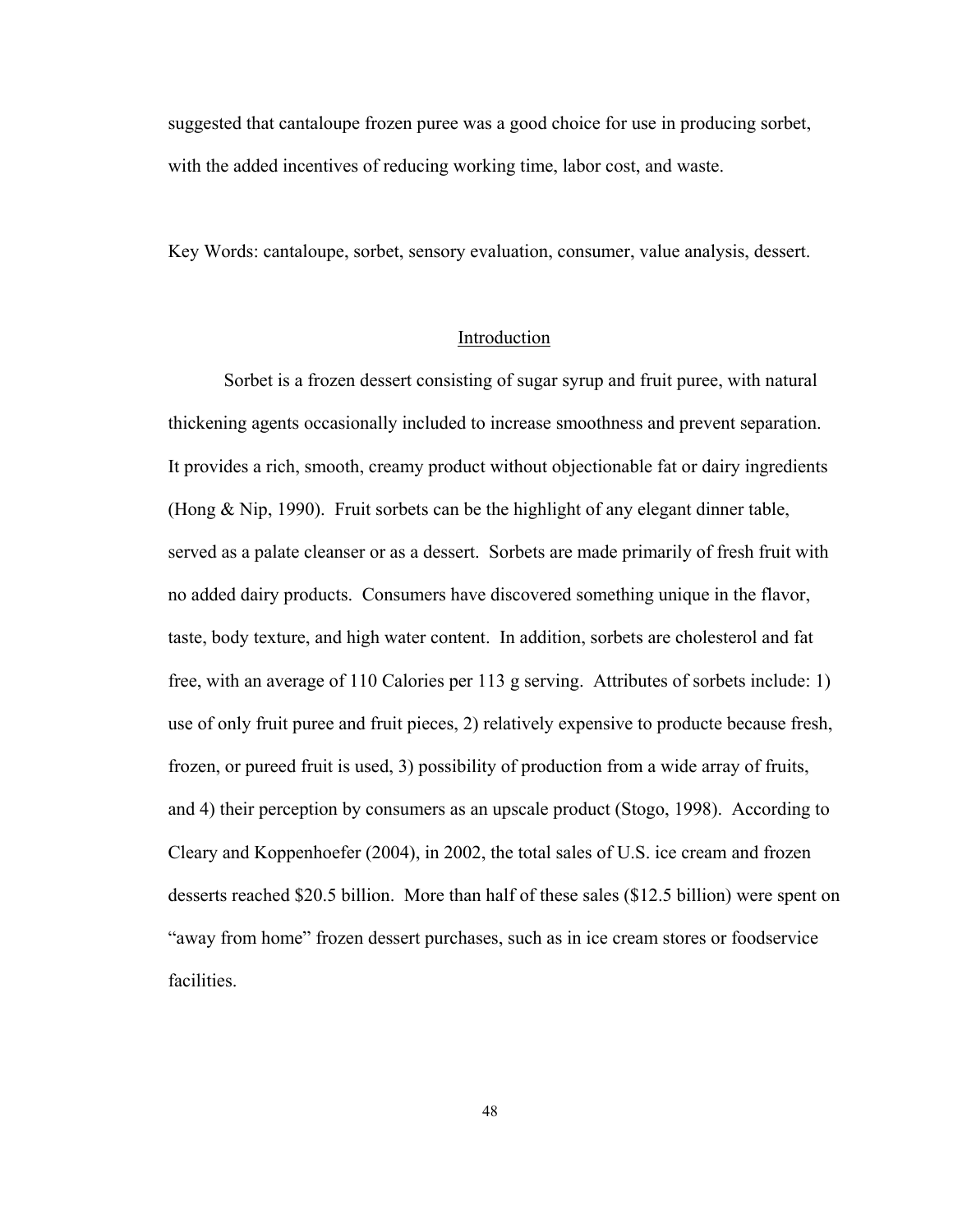In restaurants, the highest profit food items are typically desserts; they are considered add-on sales which will increase the customers' average check amounts. Additionally, desserts represent the last opportunity for the chef to impress customers with his/her skills in food preparation. The chef is thus involved in developing a high quality dessert item as the signature offering of the restaurant, resulting in increased sales and thus profits (Eaton, 1982). Restaurant consumers also may like to have something sweet to finish up the whole dining experience, and some may intentionally "save room" for dessert. Therefore, a possible frozen dessert item such as cantaloupe sorbet in the restaurant could satisfy the customer's needs. The cost will likely be higher, however, if fresh sorbet is served rather than a pre-manufactured product. As such a cost reduction method for the in-house preparation of cantaloupe sorbet was investigated. The three objectives of this study were:

- 1) Determination by a trained panel of characteristics of cantaloupe sorbets prepared from four market forms of cantaloupe (fresh, chilled, frozen, and frozen puree).
- 2) Determination by a consumer panel of acceptance of these four sorbets.
- 3) To analyze the time, labor cost, and waste of cantaloupes in making the sorbets from the four market forms.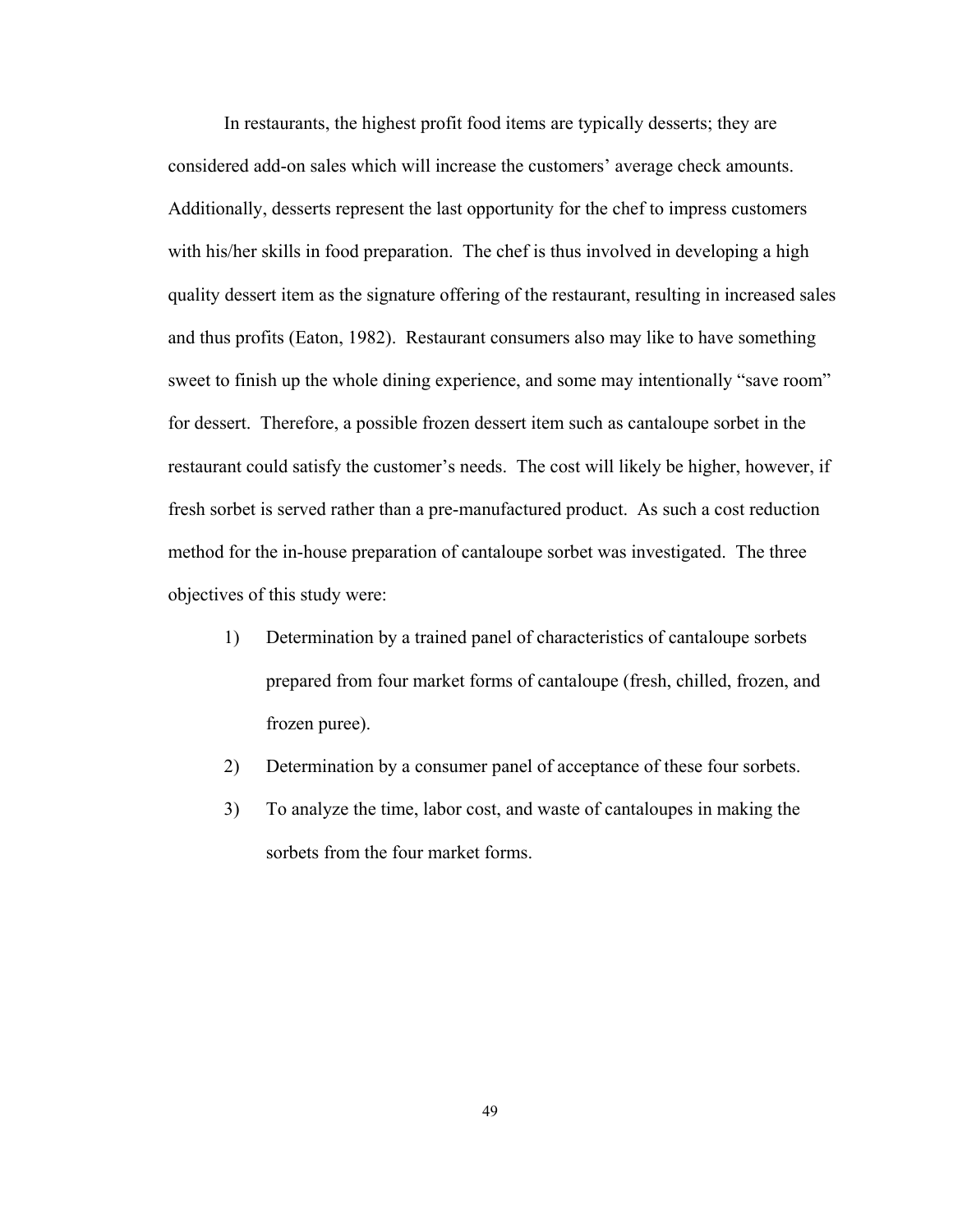#### Literature Review

## Sorbet

Sorbets are made from sugar syrup, fruit and/or fruit extracts, citrus juice plus a thickening agent. Typically used ingredients are described below (Stogo, 1998).

Sugar syrup binds the final product together and also aids in promoting a snowlike texture. Main function of the syrup is to contribute to the freezing process, not to sweeten the sorbet. Sugar syrup is made from granulated sugar mixed with water and boiling until the sugar is dissolved and becomes clear syrup. Heavy syrup with a higher sugar-to-water ratio is usually prepared. The heavier the syrup, the longer it takes to freeze the sorbet, and in most cases, the smoother the product. The syrup will lower the freezing temperature of the sorbet and prevent it from turning into a solid ice block.

Fruit puree is used to create a product which approaches public food tastes as closely to fruit as possible. Frozen fresh fruit is ideal for sorbet production in this regard. Generally, a frozen fruit product is expected to have a consistent taste all year long because the fruit is packed and frozen during each growing season. This consistency provides a significant advantage over fresh fruit, which tastes differently depending on the time of the year. Additionally, citrus juice is commonly used to create a good balance of flavors neutralizing sweetness of the syrup and to enhancing flavor of the fruit used. Fresh citrus juices, such as lemon, lime, or orange, are added.

Thickening agents improve product consistency and stabilization. The primary purpose of thickening agents is to produce smoothness in body and texture, reduce ice crystal growth during storage, extend shelf life, and provide uniformity of product and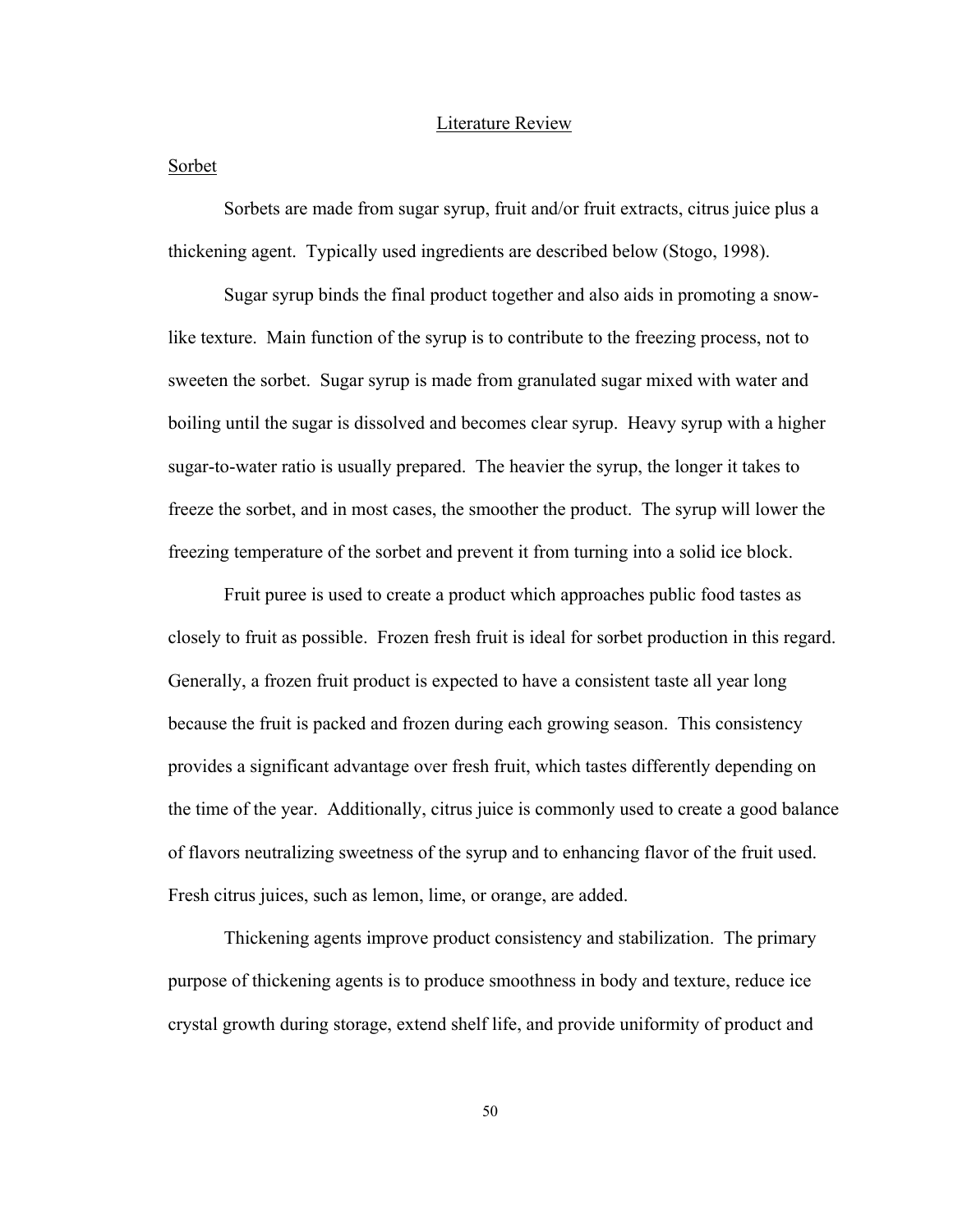resistance to melting (University of Guelph, 2005). Fruit consisting mostly of fiber or pulp content requires less stabilization than citrus fruit such as oranges, grapefruits, and limes which are primarily water based. Pulp gives body to the product – the more body there is, the less thickening agent is needed. Examples of thickening agents are locust bean gum, guar gum, and xanthan gum (Stogo, 1990).

#### Cantaloupe

Cantaloupe is grown in many countries. Economically and practically, cantaloupe is an important crop in the U.S. The U.S. is ranked third in production of cantaloupe and miscellaneous melons, behind only China and Turkey (Economic Research Service, USDA [ERS, USDA], 2003). The U.S. farm value of cantaloupe averaged \$401 million per year during 2000-2002. In 2003, the total U.S. cantaloupe crop yielded of 1,059 million kg (ERS, USDA, 2003). The top three cantaloupe-producing states are California, Arizona, and Texas producing 79% of U.S. cantaloupe. Cantaloupe in season is one of the finest and most popular fruits on the American table because of its attractive color, unique flavor, and pleasant taste. Americans consume 5 kg of cantaloupe per capita annually (Texas Department of Agriculture, 2004).

Commonly, cantaloupe is marketed fresh during the primary season of June to November. Because of the unique flavor and attractive color, cantaloupe is mainly consumed as a fresh fruit during the peak-growing season. Cantaloupe can be made into frozen melon balls and is delicious served with a meal or as a dessert. In addition, cantaloupe can also be used in salads, served with smoked meats, or cottage cheese. It is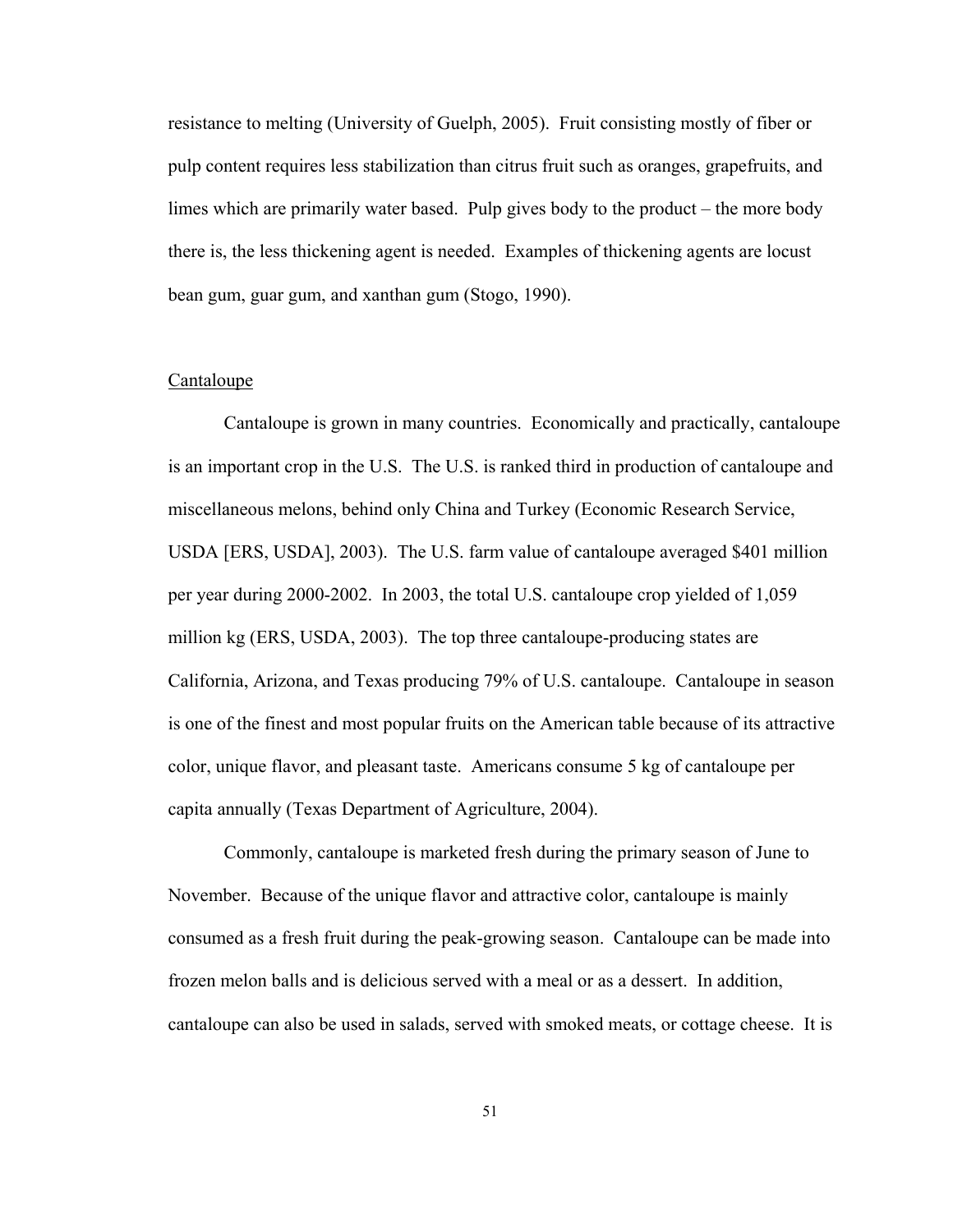used in making fruit soups, fruit salads, fruit pies, and fruit punches as well. Of course, cantaloupe ice cream and sorbet are other ways to use cantaloupe. In the U. S., Blue Bell Ice Cream had a cantaloupe flavor ice cream in July 2004 and it was a huge success. Additionally, Haagen-Dazs just announced its cantaloupe flavor ice cream in Asia in the summer of 2005. The successful stories from Blue Bell and Haagen-Dazs may have great impact for the frozen dessert market regarding cantaloupe flavor ice cream.

#### Value Analysis

Production costs become an important issue when fresh cantaloupe sorbet is prepared in a restaurant. Due mainly to labor costs, the expenses may increase dramatically if the restaurant provides fresh sorbet everyday. A method for increasing product value and reduce cost becomes an important subject, and the concept of value analysis takes on added importance. Value analysis was developed by Lawrence D. Miles at General Electric around 1947 during World War II as an improvement of cost reduction methods (Mehra & Bretz, 1981). Due to war time material shortages, development of alternative methods of production was vital. This "functional analysis" process produced low-cost products without reducing quality. After the war, this system of both removing unnecessary cost from products and improving product design was maintained (Palmer, Kelly, & Male, 1996).

Miles (1972) described value analysis consisting of five basic steps: informational, analysis, creativity, judgment, and development. In the informational stage, information required to understand the product and its function is gathered, but no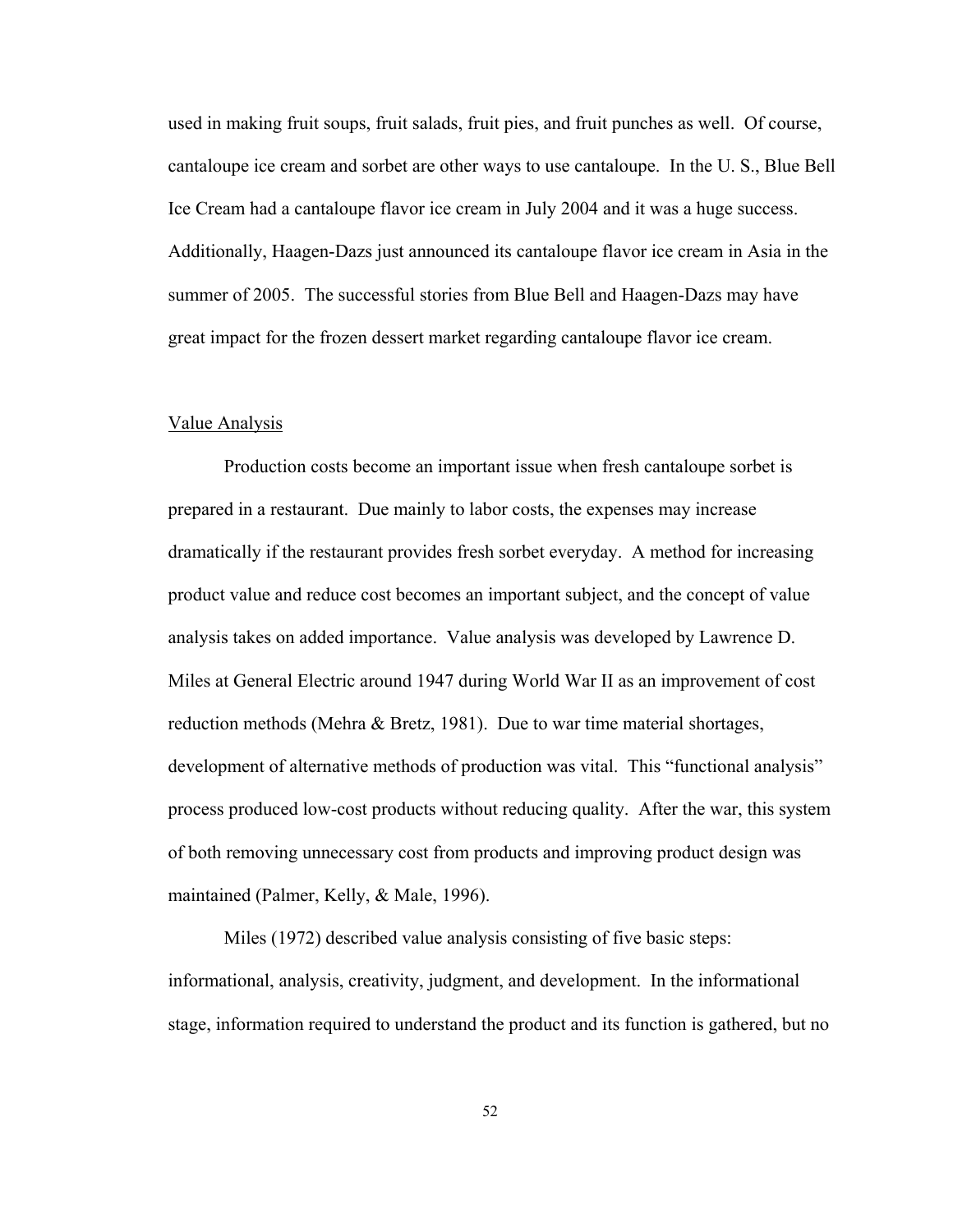interpretation is given at this point. In the analysis stage, the information is interpreted and the necessary function analysis is performed. In the creativity stage, the new knowledge must be added in order to be effective. In the judgment stage, the newly generated idea is evaluated, the cost is re-evaluated, and the final decision is made. In the development stage, the major step lies in convincing the final decision maker of the validity of the new approach, including the steps, which must follow acceptance of the proposed method (Mehra & Bretz, 1981).

Value analysis applied to products assists in the orderly use of better approaches, alternative materials, newer processes, and abilities of particular suppliers. It focuses on engineering, manufacturing, and purchasing with the purpose of consistent performance with lower cost. Use of this problem-solving system in the significant decision stage has resulted in elimination of 15 to 25% of manufacturing costs without any reduction in customer satisfaction (Miles, 2004). In applying value analysis to a product, the first step was to identify the function of the product under careful consideration. Quality of the product was also identified, followed by an examination of alternative methods in order to achieve this function. Finally, the method producing the lowest cost was chosen (Pawar, Forrester, & Glazzard, 1993).

#### Methodology

# Materials and Processing

Forty-six kilograms of cantaloupe (variety: *Mission*) was obtained from a local food distributor in Lubbock, Texas. The cantaloupe was stored at 4° C for 24 hours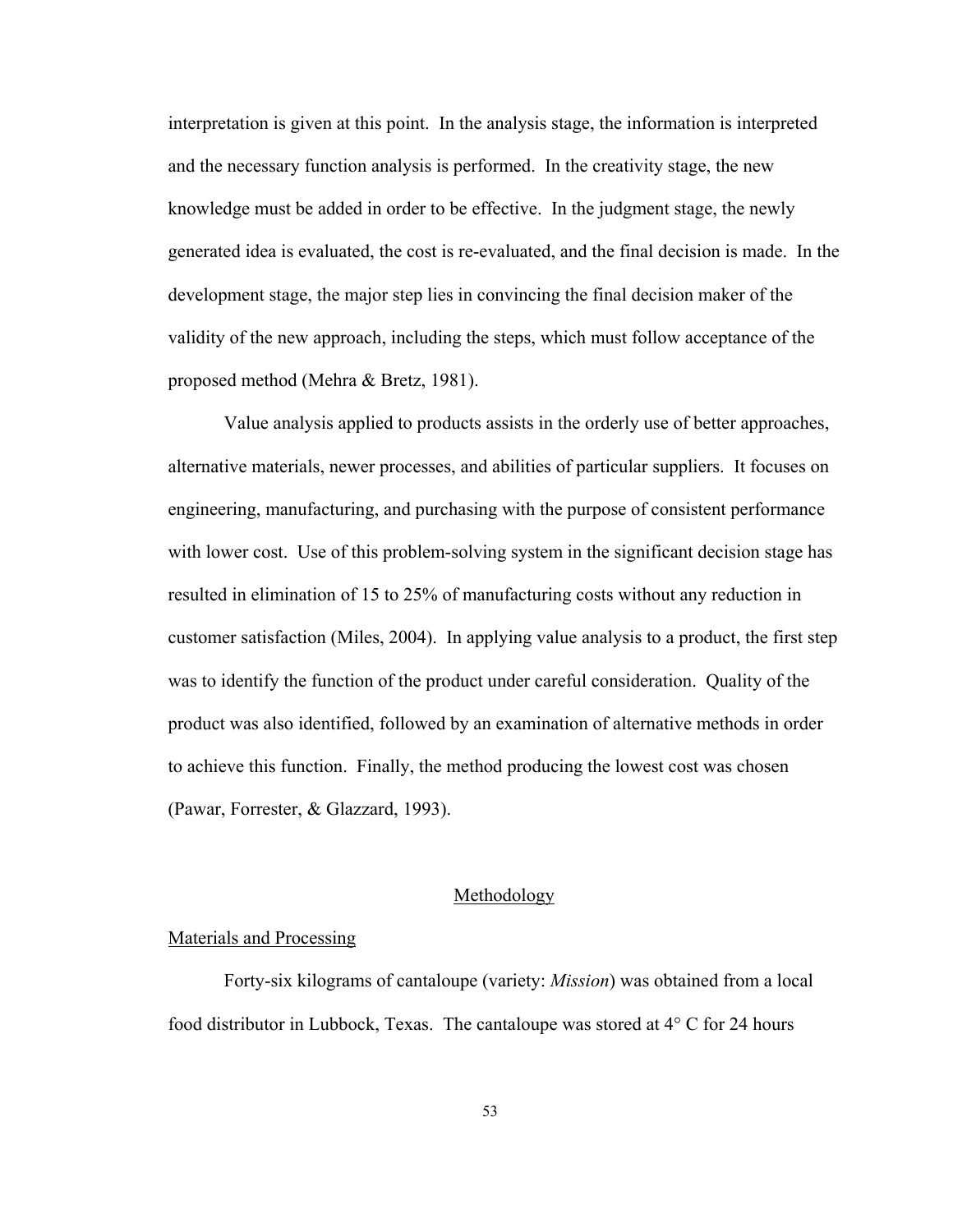before processing. The ingredients of cantaloupe sorbet included: 0.68 kg of cantaloupe, 7 ml of lemon juice, sugar syrup (142 g of sugar and 57 ml of water), and thickening agent (xantahn gum; 0.05% of total weight of the total ingredients).

Four sorbets prepared from market forms (fresh, chilled, frozen chunks, and frozen puree of cantaloupe) were prepared ahead and then packaged in Ziploc®. . Frozen chunks and puree were frozen by Superchill at -21° C for 1.5 hours and then were transferred to -18° C freezer before used. The frozen chunks and frozen puree were thawed in a 4° C refrigerator for 24 hours before being used, and the chilled chunks were processed the day before the sorbet was prepared. The fresh chunks were processed on the day the sorbet was prepared.

Four portions of sugar syrup were prepared and the thickening agent was combined with sugar syrup separately. Syrup along with cantaloupe puree and lemon juice were poured into an ice cream maker. The product was mixed until it began to firm up and look frothy (approximately 20 - 25 minutes). The finished product was extruded into a plastic storage container and then held in  $a-18^{\circ}$  C freezer for storage. Figure 3.1 shows the procedure for preparing cantaloupe sorbet samples.

#### Trained Sensory Panel

A panel of eight members was selected to evaluate the samples. Panelists were graduate students, faculty, or staff in the College of Human Sciences with varying degrees of sensory evaluation experience. The panelists were trained for at least three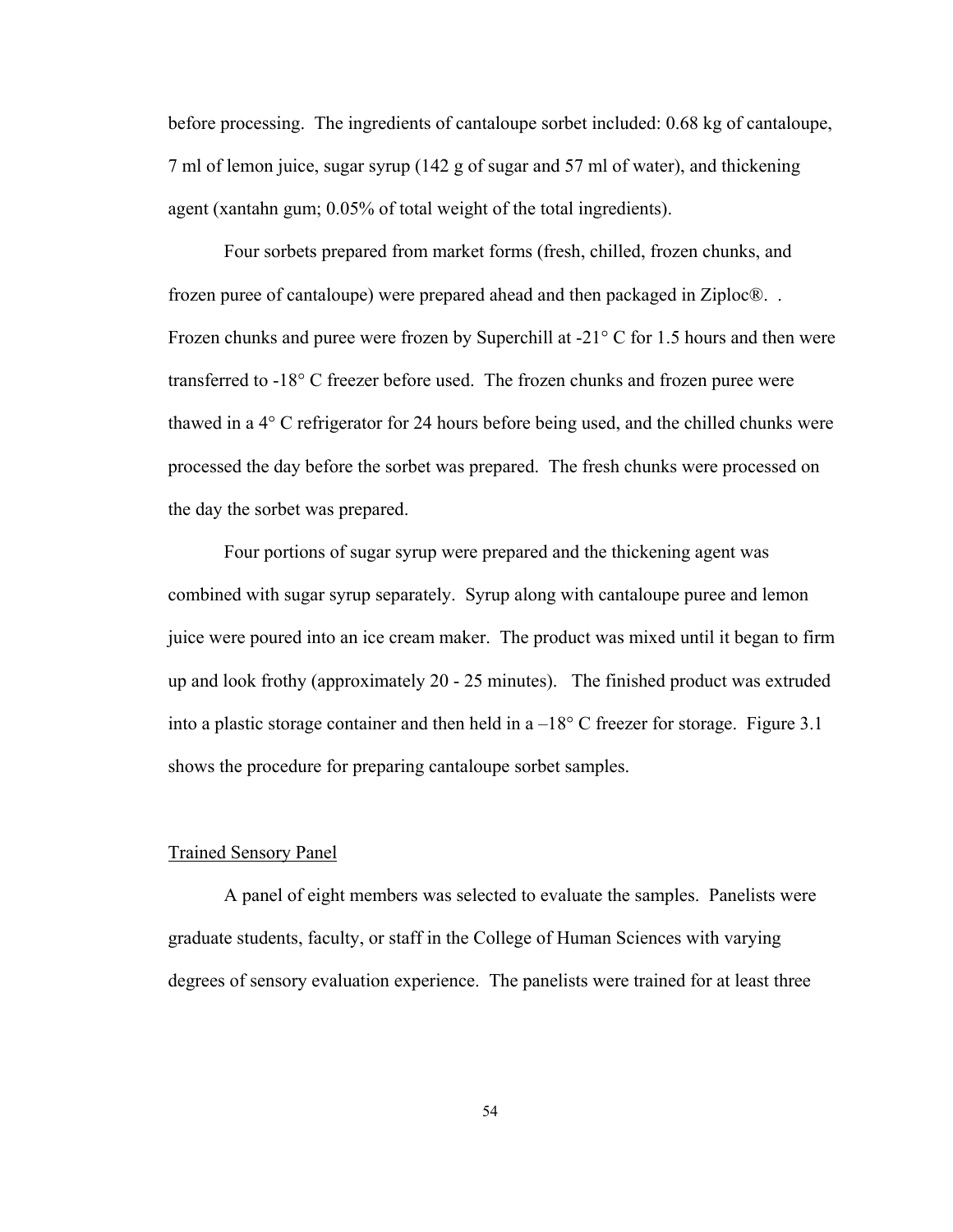

Figure 3.1 Procedure for preparing cantaloupe sorbet samples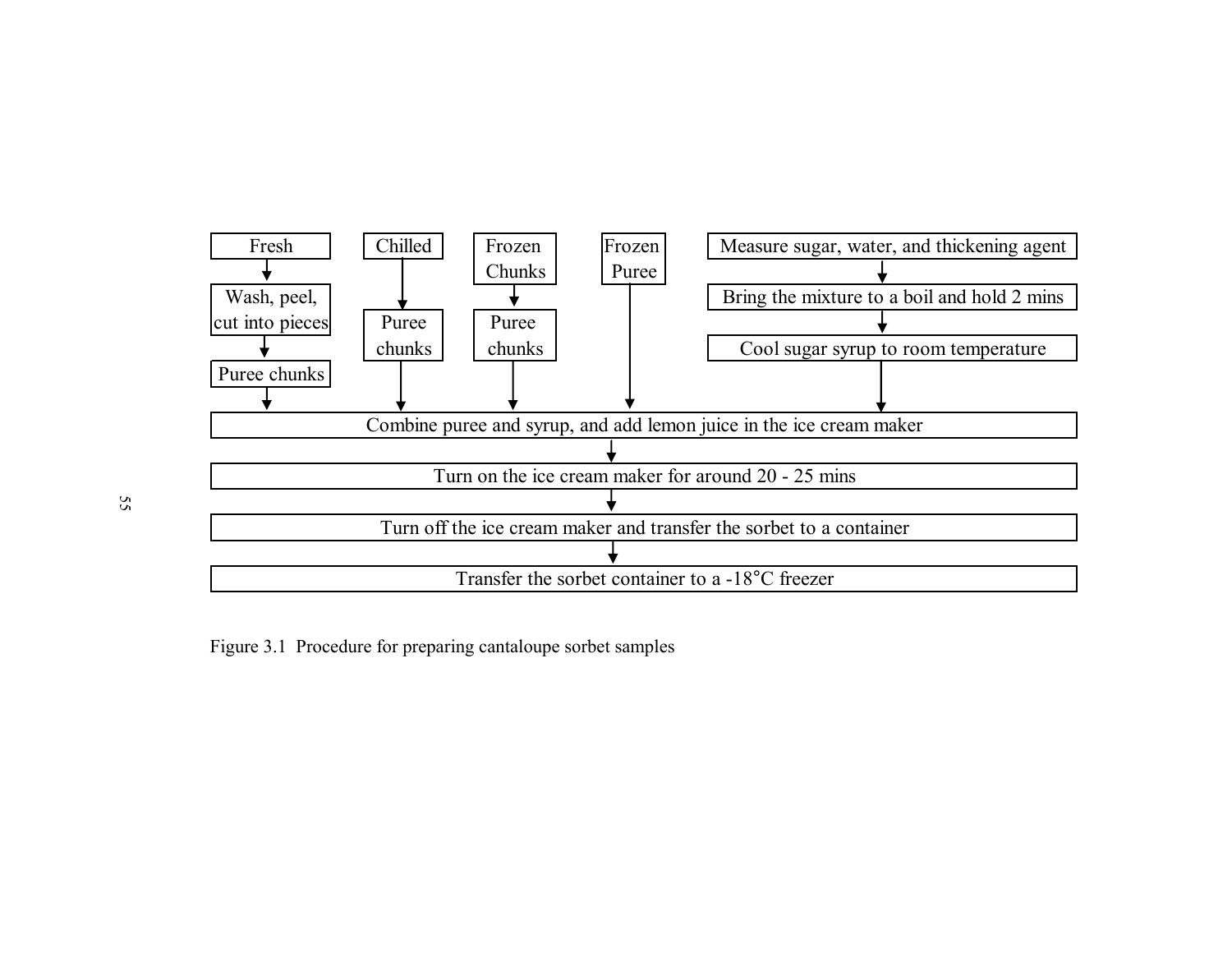hours within a three-day period before being asked to evaluate the sample. They were trained to evaluate the cantaloupe sorbet for color intensity, sweetness, cantaloupe flavor intensity, mouth feel, crystallization, and overall quality (Yamaguchi, Hughes, Yabumoto, & Jennings, 1977; Mutton, Cullis, & Blakeney, 1981; Rosenfeld & Nes, 2000; Moskowitz, 2001; Bett-Garber, Beaulieu, & Ingram, 2002; Guven & Karaca, 2002; Beaulieu, Ingram, Lea, & Bett-Garber, 2004). To achieve consistent results, the panelists discussed their results after tasting each individual sample. When panelists were consistent after training, the sensory evaluation session was conducted. Panelists received a small gift as an incentive.

All panel sessions were conducted in a sensory lab with partitioned booths. Samples were presented separately in 57 ml plastic cups with a lid and served in random order to the panelists. A three-digit code was assigned to each sample to be evaluated. Bottled water and unsalted crackers were provided for rinsing between samples. The panelists were served one sample of sorbet at a time and were instructed to evaluate it individually.

#### Instrumental Evaluation

Three instrumental evaluations were conducted. Separate samples were prepared for instrument evaluation. Total soluble solids (°Brix) was determined by using a refractometer with model number BRIX 35HP from Leica Microsystems Inc. The pH value of the sample was determined by using a pH meter with model number IQ 150 from Scientific Instruments, Inc. A colorimeter, model number Chroma Meter CR-400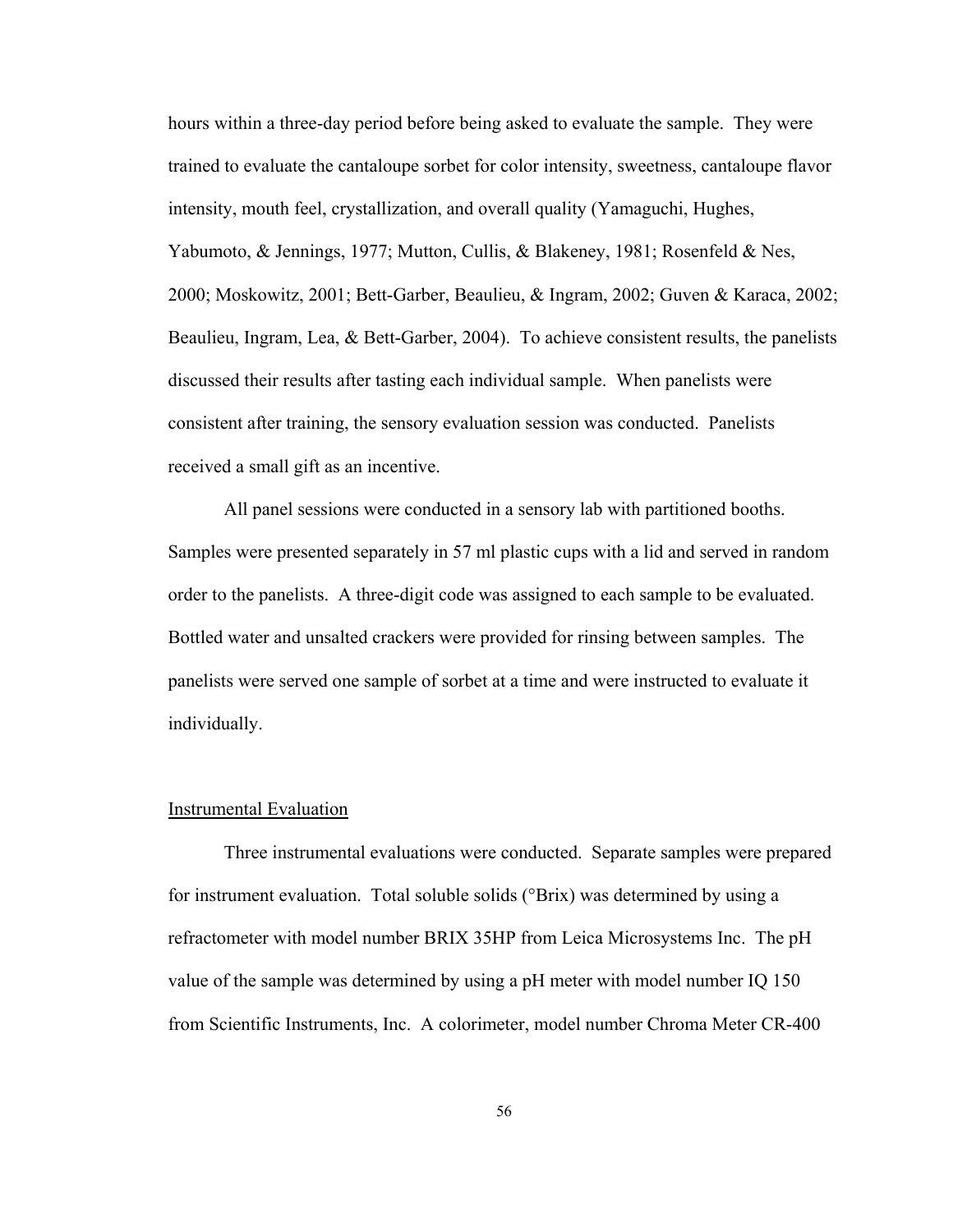from Konica Minolta Photo Imaging U.S.A., Inc., determined the Hunter L\* (brightness),  $a^*$  (red - green component), and  $b^*$  (yellow – blue component) value of the sample, and the chromatic attributes: chroma  $(C^* = (a^* + b^*)^{1/2})$  and hue angle  $(H^* = \tan^{-1} (b^*/a^*))$ .

## Consumer Panel

Consumer acceptance is vital to the success on developing new products. As part of value analysis, consumer panel sessions were conducted after the trained panel session in order to evaluate a consumer's possible acceptance of the four different cantaloupe sorbets. One-hundred-and-ten consumer panelists were recruited through an e-mail invitation to the study; they were students, faculty, or staff at Texas Tech University. Before conducting the sensory evaluation, the consumers received a short explanation regarding sensory evaluation procedures. Due to the limited space and sample preparation time, consumer sensory sessions were divided into two days. Consumers had up to 30 minutes per session to evaluate four samples. After each session, consumers received a box of chocolate as an incentive.

Consumers evaluated the degree of likeness of the characteristics of cantaloupe sorbets, such as color, sweetness, cantaloupe flavor intensity, mouth feel, crystallization, and overall acceptability with a 9-point hedonic scale ( $9$  = extremely like to  $1$  = extremely dislike) along with the market-related questions. Schutz's (1965) Food Action Rating Scale was utilized to predict customers' acceptance of the product. Demographic information, which included age, gender, ethnic origin, household income, and education level, was also collected in the survey.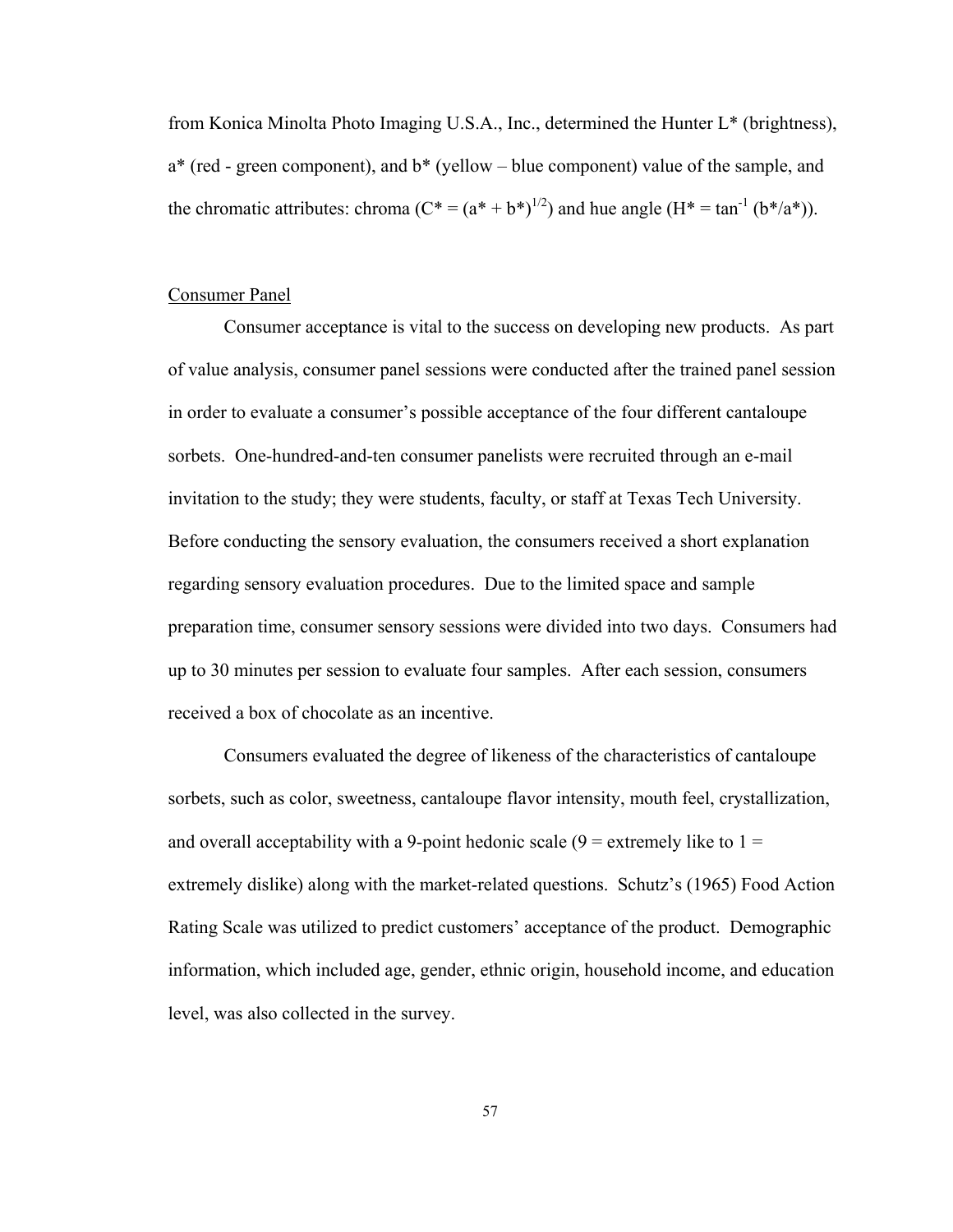Samples were presented separately in 57ml plastic cups with lids, which were labeled with 3-digit random numbers. Spring water and crackers were provided for rinsing between samples. Samples were thawed at room temperature for about 3 minutes before serving to consumers.

# Value Analysis

Value analyses of the four market forms (fresh, chilled, frozen, and frozen puree) were conducted. A detailed procedure of making cantaloupe sorbet is listed in Table 3.1. Kitchen staff of an upscale restaurant followed the procedure in making cantaloupe sorbet from the four market forms. The researcher videotaped the sorbet-making process and recorded the time consumed in each step. Before the experiment, the kitchen staff was instructed to follow detailed procedures and was also asked to weigh the cantaloupe and its waste. The labor cost of making cantaloupe sorbet was determined by rate of pay.

#### Statistical Analysis

# Trained Panel

A complete randomized design (Meilgaard, Civille, & Carr, 1999) was used in this experiment. The Statistical Package for the Social Sciences (SPSS) program was utilized to perform the statistical analysis. analysis of variance was conducted and means were separated by Least Significant Difference (LSD) or Tukey multiple range tests at *p* < .05 (Meilgaard, Civille, & Carr, 1999). Additionally, a correlation statistic was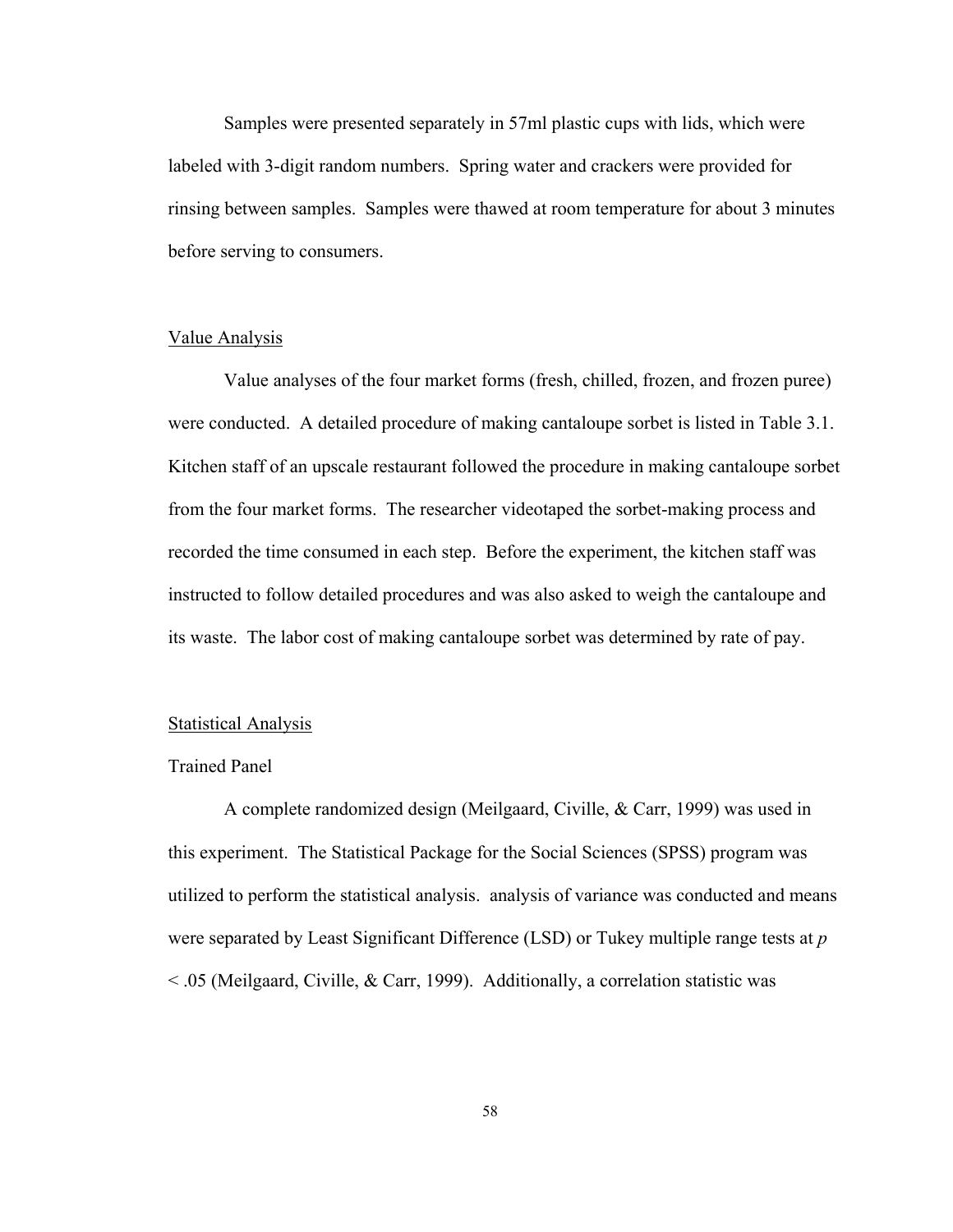employed to determine the relationship between the characteristics of the cantaloupe sorbet.

Table 3.1 Standard procedure to make cantaloupe sorbet from fresh cantaloupe

# A. Making sugar syrup

- 1. Weigh 142 g of sugar and 57 ml of spring water.
- 2. Add thickening agent
- 3. Put into saucepan and wait until the syrup boils; hold for 2 minutes.
- 4. Transfer into a small bowl and wait for it to cool to room temperature.

# B. Cutting cantaloupe

- 5. Wash and weigh cantaloupe, cut cantaloupe into chunks, and weigh its waste.
- 6. Weigh out 0.68 hg cantaloupe chunks.
- 7. Puree chunks for 1.5 minutes in blander.

# C. Making sorbet

- 8. Prepare 7 ml of lemon juice
- 9. Put ice and rock salt into outside layer of ice cream maker
- 10. Put cantaloupe puree, sugar syrup, and lemon juice into the ice cream maker
- 11. Turn on the ice cream maker and wait for 20-25 minutes
- 12. Turn the ice cream maker off and transfer sorbet into container, and store it in –18 °C freezer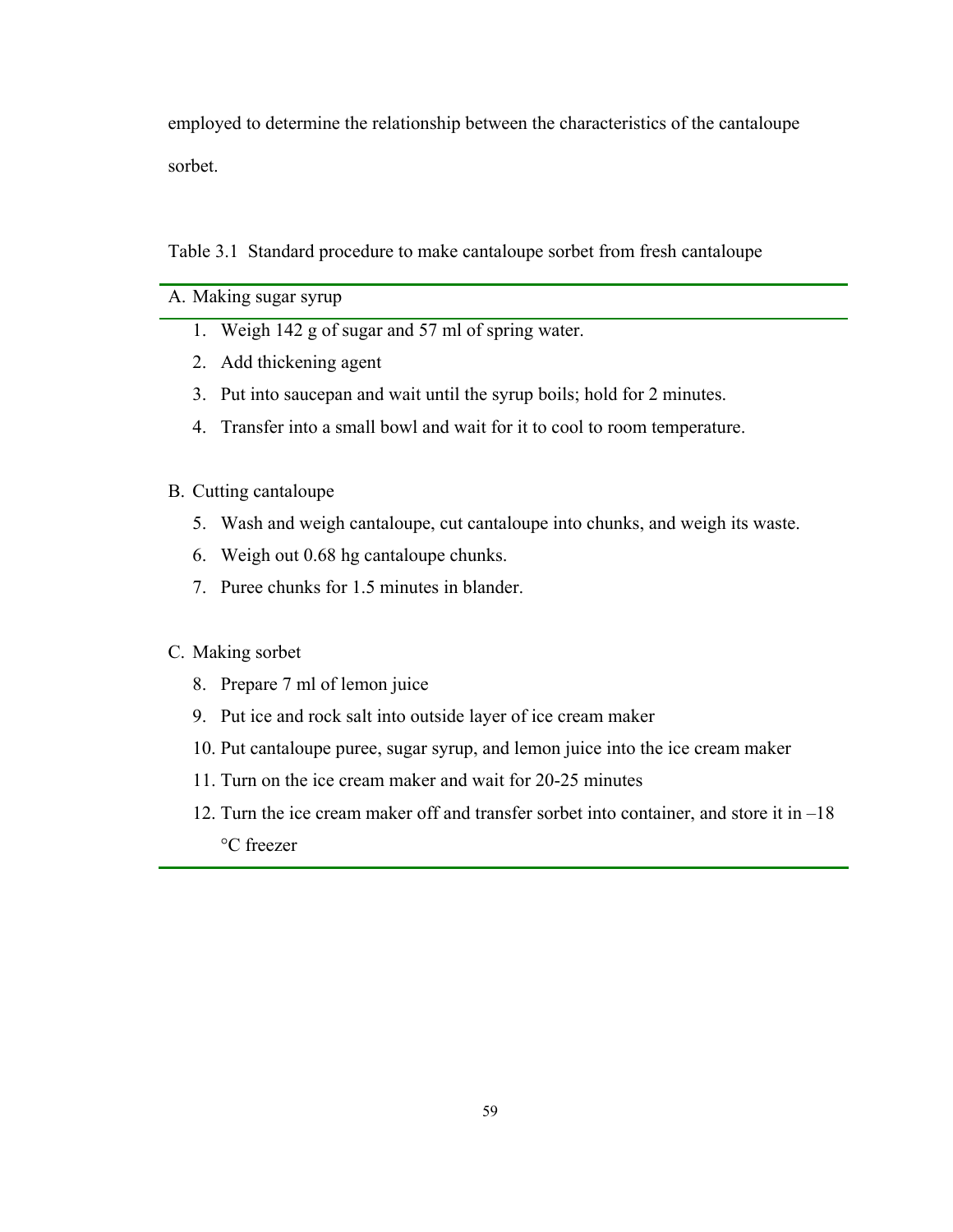Consumer panel

The SPSS program was utilized to analyze the data from the consumer panel section. Descriptive and frequency analysis were employed to determine information concerning the distributions of the variables. T-tests were used to compare means to determine whether sufficient evidence existed to infer that the means of the corresponding population distributions also differed. The ANOVA was performed to determine whether a significant difference existed among treatments, LSD and Tukey's multiple range tests at  $p < .05$ . In addition, correlation and regression statistics were performed to determine the relationship among the characteristics of cantaloupe sorbet.

# Value Analysis

Time of production of cantaloupe sorbets from four market forms was measured, and the average time spent in making cantaloupe sorbet by two kitchen employees was determined as well. Total labor costs of producing cantaloupe sorbet in the restaurant were calculated by the rate of pay times average time spent.

# Results and Discussion

#### Trained Panelist Evaluation

Panelists detected significant differences among treatments for the characteristics of color, mouth feel, and overall quality (Table3.2). Panelists determined that the sorbet made from non-frozen sources of cantaloupe (fresh and chilled chunks) were significantly paler than sorbets from frozen sources (frozen chunks and frozen puree)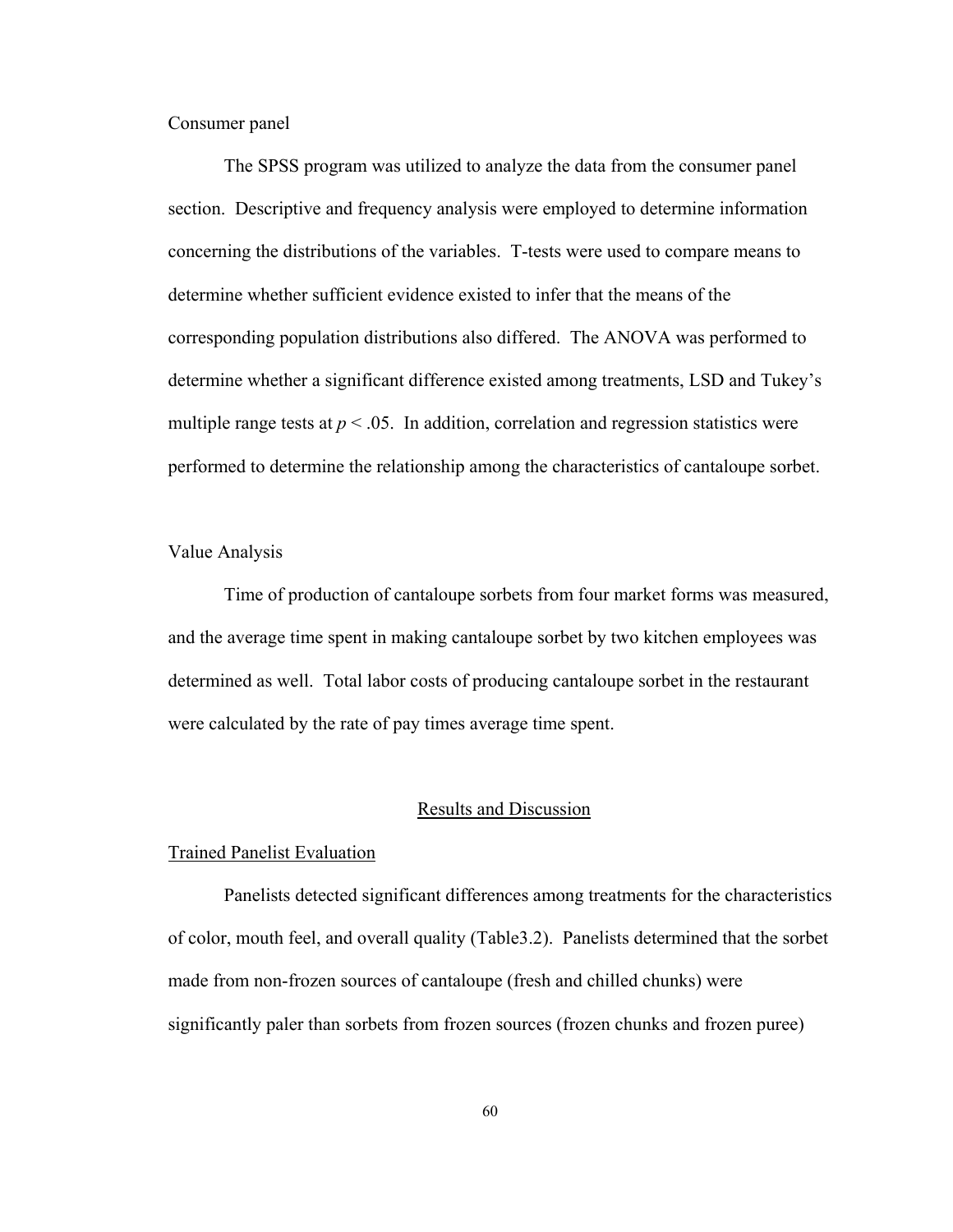| Treatment      | Color <sup>1</sup>  | Sweetness <sup>1</sup> | Melon flavor <sup>1</sup> | Crystallization <sup>1</sup> | Mouth $feelT$       | Overall quality <sup>1</sup> |
|----------------|---------------------|------------------------|---------------------------|------------------------------|---------------------|------------------------------|
| Fresh chunks   | $5.95^{\circ}$ +.88 | $7.21 + .72$           | $6.63 + .98$              | $2.73 + .74$                 | $6.81^{a}+.71$      | $7.03^{\text{a}} + .79$      |
| Chilled chunks | $6.17^{\circ}$ +.89 | $7.25 + .64$           | $6.88 + 1.03$             | $2.49 + .84$                 | $7.29^b$ + .78      | $7.37^{\circ}+0.93$          |
| Frozen chunks  | $6.65^{\rm b}+.80$  | $6.96 + .76$           | $6.60 + .84$              | $2.73 + .68$                 | $5.85^{\circ}+1.24$ | $6.32^{b}+.96$               |
| Frozen puree   | $6.64^b+.88$        | $7.05 + .93$           | $6.57 + .98$              | $2.48 + .89$                 | $6.91^{ab}+.89$     | $7.01^{\text{a}} + .74$      |

Table 3.2 Means and standard deviations for trained sensory panelist ratings of cantaloupe sorbet prepared from different market forms.

 $19$  = extremely bright, sweet, strong melon flavor, smooth, much crystallization, and good; 1 = extremely pale, cannot detect sweetness, no melon flavor, extremely grainy, no crystallization, and extremely poor.

a, b, c Means within a column with different superscripts are different ( $p < .05$ ).

 $N =$  number of samples = 252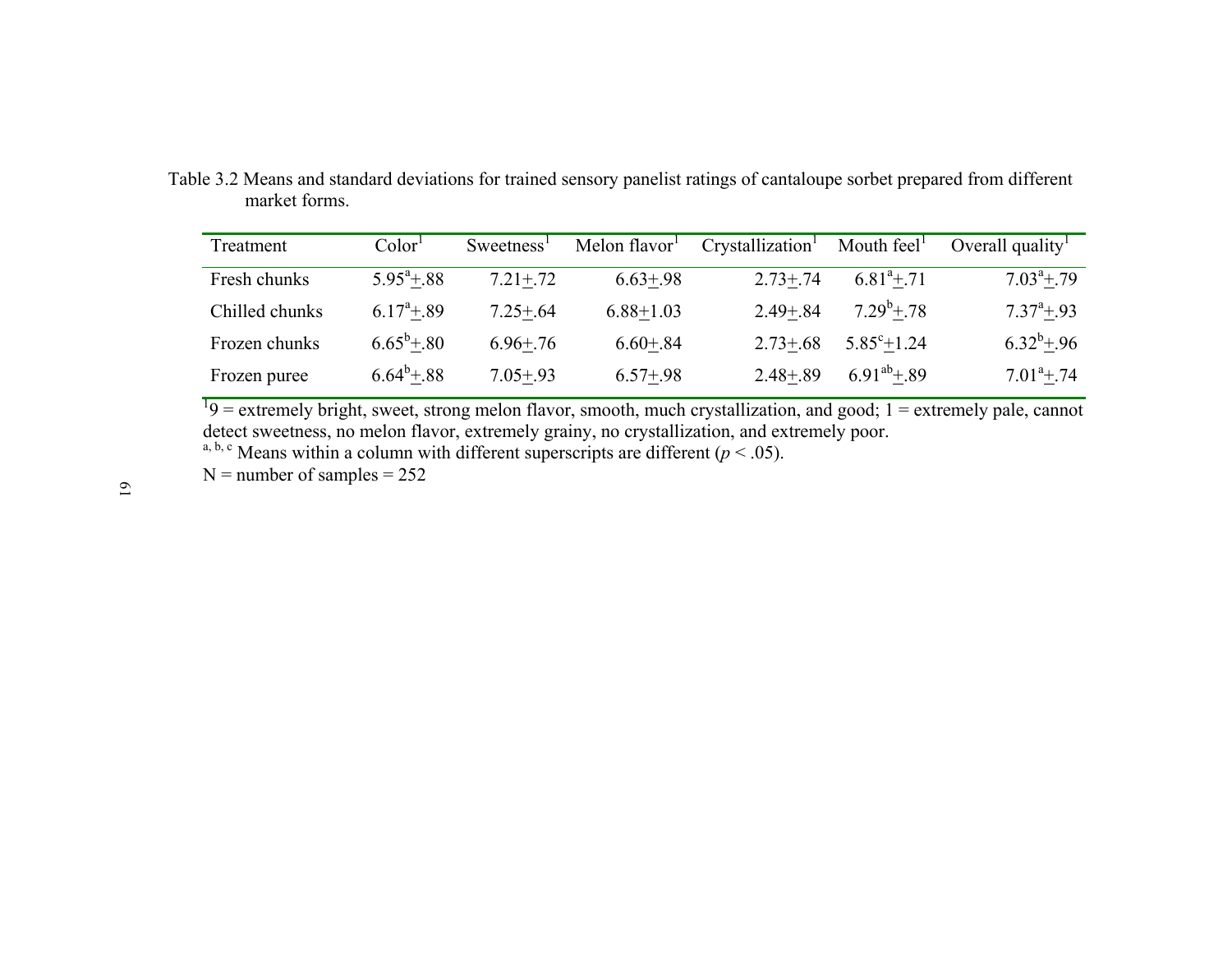$(p < .05)$ . An LSD post-hoc test suggested that sorbet made from frozen sources had a brighter, more intense color than sorbet from non-frozen sources. The mouth feel of sorbet made from fresh chunks and frozen puree were similar with slightly smooth to smooth consistency. Mouth feel of the sorbet made from frozen chunks tended to be "neither smooth nor grainy." As for sorbet made from chilled chunks, the panelists indicated the mouth feel was "smooth." An LSD post-hoc test revealed that the sorbet made from frozen chunks was the grainiest of the four. In overall quality, the results suggested that the sorbet made from frozen chunks was significantly lower in quality than the sorbet made from fresh chunks, chilled chunks, and frozen puree ( $p < .05$ ). The results suggested that the sorbet made from fresh chunks, chilled chunks, and frozen puree of cantaloupe received the same overall quality score. As for the remainder of characteristic of the cantaloupe sorbet, which are sweetness, melon flavor intensity, and crystallization, no differences were found among treatments.

Correlation analysis results (Table 3.3) revealed that there was a positive correlation between sweetness and melon flavor intensity ( $r = .36$ ,  $p < .01$ ) which suggests that when the score of sweetness increased, the score of melon flavor increased as well. The relationship between overall quality and sweetness, melon flavor, crystallization, and mouth feel ( $r = .42$ ,  $r = .50$ ,  $r = -.20$ ,  $r = .61$ ,  $p < .01$ ), respectively, indicated that overall quality was positively correlated with sweetness, melon flavor, and mouth feel, and was slightly negatively correlated with increased presence of crystallization.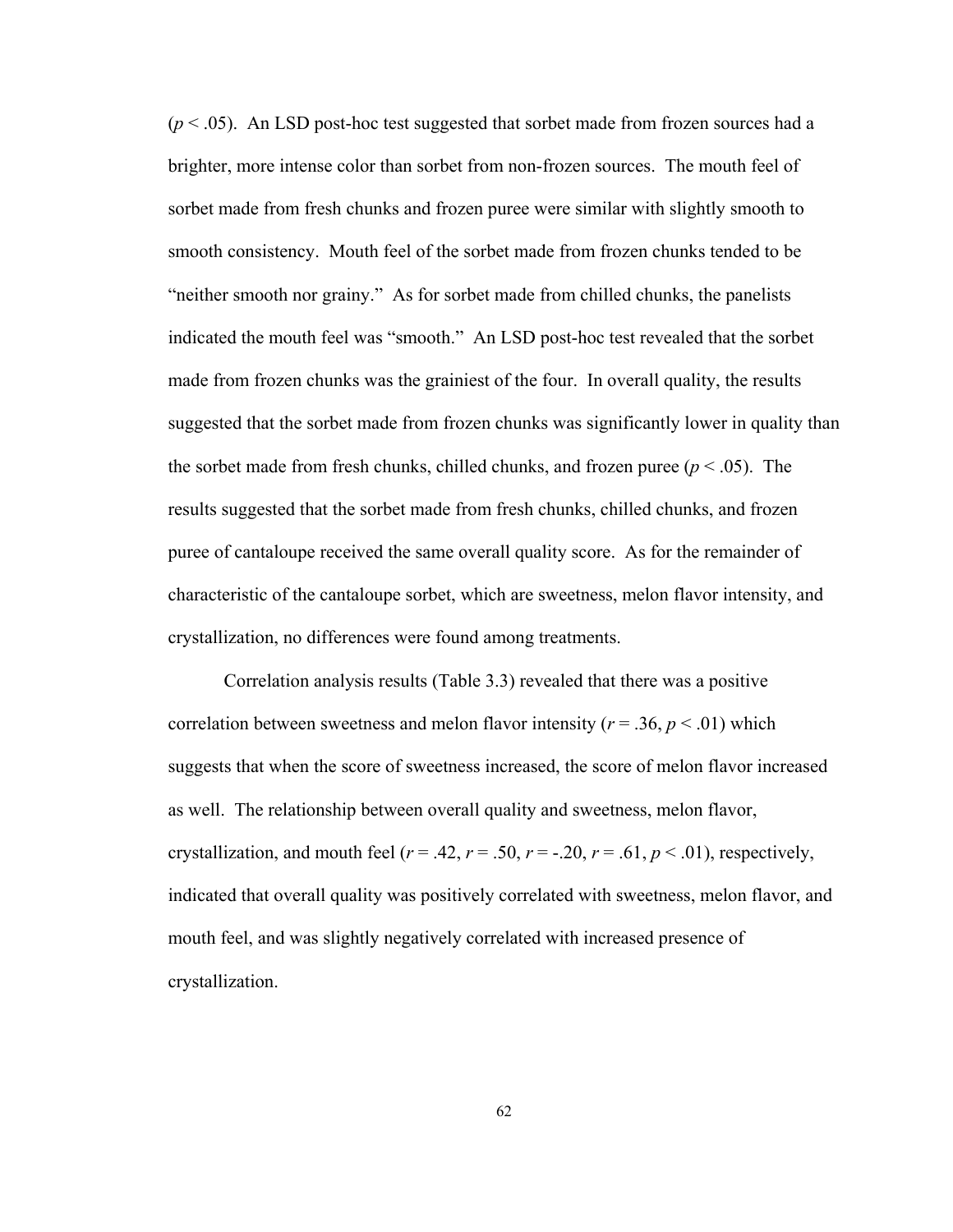|                 | Color   | <b>Sweetness</b> | Melon flavor | Crystallization | Mouth feel | Overall quality |
|-----------------|---------|------------------|--------------|-----------------|------------|-----------------|
| Color           | $- - -$ | .020             | .108         | $-.104$         | $-.093$    | .063            |
| Sweetness       |         | $---$            | $.358**$     | $-.070$         | $.256**$   | $.416**$        |
| Melon flavor    |         |                  | ---          | $-.131$         | $.161**$   | .495**          |
| Crystallization |         |                  |              | $- - -$         | $-.266**$  | $-.191**$       |
| Mouth feel      |         |                  |              |                 | ---        | $.606**$        |
| Overall quality |         |                  |              |                 |            | ---             |

Table 3.3 Correlations of characteristics of cantaloupe sorbet form trained panel

\*\* Correlation is significant at the 0.01 level (2-tailed).

 $N =$  number of samples  $= 252$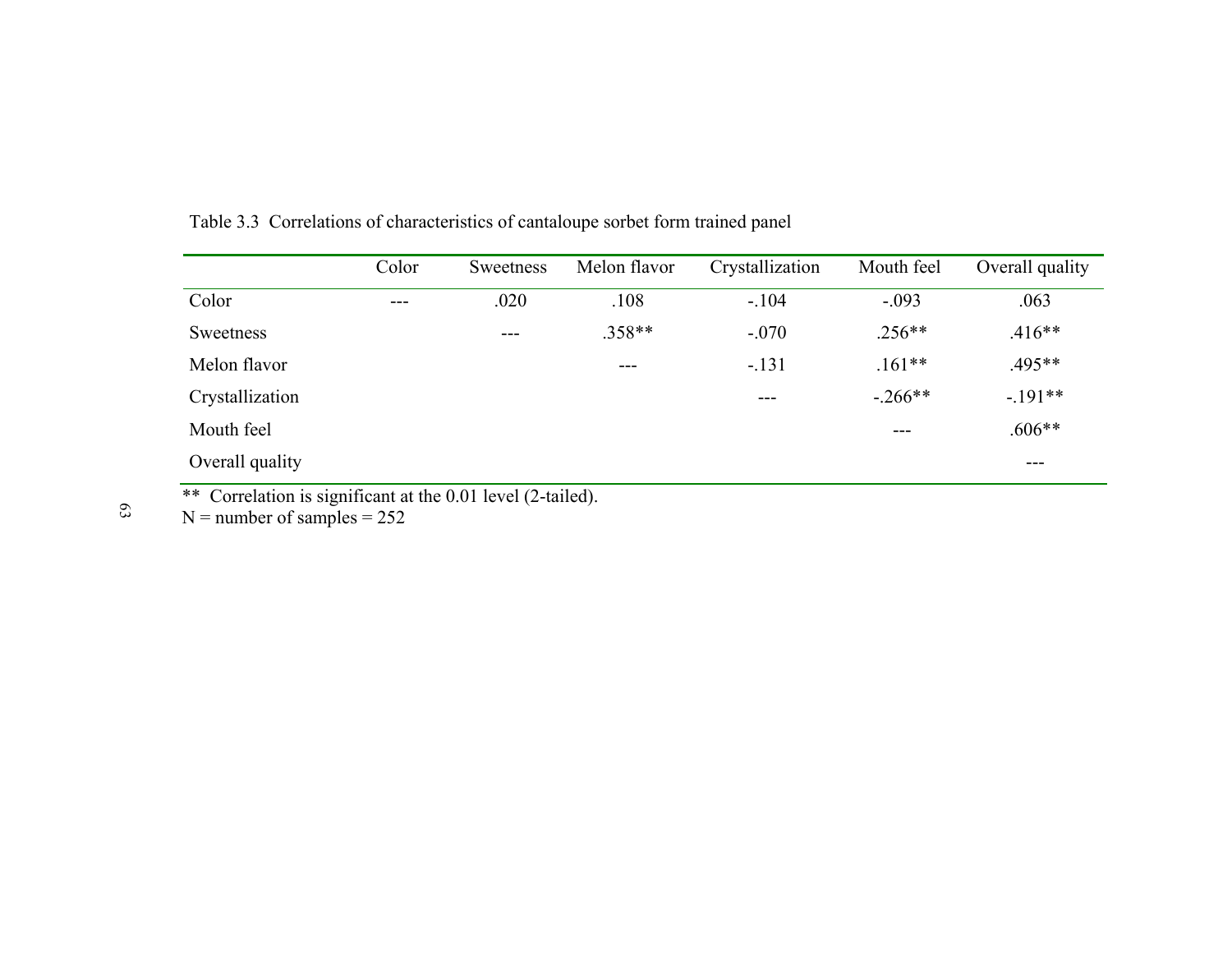#### Instrument Evaluation

Results of the instrument evaluation determined that there were significant differences among treatments in the total soluble solids (°Brix), L\* value, and hue angle (Table 3.4). Based on results of the total soluble solids, the sorbet made from frozen chunks had less total soluble solids than the others ( $p < .05$ ). This suggested that small cantaloupe pieces might influence total soluble solids of the sorbet and result in significantly lower sweetness among the treatments.

As for the colorimeter evaluation results, in L\* value, results suggested that the sorbet made from frozen puree was significantly paler than sorbets from the other three sources ( $p < .05$ ). Sorbets made from fresh chunks, chill chunks, and frozen chunks revealed the same brightness of color. As for the hue angle, the sorbet made from fresh chunks was significantly different from sorbet made from frozen puree ( $p < .05$ ). The sorbet made from frozen puree had the lowest hue angle value. Silva and Chamul (1991) suggested that the freezing and thawing process might result in the loss of  $\beta$ -carotene in frozen cantaloupe. Simandjuntak, Barrett, and Wrolstad (1996) reported the same results for color changes in frozen cantaloupe. β-carotene is responsible for the orange color of cantaloupe, which explains the decreasing of Hue angle in the sorbet made from frozen puree.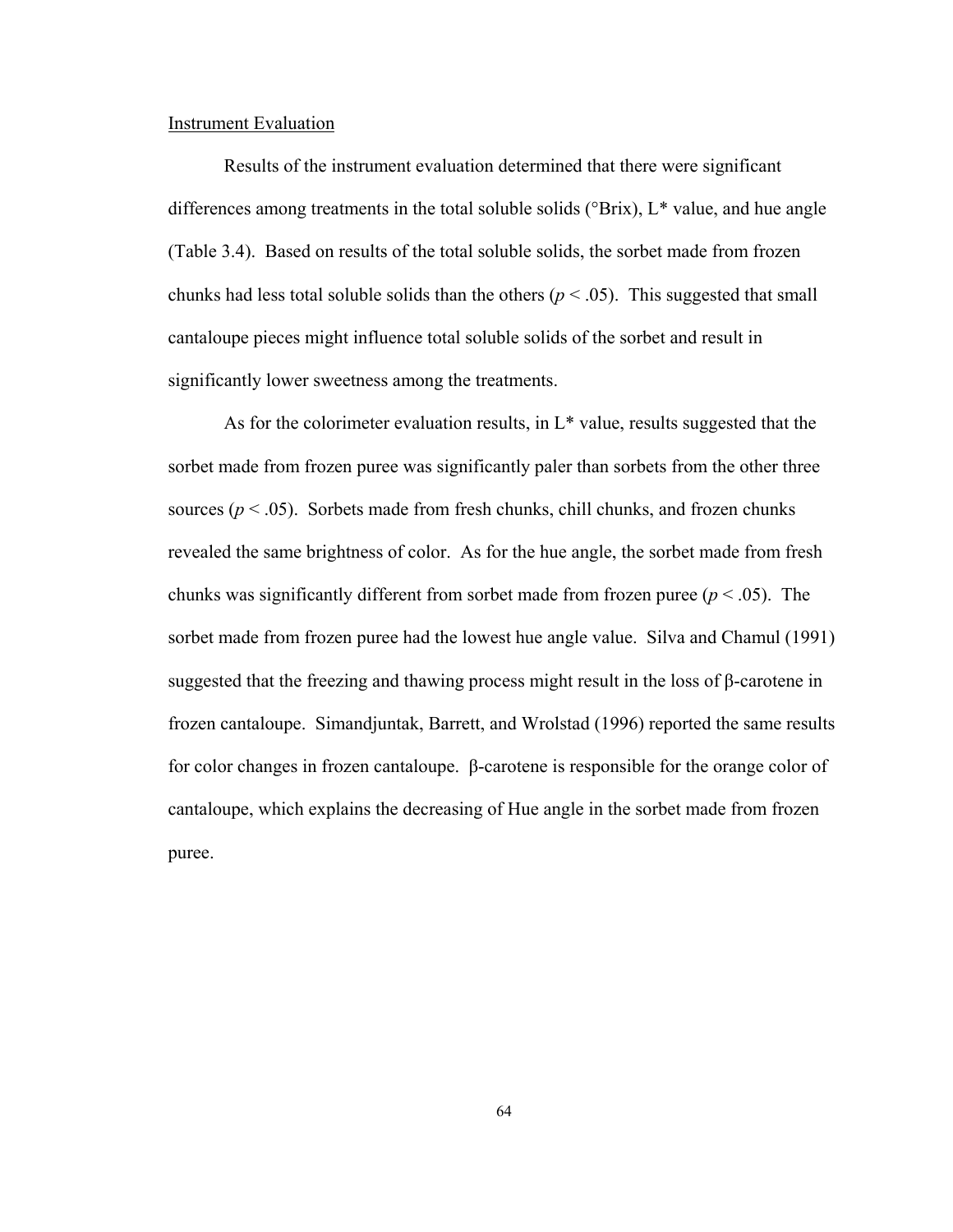| Treatment      | pH value     | <sup>o</sup> Brix          | $I^*$                     | Hue angle             | Chroma         |
|----------------|--------------|----------------------------|---------------------------|-----------------------|----------------|
| Fresh Chunks   | $5.70 + .06$ | $23.13^{a}+.64$            | $58.64^a + 2.57$          | $79.22^{a}+.99$       | $26.01 + 1.54$ |
| Chilled Chunks | $5.72 + .06$ | $23.11^{a}+.63$            | $60.21^{a} + 1.45$        | $78.10^{ab} + 1.41$   | $27.24 + 1.03$ |
| Frozen Chunks  | $5.61 + .15$ | $21.98^b + .94$            | $57.08^{\text{a}} + 2.25$ | $78.07^{ab}$ +.72     | $25.97+1.50$   |
| Frozen Puree   | $5.72 + .05$ | $22.92^{\mathrm{a}} + .54$ | $55.22^b + 3.11$          | $77.75^{\rm b} + .84$ | $26.45 + 1.52$ |

Table 3.4 Means and standard deviations for instrument evaluation of cantaloupe sorbet from different market forms.

a, b Means within a column with different superscripts are different  $(p < .05)$ .

 $N =$  number of samples  $= 72$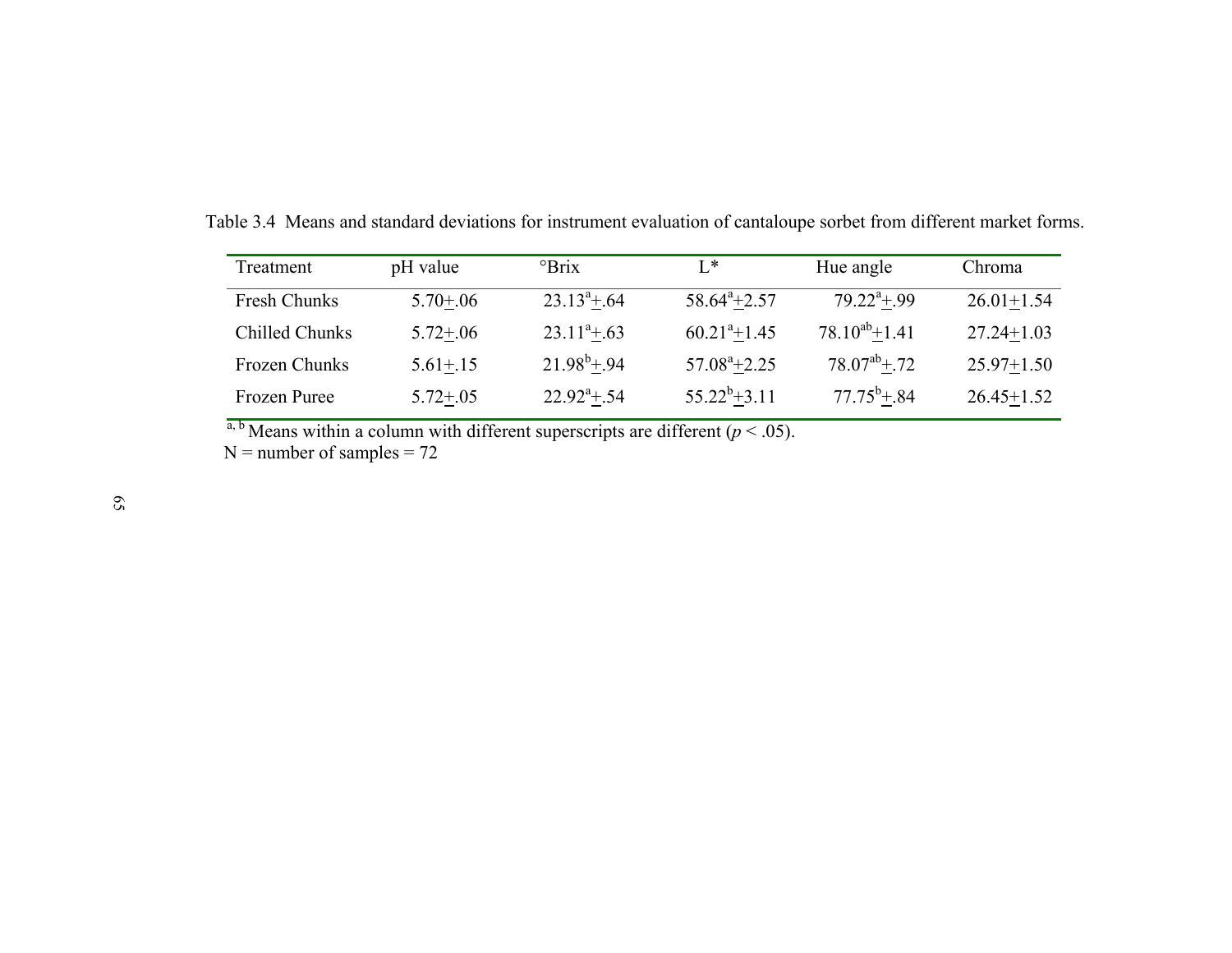## Correlation between Instruments and Panelists

Correlation analysis was employed in order to determine the relationship between the instrument and panelists evaluation. Results suggested that the L\* value negatively correlated with the color score from the panelists ( $r = -0.35$ ,  $p < 0.05$ ) and the Hue angle value negatively correlated with the color score from the panelists ( $r = -140$ ,  $p < 0.05$ ) as well. A review of the data revealed that as the L\* and Hue angle values increased, the color score from the panelists decreased. No other significant correlation results were found between the instrument results and the panelist results.

## Consumer Panelist Evaluation

One-hundred-and-ten consumers participated in the study; 69.1% were female and 30.9% male; more than 50% of the consumers were 21 to 40 years of age. The majority of the participants were White (61.8%) with one large ethnic group - Asian (21.8%). As for income level, under \$25,000 represented 47.3% of participants. The results of demographic information are shown in Table 3.5.

Based on frequency analysis, 42.3% of consumers were willing to spend \$2.00 - \$2.99 in a restaurant to purchase cantaloupe sorbet as a dessert, 27.5 % of customers, as well, would spend \$3.00 - \$3.99 on cantaloupe sorbet. Results suggested that cantaloupe sorbet in a restaurant setting could provide a potentially profitable product. Additionally, about 87.5% of the consumers revealed a positive intention of consuming cantaloupe sorbet (which included will eat cantaloupe sorbet every opportunity they have, eat cantaloupe sorbet very often, eat cantaloupe sorbet frequently, like cantaloupe sorbet and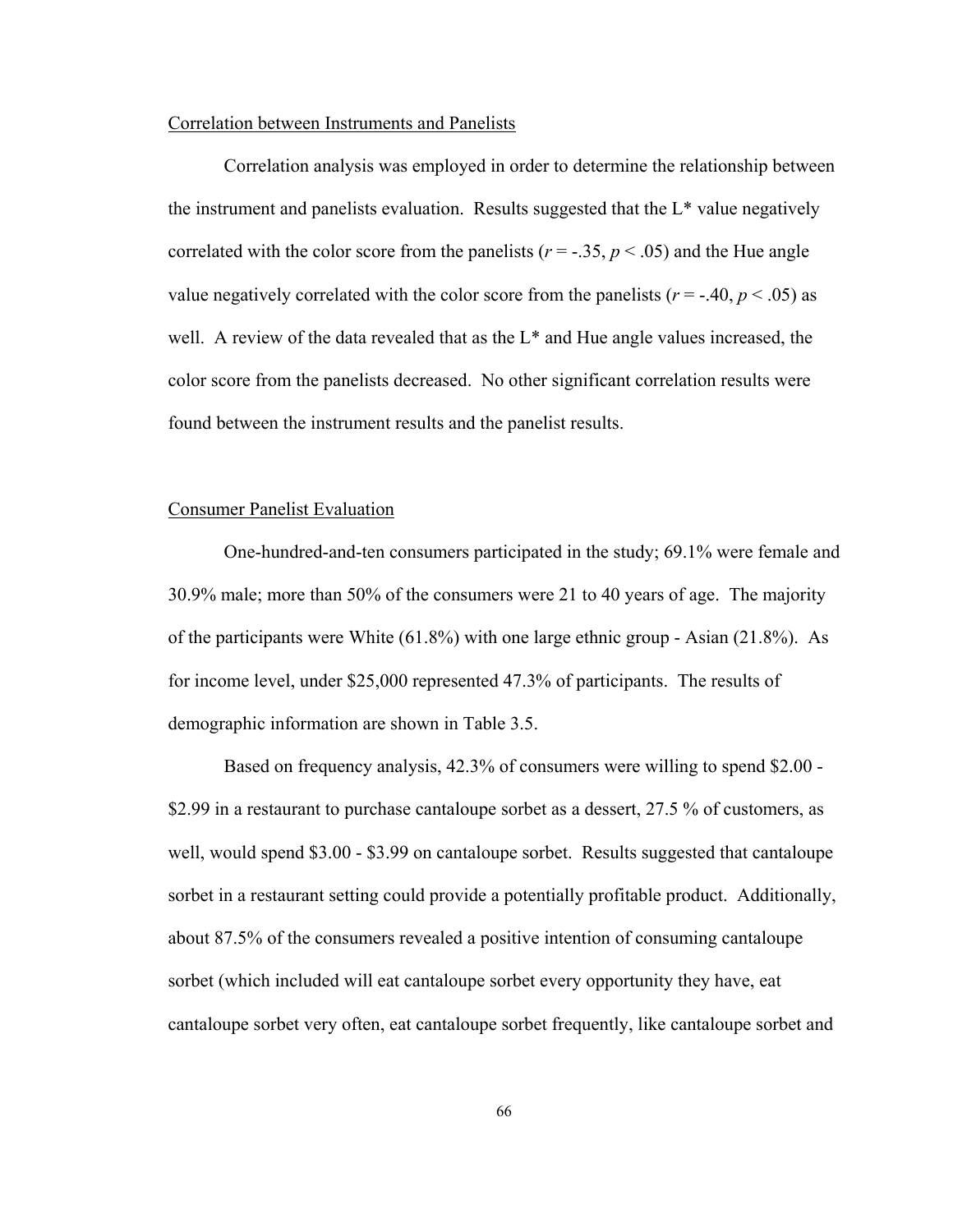| <b>Trait</b> | Category                         | <b>Number</b>  | Percent (%) |
|--------------|----------------------------------|----------------|-------------|
| Gender       |                                  |                |             |
|              | Female                           | 76             | 69.1        |
|              | Male                             | 34             | 30.9        |
| Age          |                                  |                |             |
|              | Under 21                         | 10             | 9.1         |
|              | $21 - 30$                        | 41             | 37.3        |
|              | $31 - 40$                        | 22             | 20          |
|              | $41 - 50$                        | 20             | 18.2        |
|              | $51 - 60$                        | 14             | 12.7        |
|              | Over <sub>60</sub>               | 3              | 2.7         |
| Ethnicity    |                                  |                |             |
|              | African American                 | $\overline{4}$ | 3.6         |
|              | American India or Alaskan Native | $\mathbf{1}$   | 0.9         |
|              | Asian or Pacific islander        | 24             | 21.8        |
|              | Hispanic                         | 9              | 8.2         |
|              | White                            | 68             | 61.8        |
|              | Other                            | $\overline{4}$ | 3.6         |
| Income level |                                  |                |             |
|              | <b>Under \$25,000</b>            | 52             | 47.3        |
|              | \$25,000 - \$49,999              | 23             | 20.9        |
|              | \$50,000 - \$74,999              | 21             | 19.1        |
|              | Over \$74,999                    | 14             | 12.7        |
| <b>Total</b> |                                  | 110            | 100         |

Table 3.5 Demographic information of consumer panel participants evaluating different cantaloupe sorbets.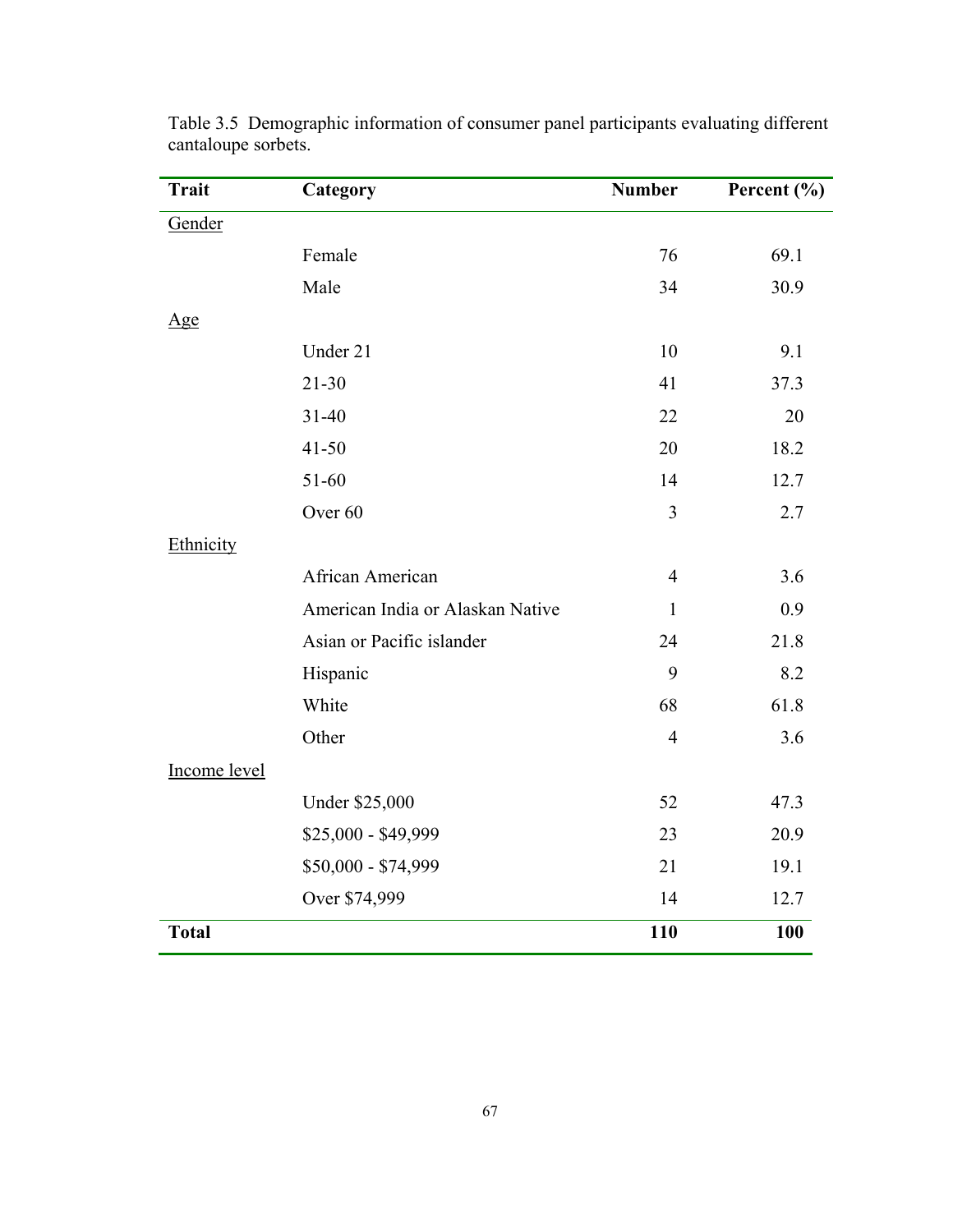will eat it in the future, and will eat cantaloupe sorbet if available). Results suggested that most customers would consume cantaloupe whenever it was available.

Consumer panelists evaluated the degree to which they liked six characteristics (color, sweetness, melon flavor, crystallization, mouth feel, and overall quality) and two market-related questions (price and likely action). The results are listed in Table 3.6. Three differences were found among treatments in the characteristics of color, melon flavor, and overall quality. As for the color, the results revealed that panelists preferred sorbet made from non-frozen sources (fresh and chilled chunks) over sorbets from frozen sources (frozen chunks and frozen puree). The flavor of sorbet made from frozen chunks was liked least and the panelists preferred sorbets made from fresh, chilled chunks, and frozen puree. Consumers indicated that sorbets made from fresh chunks, chilled chunks, and frozen puree had similar overall quality and was preferable to sorbet made from frozen chunks.

As for the price (Table 3.7), no difference was found among treatments, which suggested that any of these four sources of sorbets would receive the same price when served in a restaurant. The mode of price was '2', which represented 42.3% of customers who were willing to spend \$2.00-\$2.99 in the restaurant to order cantaloupe sorbet as a dessert item. No significant difference was found in the item of likely action as well. The mode of likely action (Table 3.8) were '5' and '6', which suggested that the likely action of 58.2% of the customers were "I like this food and would eat it now and then" and "I would eat this food if available but would not go out of my way."

68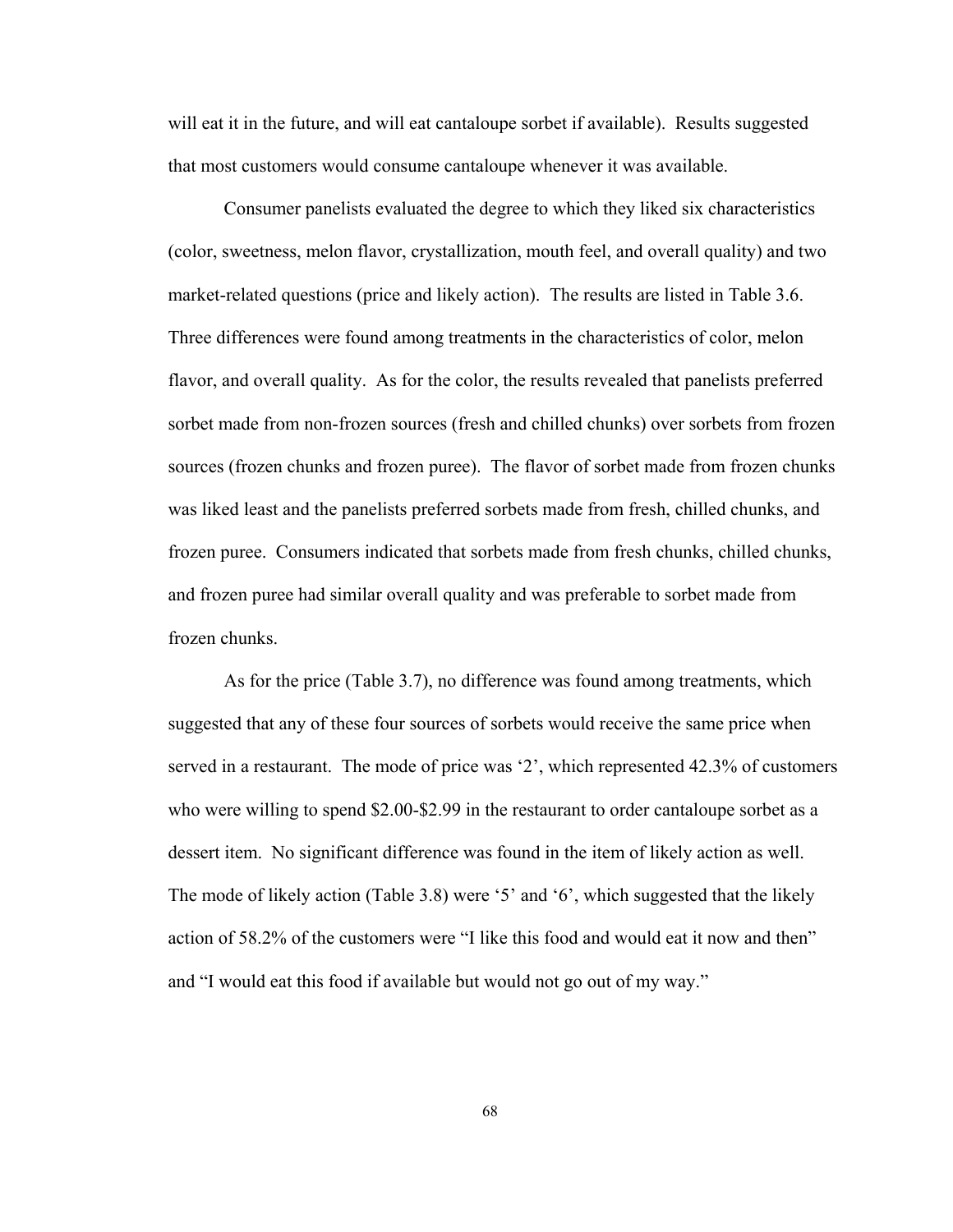$Treatment$   $Color<sup>1</sup>$  Sweetness<sup>1</sup> Melon  $flavor<sup>1</sup>$ Crystallization<sup>1</sup> Mouth  $feel<sup>1</sup>$ Overall quality $1$ Fresh chunks  $7.21^{\circ}+1.38$   $6.34+1.68$   $6.60^{\circ}+1.88$   $6.27+1.78$   $6.53+1.67$  $6.66^{ab}$  + 1.56 Chilled chunks  $7.31^{a}+1.35$   $6.48+1.82$   $6.76^{b}+1.6$   $6.45+1.54$   $6.69+1.59$  $6.85^{b} + 1.40$ Frozen chunks  $6.79^b \text{+} 1.33$   $6.22 \text{+} 1.01$   $5.95^a \text{+} 2.25$   $6.10 \text{+} 1.78$   $6.24 \text{+} 2.01$  $6.05^{\mathrm{a}} + 2.04$ Frozen puree  $7.00^b$  + 1.44  $6.35$  + 1.06  $6.52^b$  + 2.01  $6.47$  + 1.96  $6.66$  + 1.96  $6.49^{ab}$  + 1.99

Table 3.6 Means and standard deviations for consumer sensory panelist ratings of cantaloupe sorbets from different sources.

 $1\overline{9}$  = like extremely; 1 = dislike extremely

a, b, c Means within a column with different superscripts are different ( $p < .05$ ).

 $N =$  number of samples  $= 440$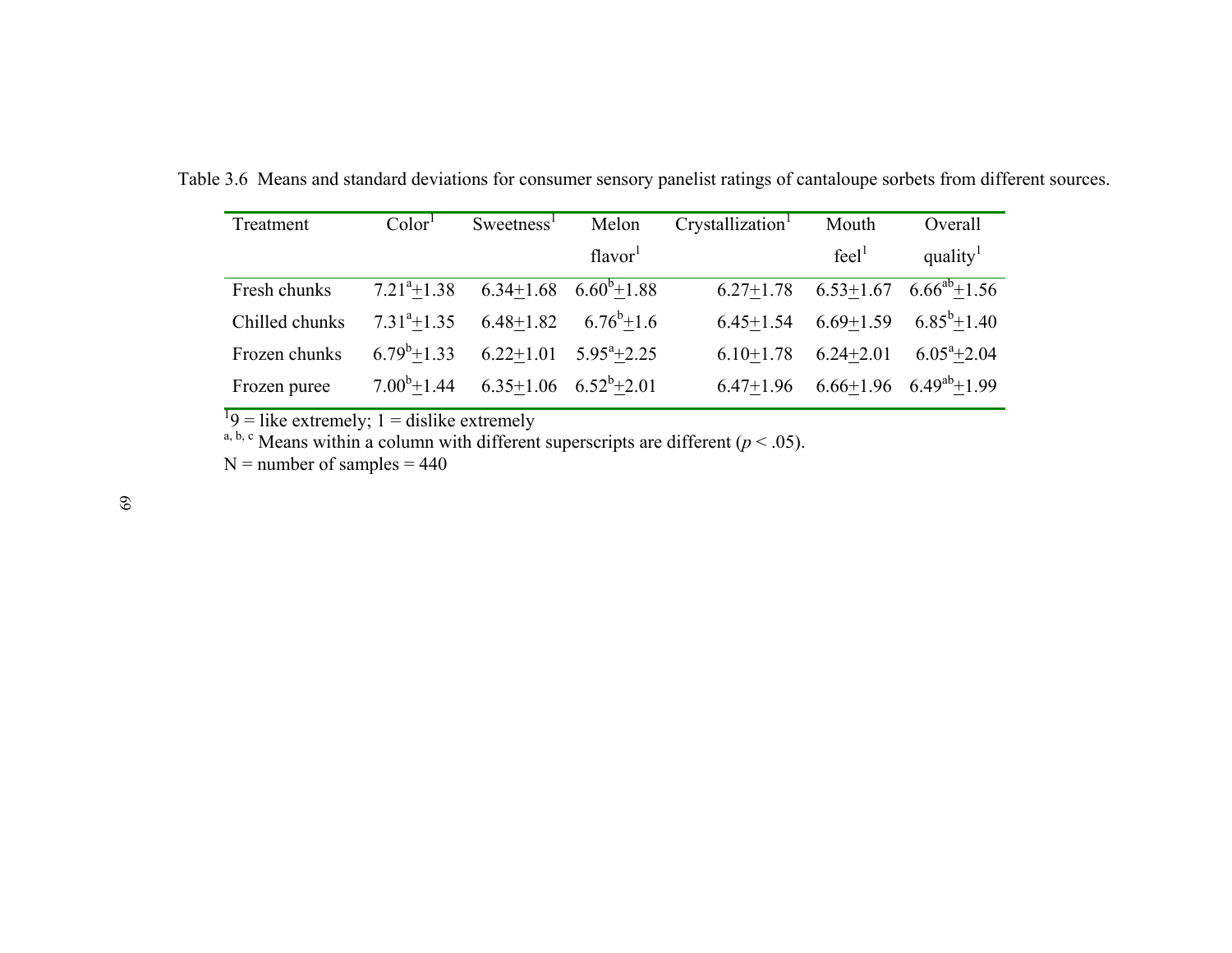|  | Table 3.7 The frequency of price of consumer panel |
|--|----------------------------------------------------|
|  |                                                    |

| Price         | Frequency | Percent $(\% )$ |
|---------------|-----------|-----------------|
| \$1.00~\$1.99 | 100       | 22.7            |
| \$2.00~\$2.99 | 186       | 42.3            |
| \$3.00~\$3.99 | 121       | 27.5            |
| Other         | 33        | 7.0             |
| Total         | 440       | 100             |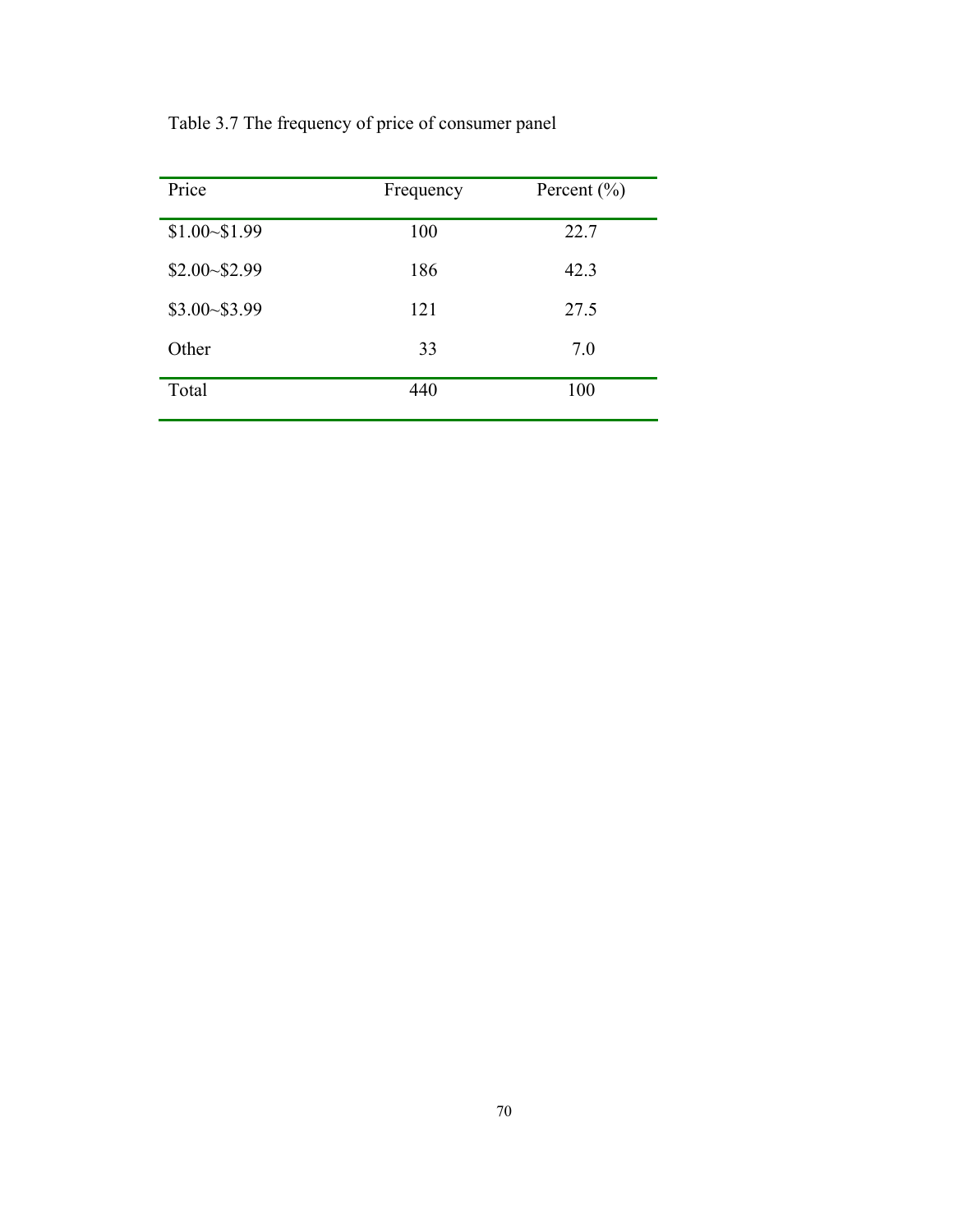Table 3.8 The frequency of likely action of consumer panel

| Likely action                                           | Frequency | Percent $(\% )$ |
|---------------------------------------------------------|-----------|-----------------|
| I would eat this only if forced to                      | 6         | 1.4             |
| I would eat this if there were no other choices         | 11        | 2.5             |
| I would hardly ever eat this                            | 18        | 4.1             |
| I don't like it but would eat it on an occasion         | 20        | 4.5             |
| I would eat this food if available but would not go out | 132       | 30.0            |
| of my way                                               |           |                 |
| I like this food and would eat it now and then          | 124       | 28.2            |
| I would eat this food frequently                        | 81        | 18.4            |
| I would eat this food very often                        | 35        | 8.0             |
| I would eat this food every opportunity I had           | 13        | 3.0             |
| Total                                                   | 440       | 100.0           |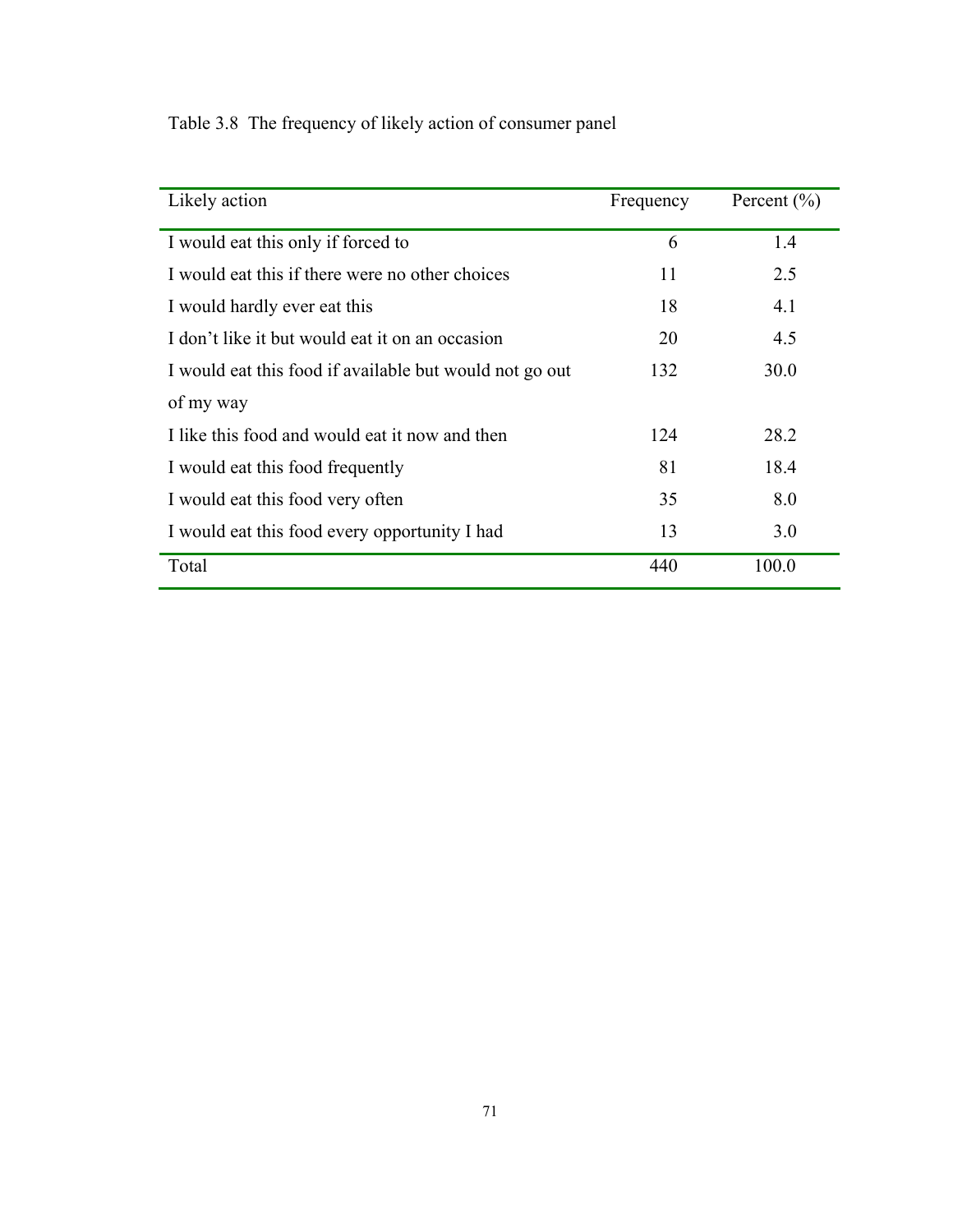According to Table 3.9, correlation analysis results of the consumer evaluation of cantaloupe sorbet, all of the characteristics of cantaloupe were significantly correlated with each other  $(p < .01)$ . As for the price, it was slightly positively correlated with sweetness, melon flavor, and overall quality of the cantaloupe sorbet ( $r = .11$ ,  $r = .10$ ,  $r =$  $.12, p < .05$ ) respectively. These results suggested that sweetness, flavor, and overall quality of cantaloupe sorbet would affect the customers' willingness to pay for sorbet as a dessert in a restaurant. The more they liked the sweetness, flavor, and overall quality of the sorbet, the higher price they were willing to spend. Likely action was significantly correlated with all characteristics of cantaloupe sorbet and the price they were willing to pay  $(p < .01)$ .

A linear regression analysis was employed in order to predict the amount of variance in overall quality of cantaloupe treatments. Stepwise method was utilized because it would remove the "weakened" variable. Sometimes a variable which qualified to enter lost some of its predictive validity when other variables entered the equation. The linear regression equation of the overall quality for consumer evaluation with  $R^2 =$ 0.81 was listed below:

*Overall Quality =*  $0.18 + 0.45*$ *flavor* +  $0.20*$ mouth feel +  $0.19*$ sweetness +

## *0.15\*crystallization*

The R square value indicated that about 81% of the variance in overall quality by the four-predictor variables, which were flavor, mouth feel, sweetness, and crystallization.

Although the overall quality significantly correlated with all characteristics such as color, sweetness, flavor, crystallization, and mouth feel, only four characteristics were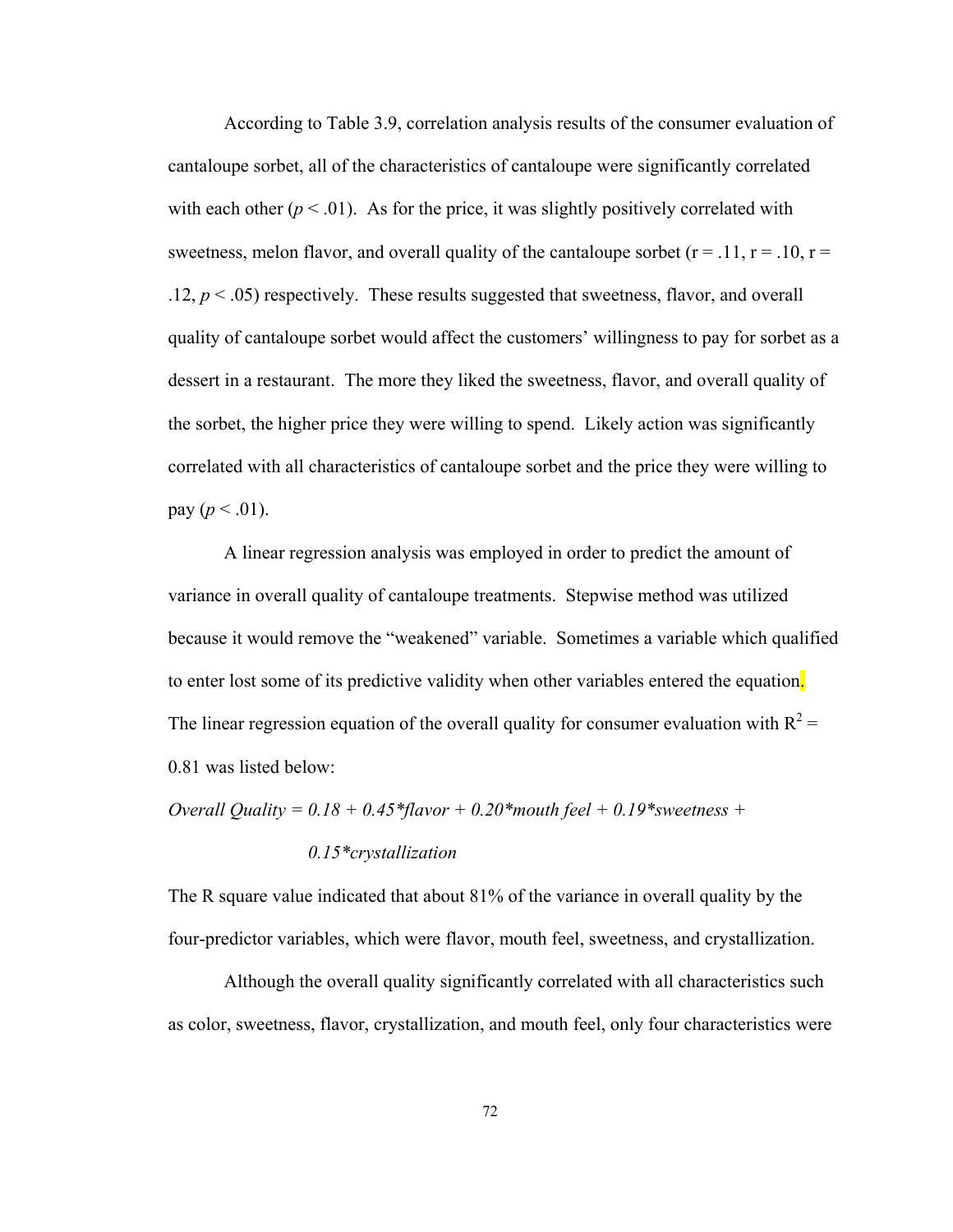included in the equation, and color was excluded in the equation. The color clearly indicates the taste customers will expect. According to Stommel, Abbott, Saftner, and Camp (2005), in tomato fruit, color has on perception of fruit quality, flavor, juiciness, and overall eating quality. Correlation results (Table 3.9) indicated that color was slightly significantly correlated with overall quality witch suggested that initially, color influenced the customers' decision regarding overall quality of the sorbet. However, after the customers tasted and evaluated the product, color was not as important as it has been. The remainder of characteristics had more influence on overall quality of the sorbet than color.

#### Value Analysis Evaluation

Value analyses of the four market forms (fresh, chilled, frozen, and frozen puree) were conducted in the restaurant during summer, 2004. Two kitchen staff members followed the procedure to make cantaloupe sorbet from the four market forms, and the entire process was videotaped. Results (Table  $3.10 - 3.13$ ) indicated that it took approximately 40 minutes to make the cantaloupe sorbet from 0.68 kg fresh cantaloupe but only 30 minutes to make the same amount of cantaloupe sorbet from 0.68 kg of frozen cantaloupe puree.

The average wages of kitchen staff members was \$9.00. In regard to labor costs, the difference of making sorbet from 0.68 kg of fresh cantaloupe and 0.68 kg of frozen cantaloupe puree was \$0.90. Additionally, 0.45 kg of cantaloupe waste was obtained from the sorbet made from fresh cantaloupe, and as for the sorbet made from frozen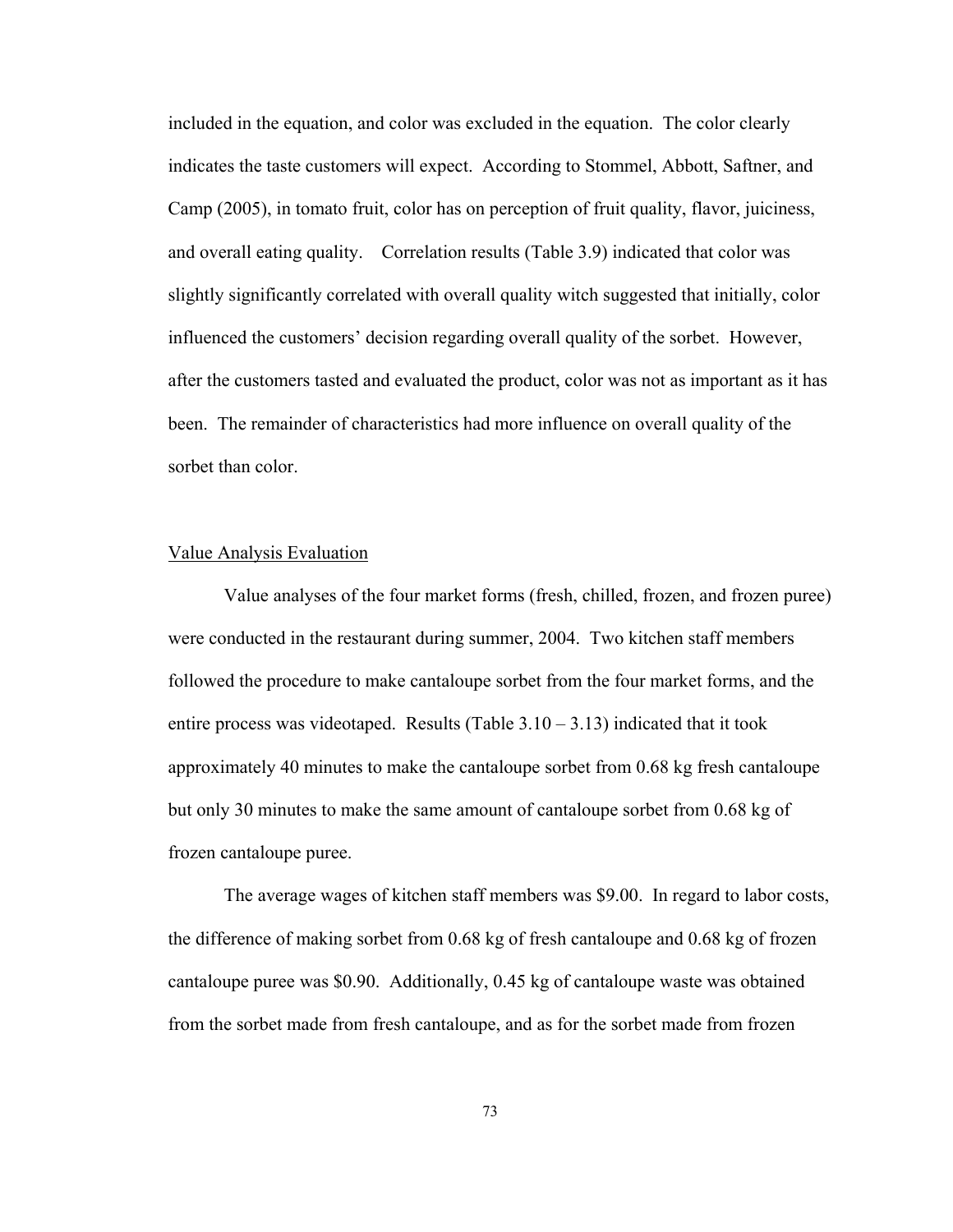puree the waste was only an empty plastic bag. This result suggested that frozen cantaloupe puree was an excellent choice for making cantaloupe sorbet in terms of reducing working time, labor cost, and waste in a restaurant.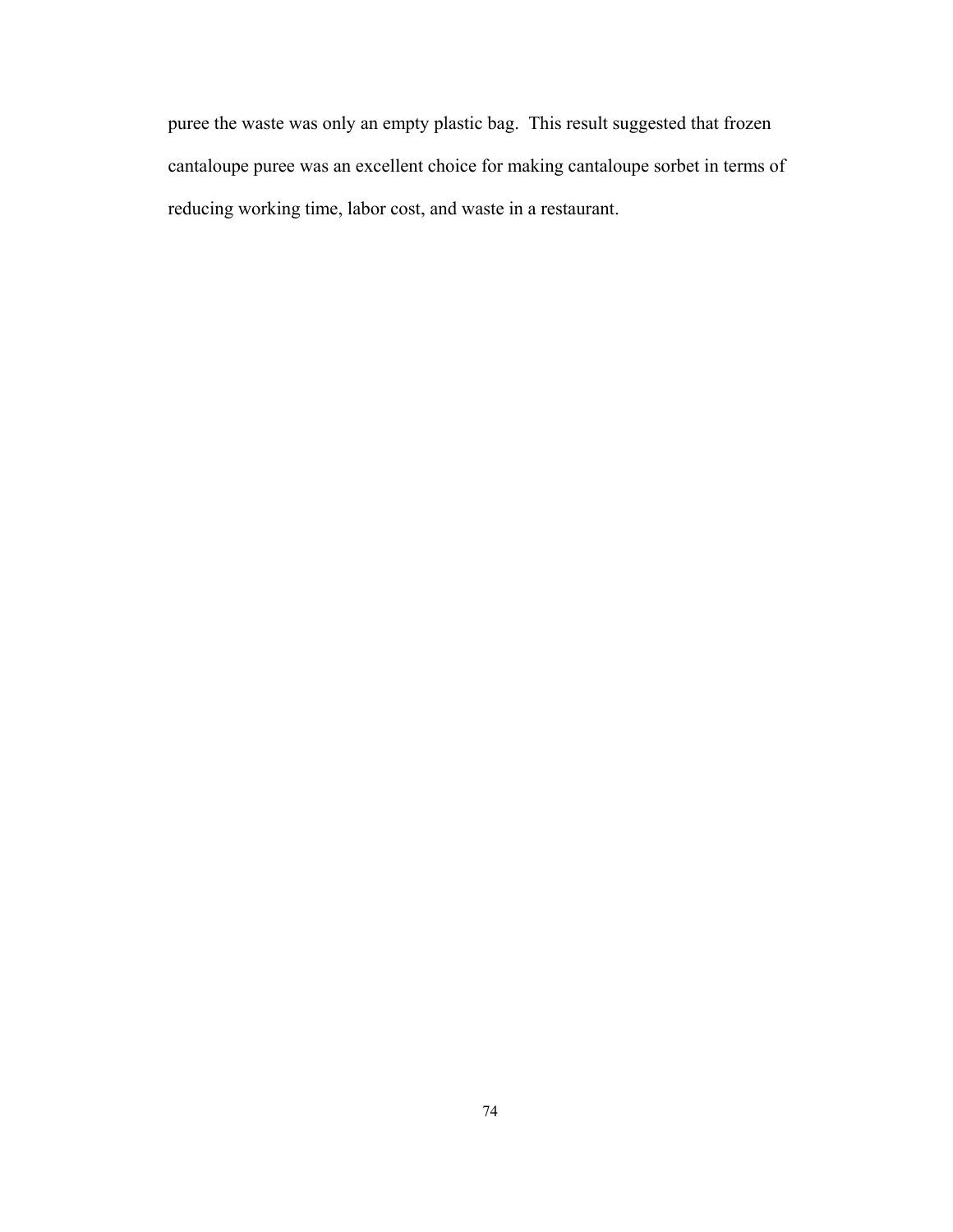|                 | Color | Sweetness              | Flavor      | Crystallization          | Mouth feel               | Overall quality                                                                                                                                                                                                                                                                                                                                                                              | Price     | Action                   |
|-----------------|-------|------------------------|-------------|--------------------------|--------------------------|----------------------------------------------------------------------------------------------------------------------------------------------------------------------------------------------------------------------------------------------------------------------------------------------------------------------------------------------------------------------------------------------|-----------|--------------------------|
| Color           | $---$ | $.313$ <sup>**</sup> ) | $.306$ (**) | $.390$ (**)              | $.352$ (**)              | $.341$ (**)                                                                                                                                                                                                                                                                                                                                                                                  | $-.028$   | $.210(**)$               |
| Sweetness       |       | $---$                  | $.741$ (**) | $.437$ <sup>(**)</sup> ) | $.498$ <sup>(**)</sup> ) | $.743$ <sup>**</sup> )                                                                                                                                                                                                                                                                                                                                                                       | $.110(*)$ | $.545$ <sup>**</sup> )   |
| Flavor          |       |                        | $---$       | $.479$ <sup>**</sup> )   | $.545$ <sup>**</sup> )   | $.840$ (**)                                                                                                                                                                                                                                                                                                                                                                                  | $.104(*)$ | $.597$ <sup>(**)</sup> ) |
| Crystallization |       |                        |             | ---                      | $.715$ <sup>**</sup> )   | $.628$ <sup>**</sup> )                                                                                                                                                                                                                                                                                                                                                                       | .080      | $.387$ <sup>(**)</sup> ) |
| Mouth feel      |       |                        |             |                          |                          | $.688$ <sup>(**)</sup> )<br>$---$                                                                                                                                                                                                                                                                                                                                                            | .020      | $.460$ (**)              |
| Overall quality |       |                        |             |                          |                          | $\frac{1}{2} \frac{1}{2} \frac{1}{2} \frac{1}{2} \frac{1}{2} \frac{1}{2} \frac{1}{2} \frac{1}{2} \frac{1}{2} \frac{1}{2} \frac{1}{2} \frac{1}{2} \frac{1}{2} \frac{1}{2} \frac{1}{2} \frac{1}{2} \frac{1}{2} \frac{1}{2} \frac{1}{2} \frac{1}{2} \frac{1}{2} \frac{1}{2} \frac{1}{2} \frac{1}{2} \frac{1}{2} \frac{1}{2} \frac{1}{2} \frac{1}{2} \frac{1}{2} \frac{1}{2} \frac{1}{2} \frac{$ | $.115(*)$ | $.650$ (**)              |
| Price           |       |                        |             |                          |                          |                                                                                                                                                                                                                                                                                                                                                                                              | $---$     | $.149$ (**)              |
| Action          |       |                        |             |                          |                          |                                                                                                                                                                                                                                                                                                                                                                                              |           | ---                      |

Table 3.9 The relationship among characteristics of cantaloupe sorbet and price and likely action from customer.

\*\* Correlation is significant at the 0.01 level (2-tailed).

\* Correlation is significant at the 0.05 level (2-tailed).

 $N =$  number of samples  $= 440$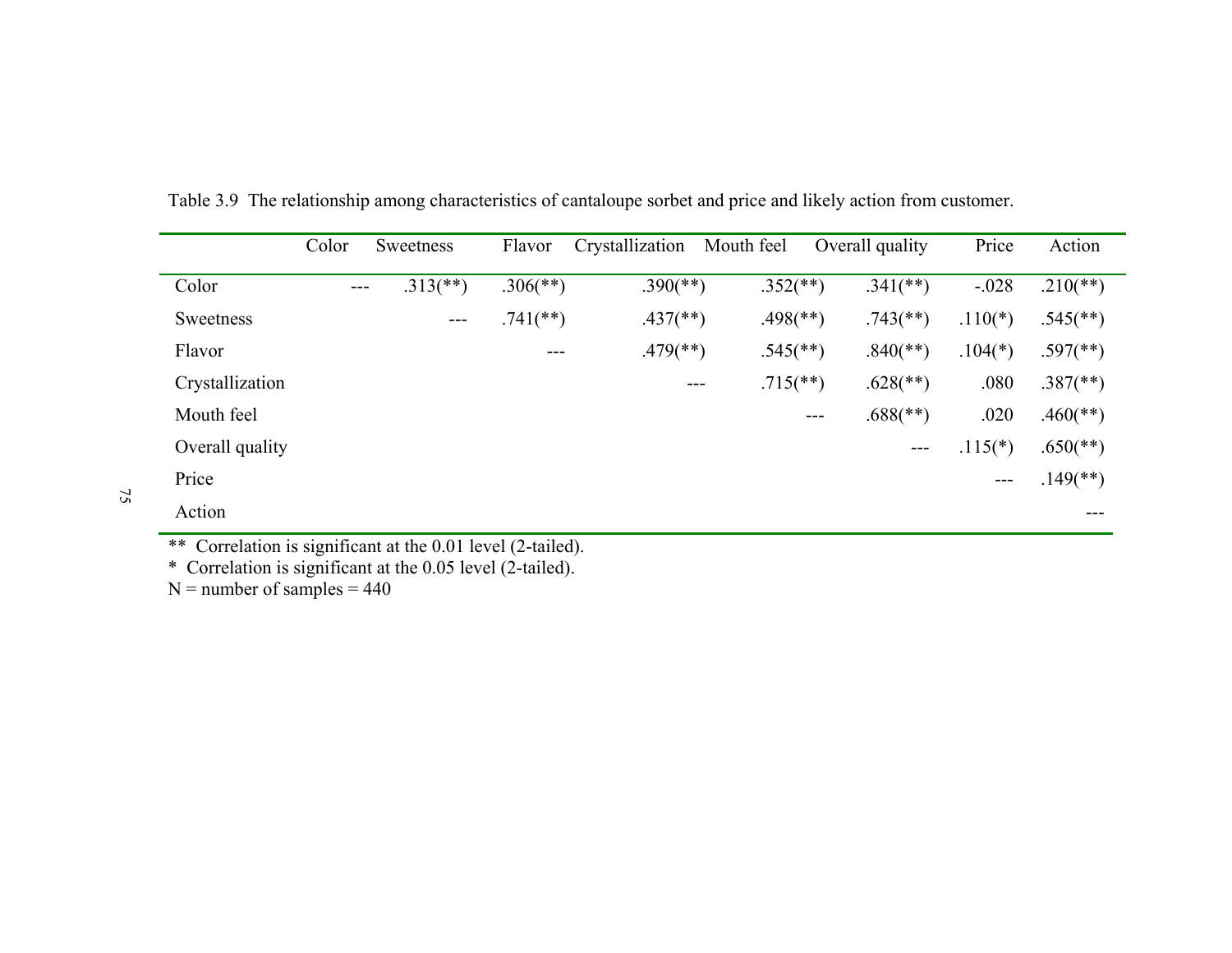| Procedures                                             | Staff $1^T$                                    | Staff $2^1$ | Average <sup>1</sup> |
|--------------------------------------------------------|------------------------------------------------|-------------|----------------------|
| A. Making sugar syrup                                  | 4:30                                           | 5:00        | 4:45                 |
| Weigh 142 g of sugar and 57 ml of spring water.<br>1.  |                                                |             |                      |
| Add thickening agent<br>2.                             |                                                |             |                      |
| 3. Put into saucepan and wait until the syrup boils;   |                                                |             |                      |
| hold for 2 minutes.                                    |                                                |             |                      |
| 4. Transfer into a small bowl and wait for it to cool  |                                                |             |                      |
| to room temperature.                                   |                                                |             |                      |
| B. Cutting cantaloupe                                  | 7:30                                           | 8:10        | 7:50                 |
| 5. Wash and weight cantaloupe, cut cantaloupe          |                                                |             |                      |
| into chunks, and weight its waste.                     |                                                |             |                      |
| Weigh out 0.68 kg cantaloupe chunks.<br>6.             |                                                |             |                      |
| 7. Puree chunks for 1.5 minutes.                       |                                                |             |                      |
| C. Making sorbet                                       | 26:00                                          | 27:40       | 26:50                |
| 8. Prepare 7 ml of lemon juice                         |                                                |             |                      |
| 9. Put ice and rock salt into outside layer of the ice |                                                |             |                      |
| cream maker                                            |                                                |             |                      |
| 10. Put cantaloupe puree, sugar syrup, and lemon       |                                                |             |                      |
| juice into the ice cream maker                         |                                                |             |                      |
| 11. Turn on the ice cream maker and wait for 20-25     |                                                |             |                      |
| minutes                                                |                                                |             |                      |
| 12. Turn off the ice cream maker and transfer sorbet   |                                                |             |                      |
| into container, and store it in $-18$ °C freezer       |                                                |             |                      |
| <b>Total time spent</b>                                | 38:00<br>40:50<br>39:50                        |             |                      |
| <b>Total labor cost</b>                                | $0.40 * $9.00 = $3.60$                         |             |                      |
| Waste                                                  | 1 lb of rind and seed from<br>fresh cantaloupe |             |                      |

Table 3.10 Value analysis of cantaloupe sorbet – from fresh cantaloupe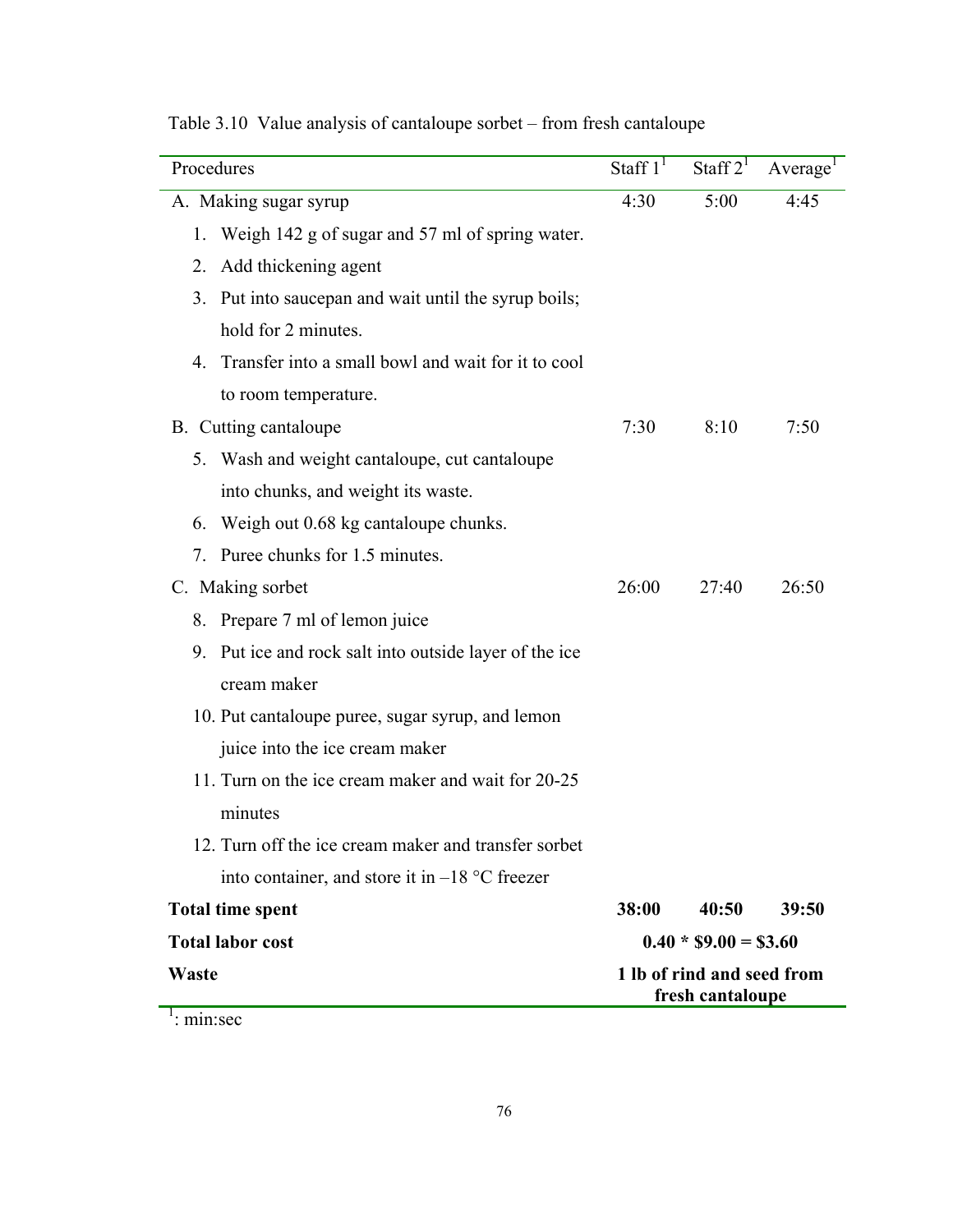| Procedures                                                | Staff $11$ | Staff $2^1$            | Average <sup>1</sup> |
|-----------------------------------------------------------|------------|------------------------|----------------------|
| A. Making sugar syrup                                     | 4:00       | 4:40                   | 4:20                 |
| Weigh 142 g of sugar and 57 ml of spring<br>1.            |            |                        |                      |
| water.                                                    |            |                        |                      |
| Add thickening agent<br>2.                                |            |                        |                      |
| Put into saucepan and wait until the syrup boils;<br>3.   |            |                        |                      |
| hold for 2 minutes.                                       |            |                        |                      |
| 4. Transfer into a small bowl and wait for it to          |            |                        |                      |
| cool to room temperature.                                 |            |                        |                      |
| B. Puree cantaloupe chunks                                | 2:20       | 3:00                   | 2:40                 |
| 5. Puree chunks for 1.5 minutes.                          |            |                        |                      |
| C. Making sorbet                                          | 26:00      | 27:00                  | 26:30                |
| Prepare 7 ml of lemon juice<br>6.                         |            |                        |                      |
| Put ice and rock salt into outside layer of the ice<br>7. |            |                        |                      |
| cream maker                                               |            |                        |                      |
| 8. Put cantaloupe puree, sugar syrup, and lemon           |            |                        |                      |
| juice into the ice cream maker                            |            |                        |                      |
| 9. Turn on the ice cream maker and wait for 20-25         |            |                        |                      |
| minutes                                                   |            |                        |                      |
| 10. Turn off the ice cream maker and transfer sorbet      |            |                        |                      |
| into container, and store it in $-18$ °C freezer          |            |                        |                      |
| <b>Total time spent</b>                                   | 32:20      | 34:40                  | 33:30                |
| <b>Total labor cost</b>                                   |            | $0.34 * $9.00 = $3.06$ |                      |
| Waste                                                     |            | An empty plastic bag   |                      |

Table 3.11 Value analysis of cantaloupe sorbet – from chilled cantaloupe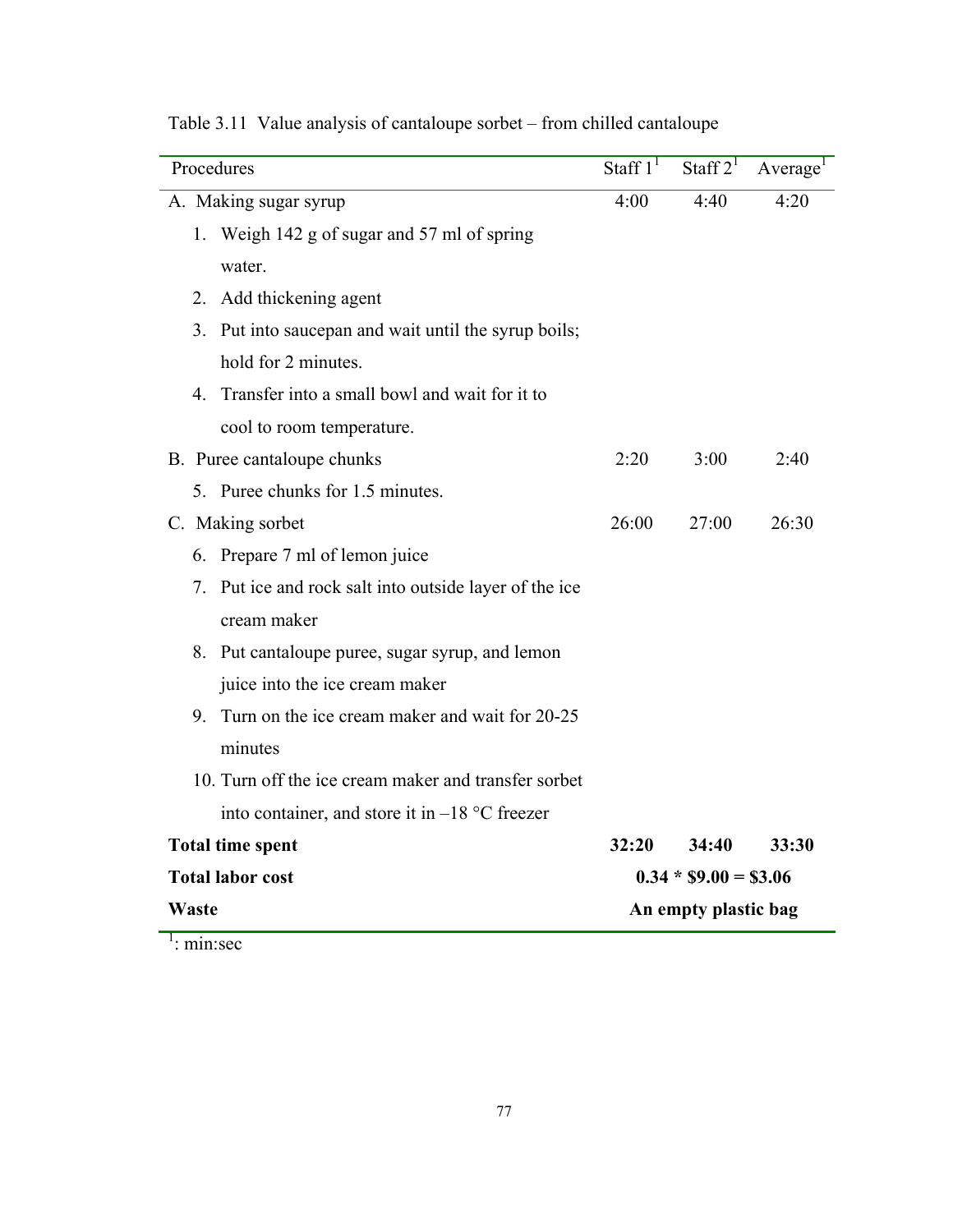| Procedures                                             | Staff $1^T$            | Staff $21$           | Average <sup>1</sup> |  |
|--------------------------------------------------------|------------------------|----------------------|----------------------|--|
| A. Making sugar syrup                                  | 3:40                   | 4:20                 | 4:00                 |  |
| 1. Weigh 142 g of sugar and 57 ml of spring            |                        |                      |                      |  |
| water.                                                 |                        |                      |                      |  |
| Add thickening agent<br>2.                             |                        |                      |                      |  |
| 3. Put into sauce pan and wait until the syrup boils;  |                        |                      |                      |  |
| hold for 2 minutes.                                    |                        |                      |                      |  |
| 4. Transfer into a small bowl and wait for it to       |                        |                      |                      |  |
| cool to room temperature.                              |                        |                      |                      |  |
| B. puree cantaloupe chunks                             | 2:00                   | 3:00                 | 2:30                 |  |
| 5. Puree chunks for 1.5 minutes.                       |                        |                      |                      |  |
| C. Making sorbet                                       | 25:30                  | 27:00                | 26:15                |  |
| 6. Prepare 7 ml of lemon juice                         |                        |                      |                      |  |
| 7. Put ice and rock salt into outside layer of the ice |                        |                      |                      |  |
| cream maker                                            |                        |                      |                      |  |
| 8. Put cantaloupe puree, sugar syrup, and lemon        |                        |                      |                      |  |
| juice into the ice cream maker                         |                        |                      |                      |  |
| 9. Turn on the ice cream maker and wait for 20-25      |                        |                      |                      |  |
| minutes                                                |                        |                      |                      |  |
| 10. Turn off the ice cream maker and transfer sorbet   |                        |                      |                      |  |
| into container, and store it in $-18$ °C freezer       |                        |                      |                      |  |
| <b>Total time spent</b>                                | 31:10                  | 34:20                | 32:45                |  |
| <b>Total labor cost</b>                                | $0.33 * $9.00 = $2.97$ |                      |                      |  |
| Waste                                                  |                        | An empty plastic bag |                      |  |

Table 3.12 Value analysis of cantaloupe sorbet – from frozen chunks of cantaloupe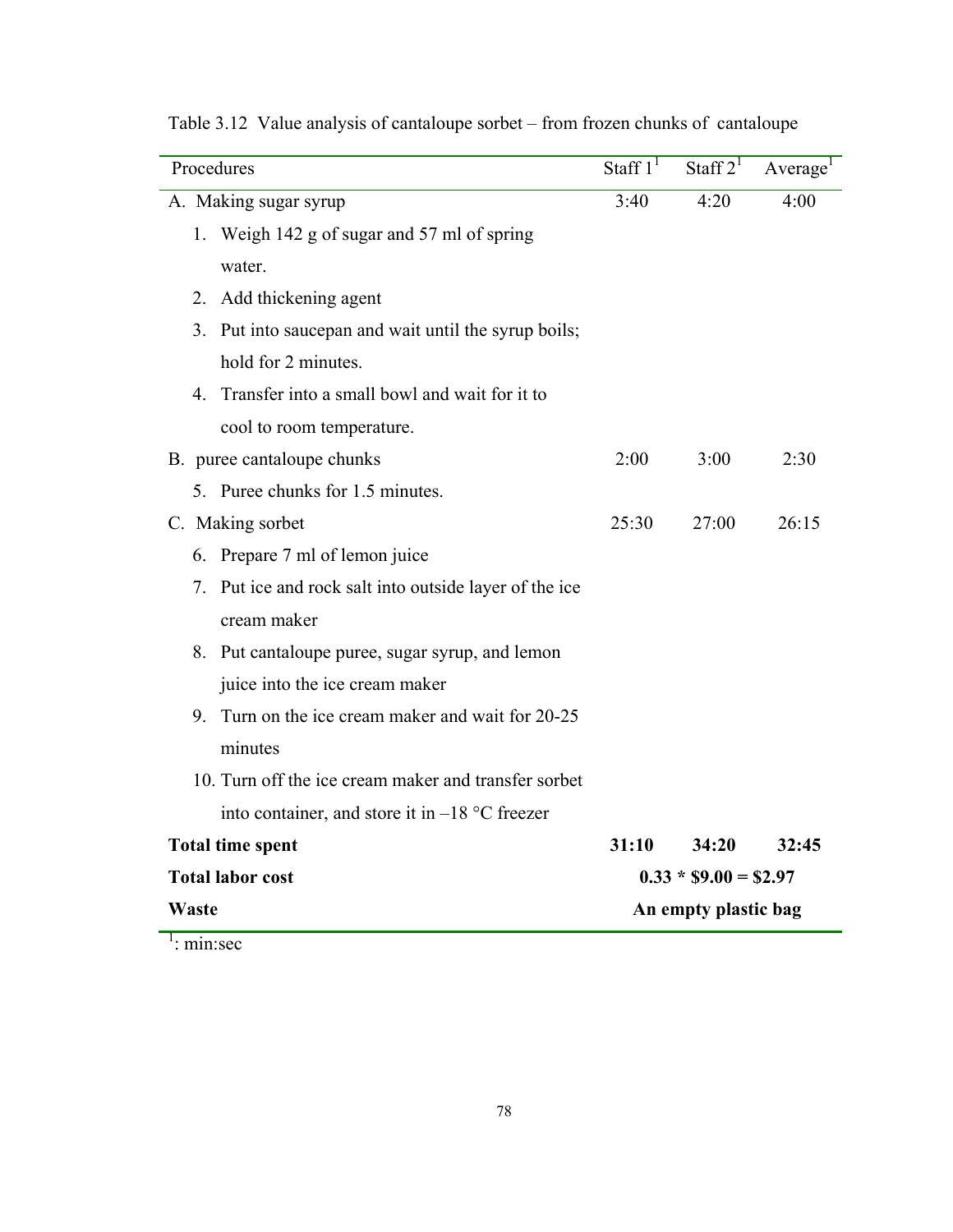| Procedures                                                | Staff $11$     | Staff $21$             | Average <sup>1</sup> |  |  |  |  |
|-----------------------------------------------------------|----------------|------------------------|----------------------|--|--|--|--|
| A. Making sugar syrup                                     | 3:40           | 4:20                   | 4:00                 |  |  |  |  |
| Weigh 5 ounces of sugar and 2 ounces of spring<br>1.      |                |                        |                      |  |  |  |  |
| water.                                                    |                |                        |                      |  |  |  |  |
| Add thickening agent<br>2.                                |                |                        |                      |  |  |  |  |
| Put into saucepan and wait until the syrup boils;<br>3.   |                |                        |                      |  |  |  |  |
| hold for 2 minutes.                                       |                |                        |                      |  |  |  |  |
| 4. Transfer into a small bowl and wait for it to          |                |                        |                      |  |  |  |  |
| cool to room temperature.                                 |                |                        |                      |  |  |  |  |
| B. Making sorbet                                          | 25:00          | 26:00                  | 25:30                |  |  |  |  |
| 5. Prepare 0.25 ounce of lemon juice                      |                |                        |                      |  |  |  |  |
| Put ice and rock salt into outside layer of the ice<br>6. |                |                        |                      |  |  |  |  |
| cream maker                                               |                |                        |                      |  |  |  |  |
| 7. Put cantaloupe puree, sugar syrup, and lemon           |                |                        |                      |  |  |  |  |
| juice into the ice cream maker                            |                |                        |                      |  |  |  |  |
| 8.<br>Turn on the ice cream maker and wait for 20-25      |                |                        |                      |  |  |  |  |
| minutes                                                   |                |                        |                      |  |  |  |  |
| 9. Turn off the ice cream maker and transfer sorbet       |                |                        |                      |  |  |  |  |
| into container, and store it in $-18$ °C freezer          |                |                        |                      |  |  |  |  |
| <b>Total time spent</b>                                   | 30:20<br>28:40 |                        |                      |  |  |  |  |
| <b>Total labor cost</b>                                   |                | $0.30 * $9.00 = $2.70$ |                      |  |  |  |  |
| Waste                                                     |                | An empty plastic bag   |                      |  |  |  |  |

Table 3.13 Value analysis of cantaloupe sorbet – from frozen puree of cantaloupe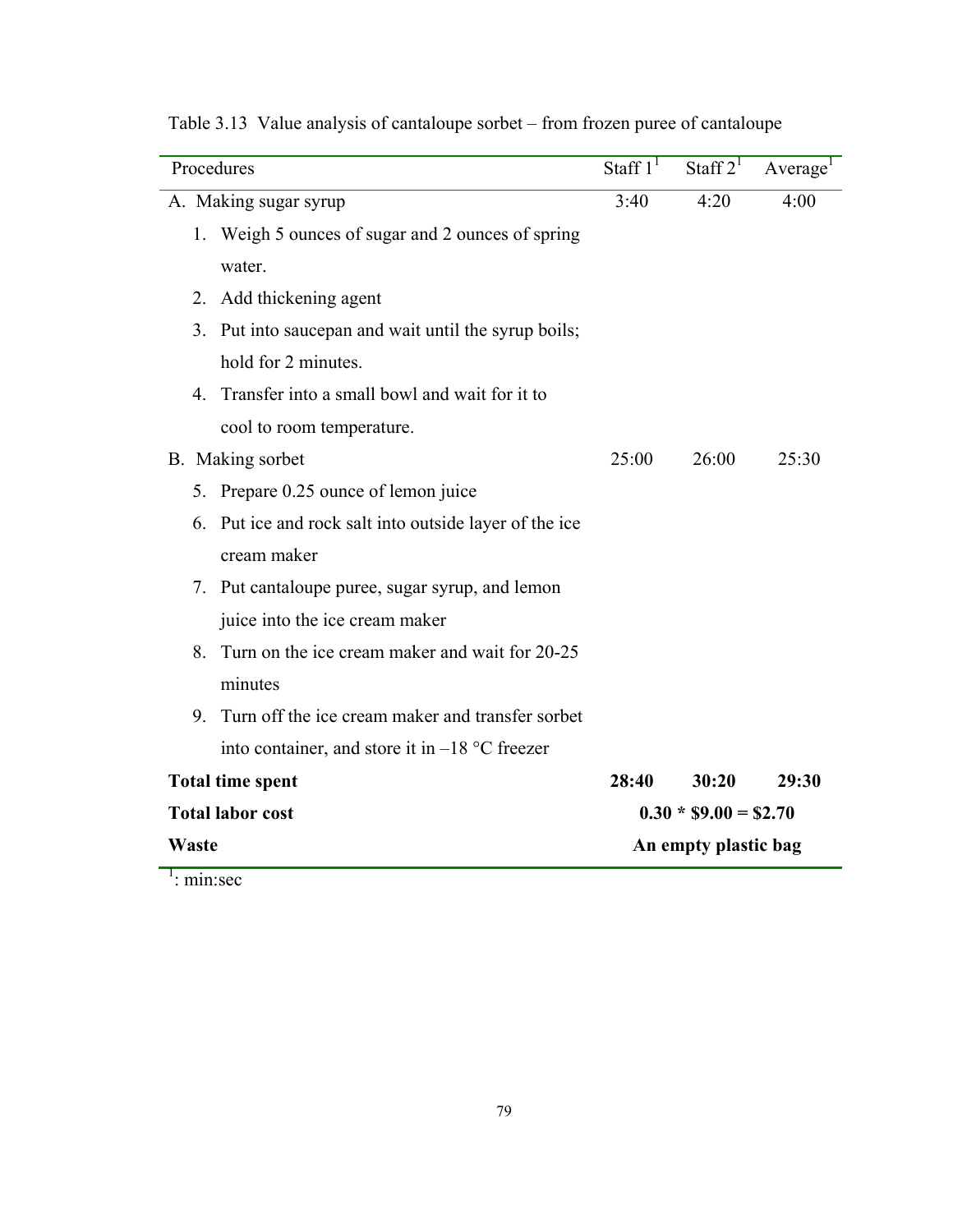#### References

- Beaulieu, J. C., Ingram, D. A., Lea, J. M., & Bett-Garber, K. L. (2004). Effect of harvest maturity on the sensory characteristics of fresh-cut cantaloupe. *Journal of Food Science, 69*, S250-S258.
- Bett-Garber, K. L., Beaulieu, J. C., & Ingram, D. A. (2002). Effect of storage on sensory properties of fresh-cut cantaloupe varieties. *Journal of Food Quality*, *26,* 323- 335.
- Cleary, M., & Koppenhoefer, K. (2004). Just the facts: Ice cream sales and trends. Retrieved September 22, 2004, from IDFA website: http: www.idfa.org/facts/icmonth/page2.cfm.
- Eaton, W. (1982). Profitable chilled desserts are easy to make and serve. *Foodservice Marketing*, *10,* 62-63, 67.
- Economic Research Service, USDA (2003). Commodity highlight: Cantaloupe. Retrieved June 1, 2005, from Vegetables and Melon Outlook, USDA web site: http://www.ers.usda.gov/Briefing/Vegetables/vegpdf/cantaloupHigh.pdf
- Guven, M., & Karaca, O. B. (2002). The effects of varying sugar content and fruit concentration on the physical properties of vanilla and fruit ice-cream-type frozen yogurts. *International Journal of Dairy Technology*, *55*(1), 27-31.
- Hong, G. P., & Nip, W. K. (1990). Functional properties of precooked Taro flour in sorbet. *Food Chemistry, 36,* 261-270.
- Mehra, S., & Bretz, R. W. (1981). Value analysis: A technique for implementing systems thinking in the organization. *The Institute of Management Sciences, 11*(2), 48-52.
- Meilgaard, M., Civille, G. V, & Carr, B. T. (1999). *Sensory Evaluation Techniques* (3rd ed.). New York: CRC Press.
- Miles, L. D. (1972). *Techniques of value analysis and engineering* (2<sup>nd</sup> ed.). New York: McGraw-Will, Inc.
- Miles, L. D. (2004). What is value engineering? Retrieved March 14, 2004, from Miles Value Engineering Reference Center Web Site: http://www.wisc.edu/wendt/miles
- Moskowitz, H. (2001). Learning from the competition through category appraisal: One practitioner's keys to faster and more efficient product development. *Food Service Technology, 1*, 103-118.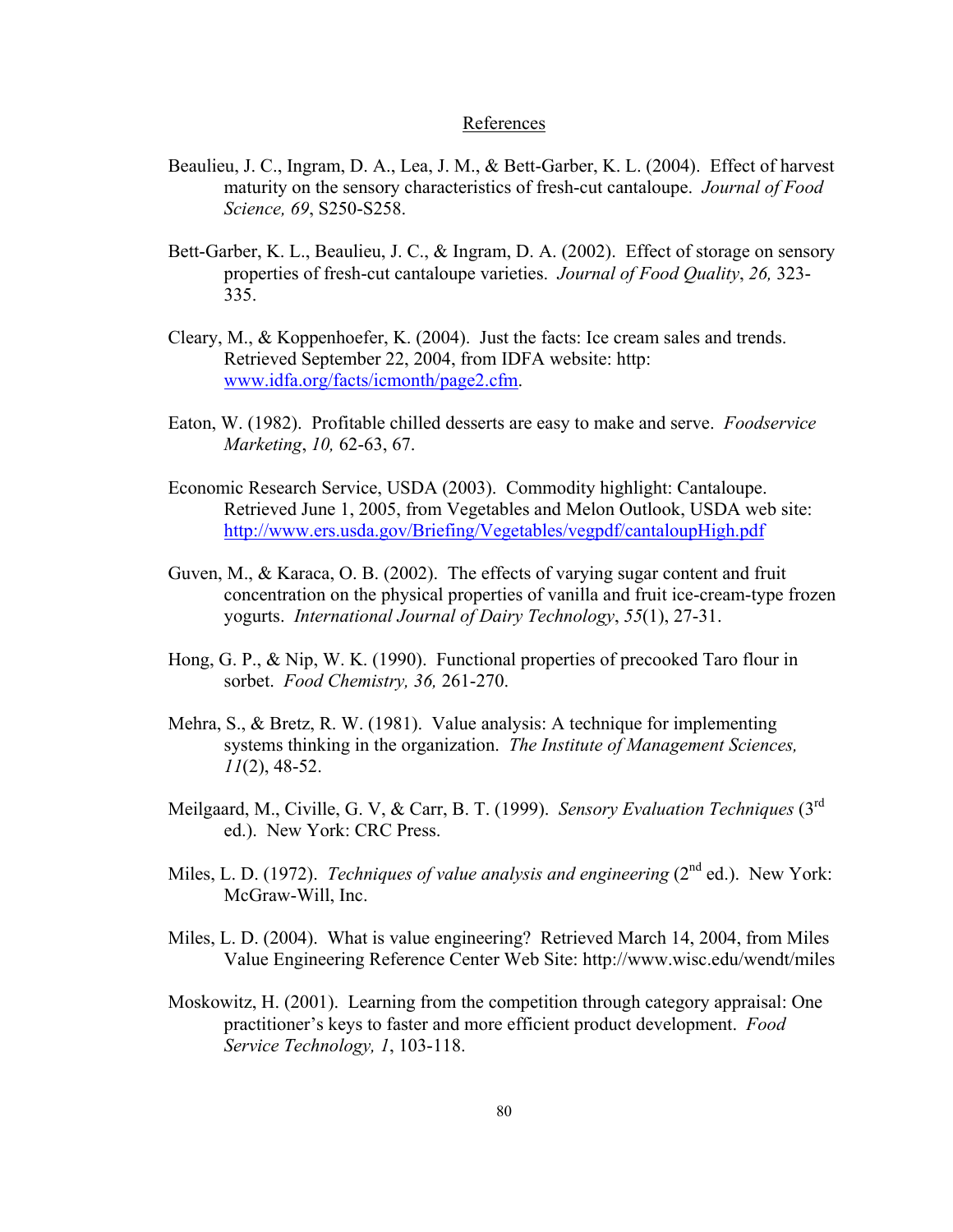- Mutton, L. L., Cullis, B. R., & Blakeney, A. B. (1981). The objective definition of eating quality in rockmelons (*Cucumis melo*). *Journal of the Science of Food and Agriculture, 32*, 385-391.
- Palmer, A., Kelly, J., & Male, S. (1996). Holistic appraisal of value engineering in construction in United States. *Journal of Construction Engineering and Management, 12,* 324-328.
- Pawar, K., Forrester, P., & Glazzard, J. (1993). Integrated manufacturing systems. *Bradford*, *4*(3), 14-22.
- Rosenfeld, H., & Nes, A. (2000). Prediction of sensory quality of strawberry jam by means of sensory quality attributes of fresh fruit. *Journal of the Science of Food and Agriculture, 80,* 1895-1902.
- Schultz, H. (1965). A food action scale for measuring food acceptance. *Journal of Food Science, 30*, 365-374.
- Silva, J. L., & Chamul, R. S. (1991). Yield, color and sensory attributes of pasteurized watermelon juice. *Journal of Food System, 6*, 141–146.
- Simandjunak, V., Barrett, D. M., & Wrolstad, R. E. (1996). Cultivar and frozen storage effects on Muskmelon (*Cucumis melo*) colour, Texture and cell wall polysaccharide composition. *Journal of the Science of Food and Agriculture, 71*(3), 291-296.
- Stogo, M. (1990). *Frozen desserts A complete retailer's guide*. New York: Van Nostrand Reinhold.
- Stogo, M. (1998). *Ice cream and frozen desserts A commercial guide to production and marketing.* New York: John Wiley & Sons, Inc.
- Stommel, J., Abbott, J. A., Saftner, R. A., & Camp, M. J. (2005). Sensory and objective quality attributes of Beta-carotene and Lycopene-rich tomato fruit. *Journal of the American Society for Horticultural Science, 130,* 244-251.
- Texas Department of Agriculture (2004). Cantaloupe season. Retrieved December 10, 2004, from Texas Department of Agriculture web site: http://www.agr.state.tx.us/education/tips/com\_cantaloupe.htm.
- University of Guelph (2005). Ingredients. Retrieved March, 30, 2005, from University of Guelph Web site: www.foodsci.uoguelph.ca/dairyedu/icingr.html.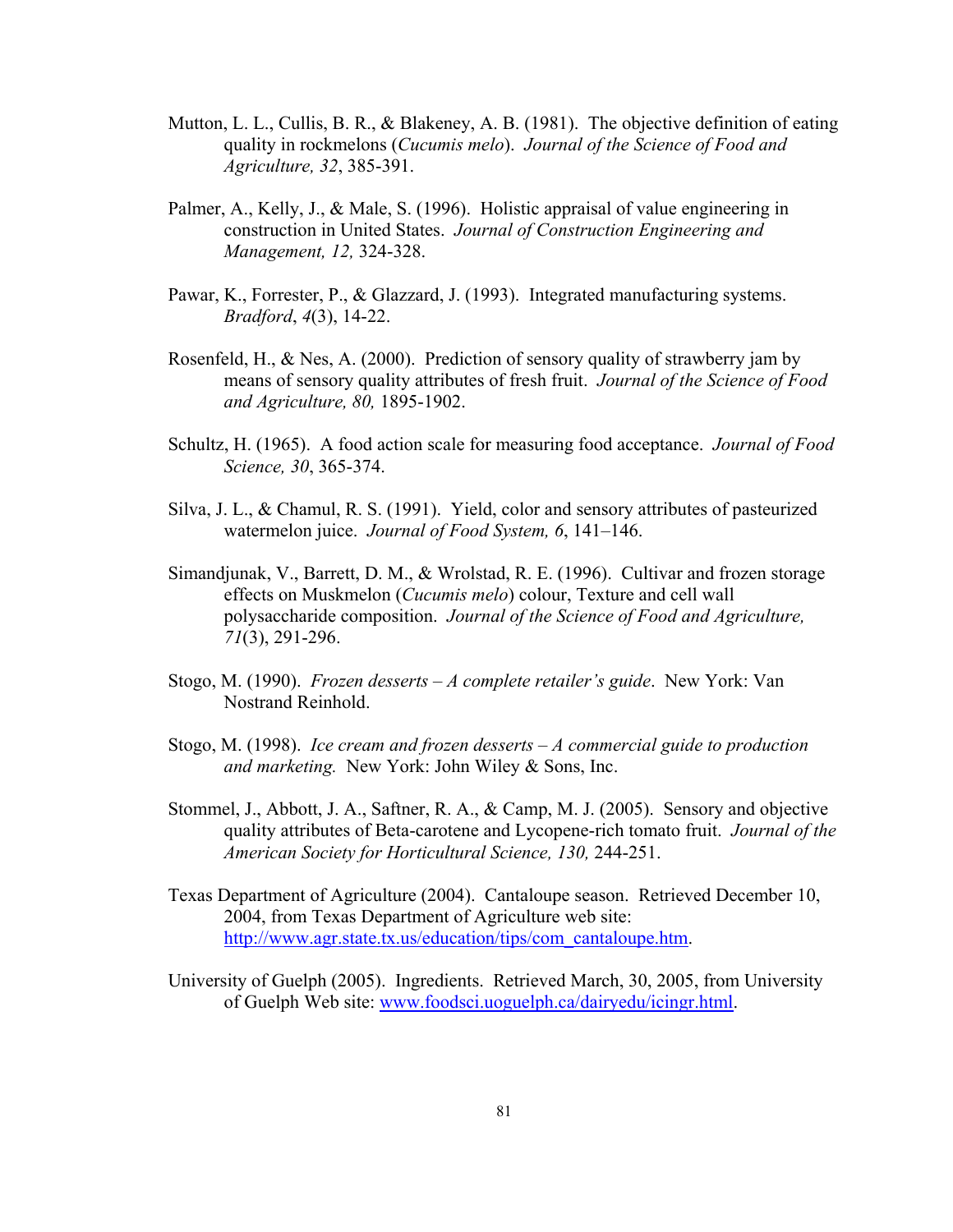Yamaguchi, M., Hughes, D. L., Yabumoto, K., & Jennings, W. G. (1977). Quality of cantaloupe muskmelons: Variability and attributes. *Scientia Horticulturae*, *7*, 59- 70.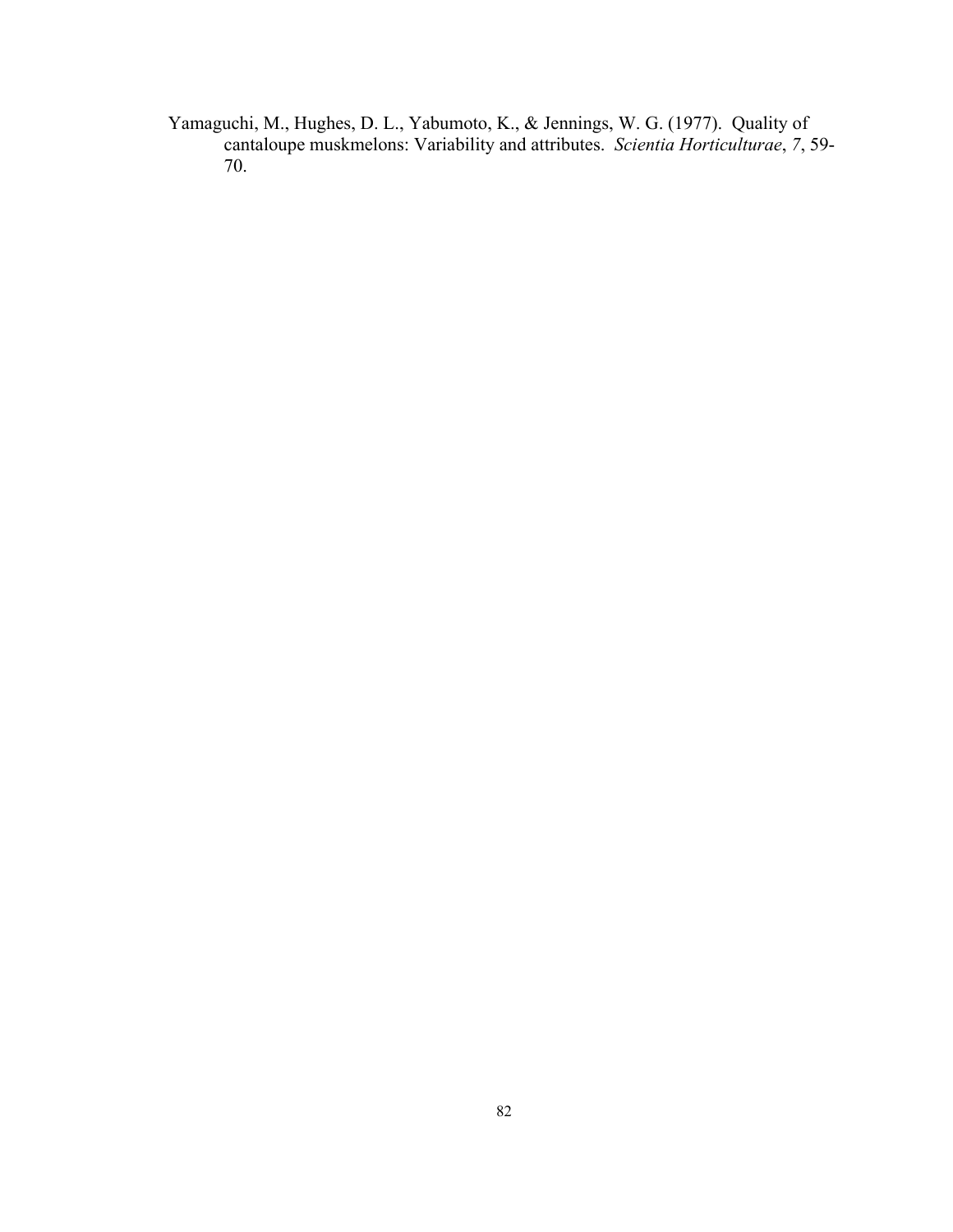#### CHAPTER IV

# SHELF LIFE OF CANTALOUPE PUREE AND CONVENIENCE METHOD OF PRODUCING CANTALOUPE SORBET IN A RESTAURANT

Prepared for Journal of Food Science

Y. Shih, L. C. Hoover, L. D. Thompson, and C. Wu

#### Abstract

Due to its refreshing taste, smooth consistency, and fat-free content, cantaloupe sorbet could easily become a popular new dessert item in restaurants. It would generate special appeal for Americans, who have become increasingly aware of health and weight issues. Determining shelf life of cantaloupe puree is of utmost importance in view of the long off-season – seven months during which fresh cantaloupe is unavailable – and because of the importance of ensuring eating quality of the sorbet throughout the year. Another important consideration is determination of the production costs involved in preparation of the product. Frozen cantaloupe purees with and without sugar syrup were tested in this study, the purpose of which was to determine a convenient method for producing cantaloupe sorbet, along with determination of the puree's shelf life. The results indicated that no difference was found between treatments (purees with and without sugar syrup) but the color intensity would be affected by the storage period. Therefore, cantaloupe puree with sugar syrup clearly is the better ingredient for producing high-quality sorbet during off-season.

Key words: cantaloupe, sorbet, shelf life, and sensory evaluation.

83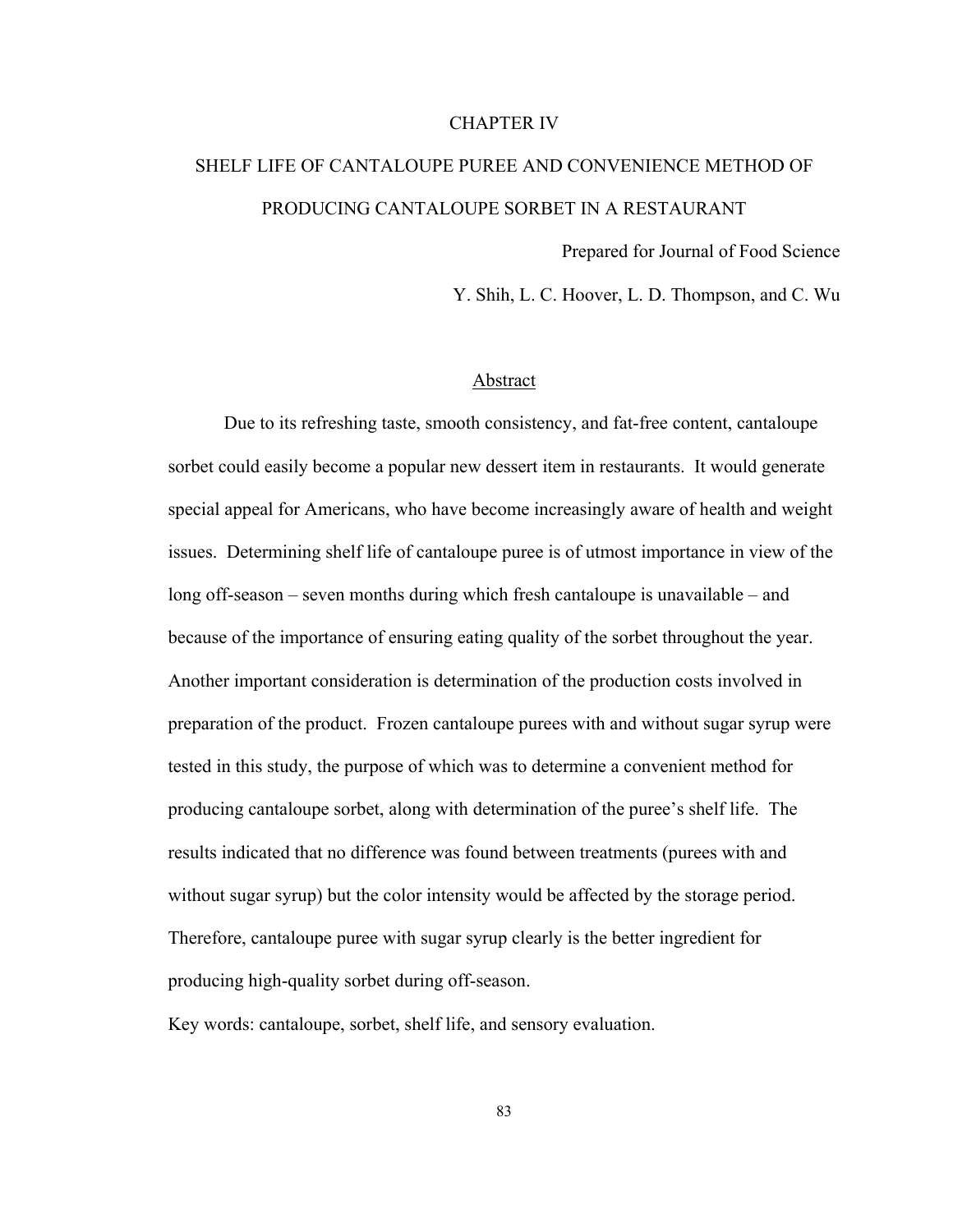#### Introduction

Attractive color, unique composition, and pleasant flavor have made in-season cantaloupe one of the tastiest and most popular fruits on the American table. Cantaloupe is a very important crop in the United States (U.S.); typical Americans consume 5 kg a year (Texas Department of Agriculture, 2004). In the U.S., most cantaloupes are consumed as fresh fruit because of the five-month growing season, June to November. Cantaloupe can be made into frozen melon balls and served as a dessert. It also has become the foundation of soups, fruit salads, fruit punches, cantaloupe ice cream and sorbet.

Sorbet is made of sugar syrup and fruit puree; it is a rich, smooth, and creamy product without dairy ingredients (Hong & Nip, 1990). Fruit sorbets are served as a palate cleanser between main courses or as a dessert to serve as the climax of the meal. Consumers discover a unique quality in sorbets: a combination of flavor, taste, body, and texture. Sorbets are made primarily of fresh fruit without dairy products; they are cholesterol and fat free with an average of 110 calories per 113 g serving (Stogo, 1998). Making sorbet from cantaloupe is an excellent idea because this combines two qualities American's favor – cantaloupe and frozen dessert. Cantaloupe is a very good source of vitamins A and C, potassium, and dietary fiber, providing nutritional value and refreshing taste as a fat-free, low-calorie frozen dessert (Galeb, Wrolstad, & McDaniel, 2002).

Some restaurants serve sorbet as their "chef's signature dessert" to attract customers (Stogo, 1990). According to Shih, Hoover, Thompson, and Boyce (2005), 42.3% of customers were willing to spend \$2.00 - \$2.99 to order cantaloupe sorbet as a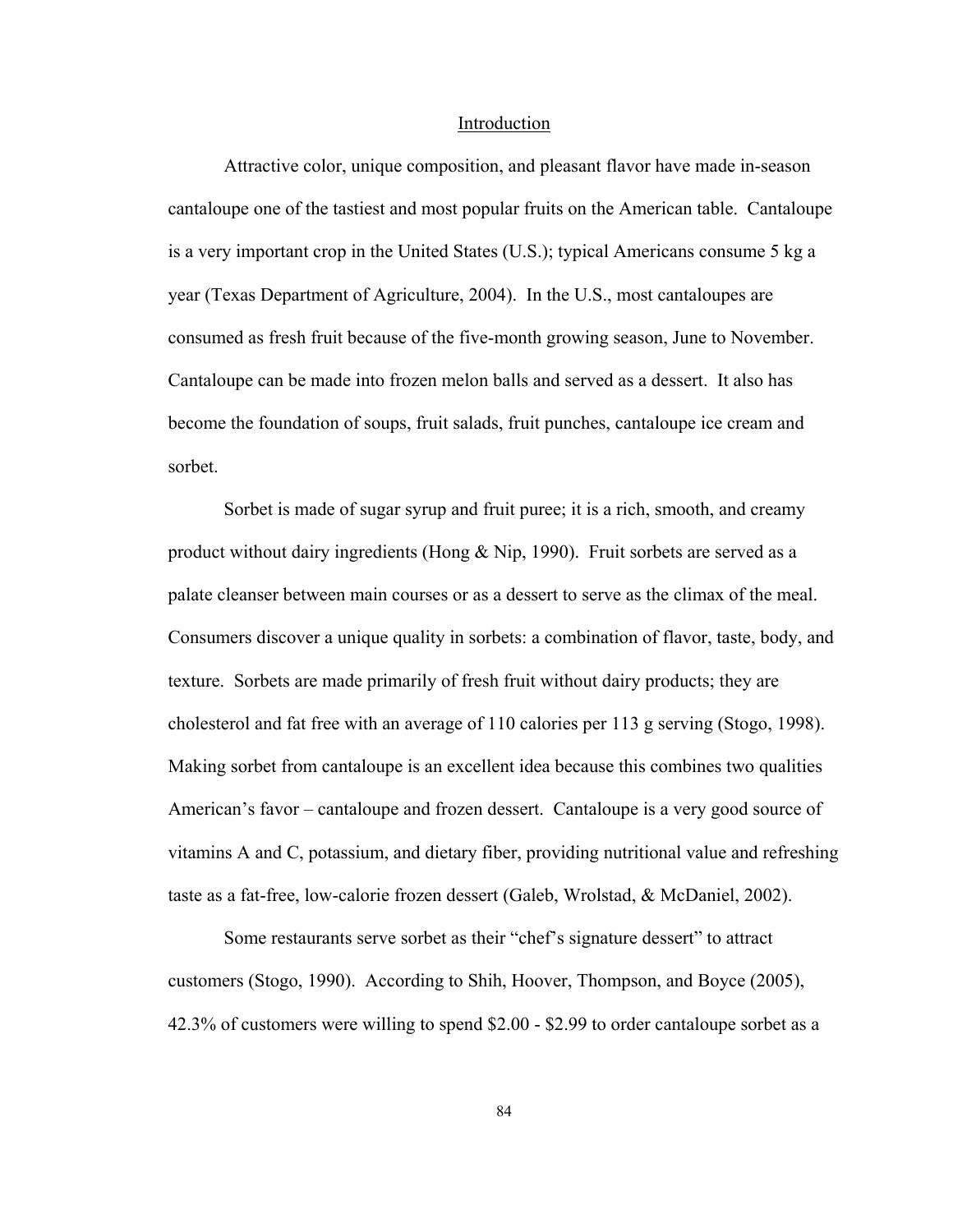dessert. Economically, it is wise to offer cantaloupe sorbet in a restaurant because dessert is the highest-profit food item on the menu. In addition, convenience is very important in terms of making a sorbet in a restaurant. It takes time, space, and labor to prepare sugar syrup. Shih, Hoover, Thompson, and Boyce (2005) determined that the most efficient method of cantaloupe sorbet preparation is to make the cantaloupe sorbet from frozen cantaloupe puree. This sorbet presented the same eating quality as product made from fresh cantaloupe. In addition, because cantaloupe is a seasonal fruit, cantaloupe puree can be made during peak-season and preserved for use in the off-season. Because knowledge of the shelf life of frozen cantaloupe puree is necessary to ensure the quality and safety of the product. The purpose of this study was two fold: first, to determine the quality of sorbet prepared from two frozen cantaloupe puree products – puree with sugar syrup or puree without sugar syrup. A second purpose was to examine the frozen shelflife of the two pureed products by determine the quality of sorbets prepared from the products after storage intervals up to 180 days.

## Literature Review

#### **Cantaloupe**

Cantaloupe belongs to a large family of tender, trailing annual vines, very similar to cucumbers. It has large leaves, tender prickly stems, and small, yellow flowers. Cantaloupe matures in 35 to 55 days from full bloom. Sugar content is the principal measure of maturity and an important aspect of fresh cantaloupe's quality (Galeb, 1994; Wagner, Dainello, & Parson, 2001; Unite States Department of Agriculture, 2003).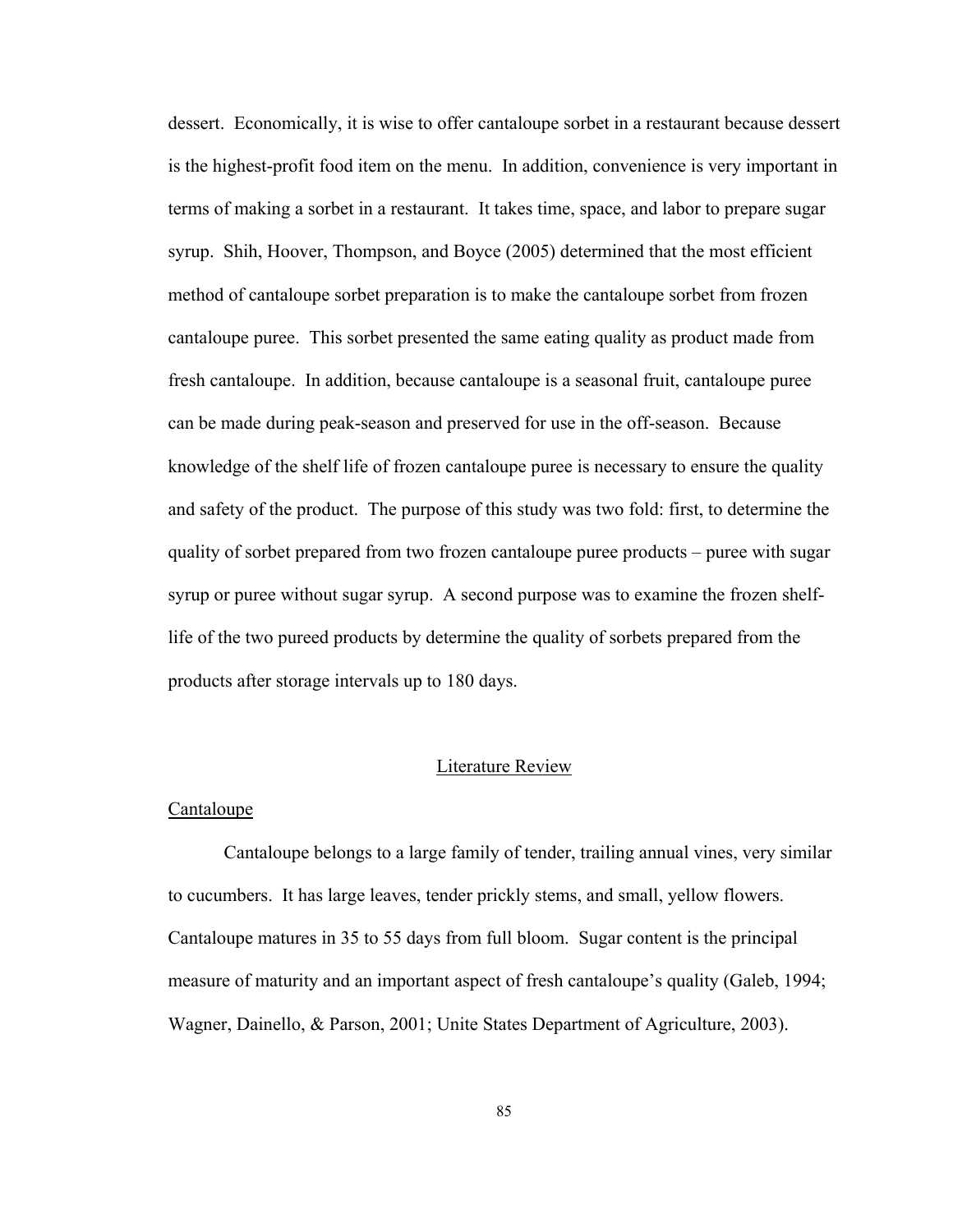Optimum temperature for the storage of cantaloupes is  $2.2^{\circ}\text{C}$  -  $5^{\circ}\text{C}$ , and storage life is up to 21 days at 2.2°C; although, sensory quality may be reduced. Typically  $12 - 15$  days of shelf life are attainable while manutaining good quality (Wagner, Dainello, & Parson, 2001; Suslow, Cantwell, & Mitchell, 2002; Peet, 2002).

Fresh-cut cantaloupe and other fruits are rapidly growing segments of the food service industry and supermarkets (Anonymous, 1998) because today's consumers are looking for convenient food products. According to Vance Research Services and Market Facts Incorporated (1990), 21% to 36% customers have had the experience of purchasing fresh-cut melons. Several studies (O'Connor-Shaw, Roberts, Ford, & Nottingham, 1994; Ayhan & Chism, 1998; Portela & Cantwell, 2001, Bett-Garber, Beaulieu, & Ingram, 2002) have investigated the shelf life of fresh–cut melons. Melons are usually frozen to extend their shelf life so that they may be served during the offseason, although frozen melons are subject to damage which leads to a decrease in eating quality. Sensory qualities such as color, texture, and flavor are studied in order to increased the level of customer satisfaction concerning frozen products (Simandjuntak, Barrett, & Wrolstad, 1996; Rosenfeld & Nes, 2000; Park, 2004). Galeb, Wrolstad, and McDaniel (2002) studied the quality of cantaloupe juice concentrate which determined the difference between cantaloupe juices obtained from flesh and rind and juices from flesh only. Beaulieu, Ingram, Lea, and Bett-Garber (2004) studied the effect of harvest maturity on the sensory characteristics of fresh-cut cantaloupe which suggested that <sup>1</sup>/<sub>4</sub>slip cantaloupe were not mature enough to optimize sensory attributes, such as sweetness, flavor, texture, and moisture.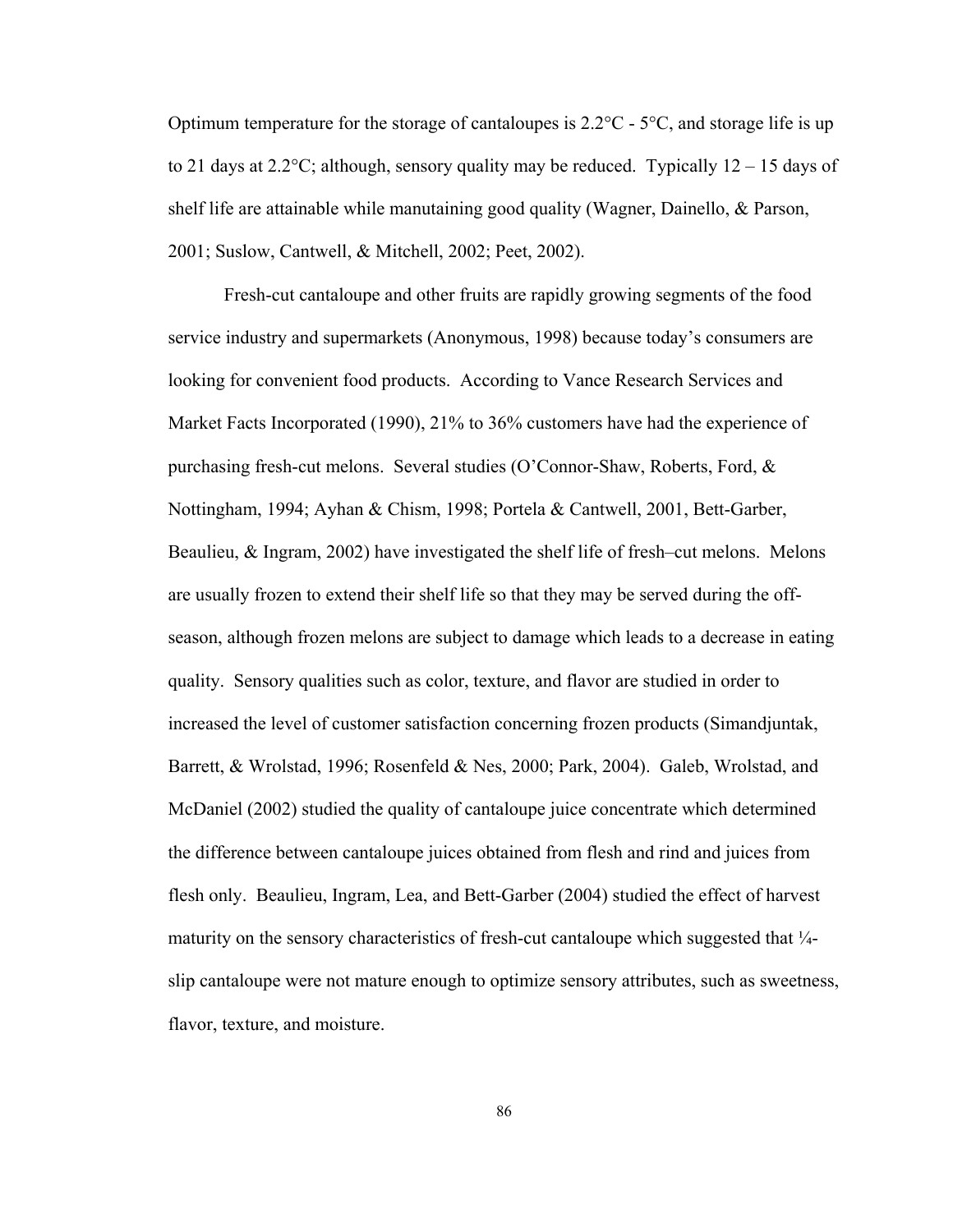Compared to these methods of consuming cantaloupe, cantaloupe puree has not been thoroughly studied. This can be produced during the peak-season and frozen for use throughout the year. There is no study which focuses on utilizing cantaloupe puree to create a value-added product. Cantaloupe puree can be made into ice cream, sorbet, frozen-bars, sauce, soup and so on, and it is clearly apparent that more study is needed in this area.

## Methodology

#### Materials and Processing

Cantaloupe (variety: *Mission*) was obtained from a local food distributor in Lubbock, Texas. The cantaloupe was stored at 4° C for 24 hours before processing. The cantaloupes were washed, peeled, seeded, and cut up. In each replication, ten 0.68 kg batches of cantaloupes were pureed (there were three replications in this study). The thickening agent was added to five cups of sugar syrup which were mixed into five bags of puree before the puree was bagged. Then, these ten bags of puree were frozen to -18° C using a rapid immersion freezing method; five bags were cantaloupe puree only and the other five were cantaloupe puree with sugar syrup. When the temperature was achieved, the samples were transferred into  $a-18^\circ$  C chest freezer for at least 24 hours before experiments were conducted. The ingredients of cantaloupe sorbet included: 0.68 kg of cantaloupe, 7 ml of lemon juice, sugar syrup (142 g of sugar and 57 ml of water), and a thickening agent (xantahn gum; 0.05% of total weight of the total ingredients).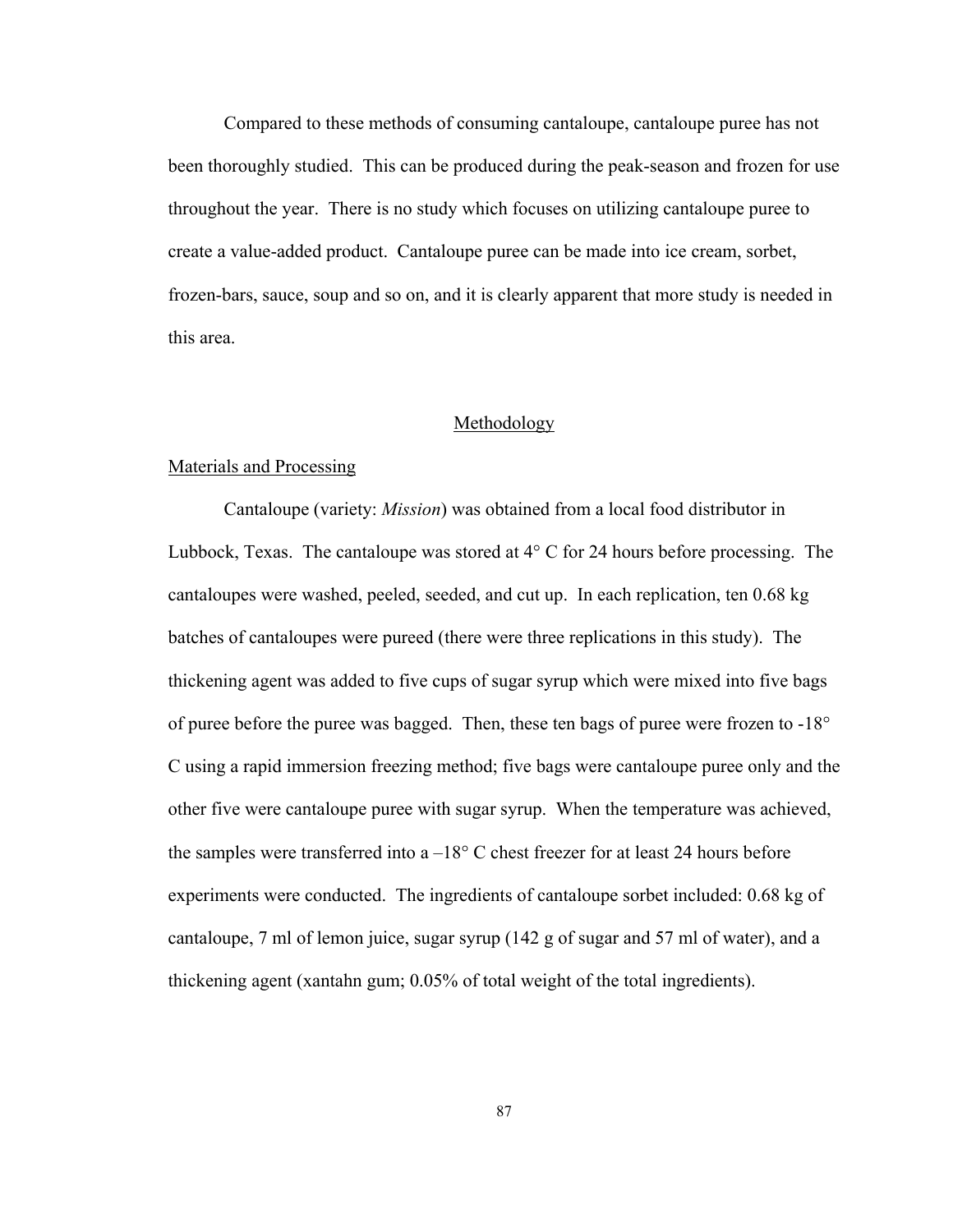Sorbets prepared from the frozen puree that were stored frozen one day, seven days, 30 days, 90 days, and 180 days. At each sampling trial, one set of cantaloupe puree (two bags; one with sugar syrup and one without sugar syrup) (with three replications) was thawed in a 4<sup>o</sup> C refrigerator for 24 hours before use. For the puree without syrup, separate sugar syrup was prepared. Puree and syrup were poured into the ice cream maker, and 7 ml of lemon juice was added. For the puree with syrup, the mixture was poured into the ice cream maker, and 7 ml of lemon juice were added. Next, the ice cream maker was turned on. As the mixture started to firm up and look frothy, the ice cream maker was turned off. The approximate time spent was 20 - 25 minutes. The finished product was extruded into a storage box and transferred to  $a -18^{\circ}$  C freezer. Figure 4.1 shows the unit procedure for preparing cantaloupe sorbet samples.

## Trained Sensory Panel

A panel of eight members was selected to evaluate the samples. Panelists were graduate students, faculty, or staff in the College of Human Sciences with varying degrees of sensory evaluation experience. They were trained for at least three hours within a three-day period as preparation for the evaluation process. They were trained to evaluate the characteristics of the cantaloupe sorbet for color intensity, sweetness, cantaloupe flavor intensity, mouth feel, crystallization, and overall quality (Yamaguchi, Hughes, Yabumoto, & Jennings, 1977; Mutton, Cullis, & Blakeney, 1981; Rosenfeld & Nes, 2000; Moskowitz, 2001; Bett-Garber, Beaulieu, & Ingram, 2002; Guven & Karaca, 2002; Beaulieu, Ingram, Lea, & Bett-Garber, 2004).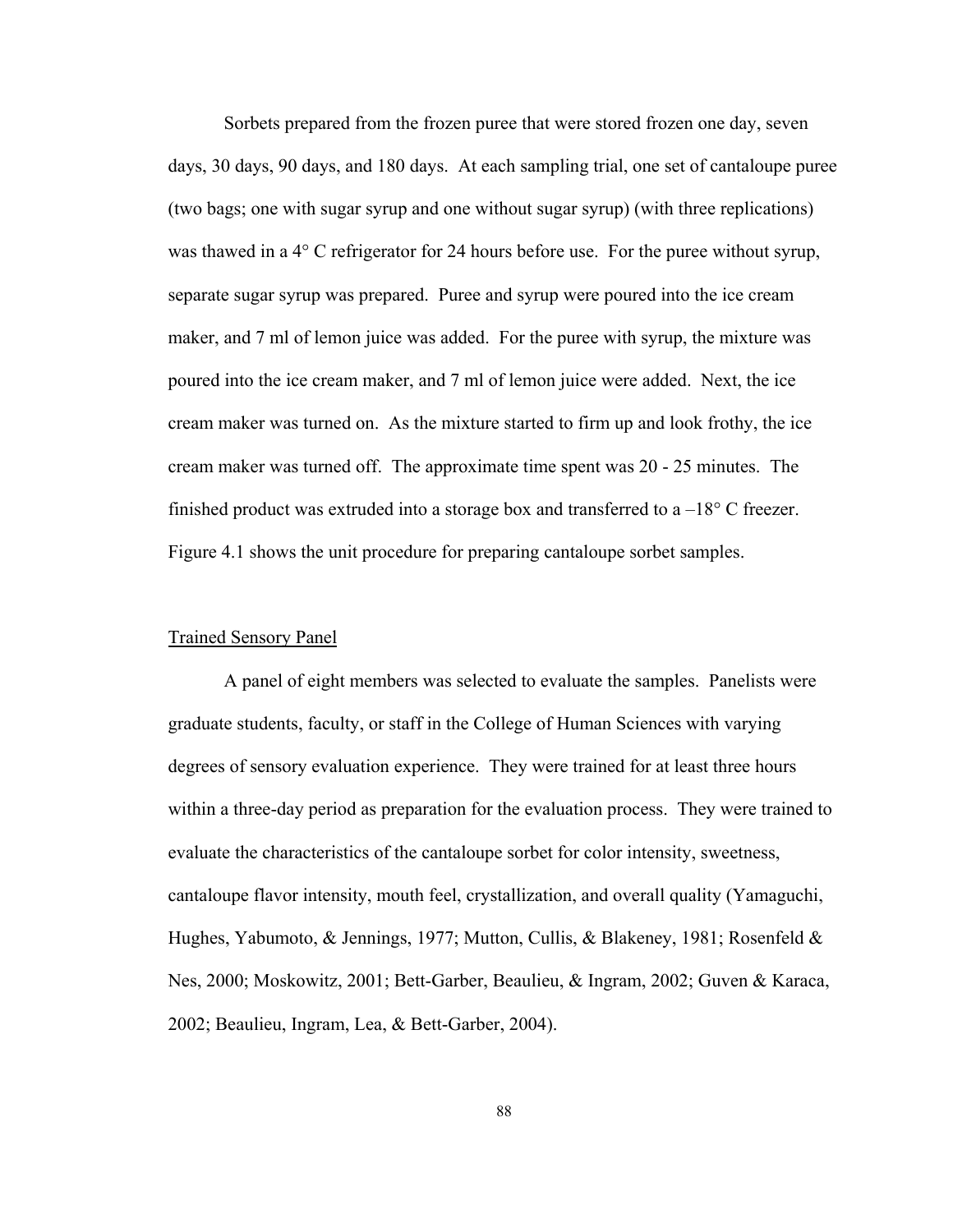

Figure 4.1. Procedure for preparing cantaloupe sorbet samples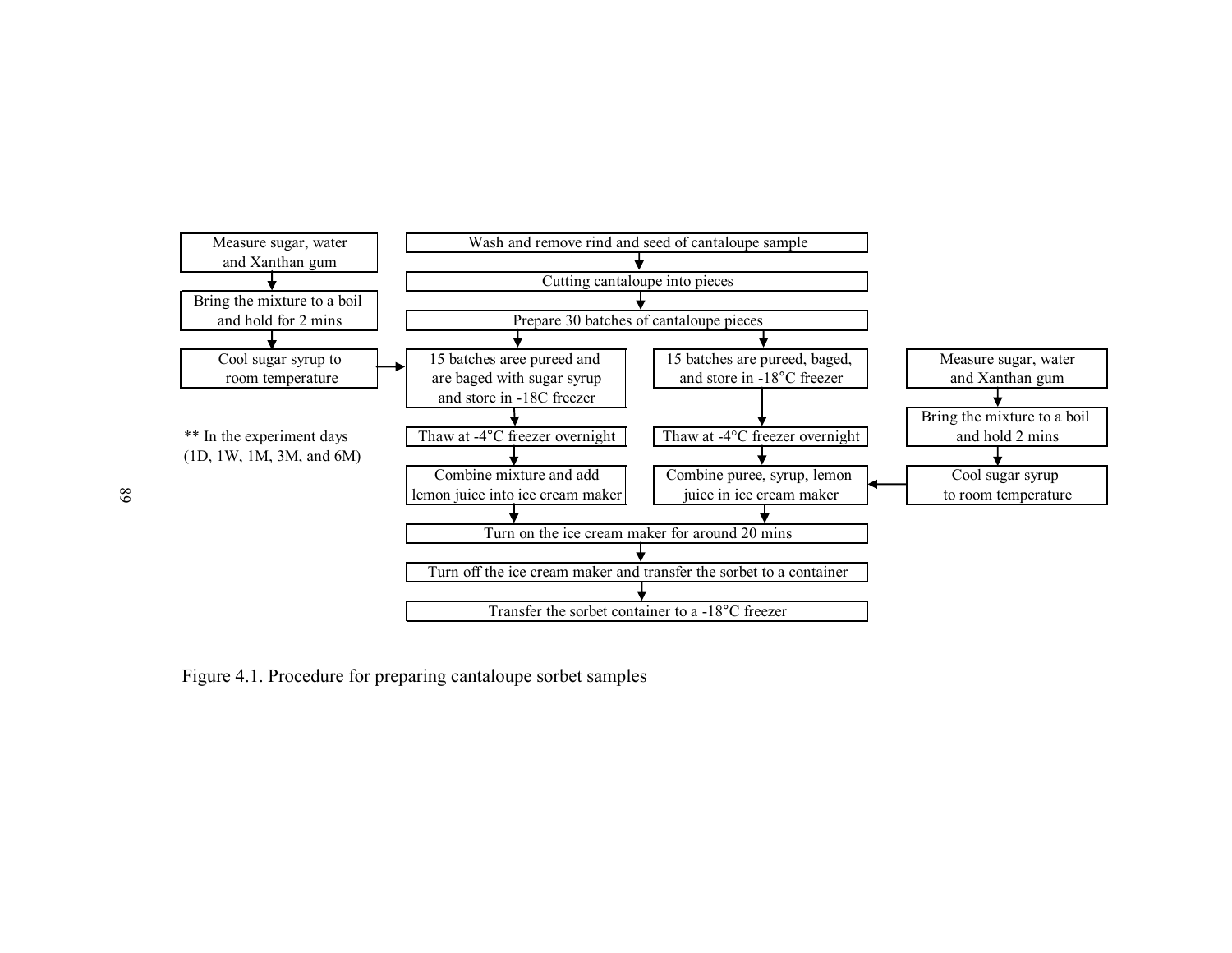To achieve consistent results, the panelists discussed their results after tasting each individual sample. When panelists reached agreement on each characteristic, the sensory evaluation session was conducted. Panelists received a small gift as an incentive. The trained panelists re-evaluated the finished product one day, one week, one month, three months and six months later. In the experiments conducted at three and six months, the panelists were re-trained in order to refresh their memory before conducting evaluation.

All panel sessions were conducted in a sensory panel room with partitioned booths. Samples were presented separately in 2-ounce plastic cups with lids and served in random order to the panelists. A three-digit code was assigned to each sample to be evaluated by panelists. Spring water and crackers were provided for rinsing between samples. The panelists were served one sample of sorbet at a time and were instructed to evaluate it individually.

#### Instrumental Evaluation

Separate samples were prepared for instrument evaluation for three instrumental evaluations. The total soluble solids (°Brix) was determined by using a refractometer with model number BRIX 35HP from Leica Microsystems, Inc. The pH value of the sample was determined by using a pH meter with model number IQ 150 from Scientific Instruments, Inc. A colorimeter, model number Chroma Meter CR-400 from Konica Minolta Photo Imaging U.S.A., Inc., determined the Hunter L\* (brightness), a\* (red -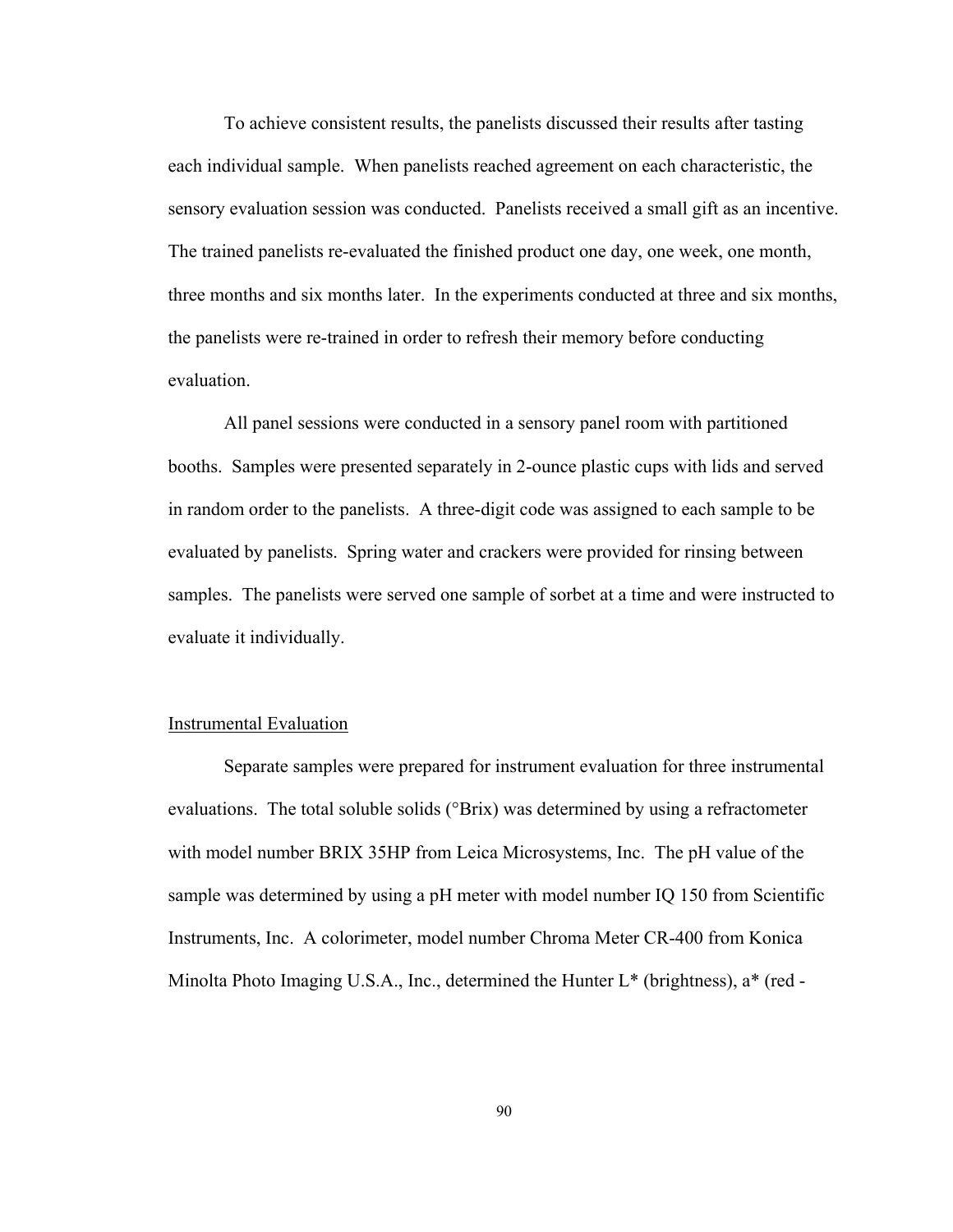green component), and b\* (yellow – blue component) value of the sample, and the chromatic attributes: Chroma  $(C^* = (a^* + b^*)^{1/2})$  and hue angle  $(H^* = \tan^{-1} (b^*/a^*))$ .

## Statistical Analysis

Statistical Package for the Social Sciences (SPSS) program was utilized to perform the statistical analysis. Means of the main effects, and interactions were separated by LSD multiple range test (Geoffrey, 1991) at  $p < .05$ . Additionally, a correlation statistic was employed to determine the relationship among the characteristics of cantaloupe sorbet.

## Results and Discussion

## Trained Panelist

Panelists evaluated cantaloupe sorbet for color intensity, sweetness, cantaloupe flavor intensity, mouth feel, crystallization, and overall quality (Table 4.1). No interaction between treatments (purees with and without sugar syrup) and storage period was found for all the characteristics of cantaloupe sorbet. No treatment effect was found in the study, but the storage affect was apparent  $(p < .05)$ . These results suggested that there was no significant difference between cantaloupe puree with and without sugar syrup during six months of storage time. However, product quality was altered during storage. With color and overall quality of cantaloupe sorbet  $(p < .05)$  being affected. As for the other characteristics of cantaloupe sorbet, which were melon flavor, mouth feel,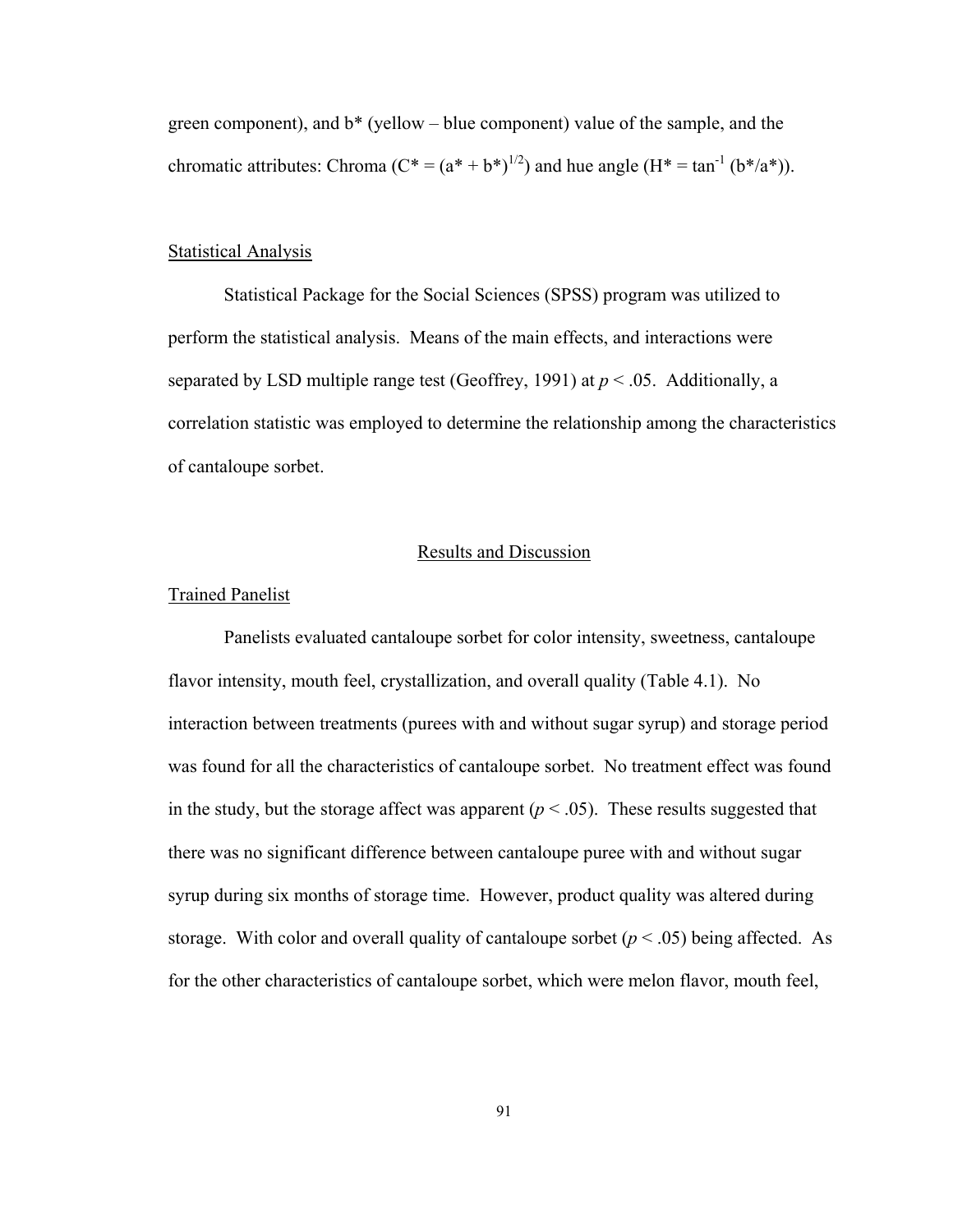| Storage        | Treatment     | Color <sup>1</sup>        | Sweetness <sup>1</sup> | Melon               | Crystallization <sup>1</sup> | Mouth $feelT$ | Overall                   |
|----------------|---------------|---------------------------|------------------------|---------------------|------------------------------|---------------|---------------------------|
| period         |               |                           |                        | flavor <sup>1</sup> |                              |               | quality                   |
| $\text{(day)}$ |               |                           |                        |                     |                              |               |                           |
|                | With syrup    | $6.26^{\circ}+1.05$       | $7.19 + .80$           | $6.38 + .83$        | $3.88 + 1.31$                | $6.30 + 1.01$ | $6.17^{\circ}$ + 57       |
|                | Without syrup | $6.08^{\circ}+1.09$       | $6.90 + 1.06$          | $6.34 + .75$        | $3.24 + 1.24$                | $6.36 + 1.15$ | $6.22^{\mathrm{a}} + .82$ |
| 7              | With syrup    | $6.10^{a} + 1.06$         | $7.01 + .85$           | $6.44 + .60$        | $3.33 + .93$                 | $6.50 + .93$  | $6.36^{\circ}$ +.73       |
|                | Without syrup | $6.37^{\circ}+1.08$       | $6.90 + .58$           | $6.63 + .81$        | $3.60 + 1.26$                | $6.27 + 1.12$ | $6.46^{ab}+.60$           |
| 30             | With syrup    | $6.32^{\mathrm{a}} + .72$ | $7.35 + .84$           | $6.73 + .78$        | $3.56 + 1.06$                | $6.67 + .98$  | $7.01^b + .88$            |
|                | Without syrup | $6.30^{\circ}$ +.84       | $7.31 + .82$           | $6.67 + .95$        | $3.77 + 1.25$                | $6.63 + .83$  | $6.84^b + .92$            |
| 90             | With syrup    | $6.93^{b}+.92$            | $7.31 + .76$           | $6.47 + 1.02$       | $3.04 + 1.29$                | $6.77 + .98$  | $6.96^{\circ}+0.99$       |
|                | Without syrup | $6.53^{ab}+.87$           | $7.10 + 1.05$          | $6.36 + .99$        | $3.36 + 1.40$                | $6.49 + 1.10$ | $6.58^{ab}+.97$           |
| 180            | With syrup    | $7.28^b+.74$              | $7.22 + .86$           | $6.79 + .82$        | $3.53 + .85$                 | $6.62 + .95$  | $6.53^{\text{a}} + .96$   |
|                | Without syrup | $6.84^b+.72$              | $7.20 + .78$           | $6.77 + .85$        | $3.30 + .86$                 | $6.66 + .86$  | $6.94^b + 0.92$           |

Table 4.1 Means and standard deviations of trained sensory panelist ratings of cantaloupe sorbets prepared from two frozen puree products in six month storage period.

 $19$  = extremely bright, sweet, strong melon flavor, smooth, much crystallization, and good; 1 = extremely pale, cannot detect sweetness, no melon flavor, extremely grainy, no crystallization, and extremely poor.

a, b, c, d Means followed by different letters were different for day.

 $N =$  number of samples  $= 210$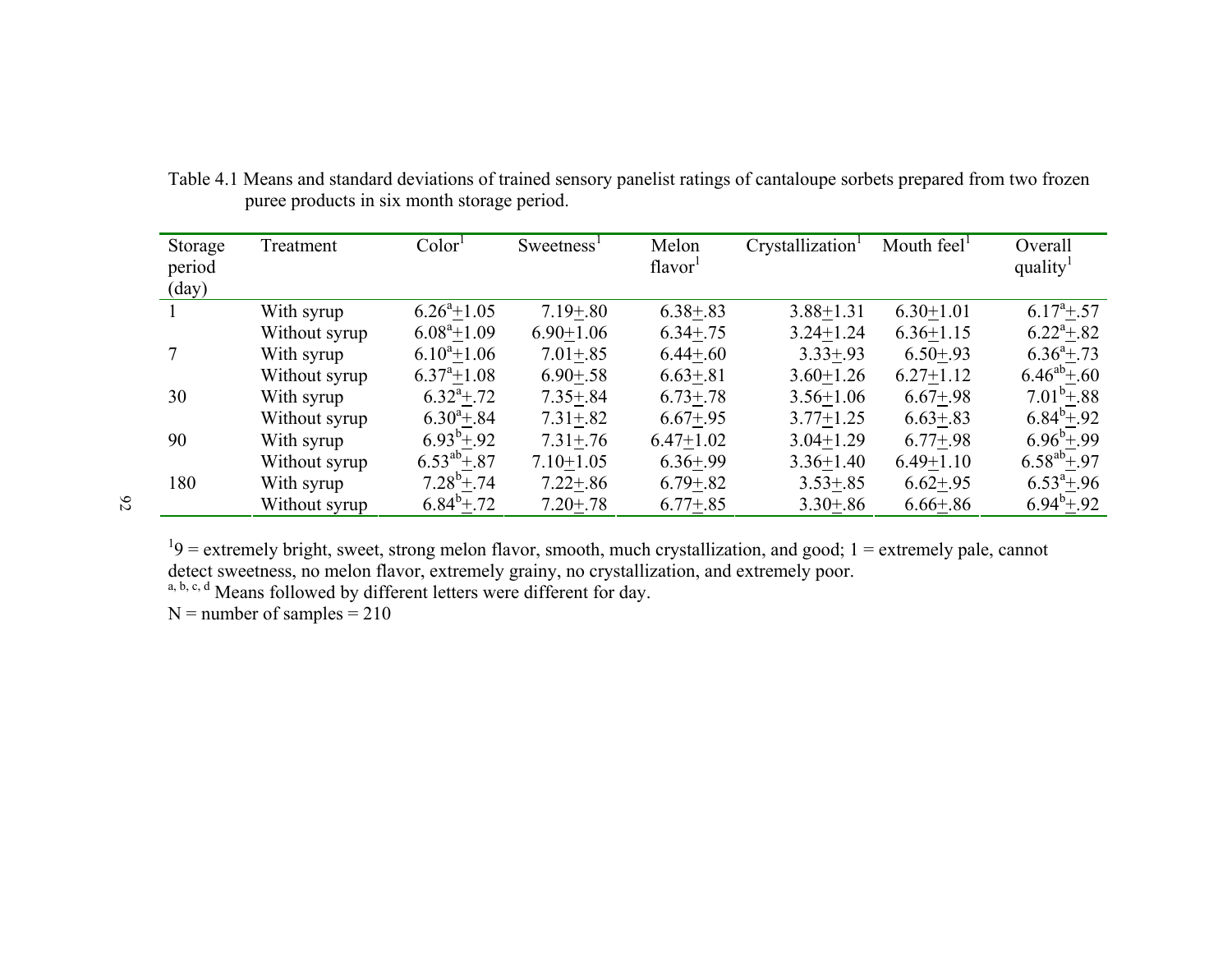and crystallization, the panelists detect no differences in sorbets prepared from the frozen puree treatment.

Although a contrast was found in the first month of the sorbet made from cantaloupe puree without sugar syrup, the color intensity was significantly increased during the one month to three-month period, and continued to increase in the sixth month. In the sorbet made from cantaloupe puree with sugar syrup, color intensity was somewhat lower in the first week of storage time, and then increased significantly from the first to the sixth month (Figure 4.2). The panelist results revealed that the longer the storage period, the brighter the color of cantaloupe sorbet.

As for the overall quality of the cantaloupe sorbet, results suggested that the eating quality of the sorbet made from cantaloupe puree without sugar syrup reached the first high point in the first month, then dropped in the third month, and then went back to the second high point. In the sorbet made from the cantaloupe puree with sugar syrup, however, eating quality reached the highest point in the first month, and then continued to drop in the other two study periods (Figure 4.3). After one month of storage period, both cantaloupe sorbets received the highest score from the panelists and both decreased in the third month of storage period. In the sixth month, however, score of the sorbet made from cantaloupe puree without sugar syrup increased while the sorbet made from cantaloupe puree with sugar syrup decreased.

Results of the relationship between each characteristic of cantaloupe sorbet are shown in Table 4.2. For example, correlation analysis revealed that a positive correlation between sweetness and melon flavor ( $r = .41$ ,  $p < .01$ ) which suggested that when the

93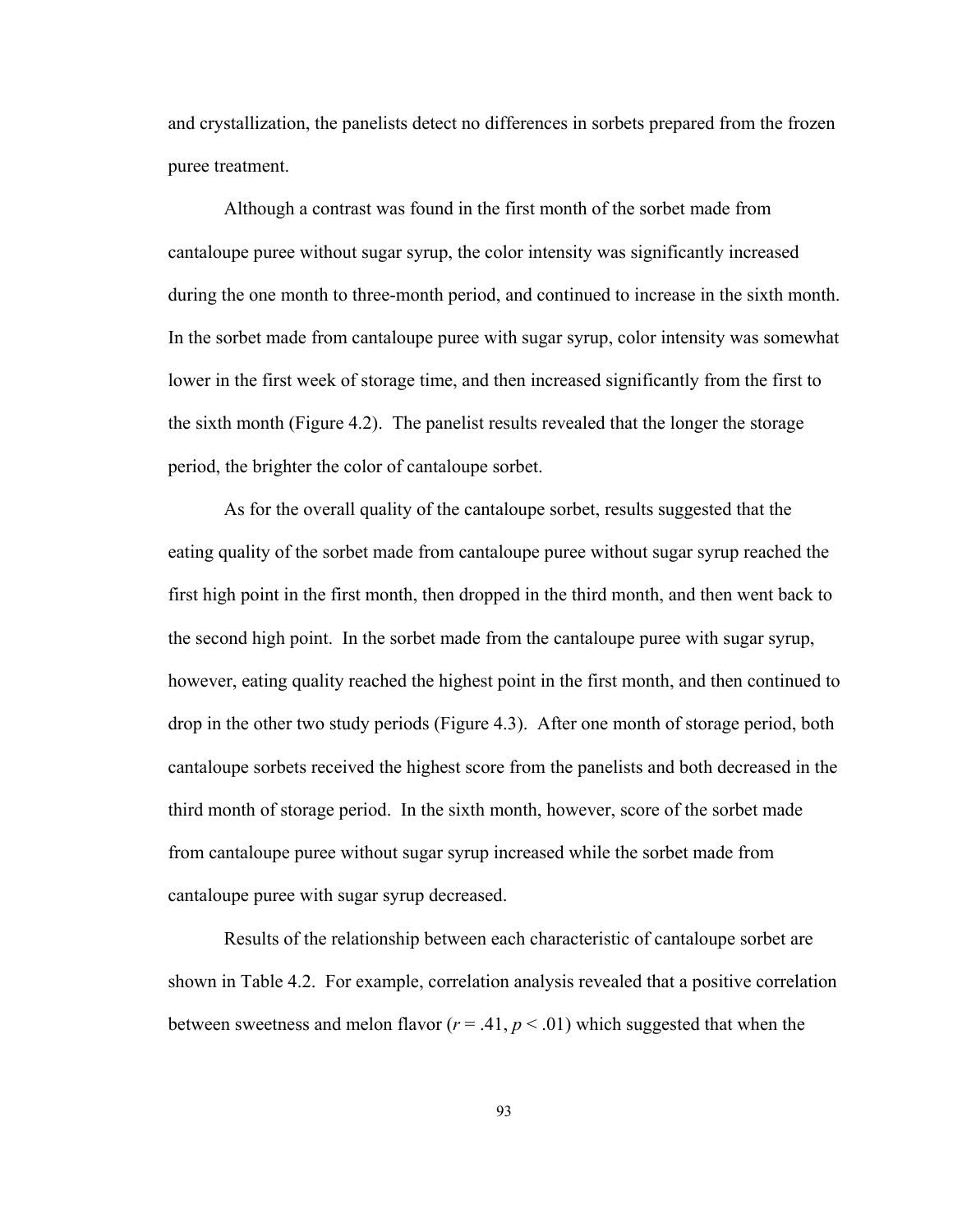

Figure 4.2 Relationship of storage time and panelist evaluated results of color intensity of cantaloupe sorbet.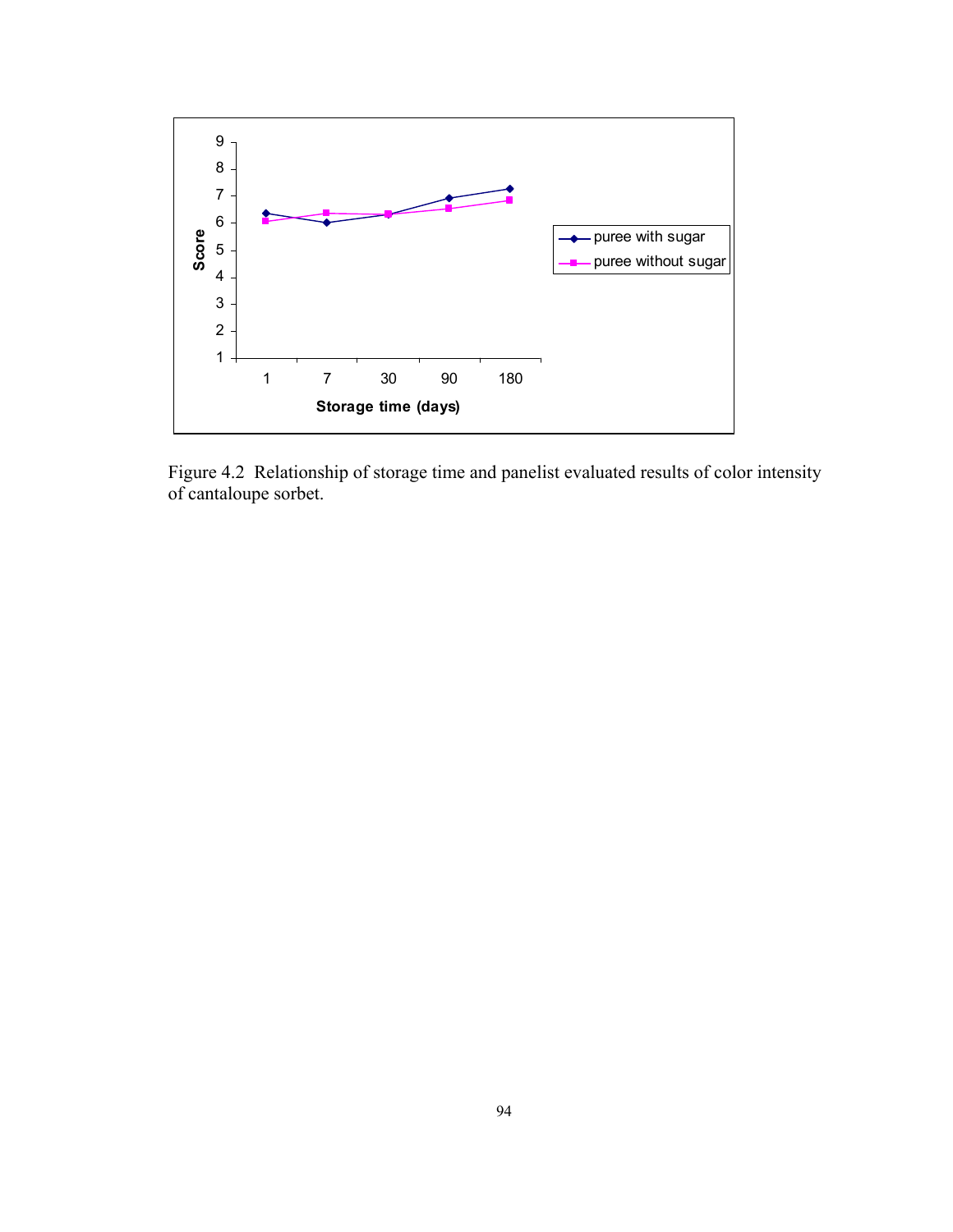

Figure 4.3 Relationship of storage time and panelist evaluated results of overall quality of cantaloupe sorbet.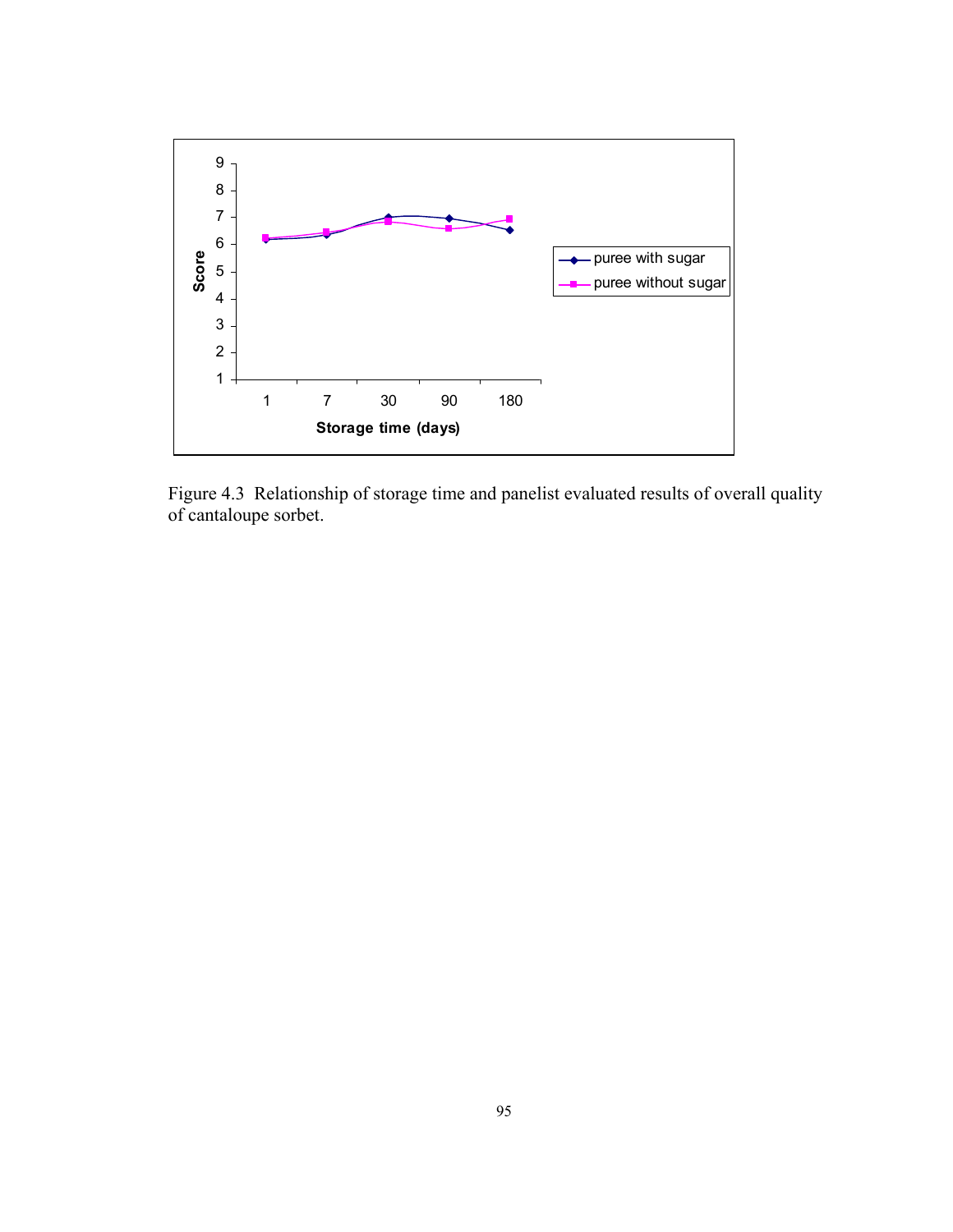| Characteristics | Color | Sweetness | Flavor   | Crystallization | Mouth feel | Overall Quality |
|-----------------|-------|-----------|----------|-----------------|------------|-----------------|
| Color           | ----  | .197      | $.393**$ | .166            | $-.026$    | .191            |
| Sweetness       |       | ----      | $.412**$ | $-.033$         | $.359**$   | $.514**$        |
| Flavor          |       |           | ----     | $.222*$         | .138       | $.423**$        |
| Crystallization |       |           |          | ----            | $-.533**$  | $-.350**$       |
| Mouth feel      |       |           |          |                 | ----       | $.712**$        |
| Overall quality |       |           |          |                 |            | ----            |

Table 4.2 Correlations of the characteristics of cantaloupe sorbet

96

\*\* Correlation is significant at the 0.01 level (2-tailed).

\* Correlation is significant at the 0.05 level (2-tailed).

 $N =$  number of samples  $= 210$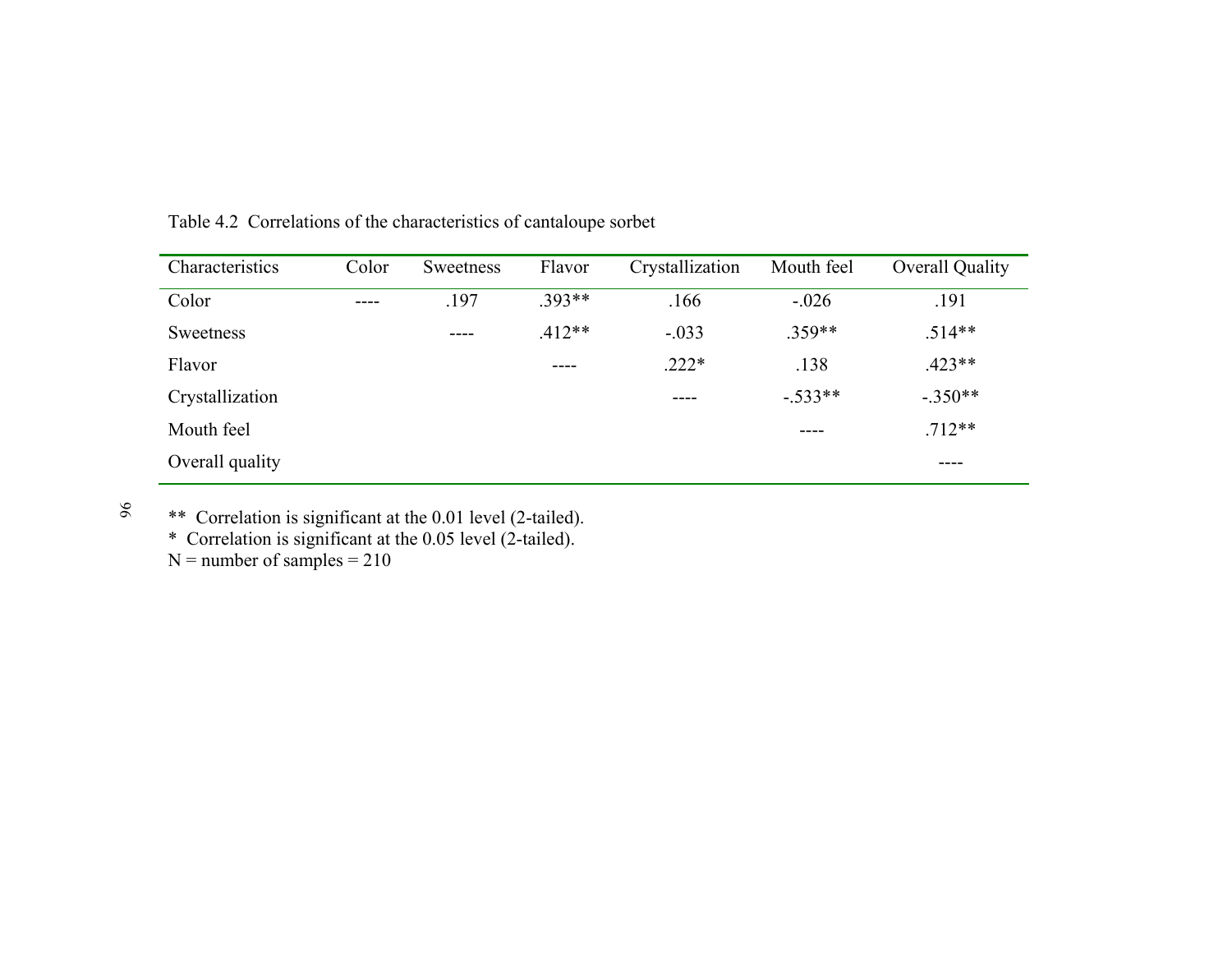score of sweetness increased, the score of melon flavor increased as well. The relationship between overall quality and sweetness, melon flavor, crystallization, and mouth feel ( $r = .51$ ,  $r = .42$ ,  $r = -.35$ ,  $r = .71$ ,  $p < .01$ ), respectively, indicated that overall quality positively correlated with sweetness, melon flavor, and mouth feel, and was slightly negatively correlated with crystallization. When the score of sweetness, flavor, and mouth feel increased, the overall quality also increased. When the score of crystallization increased, overall quality decreased.

## Instrument Evaluation

The pH value, total soluble solids ( $\text{Prix}$ ),  $L^*$  value, Hue angle, and Chroma were determined by instrument evaluation (Table 4.3) Treatment and date interaction was determined in the attributes of the  $L^*$  value and Hue angle value ( $p < .05$ ). As for main effect, during the storage time, the Chroma was decreased  $(p < .05)$ ; but, no difference was found between the two treatments. No interaction or main effects were found in the pH value and total soluble solids.

As for the brightness  $(L^*)$  of cantaloupe sorbet, the results indicated that the  $L^*$ value of sorbet made from the cantaloupe puree without sugar syrup shifted between 58 and 60. The L\* value did not decrease during the storage period. In the sorbet made from the cantaloupe puree with sugar syrup, the L\* value was significantly decreased after the first month. These results suggested that the  $L^*$  value of sorbet made from the cantaloupe puree without sugar syrup did not have a significant change during the six months of storage time. On the other hand, the L\* value of the sorbet made from the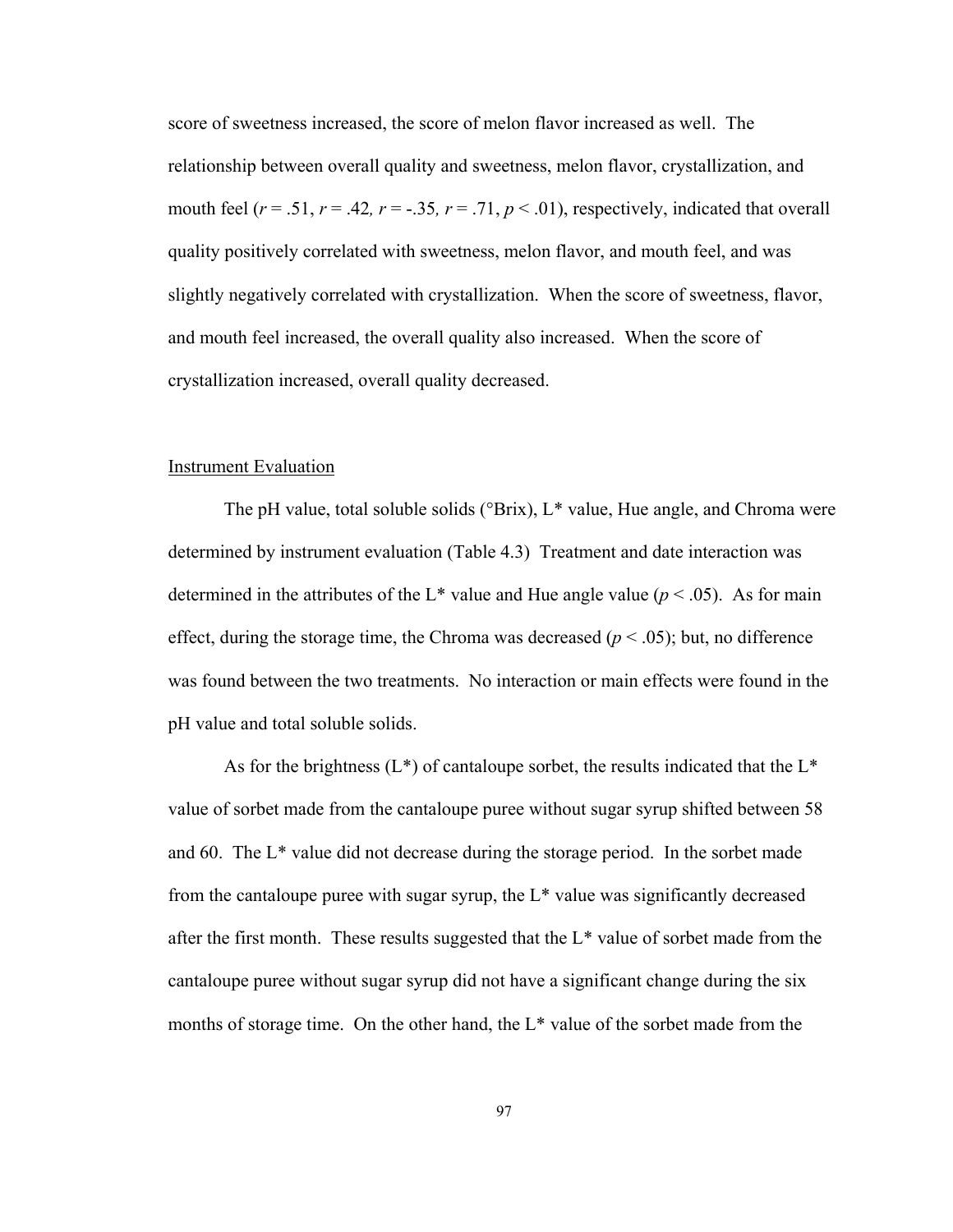| Storage | Treatment     | pH value     | $\mathrm{Prix}$ | $L^*$ value              | Hue angle $(°)$      | Chroma               |
|---------|---------------|--------------|-----------------|--------------------------|----------------------|----------------------|
| period  |               |              |                 |                          |                      |                      |
| (days)  |               |              |                 |                          |                      |                      |
|         | With syrup    | $5.43 + 12$  | $22.10 + .41$   | $59.29^{a}+.90$          | $77.71^{a}+.53$      | $28.88^{ab}+1.61$    |
|         | Without syrup | $5.46 + .13$ | $22.26 + 0.51$  | $60.35 + 1.23$           | $78.22 + .57$        | $29.87^{\circ}+1.36$ |
|         | With syrup    | $5.31 + .08$ | $22.21 + .40$   | $57.16^{b}+1.58$         | $77.86^{\circ}+0.89$ | $28.24^{ab}+1.22$    |
|         | Without syrup | $5.37 + .09$ | $22.16 + 23$    | $58.27 + 1.46$           | $77.56 + .86$        | $28.35^{\circ}+1.67$ |
| 30      | With syrup    | $5.34 + .08$ | $22.94 + 0.53$  | $59.61^{*a}+1.33$        | $78.25^{\circ}+1.12$ | $30.29^{a} + 1.06$   |
|         | Without syrup | $5.33 + .19$ | $22.67 + .54$   | $61.32 + 1.30$           | $77.98 + .33$        | $29.25^{\circ}+1.36$ |
| 90      | With syrup    | $5.46 + .14$ | $22.20 + 33$    | $55.23^{\text{th}}+1.29$ | $78.10^{a} + 1.27$   | $27.58^{b}+1.44$     |
|         | Without syrup | $5.33 + .19$ | $22.53 + .34$   | $59.17 + 1.66$           | $77.49 + 65$         | $28.81^{a}+2.07$     |
| 180     | With syrup    | $5.43 + .10$ | $22.56 + 0.50$  | $54.11^{*b} + 1.90$      | $76.90^{*b}+.73$     | $24.80^{\circ}+1.39$ |
|         | Without syrup | $5.44 + 12$  | $22.50 + .31$   | $59.94 + 1.56$           | $78.12 + .92$        | $25.97^b + 2.24$     |

Table 4.3 Means and Standard Deviations for the instrument evaluation of two different cantaloupe sorbets in six months

\* Means within treatments are different.<br>  $a, b, c, d$  Means followed by different letters are different for day.

 $N =$  number of samples  $= 30$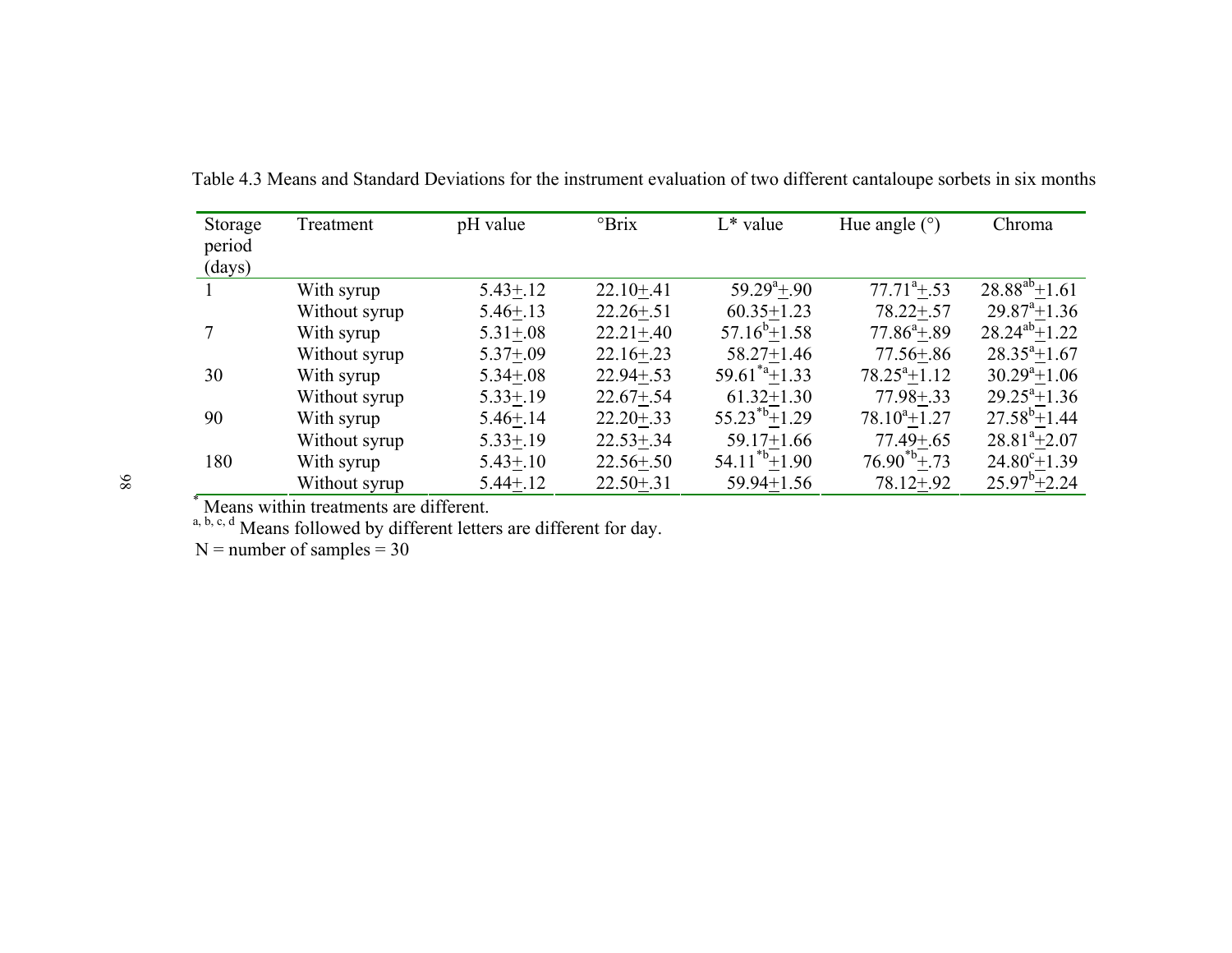cantaloupe puree with sugar syrup decreased significantly after one month of storage (Figure 4.4).

As for the hue angle of cantaloupe sorbet, results indicated that the he angle of the sorbet made from the cantaloupe puree without sugar syrup shifted between 76 to 78. Like the L\* value, the he angle did not decrease during the storage period. In the sorbet made from the cantaloupe puree with sugar syrup, however, the he angle was significantly decreased after the third month. Results suggested that the he angle of sorbet made from the cantaloupe puree without sugar syrup did not change significantly during the six months of storage time. However, the he angle of the sorbet made from the cantaloupe puree with sugar syrup decreased significantly after three months of storage time (Figure 4.5). Sliva and Chamul (1991) suggested that the freezing and thawing process may have resulted in the loss of β-carotene in frozen cantaloupe. βcarotene is responsible for the orange color of cantaloupe, which explains the significant decrease of the Hue angle in the sorbet made from frozen puree.

As for croma, results suggested that both sorbets tended to decrease in croma value during the six months of storage time. The value of the sorbet made from the cantaloupe puree without sugar syrup decreased significantly in the third month, while the sorbet made from the cantaloupe puree with sugar syrup decreased significantly after a one-month storage period (Figure 4.6).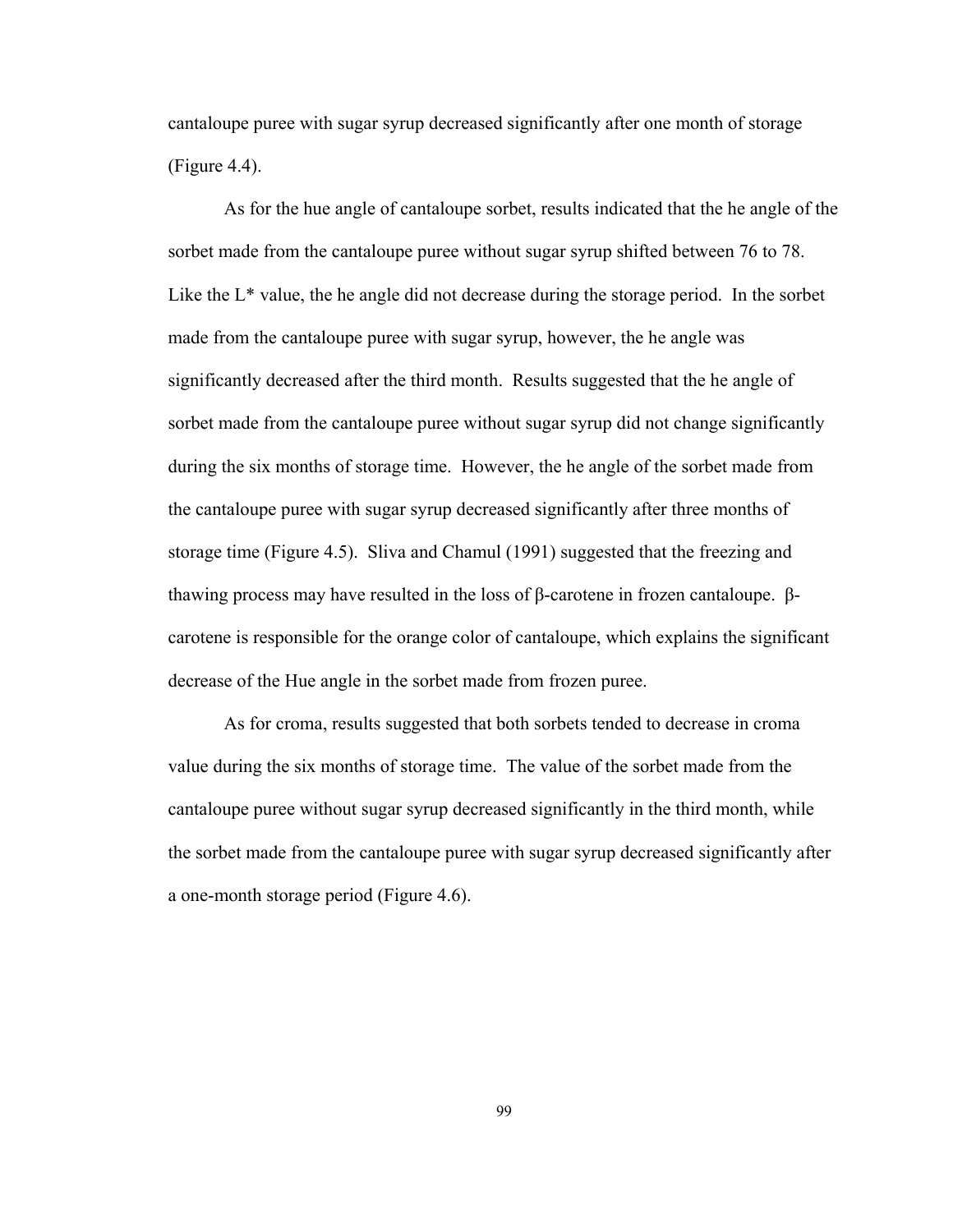

Figure 4.4 Relationship of storage time and instrumental results of the L\* value of cantaloupe sorbet.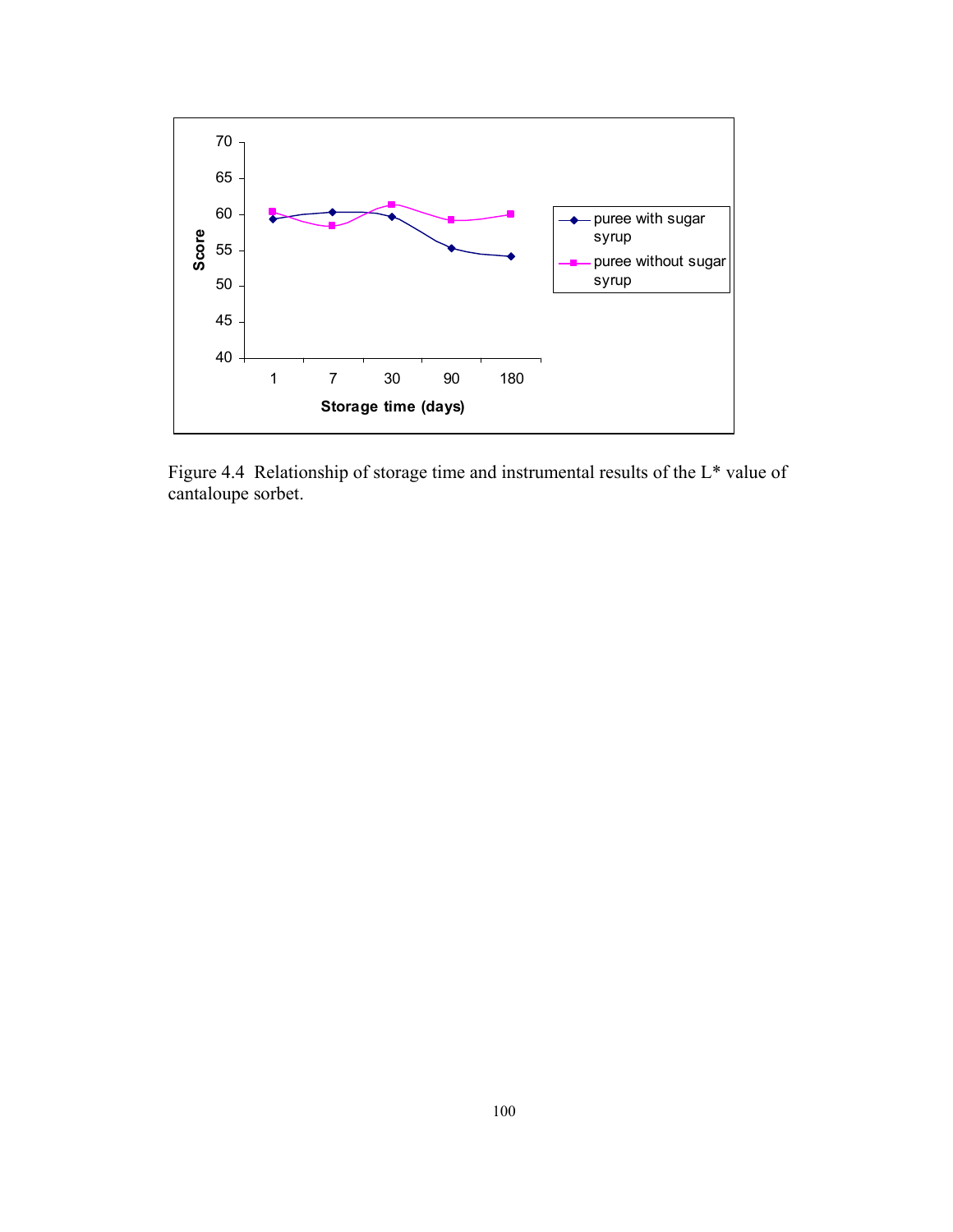

Figure 4.5 Relationship of storage time and instrumental results of the hue angle of cantaloupe sorbet.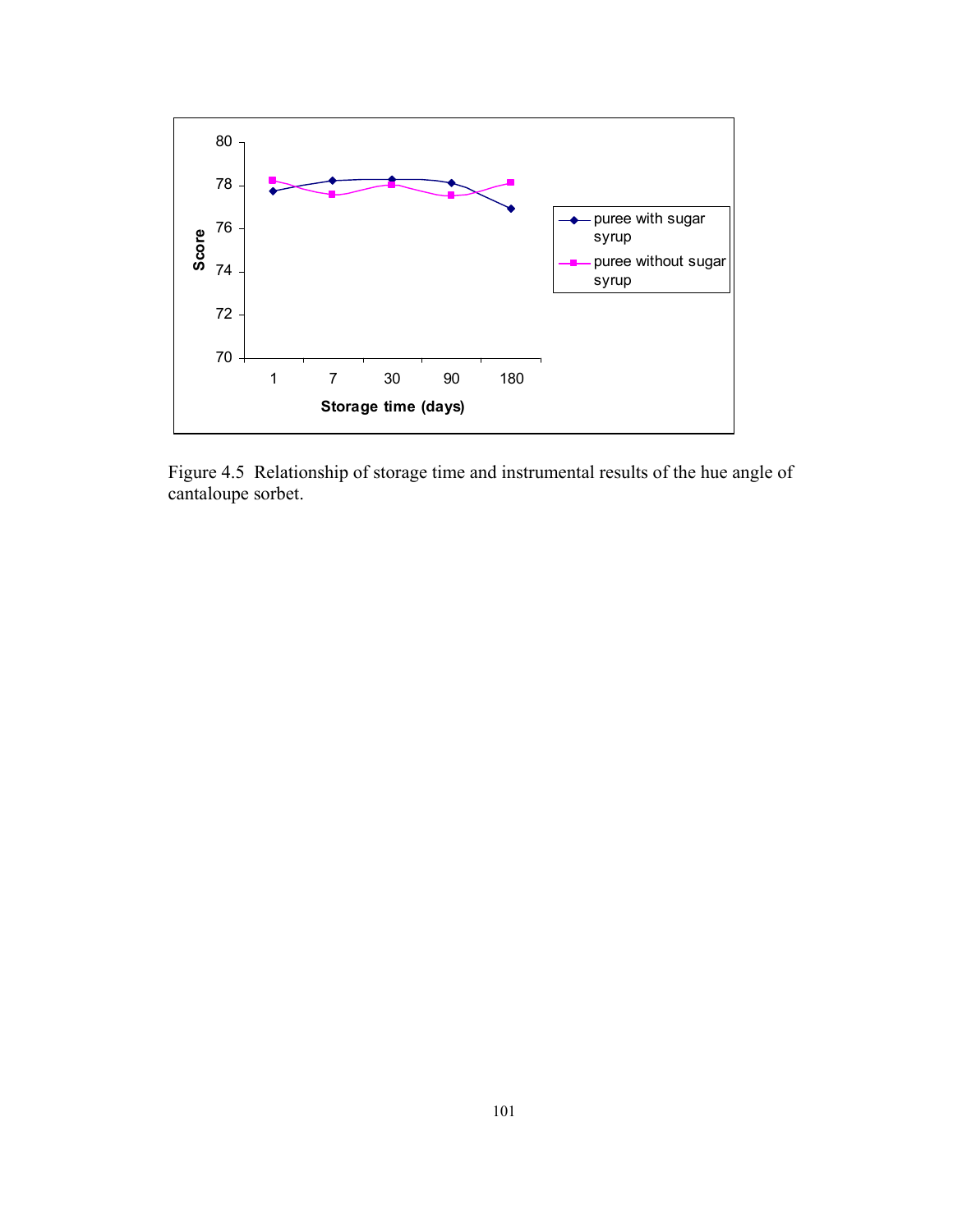

Figure 4.6 Relationship of storage time and instrumental results of the chroma of cantaloupe sorbet.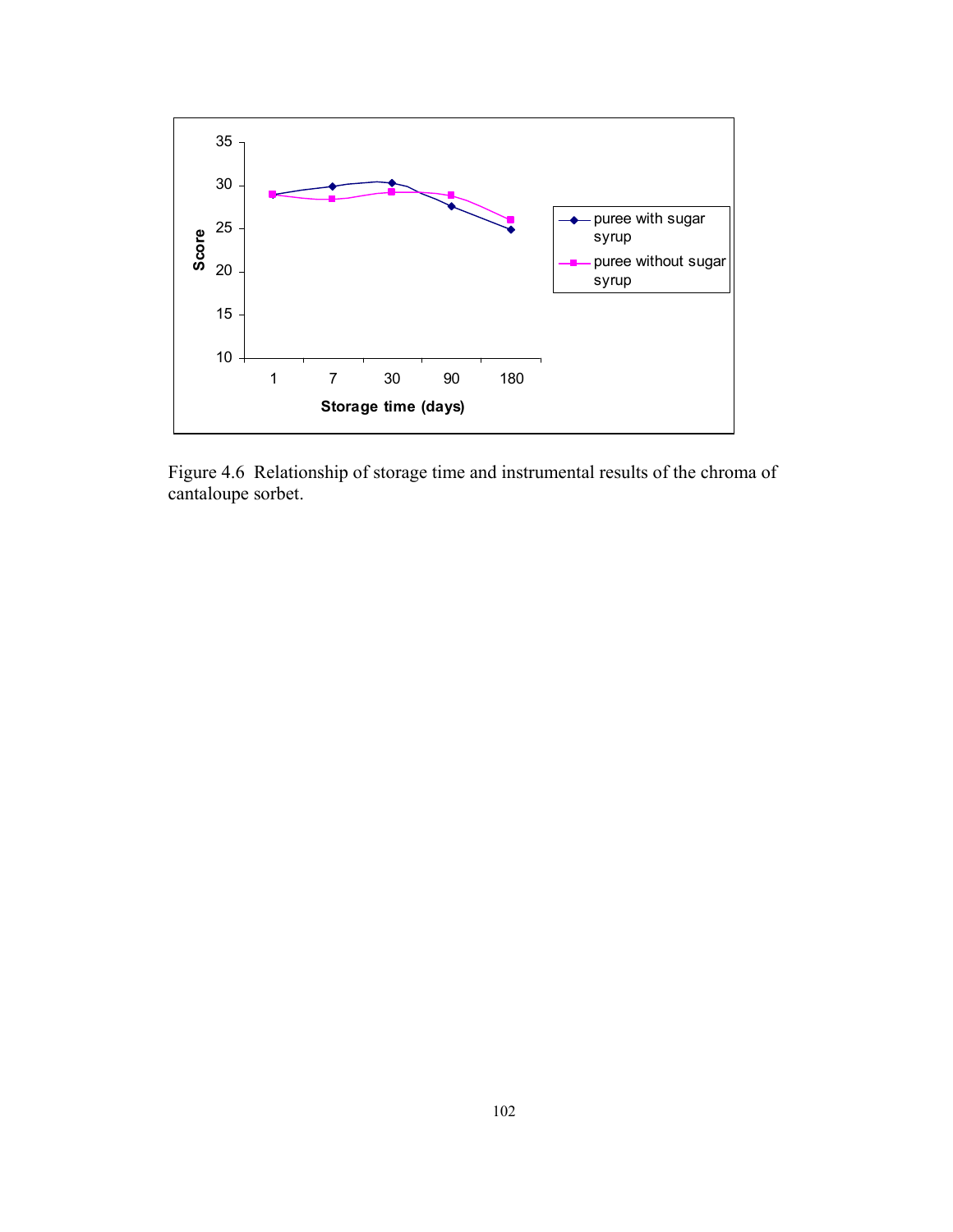### Correlation between Instruments and Panelists

Correlation analysis was employed in order to determine the relationship between the instrument and panelists evaluation. Results (Table 4.3) suggested that the total soluble solids were positively correlated with the characteristic of sweetness score from the panelists  $(r = .34, p < .01)$ , which indicated when the total soluble solids value increased, since sweetness score from the panelists increased as well. In addition, the L\* value, Hue angle, and Chroma were negatively correlated with the color score from panelists results  $(r = -0.41, r = -0.26, r = -0.42, p < 0.01)$ , respectively. These results indicated that when the L\* value, hue angle, and chroma increased, the color score from the panelists decreased. No other significant correlation differences between the instrument results and the panelist results, were indicated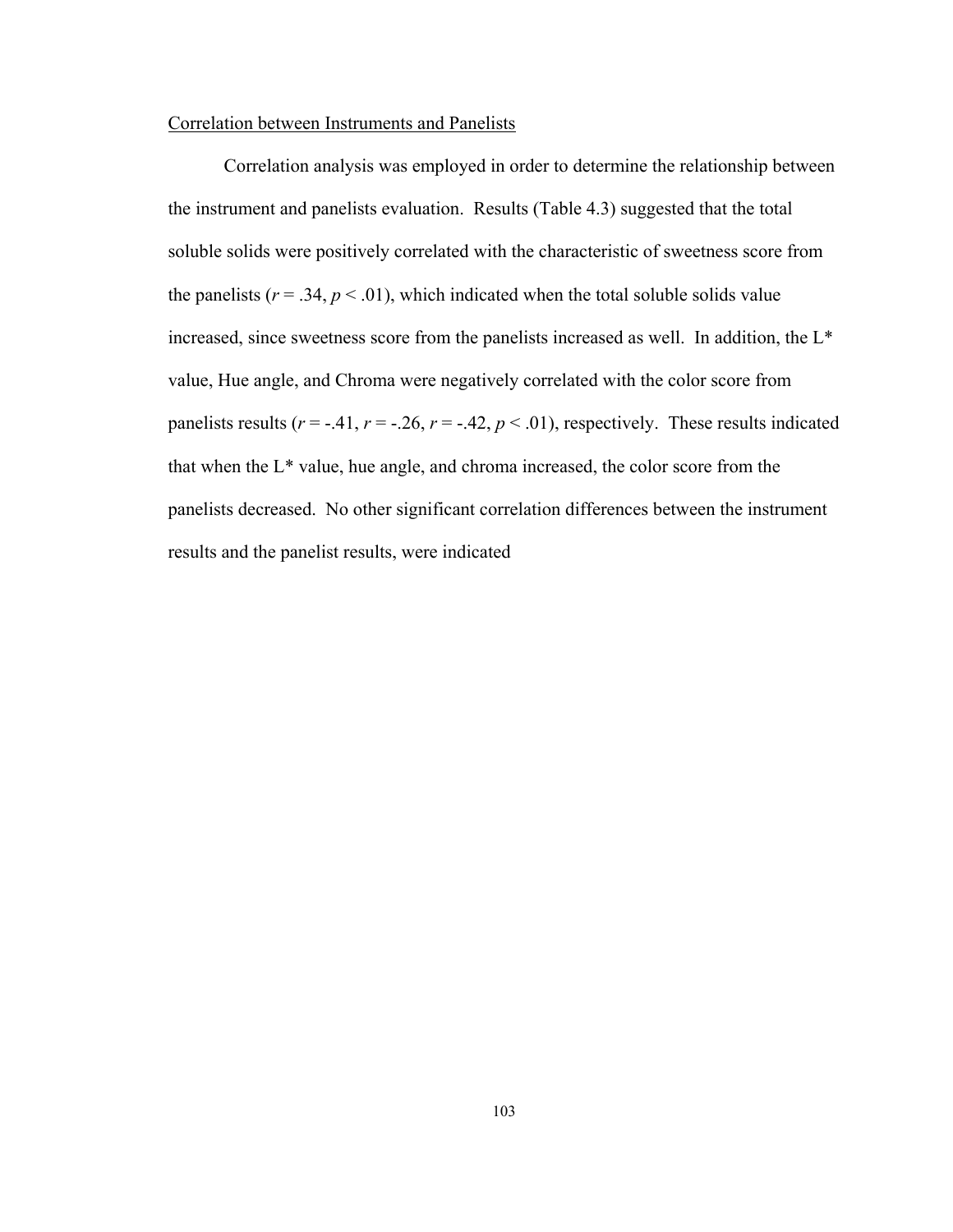#### References

- Anonymous (1998). Researchers forecast healthy future for retail fresh-cut sales. *Fresh-cut, 6*, 14-15.
- Ayhan, Z., & Chism, G. W. (1998). The shelf-life of minimally processed fresh cut melons. *Journal of Food Quality, 21*, 29-40.
- Beaulieu, J. C., Ingram, D. A., Lea, J. M., & Bett-Garber, K. L. (2004). Effect of harvest maturity on the sensory characteristics of fresh-cut cantaloupe. *Journal of Food Science, 69*, S250-S258.
- Bett-Garber, K. L., Beaulieu, J. C., & Ingram, D. A. (2002). Effect of storage on sensory properties of fresh-cut cantaloupe varieties. *Journal of Food Quality*, *26*, 323- 335.
- Galeb, A. D. S. (1994). *Use of ion-exchange and direct osmotic concentration technologies for processing cantaloupe juice* (Doctoral dissertation, Oregon State University, 1994). *Dissertation Abstracts International*, 54, 09B.
- Galeb, A. D. S., Wrolstad, R. E., & McDaniel, R. (2002). Composition and quality of clarified cantaloupe juice concentration. *Journal of Food Processing Preservation, 26*, 39-56.
- Guven, M., & Karaca, O. B. (2002). The effects of varying sugar content and fruit concentration on the physical properties of vanilla and fruit ice-cream-type frozen yogurts. *International Journal of Dairy Technology*, *55*(1), 27-31.
- Geoffrey, K. (1991). *Design & Analysis: A researcher's handbook* (3<sup>rd</sup> ed.). New Jersey: Prentice-Hall.
- Hong, G. P., & Nip, W. K. (1990). Functional properties of precooked Taro flour in sorbet. *Food Chemistry, 36,* 261-270.
- Moskowitz, H. (2001). Learning from the competition through category appraisal: one practitioner's keys to faster and more efficient product development. *Food Service Technology, 1*, 103-118.
- Mutton, L. L., Cullis, B. R., & Blakeney, A. B. (1981). The objective definition of eating quality in rockmelons (*Cucumis melo*). *Journal of the Science of Food and Agriculture, 32,* 385-391.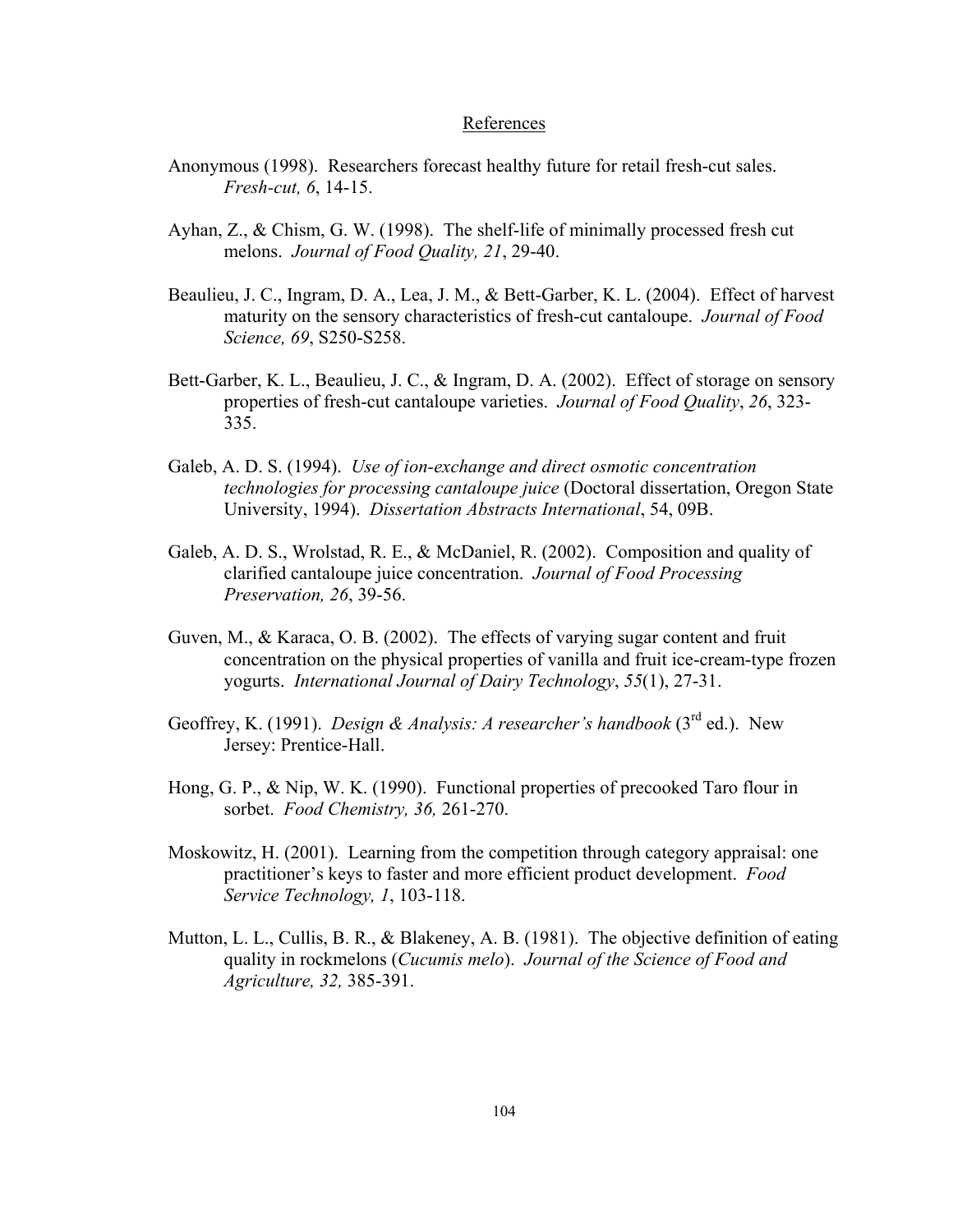- O'Connor-Shaw, R. E., Roberts, R., Ford, A. L., & Nottingham, S. M. (1994). Shelf life of minimally processed honeydew, kiwifruit, papaya, pineapple, and cantaloupe. *Journal of Food Sciences*, *59*(6), 1202-1206, 1215.
- Park, O. (2004). *Quality and customer acceptability of frozen cantaloupe*. (Master's thesis, Texas Tech University, 2004).
- Peet, M. (2002). Muskmelon Harvest and post-harvest. Retrieved June 14, 2003, from Crop Profiles – Muskmelon web site: www.cals.ncsu.edu/sustainable/peet/profiles/muskharv.htnl
- Portela, S. I., & Cantwell, M. I. (2001). Cutting bland sharpness affects appearance and other quality attributes of fresh-cut cantaloupe melon. *Journal of Food Science*, *66*, 1265-1270.
- Rosenfeld, H., & Nes, A. (2000). Prediction of sensory quality of strawberry jam by means of sensory quality attributes of fresh fruit. *Journal of the Science of Food and Agriculture, 80,* 1895-1902.
- Shih, Y., Hoover, L. C., Thompson, L. D. & Boyce, J. B. (2005). *Sensory evaluation and value analysis of cantaloupe sorbet.* Unpublished manuscript.
- Simandjuntak, V., Barrett, D. M., & Wrolstad, R. E. (1996). Cultivar and frozen storage effects on muskmelon (*Cucumis melo*) colour, texture and cell wall polysaccharide composition. *Journal of the Science of Food and Agriculture, 71*, 291-296.
- Stogo, M. (1990). *Frozen desserts A complete retailer's guide*. New York: Van Nostrand Reinhold
- Stogo, M. (1998). *Ice cream and frozen desserts A commercial guide to production and marketing.* New York: John Wiley & Sons, Inc.
- Suslow, T. V., Cantwell, M., & Mitchell, J. (2002). Cantaloupe Recommendations for maintaining postharvest quality. Retrieved June 16, 2003, from Cantaloupe Produce Facts web site: http://postharvest.ucdavis.edu/Produce/ProduceFacts/Fruit/cantaloupe.html
- Texas Department of Agriculture (2004). Cantaloupe season. Retrieved November 11, 2004, from Texas Department of Agriculture web site: http://www.agr.state.tx.us/education/tips/com\_cantaloupe.htm.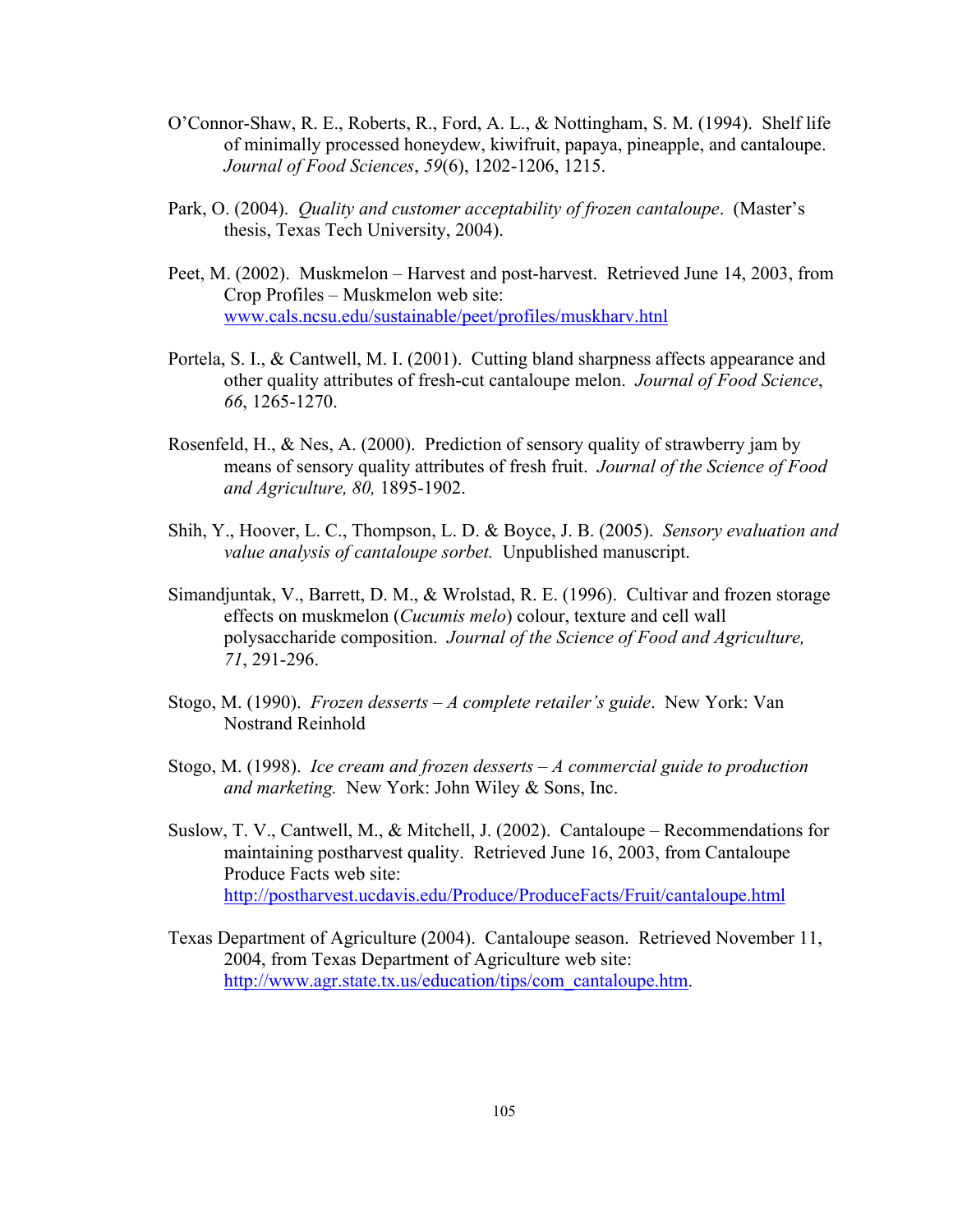- United States Department of Agriculture (2003). An economic assessment of cantaloupe executive summary. Retrieved October 14, 2003, from USDA web site: www.rma.usda.gov/pilots/feasible/txt/cantaloupe.txt
- Vance Research Service and Market Facts, Inc. (1990). *Fresh Trends 90': A profile of the fresh produce consumer*. Reports 1,4.
- Wagner, A. B., Dainello, F. J., & Parson, J. M. (2001). Harvesting and handling. Retrieved June 14, 2002, from Texas A&M University, extension, veghandbook web site: http://aggiehorticulture.tamu.edu/extension/veghandbook/chapter10/chapter10.html.
- Yamaguchi, M., Hughes, D. L., Yabumoto, K., & Jennings, W. G. (1977). Quality of cantaloupe muskmelons: variability and attributes. *Scientia Horticulturae*, *7*, 59- 70.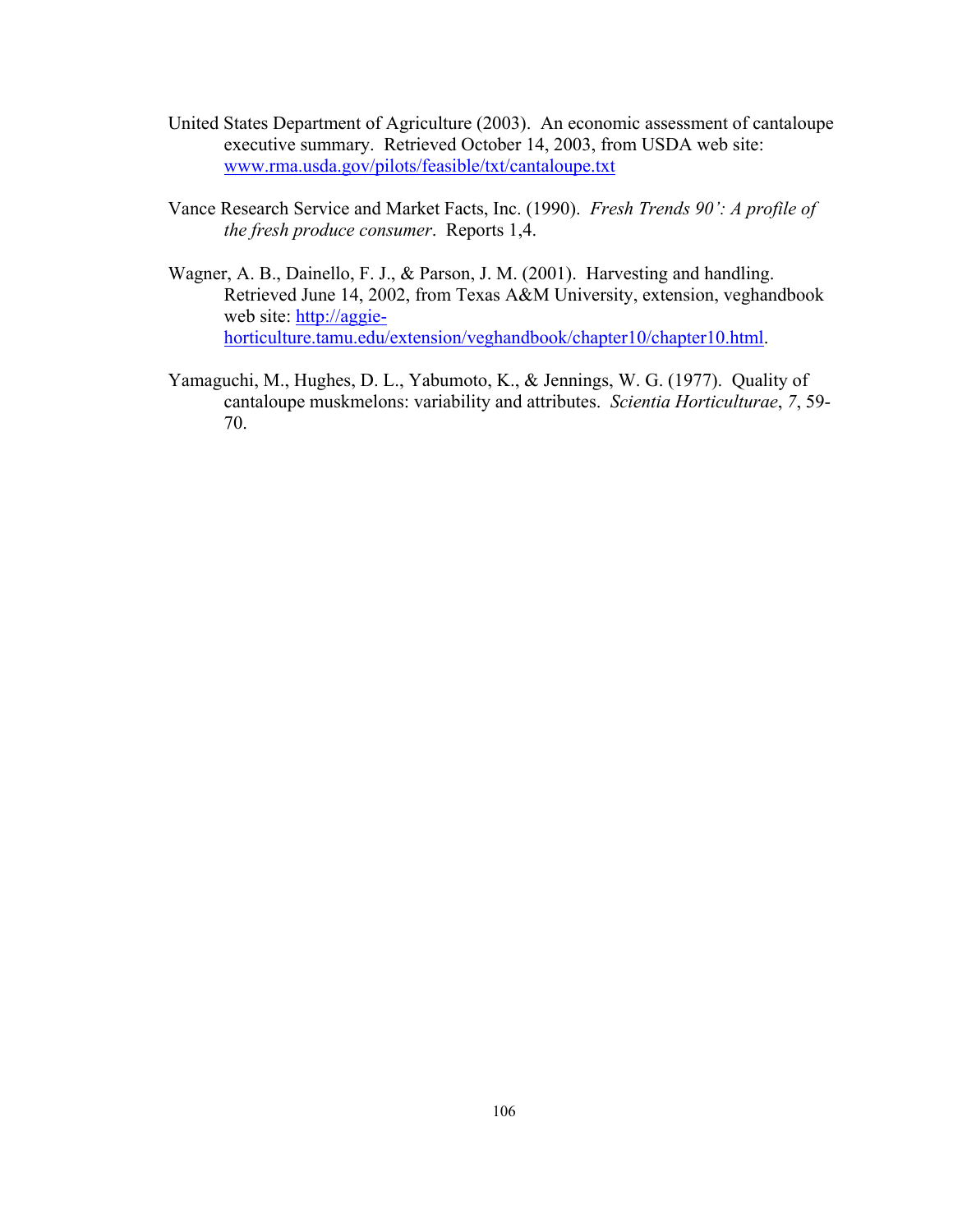### CHAPTER V

## CONCLUSIONS, IMPLICATIONS, AND RECOMMENDATIONS

## **Conclusions**

A thorough understanding of customers' needs and desires is vital to successful operation of today's foodservice organizations. Successful management mindset must include recognition that customers are much more aware of health and weight issues, and therefore tend to prefer light, fresh, and healthy food. Fitting wonderfully into this concept is the cantaloupe, which is tasty, flavorful, nutritious, and low calorie. Consumption of cantaloupes has increased steadily in the United States since the 1980s, accompanied by increasing interest in various forms of this versatile food item. The demand for new forms of cantaloupe products has grown by leaps and bounds and the need to meet customer demands now challenges everyone in the foodservice industry. The need to meet this challenge has provided the impetus for this study, the goal of which is to develop an appropriate frozen dessert item for restaurants by using a high-speed freezing method, and to conduct a value analysis study to initiate development of procedures for cost reduction.

## Findings of the Study

Three objectives were included in the study. The first was to determine the appropriate thickening agent for cantaloupe sorbet. Trained panelists results suggested that cantaloupe sorbet without any thickening agent developed significantly brighter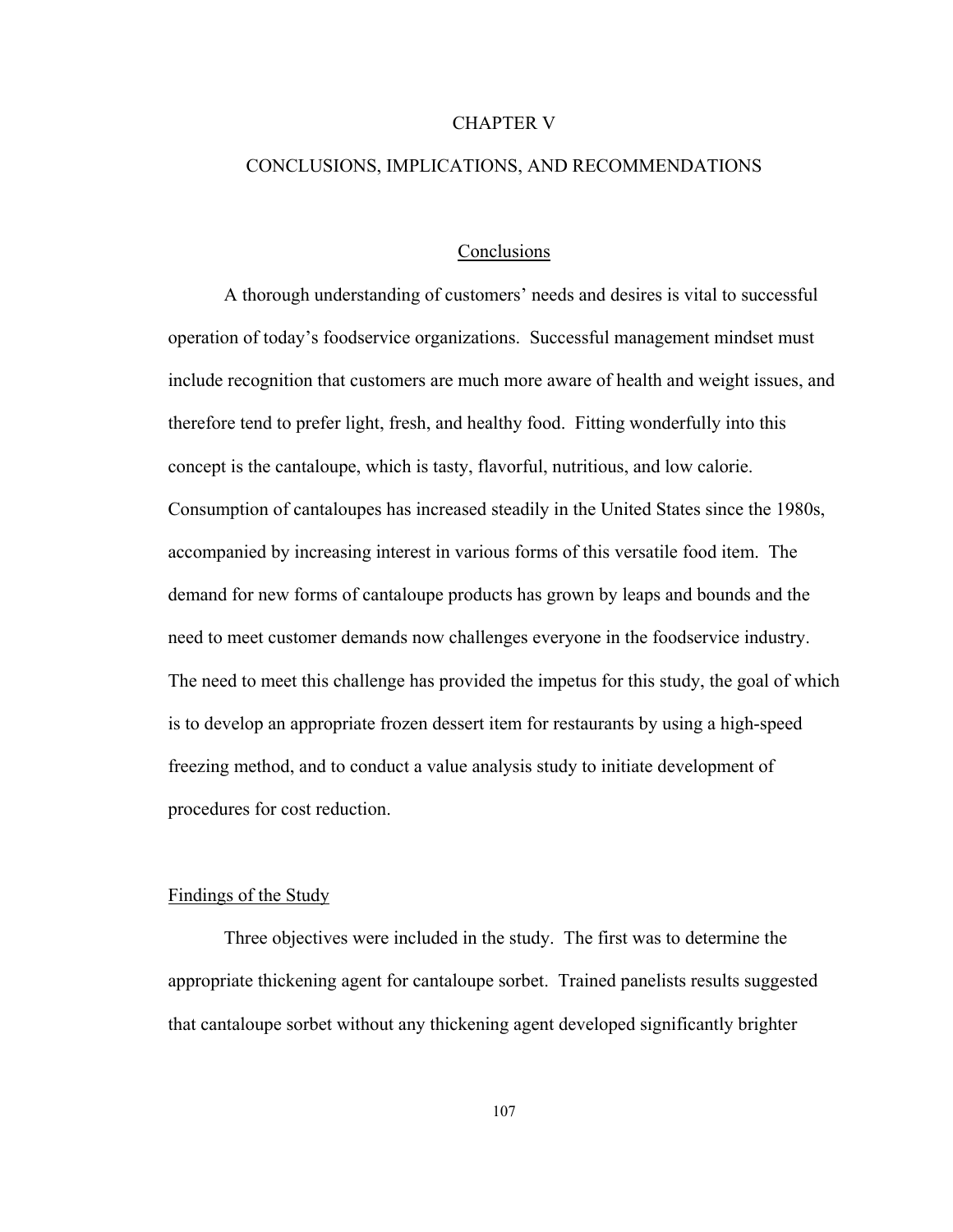color, more sweetness, and lower overall quality ratings than the sorbets containing thickening agents. On the other hand, the sorbet with thickening agents (guar, xanthan, and mixed gum) resulted in a relatively pale orange color intensity, less sweetness, and better overall quality rating than the sorbet without any thickening agents. The cantaloupe sorbet with xanthan gum and mixed gum received the same scores for all characteristics, but xanthan was utilized because it received the highest score overall. The instrument evaluation results also indicated that cantaloupe sorbet with xanthan gum and mixed gum, received the same results from all instrumental analyses.

The second study was to determine a cost reduction method (for a restaurant) which would offer cantaloupe sorbet as a dessert or a palate cleanser, at the same time, to apply value analysis techniques to the product. *Trained panel session results* suggested that the sorbet made from non-frozen sources of cantaloupe (fresh and chilled chunks) were significantly paler than sorbets from frozen sources (frozen chunks and frozen puree)  $(p < .05)$ . The sorbet made from fresh cantaloupe or frozen puree received similar scores in all characteristics. Results indicated that except for the color intensity, sorbet made from frozen puree had qualities similar to sorbet prepared from the fresh cantaloupe product. Instrumental analysis results were the same as trained panel results. *Consumer panel session results* revealed that consumers preferred the color intensity of sorbet made from non-frozen sources of cantaloupe over frozen sources ( $p < .05$ ). Sorbet made from frozen chunks received the lowest score in all characteristics. Except for color intensity of the sorbet, the product of frozen puree received the same degree of likeness for the rest of attributes from the customers as the sorbet made from fresh cantaloupe. As for the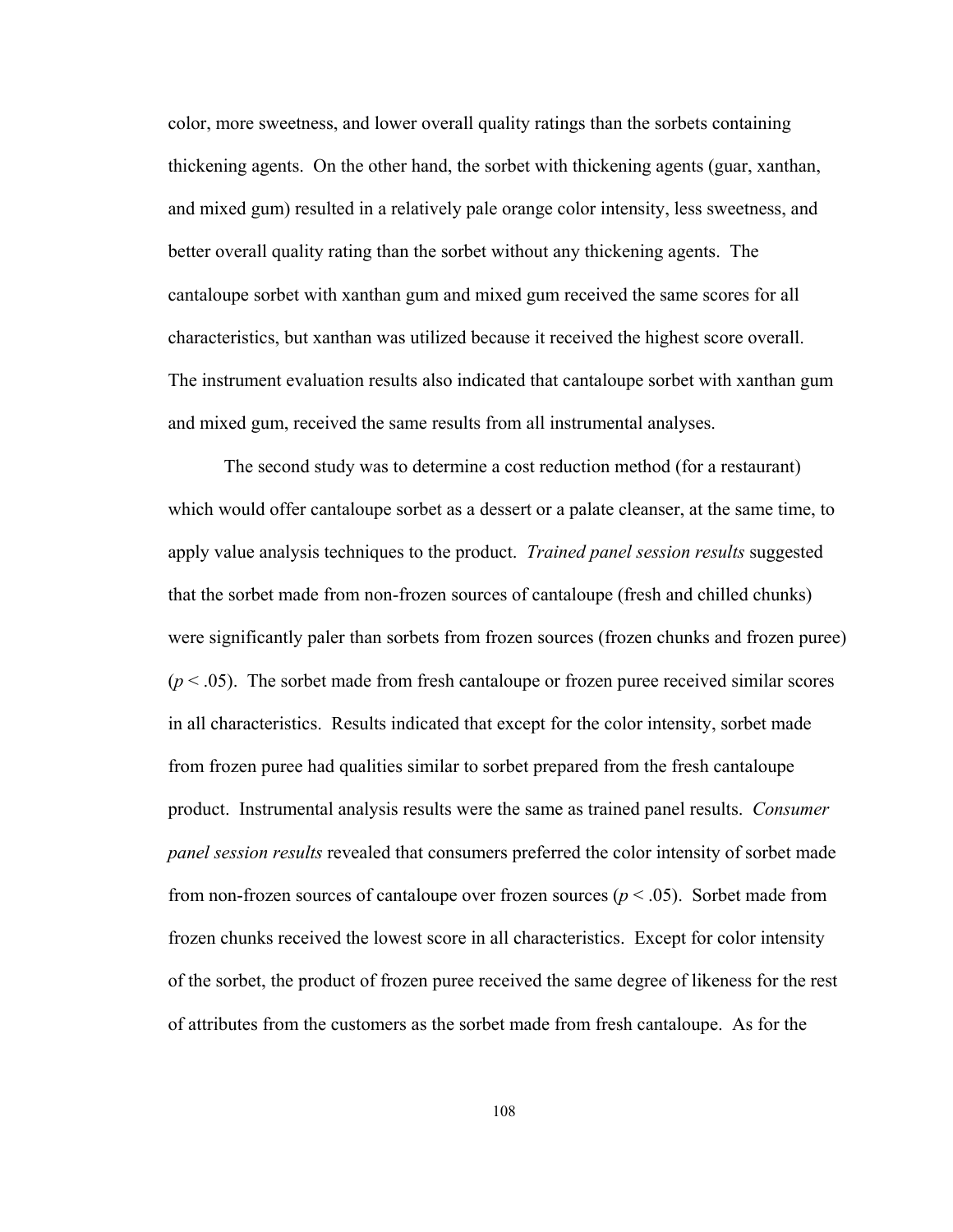overall quality, in a linear regression equation, 81% of variance could be predicted by the four characteristics, which are flavor, mouth feel, sweetness and crystallization. *Value analysis results* indicated that it took around 40 minutes to make the sorbet from 1.5 pounds of fresh cantaloupe but took only 30 minutes to make the sorbet from 1.5 pounds of frozen cantaloupe puree. As for labor costs, the difference in making these two sorbets was \$0.90. Additionally, the sorbet made from frozen cantaloupe puree had less waste than product of fresh cantaloupe.

The propose of the third study was to determine a convenient method for production of cantaloupe sorbet from purees with and without sugar syrup along with investigation into effects of the shelf life of cantaloupe puree. Trained panel session results suggested that there was no significant difference between treatments (cantaloupe puree with and without sugar syrup), but a significant difference was found in the six months storage periods. As for the color intensity, the results revealed that after a onemonth storage period, the color of cantaloupe sorbet became brighter. As for the overall quality, both cantaloupe sorbets received the highest score after one-month of storage. In the sorbet made from puree with sugar syrup, overall quality decreased while the sorbet made from puree without sugar syrup increased in the sixth month. Instrumental analysis results revealed that in the sorbet made from puree with syrup, the  $L^*$  value, Hue angle, and Chroma tended to decrease after one month of storage. In the sorbet made from puree without syrup, the L\* value and Hue angle had a waved curve during the six months storage period while the Chroma decreased after one month of storage.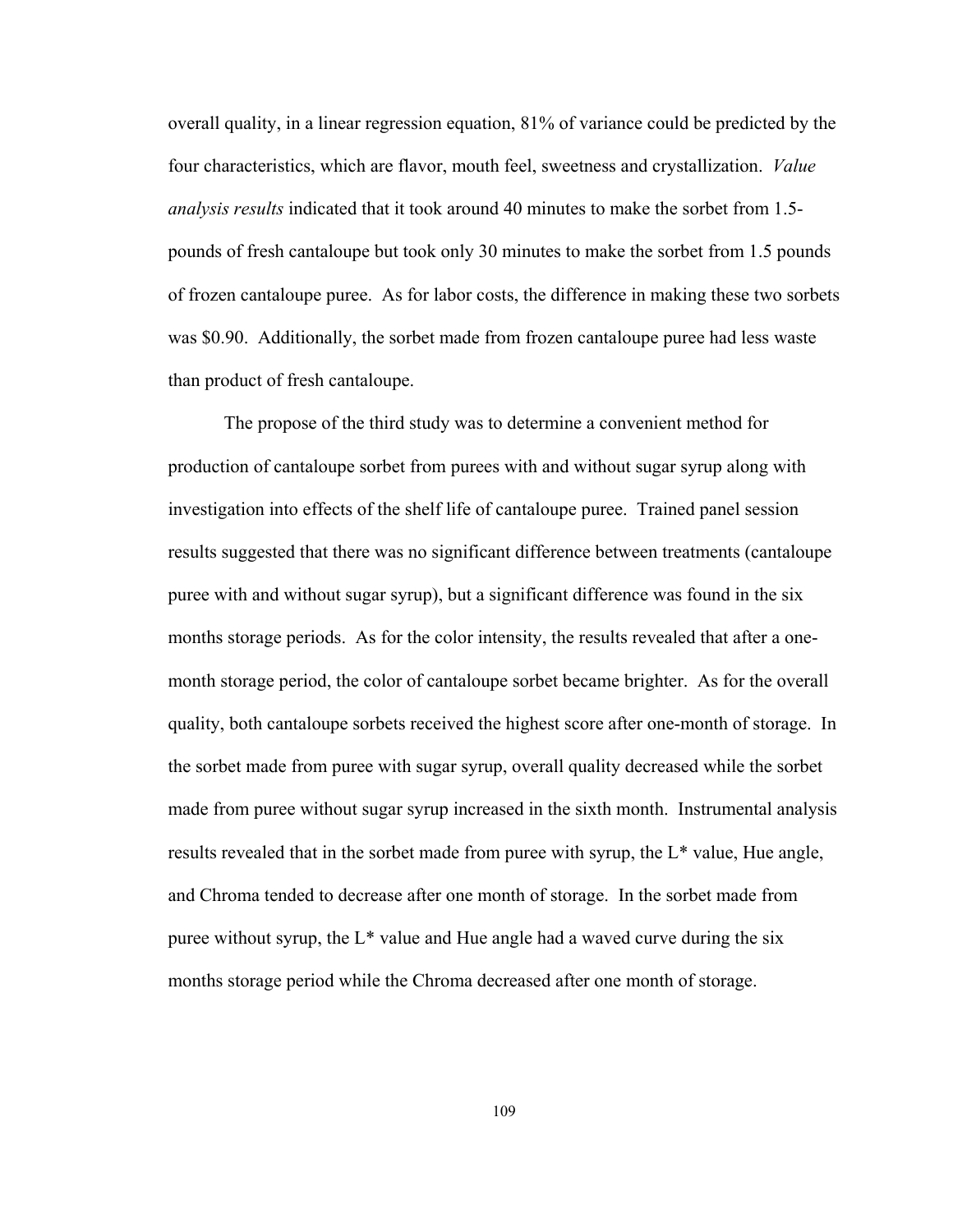#### Implications

The first study revealed that sorbet containing 0.05% of xanthan gum attained the highest overall quality. The caloric availability test listed the digestibility of xanthan gum is zero (Milani, 1993). Xanthan gum is used in the manufacture of diet products because the human body cannot digest it (Sikora, Juszczak, & Sady, 2003). These findings strongly supported that xanthan gum is an appropriate thickening agent for producing cantaloupe sorbet.

The second study revealed that, based on results of the trained and consumer panel session, sorbet made from frozen puree attained characteristics and degree of likeness similar to sorbet made from fresh cantaloupe. Frozen puree, moreover, proved an excellent choice for production of the sorbet. Based on value analysis results, the sorbet made from frozen puree had the lowest labor cost and less waste than that made from fresh cantaloupe. Obviously, use of frozen puree could reduce preparation time which in turn would lower labor costs and waste because frozen cantaloupe puree would not need pre-preparation by employees.

The third study revealed no difference in characteristics of sorbet made from cantaloupe puree with and without sugar syrup, but length of the storage period did influence color intensity. The longer the storage time, the darker the color. During the U.S. cantaloupe off-season, imported cantaloupe is dominant in the market at present. History has shown that the imported cantaloupes have been associated with foodborne illness; safety of imported cantaloupe is, therefore, questionable. It is extremely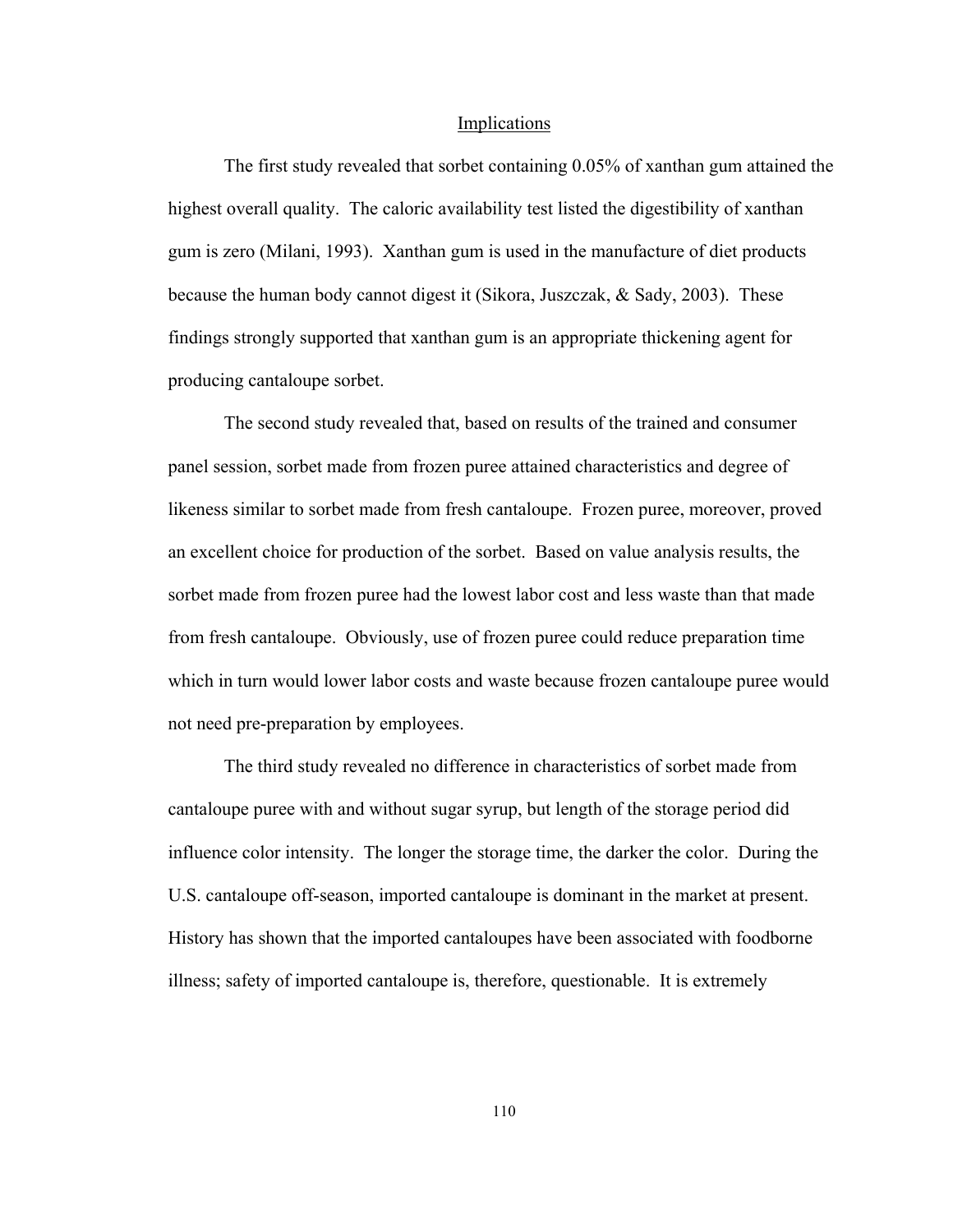important to determine shelf life of frozen cantaloupe puree because it can ensure a yearround supply.

### Recommendations

Cantaloupe is mainly consumed as fresh fruit during the peak-growing season due to its unique flavor and attractive color. Because cantaloupe is a perishable product and only available between June and November, it has been subjected to further processing into different forms in order to serve customers year round, such as frozen melon balls, melon punches, and fruit soups. Cantaloupe ice cream and sorbet are other ways to utilize cantaloupe. These uses can increase the value of cantaloupe as well. A valueadded food product means value of the raw product has increased through the addition of ingredients or processes which make them more attractive to the consumer. In the supermarket, size 12 melon (12 melons/18.8 kg carton) are cost an average of \$2.00 during the peak season. However, a bag of mixed frozen fruit (1/4 of which is cantaloupe balls) costs \$5.00; a pint of cantaloupe-flavored ice cream (Blue Bell) costs an average of \$3.00. The value-added method is a good way to not only increase the value of cantaloupe but also to meet the customers' desire to enjoy cantaloupe in the off-season.

Therefore, in the future, product development should be conducted on the cantaloupe fruit in order to increase the usage of the cantaloupe melon. For instance, cantaloupe puree can be used as a sauce in main courses in a restaurant or as an ingredient in baked foods, such as cake or cookie. Adding value to a food product can

111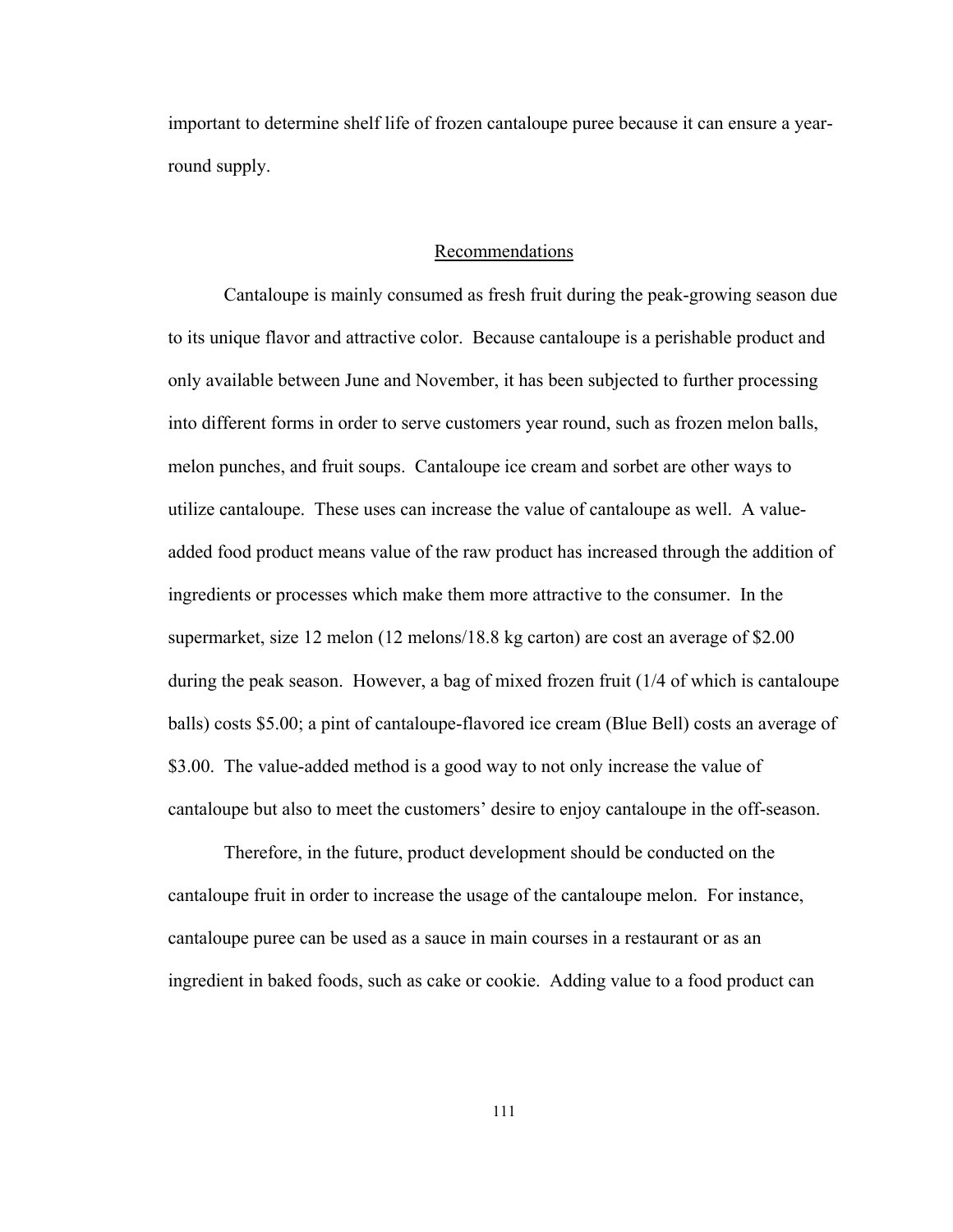encourage independent producers to process their raw product into marketable goods, thus increasing farm income.

In addition to new product development, follow-up studies associated with cantaloupe sorbet should be conducted. After the pilot study of the customers' acceptance of cantaloupe sorbet, it is necessary to establish a larger scale study in order to obtain reliable data. Next, a commercial production formula should be determined for mass production, followed by marketing research in order to determine a strategy for promotion of the new products.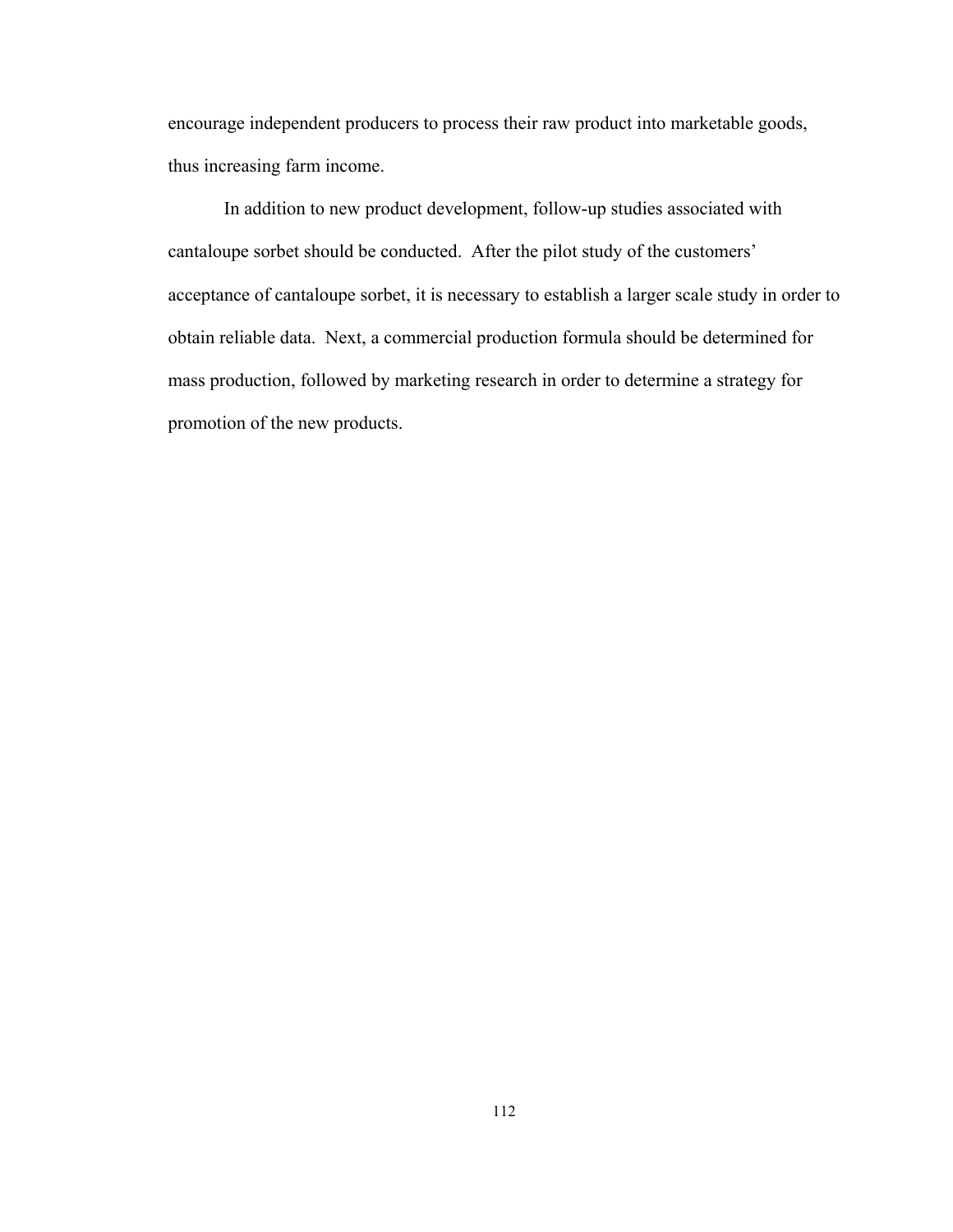## **References**

- Milani, F. X. (1993). Modification and pilot production of induced complex formation between Xanthan gum and whey proteins at reduced pH value (Doctoral dissertation, University of Wisconsin-Madison, 1993). *Dissertation Abstracts International*, 54, 07B.
- Sikora, M., Juszczak, L., & Sady, M. (2003). Hydrocolloids in forming properties of cocoa syrups. *International Journal of Food Properties*, *6*, 215-228.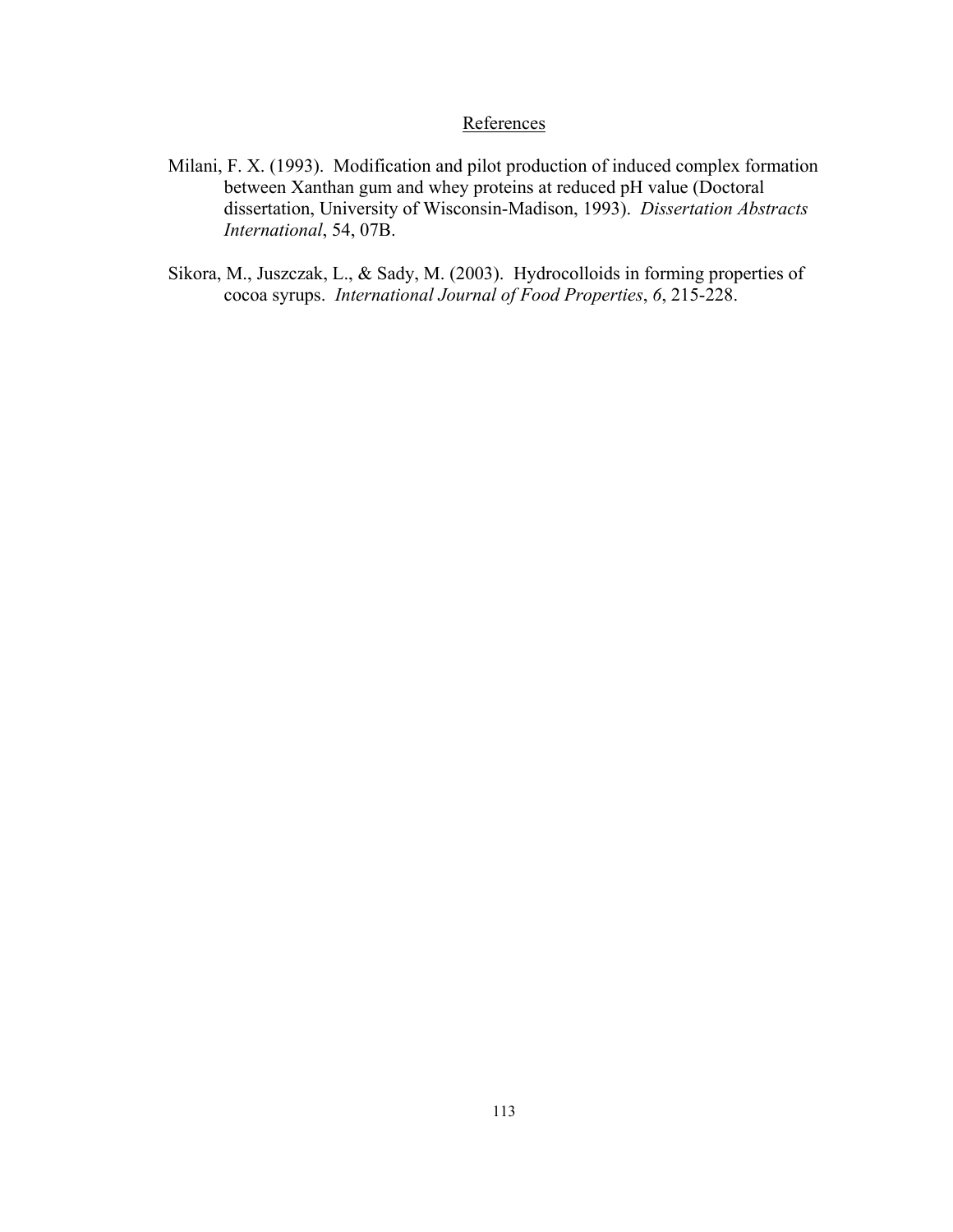# APPENDIX A

# CANTALOUPE SORBET – TRAINED PANEL EVALUATION SHEET FOR THE THICKENING AGENT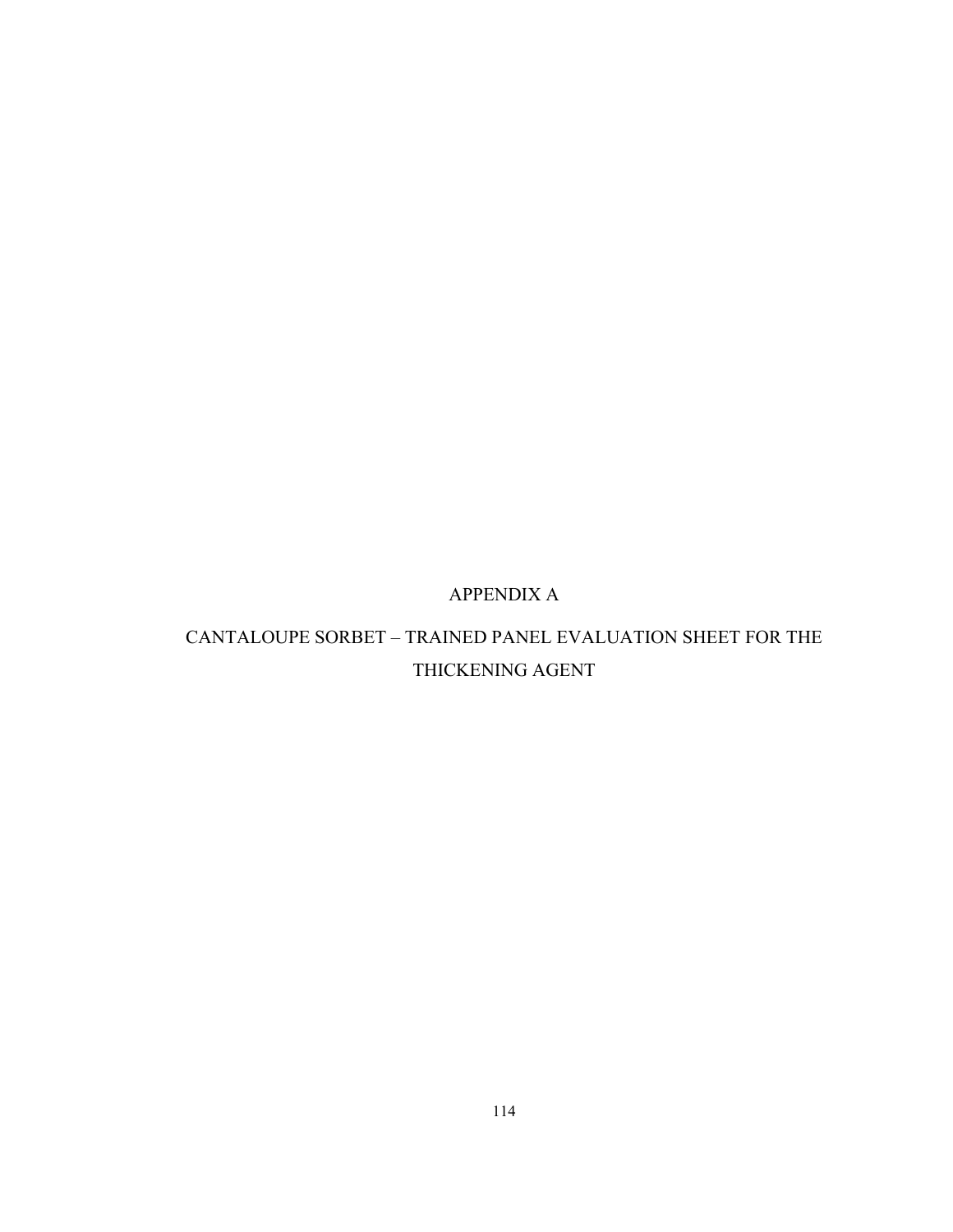# **Cantaloupe Sorbet – Trained Panel Evaluation Sheet**

**Experiment One** Date: <u>Date:</u> Section: Name: Name:

#### **Instructions:**

- **Familiarize yourself with the quality attributes listed on the next page before tasting the sample.**
- Evaluate each sample independently.
- Visually evaluate the sample and record the **Color Intensity** scores.
- **Taste the sample orally and record the eating quality attribute scores.**

| <b>Sample</b><br><b>Number</b> | Color<br>Intensity | <b>Sweetness</b> | <b>Melon Flavor</b><br>Intensity | <b>Mouth Feel</b> | Crystallization | <b>Viscosity</b> | Overall<br>quality |
|--------------------------------|--------------------|------------------|----------------------------------|-------------------|-----------------|------------------|--------------------|
|                                |                    |                  |                                  |                   |                 |                  |                    |
|                                |                    |                  |                                  |                   |                 |                  |                    |
|                                |                    |                  |                                  |                   |                 |                  |                    |
|                                |                    |                  |                                  |                   |                 |                  |                    |
|                                |                    |                  |                                  |                   |                 |                  |                    |
|                                |                    |                  |                                  |                   |                 |                  |                    |
|                                |                    |                  |                                  |                   |                 |                  |                    |
|                                |                    |                  |                                  |                   |                 |                  |                    |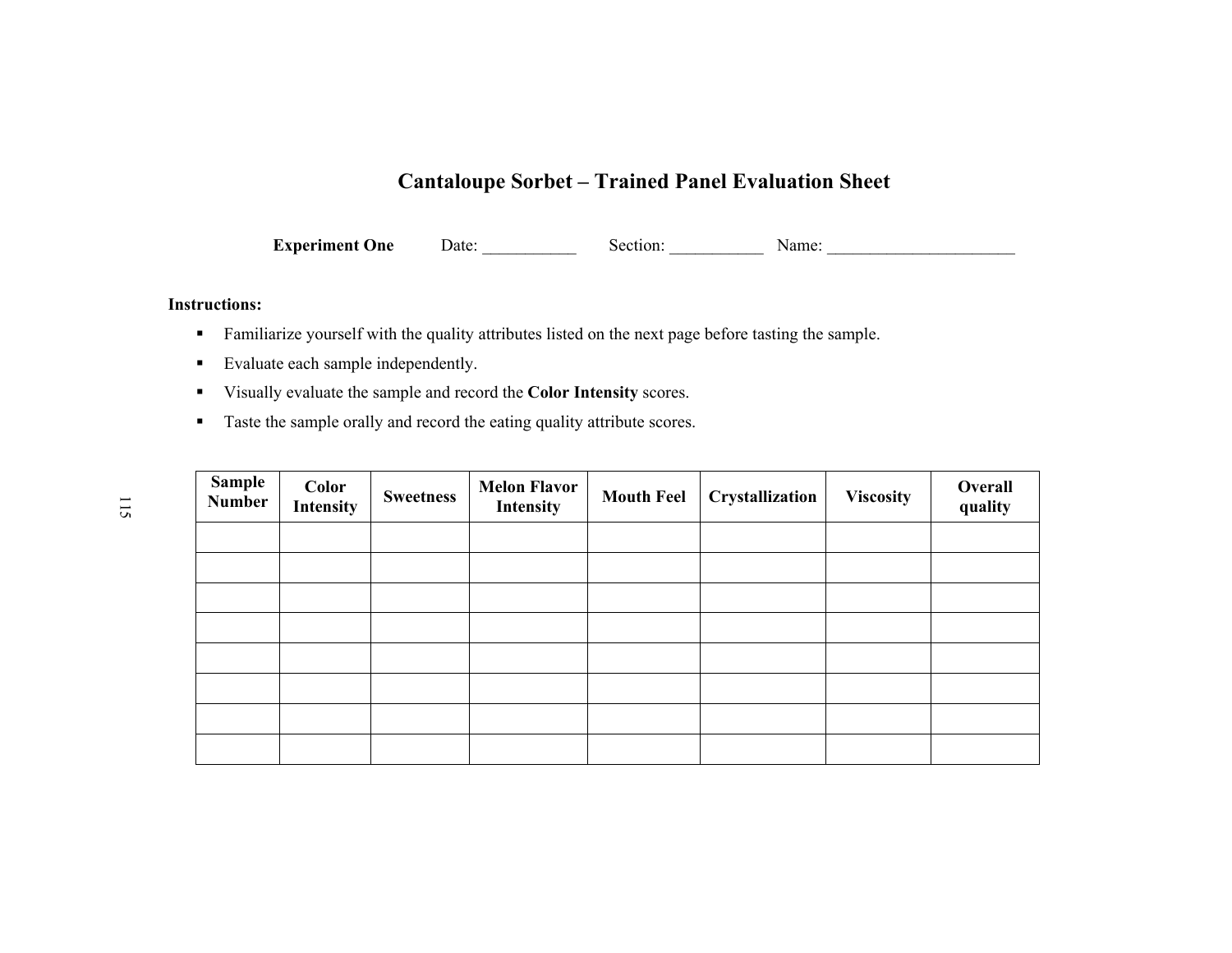|   | Color intensity         |   | Sweetness                  |
|---|-------------------------|---|----------------------------|
| 9 | <b>Extremely bright</b> | 9 | Extremely swe              |
| 8 | Very bright             | 8 | Very sweet                 |
| 7 | <b>Bright</b>           | 7 | Sweet                      |
| 6 | Slightly bright         | 6 | Slightly sweet             |
| 5 | Neither bright or pale  | 5 | Neither sweet              |
| 4 | Slight pale             | 4 | Mild                       |
| 3 | Pale                    | 3 | Very mild                  |
| 2 | Very pale               | 2 | Detectable swe             |
| 1 | Extremely pale          | 1 | Cannot detect<br>sweetness |

|                | Sweetness              |  |  |  |  |  |
|----------------|------------------------|--|--|--|--|--|
| 9              | <b>Extremely</b> sweet |  |  |  |  |  |
| 8              | Very sweet             |  |  |  |  |  |
| 7              | Sweet                  |  |  |  |  |  |
| 6              | Slightly sweet         |  |  |  |  |  |
| 5              | Neither sweet or mild  |  |  |  |  |  |
| 4              | Mild                   |  |  |  |  |  |
| 3              | Very mild              |  |  |  |  |  |
| $\overline{2}$ | Detectable sweetness   |  |  |  |  |  |
| 1              | Cannot detect          |  |  |  |  |  |
|                | sweetness              |  |  |  |  |  |
|                |                        |  |  |  |  |  |

|   | Color intensity        |                | Sweetness                  |                | Melon flavor intensity           |                | Mouth Feel              |
|---|------------------------|----------------|----------------------------|----------------|----------------------------------|----------------|-------------------------|
| 9 | Extremely bright       | 9              | <b>Extremely</b> sweet     | 9              | Extremely strong melon<br>flavor | 9              | Extremely smooth        |
| 8 | Very bright            | 8              | Very sweet                 | 8              | Very Strong melon flavor         | 8              | Very smooth             |
|   | <b>Bright</b>          | 7              | Sweet                      |                | Strong melon flavor              | $\mathcal{I}$  | Smooth                  |
| 6 | Slightly bright        | 6              | Slightly sweet             | 6              | Melon flavor                     | 6              | Slightly smooth         |
| 5 | Neither bright or pale | 5              | Neither sweet or mild      | 5              | Slight melon flavor              | 5              | Nether smooth or grainy |
|   | Slight pale            | 4              | Mild                       | 4              | Mild melon flavor                | 4              | Slightly grainy         |
|   | Pale                   | 3              | Very mild                  | 3              | Very mild melon flavor           | 3              | Grainy                  |
|   | Very pale              | $\overline{2}$ | Detectable sweetness       | $\overline{2}$ | Detectable melon flavor          | $\overline{2}$ | Very grainy             |
|   | Extremely pale         |                | Cannot detect<br>sweetness |                | No melon flavor                  |                | Extremely grainy        |

|                | Mouth Feel              |
|----------------|-------------------------|
| 9              | Extremely smooth        |
| 8              | Very smooth             |
| 7              | Smooth                  |
| 6              | Slightly smooth         |
| 5              | Nether smooth or grainy |
| 4              | Slightly grainy         |
| 3              | Grainy                  |
| $\overline{2}$ | Very grainy             |
| 1              | Extremely grainy        |
|                |                         |

116

|                | Crystallization                |
|----------------|--------------------------------|
| 9              | Extremely much crystallization |
| 8              | Very much crystallization      |
| 7              | Much crystallization           |
| 6              | Crystallization                |
| 5              | Little crystallization         |
| 4              | Slight crystallization         |
| 3              | Very slight crystallization    |
| $\overline{2}$ | Detectable crystallization     |
| 1              | No crystallization             |

|                | Crystallization                |                | Viscosity                  |                | Overall quality      |
|----------------|--------------------------------|----------------|----------------------------|----------------|----------------------|
| 9              | Extremely much crystallization | 9              | Extremely hard to separate | 9              | Extremely good       |
| 8              | Very much crystallization      | 8              | Very hard to separate      | 8              | Very good            |
| $\overline{7}$ | Much crystallization           | 7              | Hard to separate           | $\overline{7}$ | Good                 |
| 6              | Crystallization                | 6              | Not easy to separate       | 6              | Slightly good        |
| 5              | Little crystallization         | 5              | Slight easy to separate    | 5              | Neither good or poor |
| 4              | Slight crystallization         | $\overline{4}$ | Separately                 | $\overline{4}$ | Slightly poor        |
| 3              | Very slight crystallization    | 3              | Easy to separate           | 3              | Poor                 |
| $\overline{2}$ | Detectable crystallization     | 2              | Very easy to separate      | $\overline{2}$ | Very poor            |
|                | No crystallization             |                | Extremely easy to separate | 1              | Extremely poor       |

|                | Overall quality      |  |  |  |  |
|----------------|----------------------|--|--|--|--|
| 9              | Extremely good       |  |  |  |  |
| 8              | Very good            |  |  |  |  |
| 7              | Good                 |  |  |  |  |
| 6              | Slightly good        |  |  |  |  |
| 5              | Neither good or poor |  |  |  |  |
| 4              | Slightly poor        |  |  |  |  |
| 3              | Poor                 |  |  |  |  |
| $\overline{2}$ | Very poor            |  |  |  |  |
|                | Extremely poor       |  |  |  |  |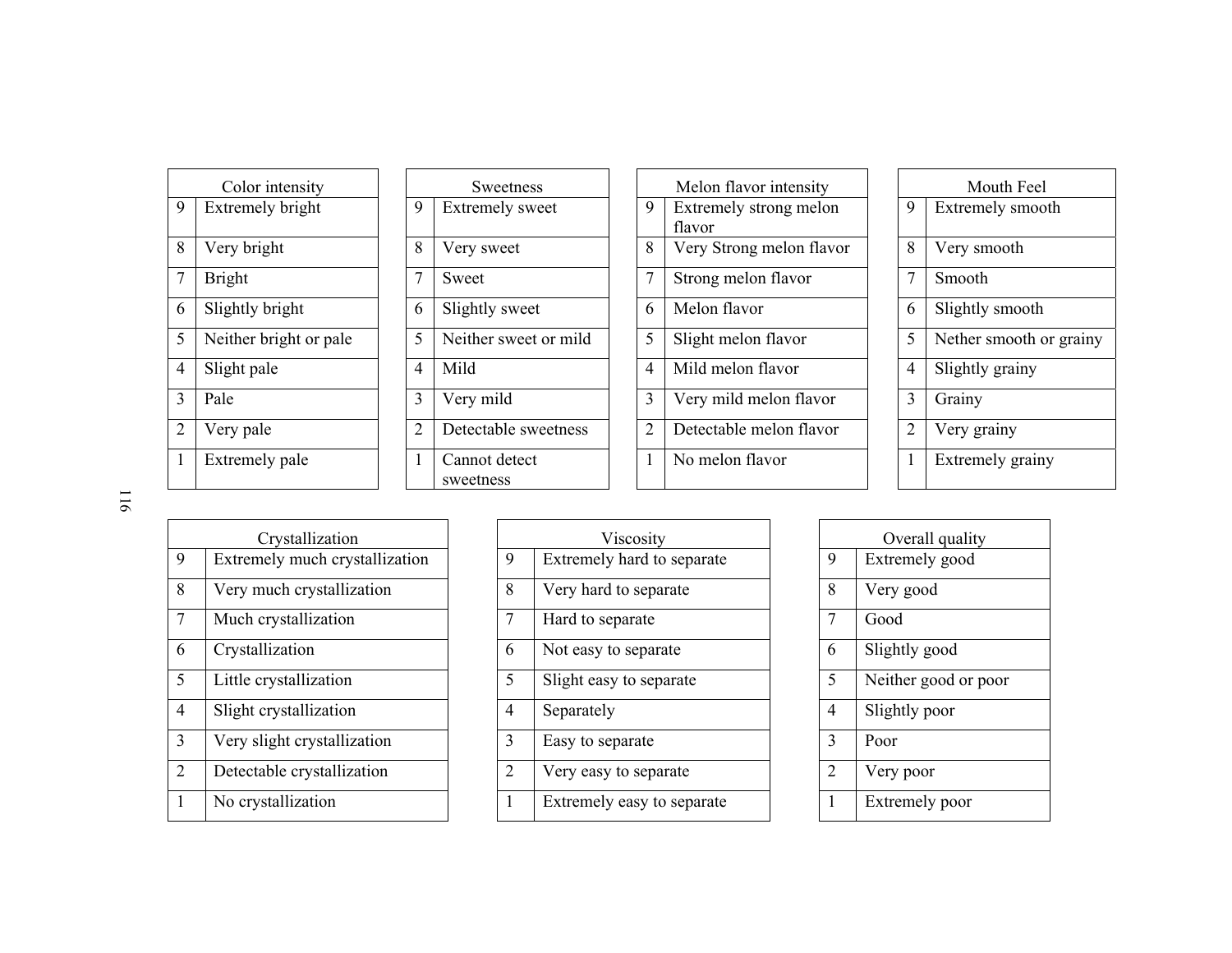# APPENDIX B

# CANTALOUPE SORBET – TRAINED PANEL EVALUATION SHEET FOR THE FOUR MARKET FORMS AND SHELF LIFE STUDY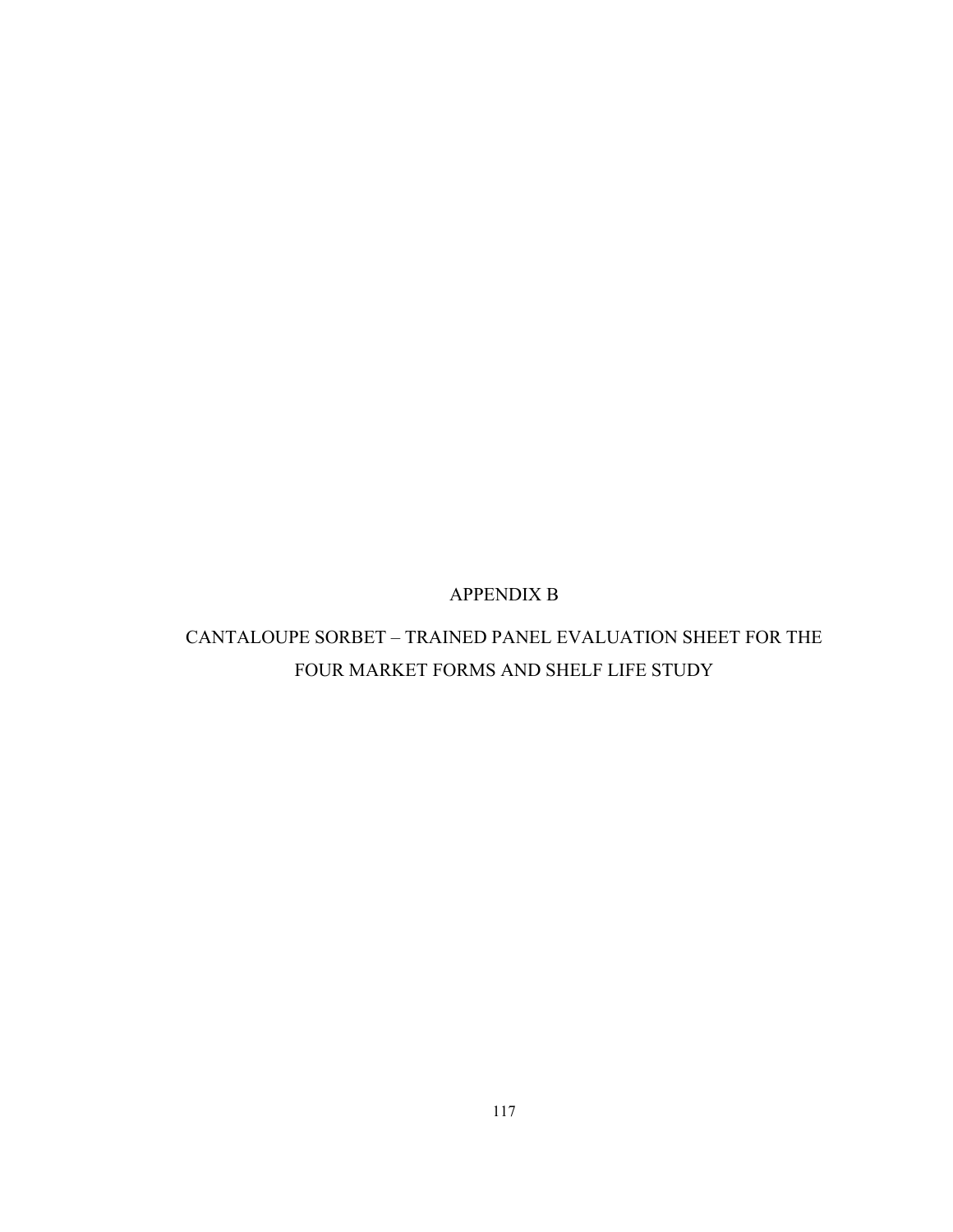# **Cantaloupe Sorbet – Trained Panel Evaluation Sheet**

**Experiment Three & Four** Date: \_\_\_\_\_\_\_\_\_\_\_ Section: \_\_\_\_\_\_\_\_\_\_\_ Name: \_\_\_\_\_\_\_\_\_\_\_\_\_\_\_\_\_\_\_\_\_\_

#### **Instructions:**

- **Familiarize yourself with the quality attributes listed on the next page before tasting the sample.**
- Evaluate each sample independently.
- Visually evaluate the sample and record the **Color Intensity** scores.
- **Taste the sample orally and record the eating quality attribute scores.**

| <b>Sample</b><br><b>Number</b> | <b>Color Intensity</b> | <b>Sweetness</b> | <b>Melon Flavor</b><br>Intensity | <b>Mouth Feel</b> | Crystallization | Overall<br>quality |
|--------------------------------|------------------------|------------------|----------------------------------|-------------------|-----------------|--------------------|
|                                |                        |                  |                                  |                   |                 |                    |
|                                |                        |                  |                                  |                   |                 |                    |
|                                |                        |                  |                                  |                   |                 |                    |
|                                |                        |                  |                                  |                   |                 |                    |
|                                |                        |                  |                                  |                   |                 |                    |
|                                |                        |                  |                                  |                   |                 |                    |
|                                |                        |                  |                                  |                   |                 |                    |
|                                |                        |                  |                                  |                   |                 |                    |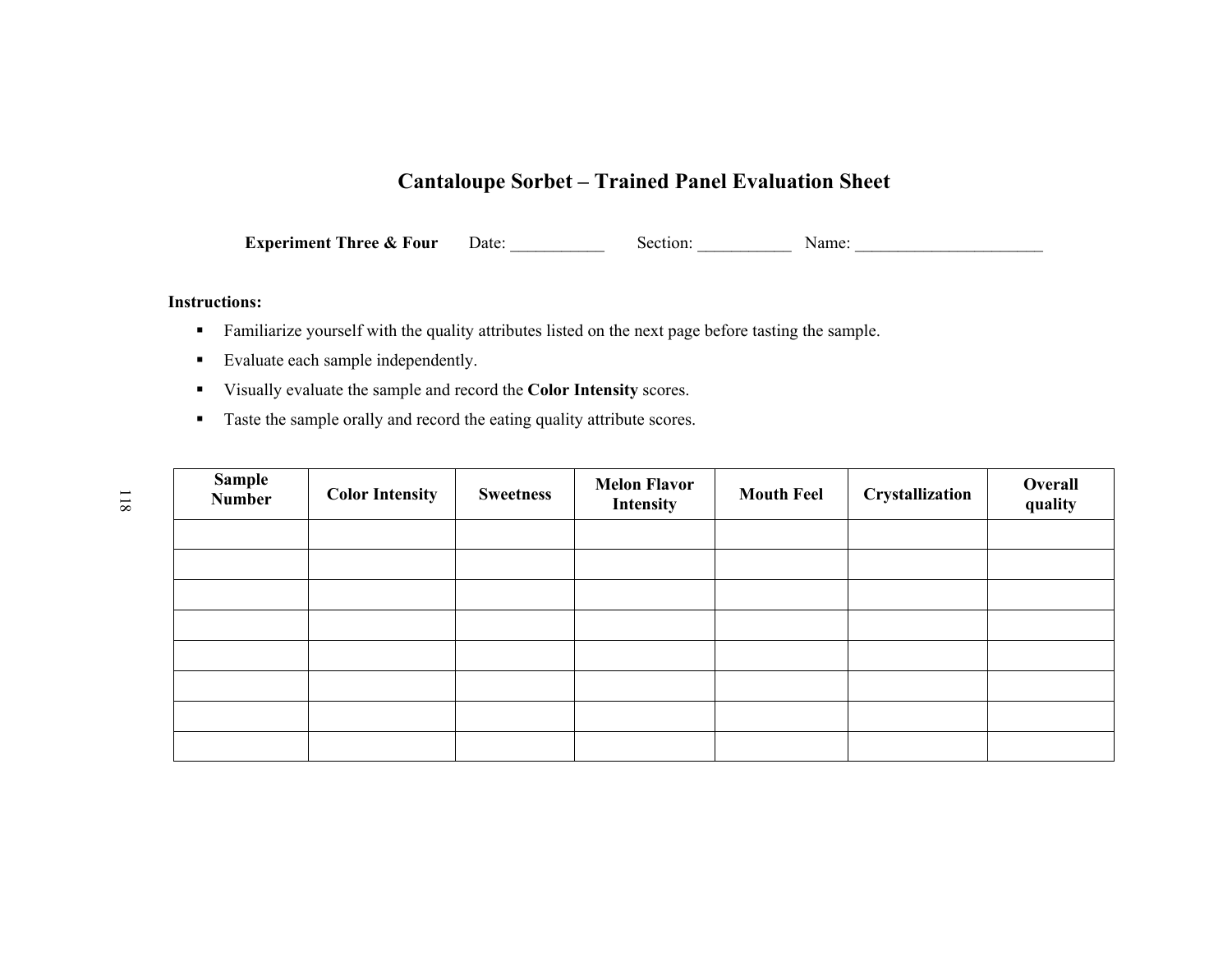|   | Color intensity        |
|---|------------------------|
| 9 | Extremely bright       |
| 8 | Very bright            |
| 7 | <b>Bright</b>          |
| 6 | Slightly bright        |
| 5 | Neither bright or pale |
| 4 | Slight pale            |
| 3 | Pale                   |
| 2 | Very pale              |
| 1 | Extremely pale         |

| Color intensity        |   | <b>Sweetness</b>        |                | Melon flavor intensity        |
|------------------------|---|-------------------------|----------------|-------------------------------|
| Extremely bright       | 9 | <b>Extremely</b> sweet  | 9              | Extremely strong melon flavor |
| Very bright            | 8 | Very sweet              | 8              | Very Strong melon flavor      |
| <b>Bright</b>          | 7 | Sweet                   | 7              | Strong melon flavor           |
| Slightly bright        | 6 | Slightly sweet          | 6              | Melon flavor                  |
| Neither bright or pale | 5 | Neither sweet or mild   | 5              | Slight melon flavor           |
| Slight pale            | 4 | Mild                    | $\overline{4}$ | Mild melon flavor             |
| Pale                   | 3 | Very mild               | 3              | Very mild melon flavor        |
| Very pale              | 2 | Detectable sweetness    | $\overline{2}$ | Detectable melon flavor       |
| Extremely pale         |   | Cannot detect sweetness |                | No melon flavor               |
|                        |   |                         |                |                               |

| Melon flavor intensity |                               |  |  |  |  |
|------------------------|-------------------------------|--|--|--|--|
| 9                      | Extremely strong melon flavor |  |  |  |  |
| 8                      | Very Strong melon flavor      |  |  |  |  |
| 7                      | Strong melon flavor           |  |  |  |  |
| 6                      | Melon flavor                  |  |  |  |  |
| 5                      | Slight melon flavor           |  |  |  |  |
| 4                      | Mild melon flavor             |  |  |  |  |
| 3                      | Very mild melon flavor        |  |  |  |  |
| 2                      | Detectable melon flavor       |  |  |  |  |
|                        | No melon flavor               |  |  |  |  |
|                        |                               |  |  |  |  |

119

| Mouth Feel     |                         |  |  |  |
|----------------|-------------------------|--|--|--|
| 9              | Extremely smooth        |  |  |  |
| 8              | Very smooth             |  |  |  |
| 7              | Smooth                  |  |  |  |
| 6              | Slightly smooth         |  |  |  |
| 5              | Nether smooth or grainy |  |  |  |
| $\overline{4}$ | Slightly grainy         |  |  |  |
| 3              | Grainy                  |  |  |  |
| $\overline{2}$ | Very grainy             |  |  |  |
|                | Extremely grainy        |  |  |  |

| Mouth Feel              |  | Crystallization |                                |  | Overall quality |                      |
|-------------------------|--|-----------------|--------------------------------|--|-----------------|----------------------|
| Extremely smooth        |  | 9               | Extremely much crystallization |  | 9               | Extremely good       |
| Very smooth             |  | 8               | Very much crystallization      |  | 8               | Very good            |
| <b>Smooth</b>           |  | $\mathbf{r}$    | Much crystallization           |  | $\mathbf{r}$    | Good                 |
| Slightly smooth         |  | 6               | Crystallization                |  | 6               | Slightly good        |
| Nether smooth or grainy |  | 5               | Little crystallization         |  | 5               | Neither good or poor |
| Slightly grainy         |  | 4               | Slight crystallization         |  | 4               | Slightly poor        |
| Grainy                  |  | $\overline{3}$  | Very slight crystallization    |  | 3               | Poor                 |
| Very grainy             |  | $\overline{2}$  | Detectable crystallization     |  | 2               | Very poor            |
| Extremely grainy        |  |                 | No crystallization             |  |                 | Extremely poor       |
|                         |  |                 |                                |  |                 |                      |

| Overall quality |                      |  |  |  |
|-----------------|----------------------|--|--|--|
| 9               | Extremely good       |  |  |  |
| 8               | Very good            |  |  |  |
| 7               | Good                 |  |  |  |
| 6               | Slightly good        |  |  |  |
| 5               | Neither good or poor |  |  |  |
| 4               | Slightly poor        |  |  |  |
| 3               | Poor                 |  |  |  |
| $\overline{2}$  | Very poor            |  |  |  |
|                 | Extremely poor       |  |  |  |
|                 |                      |  |  |  |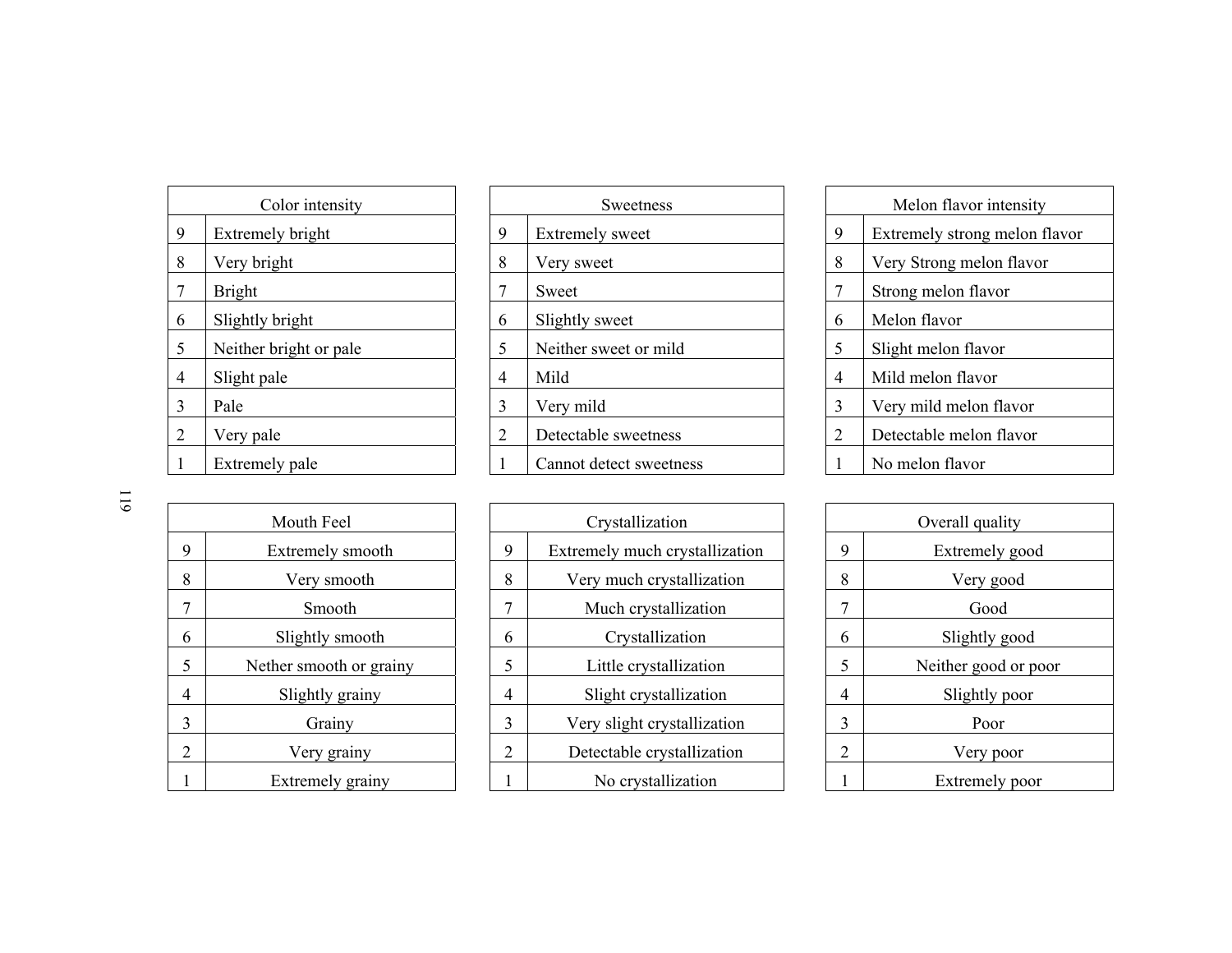APPENDIX C

CANTALOUPE SORBET – CONSUMER PANEL EVALUATION SHEET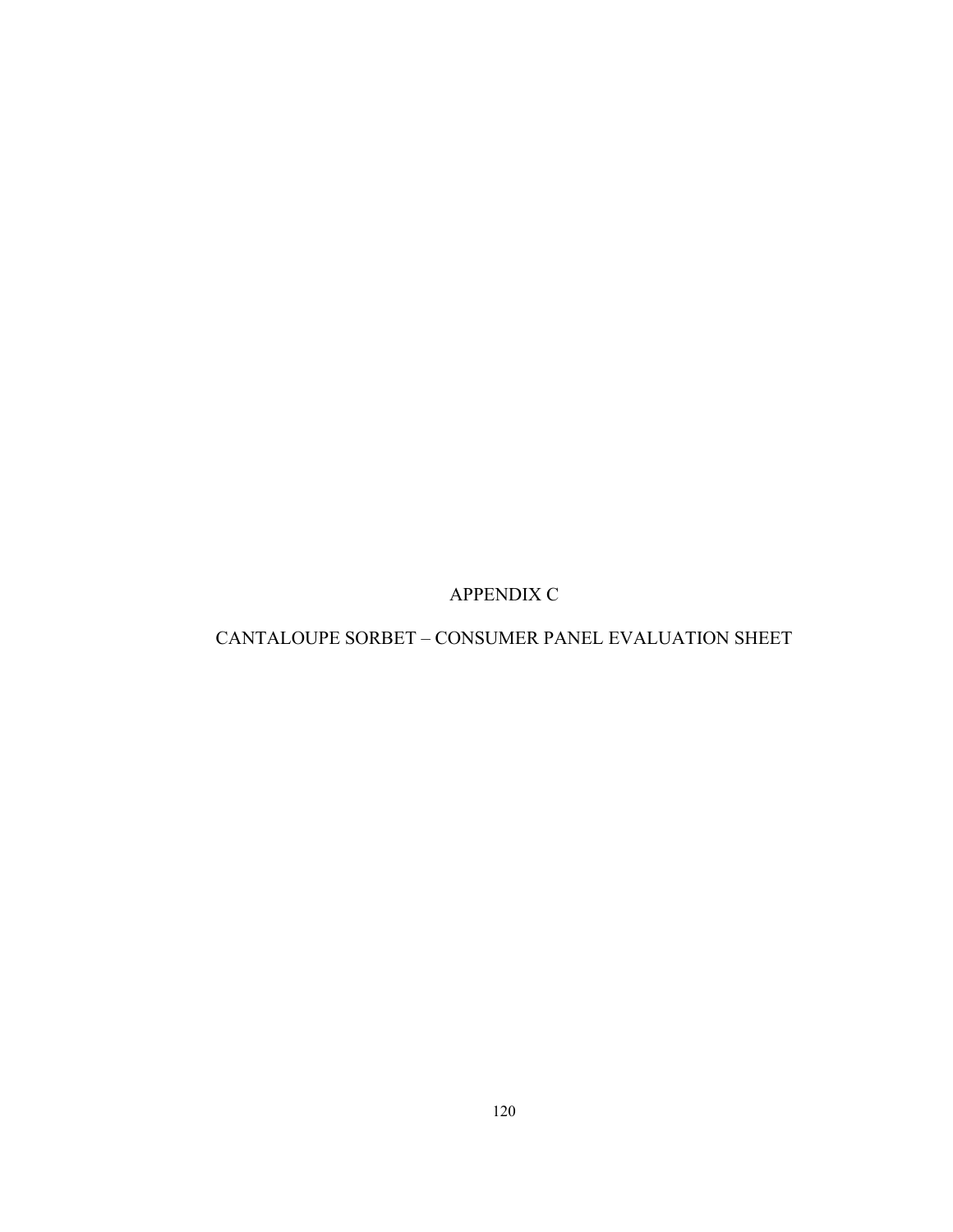# **Cantaloupe Sorbet – Consumer Panel Evaluation Sheet**

Sample number: \_\_\_\_\_\_\_\_\_\_\_\_\_\_ Panelist name: \_\_\_\_\_\_\_\_\_\_\_\_\_\_\_\_\_\_\_\_\_\_

#### **Cantaloupe sorbet quality characteristics:**

Directions: Please taste the sample and indicate the degree to which you like or dislike the sample by placing a check  $(\checkmark)$  in the blank for each characteristic. Please state the reason that you like/dislike the sorbet in the blank provided.

|                  | (1) Dislike |        |        |        | <b>Neither like</b> |        |        |        | $(9)$ Like |
|------------------|-------------|--------|--------|--------|---------------------|--------|--------|--------|------------|
|                  | extremely   |        |        |        | or dislike          |        |        |        | extremely  |
| Color            | $\Box$      | $\Box$ | $\Box$ | $\Box$ | $\Box$              | $\Box$ | $\Box$ | $\Box$ | $\Box$     |
| Sweetness        | $\Box$      | $\Box$ | $\Box$ | $\Box$ | $\Box$              | $\Box$ | $\Box$ | $\Box$ | $\Box$     |
| Flavor           | $\Box$      | $\Box$ | $\Box$ | $\Box$ | $\Box$              | $\Box$ | $\Box$ | $\Box$ | $\Box$     |
| Crystallization  | $\Box$      | $\Box$ | $\Box$ | $\Box$ | $\Box$              | $\Box$ | $\Box$ | $\Box$ | $\Box$     |
| Mouth-feel       | $\Box$      | $\Box$ | $\Box$ | $\Box$ | $\Box$              | $\Box$ | $\Box$ | $\Box$ | $\Box$     |
| Overall          | $\Box$      | $\Box$ | $\Box$ | $\Box$ | $\Box$              | $\Box$ | $\Box$ | $\Box$ | $\Box$     |
| acceptability    |             |        |        |        |                     |        |        |        |            |
| <b>Comments:</b> |             |        |        |        |                     |        |        |        |            |

 $\mathcal{L}_\mathcal{L} = \{ \mathcal{L}_\mathcal{L} = \{ \mathcal{L}_\mathcal{L} = \{ \mathcal{L}_\mathcal{L} = \{ \mathcal{L}_\mathcal{L} = \{ \mathcal{L}_\mathcal{L} = \{ \mathcal{L}_\mathcal{L} = \{ \mathcal{L}_\mathcal{L} = \{ \mathcal{L}_\mathcal{L} = \{ \mathcal{L}_\mathcal{L} = \{ \mathcal{L}_\mathcal{L} = \{ \mathcal{L}_\mathcal{L} = \{ \mathcal{L}_\mathcal{L} = \{ \mathcal{L}_\mathcal{L} = \{ \mathcal{L}_\mathcal{$ 

### **Market-related questions:**

Directions: Please answer the questions by placing a check  $(\checkmark)$  in the appropriate blank.

1. If you were to order this product in a restaurant, what would you be willing to pay?

| $1)$ \$1.00~\$1.99 | $3)$ \$3.00~\$3.99 |
|--------------------|--------------------|
| $2)$ \$2.00~\$2.99 | 4) other           |

2. Select the response the most closely reflects your likely action.

Based on overall quality and not price:

- \_\_\_\_\_ I would eat this food every opportunity I had.
- \_\_\_\_\_ I would eat this food very often.
- \_\_\_\_\_ I would eat this food frequently.
- \_\_\_\_\_ I like this food and would eat it now and then.
- I would eat this food if available but would not go out of my way.
- \_\_\_\_\_ I don't like it but would eat it on an occasion.
- \_\_\_\_\_ I would hardly ever eat this.
- \_\_\_\_\_ I would eat this if there were no other choices.
- \_\_\_\_\_ I would eat this only if forced to.